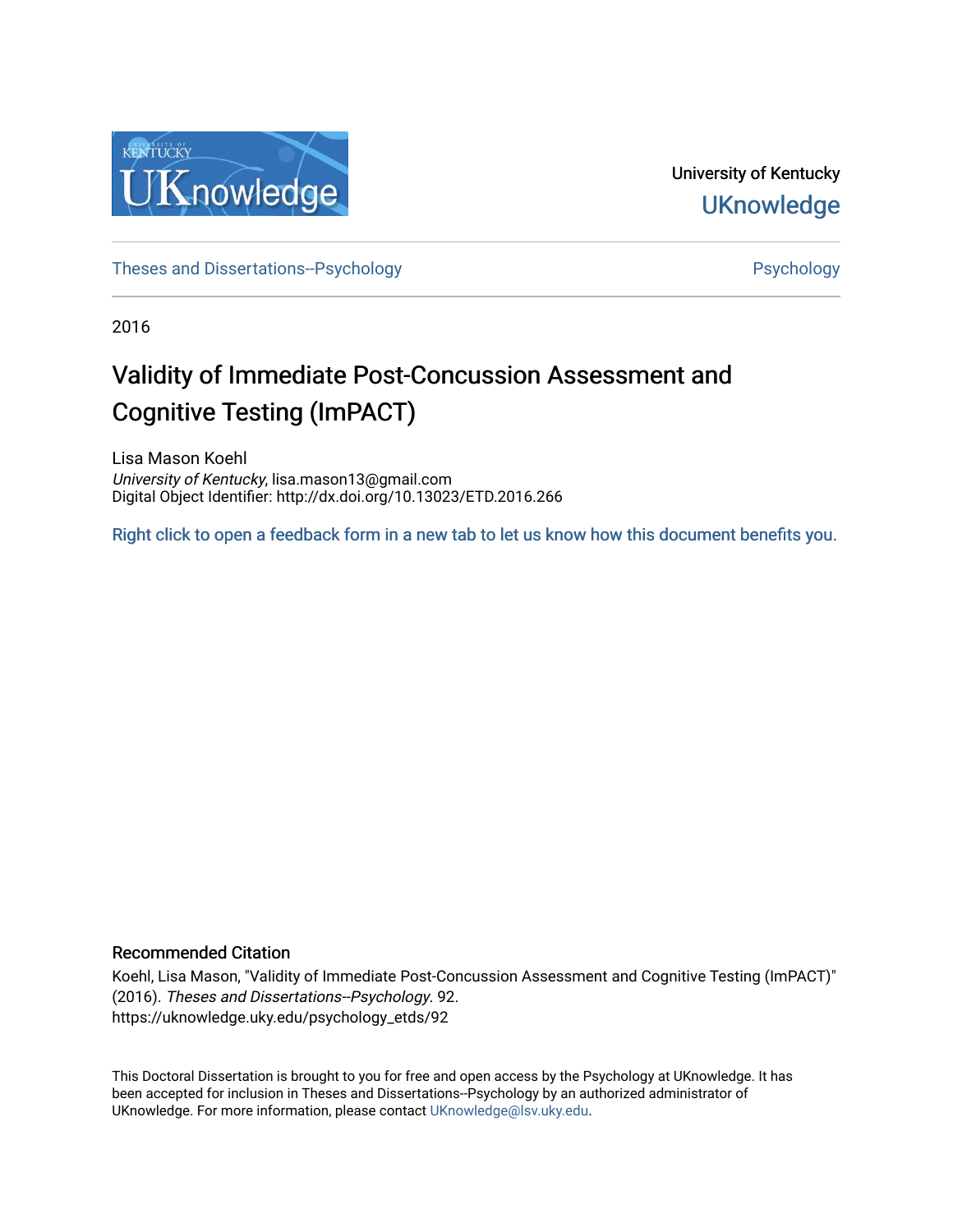# STUDENT AGREEMENT:

I represent that my thesis or dissertation and abstract are my original work. Proper attribution has been given to all outside sources. I understand that I am solely responsible for obtaining any needed copyright permissions. I have obtained needed written permission statement(s) from the owner(s) of each third-party copyrighted matter to be included in my work, allowing electronic distribution (if such use is not permitted by the fair use doctrine) which will be submitted to UKnowledge as Additional File.

I hereby grant to The University of Kentucky and its agents the irrevocable, non-exclusive, and royalty-free license to archive and make accessible my work in whole or in part in all forms of media, now or hereafter known. I agree that the document mentioned above may be made available immediately for worldwide access unless an embargo applies.

I retain all other ownership rights to the copyright of my work. I also retain the right to use in future works (such as articles or books) all or part of my work. I understand that I am free to register the copyright to my work.

# REVIEW, APPROVAL AND ACCEPTANCE

The document mentioned above has been reviewed and accepted by the student's advisor, on behalf of the advisory committee, and by the Director of Graduate Studies (DGS), on behalf of the program; we verify that this is the final, approved version of the student's thesis including all changes required by the advisory committee. The undersigned agree to abide by the statements above.

> Lisa Mason Koehl, Student Dr. David T. R. Berry, Major Professor Dr. Mark Fillmore, Director of Graduate Studies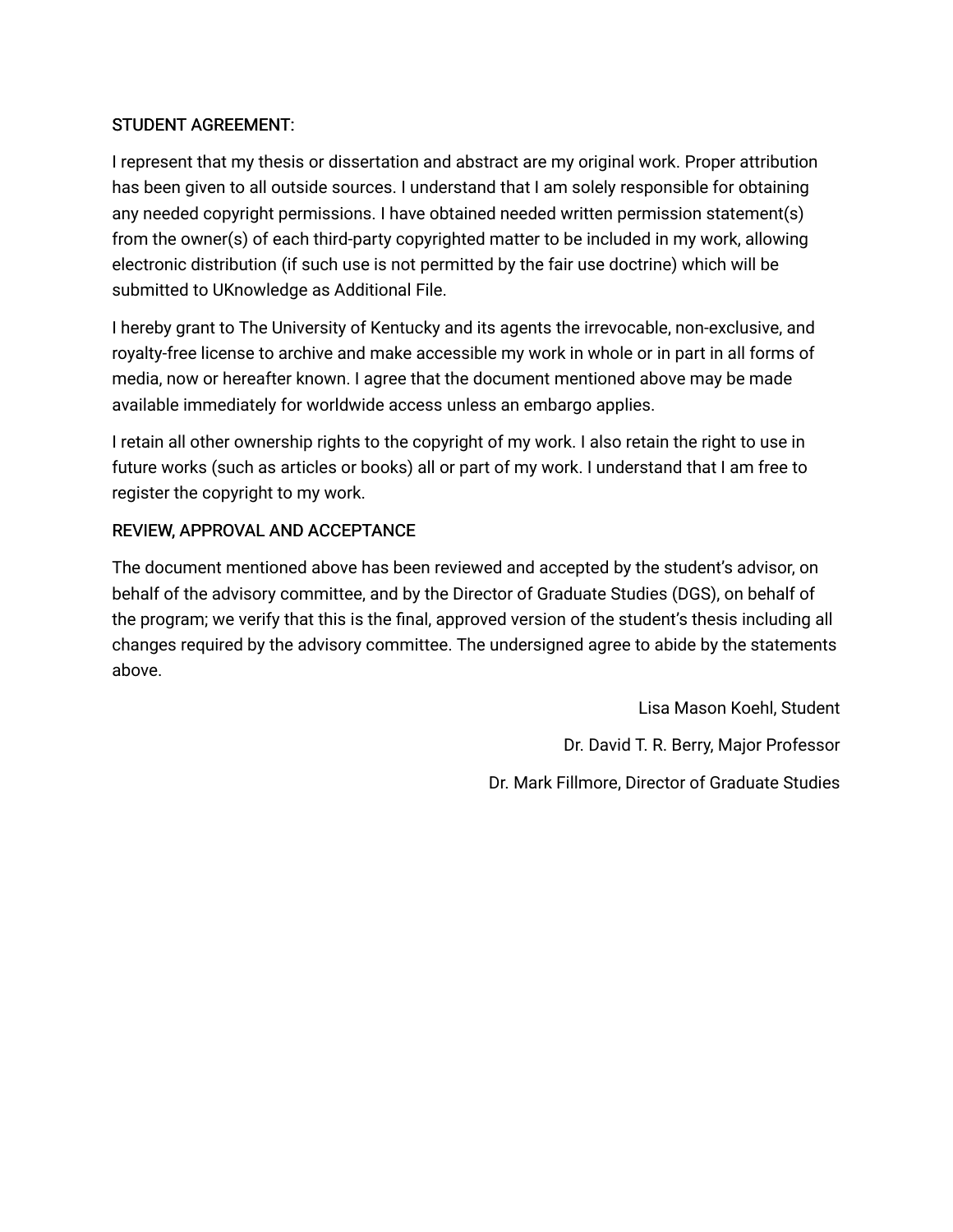# VALIDITY OF IMMEDIATE POST-CONCUSSION ASSESSMENT AND COGNTIVE TESTING (IMPACT)

DISSERTATION \_\_\_\_\_\_\_\_\_\_\_\_\_\_\_\_\_\_\_\_\_\_\_\_\_\_\_\_\_\_\_\_\_\_\_\_\_\_\_\_

\_\_\_\_\_\_\_\_\_\_\_\_\_\_\_\_\_\_\_\_\_\_\_\_\_\_\_\_\_\_\_\_\_\_\_\_\_\_\_\_

A dissertation submitted in partial fulfillment of the requirements for the degree of Doctor of Philosophy in Clinical Psychology in the College of Arts and Sciences at the University of Kentucky

By

Lisa Mason Koehl

Lexington, KY

Co-Directors: Dr. David T. R. Berry, Professor of Psychology and: Dr. Dong (Dan) Y. Han, Professor of Neurology

Lexington, Kentucky

Copyright © Lisa Mason Koehl 2016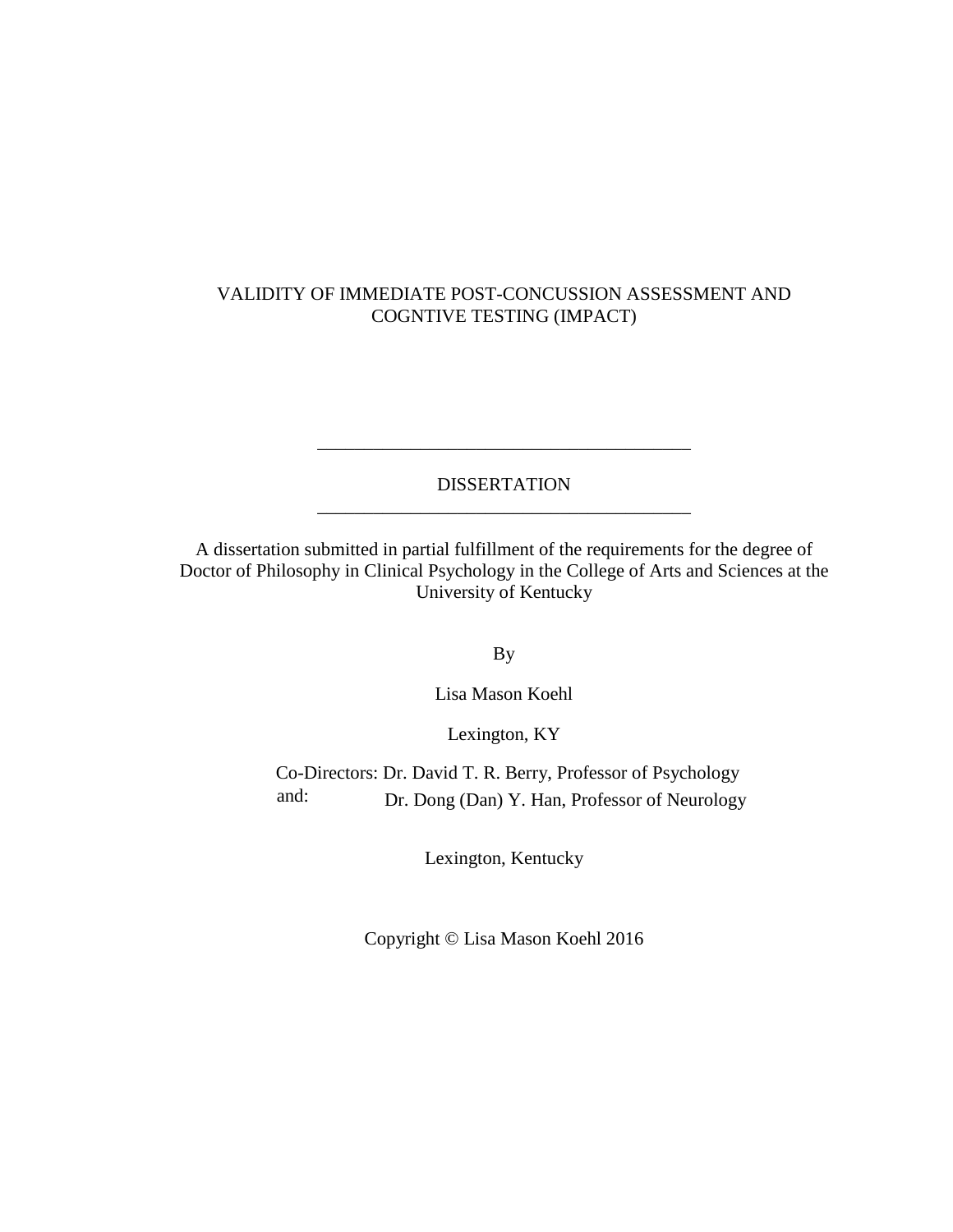# ABSTRACT OF DISSERTATION

# VALIDITY OF IMMEDIATE POST-CONCUSSION ASSESSMENT AND COGNTIVE TESTING (IMPACT)

Sports concussions have been recognized as significant injuries among young athletes with research demonstrating that return-to-play prior to becoming asymptomatic can have significant repercussions, including risk of sustaining cognitive deficits. In tracking and monitoring concussions during sports seasons, many programs have begun utilizing computerized testing rather than traditional neuropsychological tests to 1) determine baseline scores, 2) track symptoms, and 3) measure cognitive deficits following concussion.

Immediate Post-Concussion Assessment and Cognitive Testing (ImPACT) is one such instrument. The current study examined ImPACT's convergent, discriminant, and diagnostic validity by comparing scores from post-concussion athletes (SPORT) to those from non-concussed controls (CONT). SPORT included 29 athletes, ages 12-16, referred for neuropsychological testing following sports-related concussions. CONT included 25 healthy athletes, ages 12-16, who had not sustained a concussion in the past year.

Overall, results showed general support for ImPACT, when used to screen cognition. In fact, all ImPACT domains successfully differentiated between CONT and SPORT athletes; evidence supporting appropriate convergent validity was best for the Visual Memory domain. ImPACT domains demonstrated variable discriminant validity. Overall examination of validity demonstrated that ImPACT has some weaknesses but may have utility in detecting post-concussion cognitive impairment.

KEYWORDS*:* ImPACT, sports-related concussion, test validity, computerized measures, neurocognitive testing

Lisa Mason Koehl\_\_\_\_\_\_\_

May 31, 2016\_\_\_\_\_\_\_\_\_\_\_ Date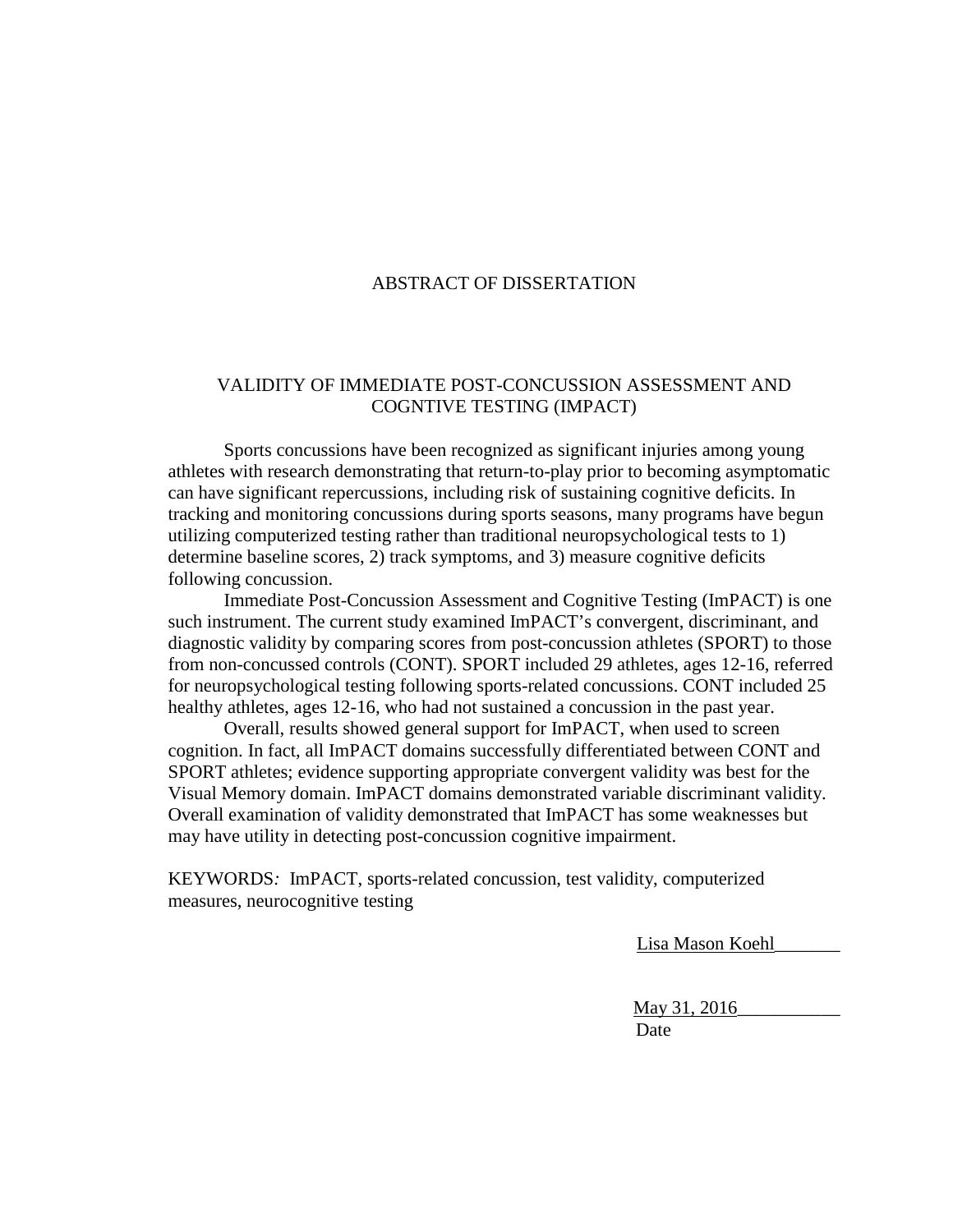# VALIDITY OF IMMEDIATE POST-CONCUSSION ASSESSMENT AND COGNTIVE TESTING (IMPACT)

By

Lisa Mason Koehl

David T. R. Berry Co-Director of Dissertation

 $\Delta$ Dong (Dan) Y. Han  $\Delta$ Co-Director of Dissertation

**Mark Fillmore** Director of Graduate Studies

\_\_\_\_\_\_\_\_May 31, 2016\_\_\_ \_\_\_\_\_\_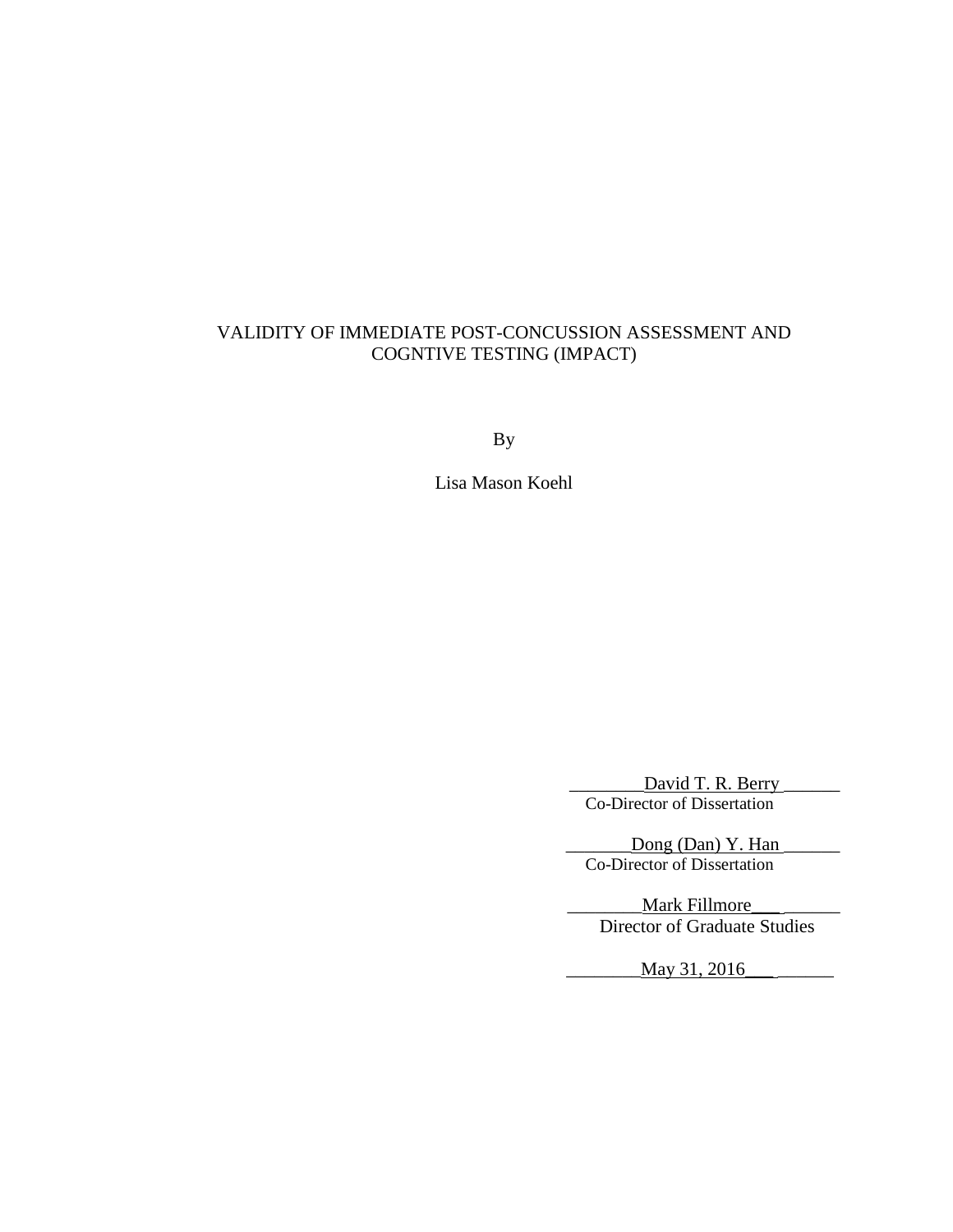#### ACKNOWLEDGEMENTS

The following dissertation, while an individual work, benefited from the insights, direction, and support of many people. Foremost, my Dissertation Co-Chairs, Dr. David T.R. Berry and Dr. Dong (Dan) Y. Han, demonstrate the utmost quality and standards in scholarship to which I aspire. They provided insightful and instructive comments and evaluation throughout the process which were paramount to completing the project. Next, I wish to thank the additional three Dissertation Committee members: Dr. Frederick Schmitt, Dr. Malachy Bishop, and Dr. Jody Clasey. Each committee member offered insights and feedback that ultimately enhanced the finished product.

In addition to the exemplary assistance above, I received additionally important assistance from family, friends, and colleagues. My husband, Dominic Koehl, provided on-going support and reassurance throughout the process. My mother, Julie Mason, and father, Michael Mason, instilled in me the skills and desire to pursue higher education from a young age. Many additional friends and family members provided sage advice and loving support throughout the process. I am eternally grateful for the support of all of these wonderful people.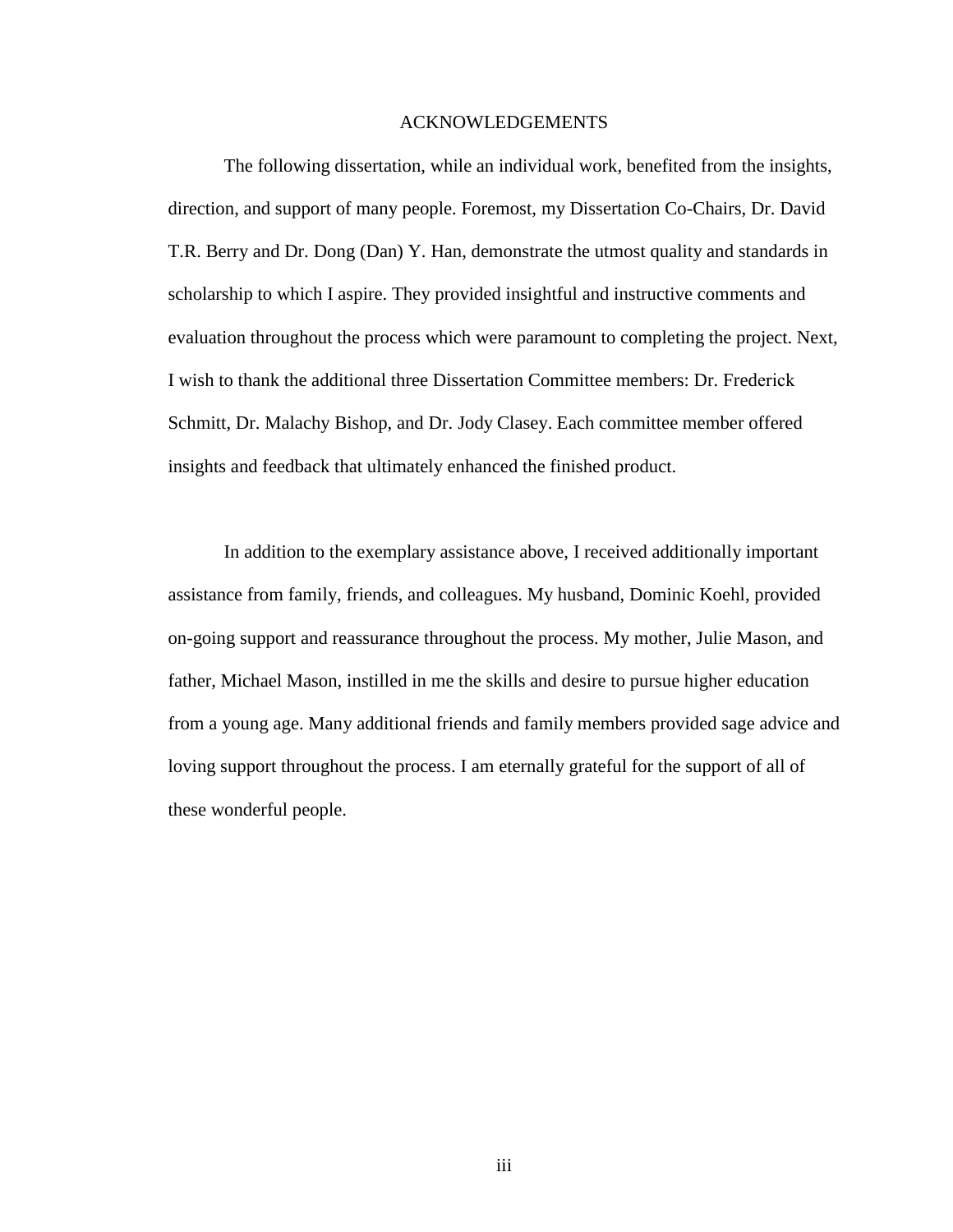| Chapter 1: Introduction                                                         |  |
|---------------------------------------------------------------------------------|--|
|                                                                                 |  |
|                                                                                 |  |
|                                                                                 |  |
|                                                                                 |  |
|                                                                                 |  |
|                                                                                 |  |
|                                                                                 |  |
|                                                                                 |  |
|                                                                                 |  |
| Repeated Concussions and Second-Impact Syndrome12                               |  |
|                                                                                 |  |
|                                                                                 |  |
| <b>Chapter 2: Conceptual Development</b>                                        |  |
|                                                                                 |  |
|                                                                                 |  |
|                                                                                 |  |
|                                                                                 |  |
|                                                                                 |  |
|                                                                                 |  |
| Chapter 3: Methodology                                                          |  |
|                                                                                 |  |
|                                                                                 |  |
| Recruitment and Screening: Sports Concussion Group (SPORT)26                    |  |
|                                                                                 |  |
|                                                                                 |  |
|                                                                                 |  |
| Wide Range Achievement Test-4 <sup>th</sup> Edition (WRAT4) Reading Subtest30   |  |
| Immediate Post-Concussion Assessment and Cognitive Testing 3.0                  |  |
|                                                                                 |  |
| Children's Memory Scales (CMS), Dots and Stories Subtests34                     |  |
| Trails-Making Tests Parts A and B (TMT A, TMT B)36                              |  |
| Delis-Kaplan Executive Function System (D-KEFS) Design Fluency38                |  |
| Beery-Buktenica Developmental Test of Visual Motor Integration- 6 <sup>th</sup> |  |
|                                                                                 |  |
| Verbal Fluency: FAS Phonemic Fluency and Animals Semantic Fluency40             |  |

# TABLE OF CONTENTS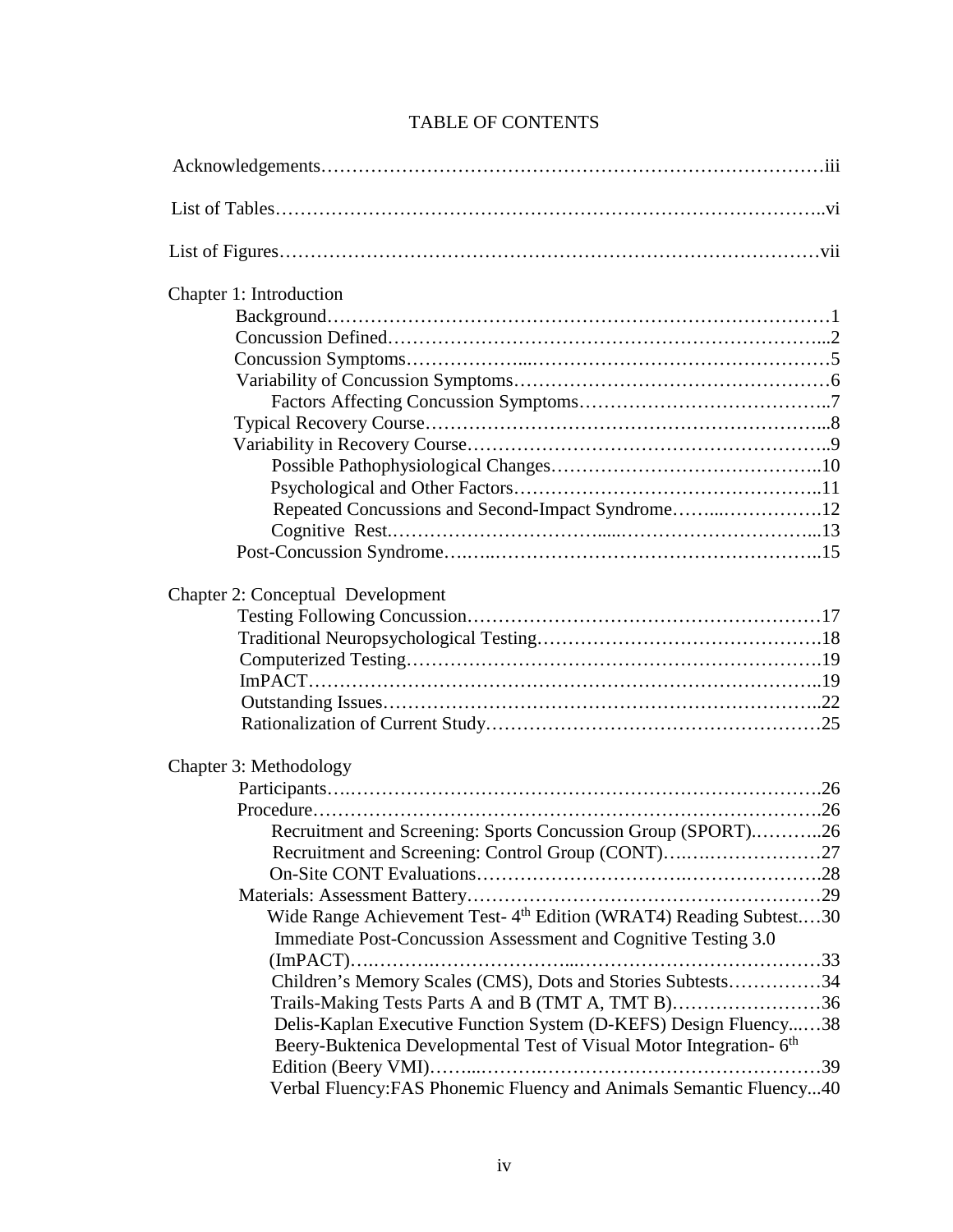| <b>Chapter 4: Results</b>                                 |  |
|-----------------------------------------------------------|--|
|                                                           |  |
|                                                           |  |
|                                                           |  |
|                                                           |  |
| Inter-relationship of ImPACT Composite Scores53           |  |
|                                                           |  |
|                                                           |  |
|                                                           |  |
|                                                           |  |
| Chapter 5: Discussion and Conclusions                     |  |
|                                                           |  |
| ImPACT Convergent Validity vs. Neuropsychological Tests71 |  |
|                                                           |  |
|                                                           |  |
|                                                           |  |
|                                                           |  |
|                                                           |  |
|                                                           |  |
|                                                           |  |
|                                                           |  |
|                                                           |  |
|                                                           |  |
|                                                           |  |
|                                                           |  |
|                                                           |  |
|                                                           |  |
|                                                           |  |
|                                                           |  |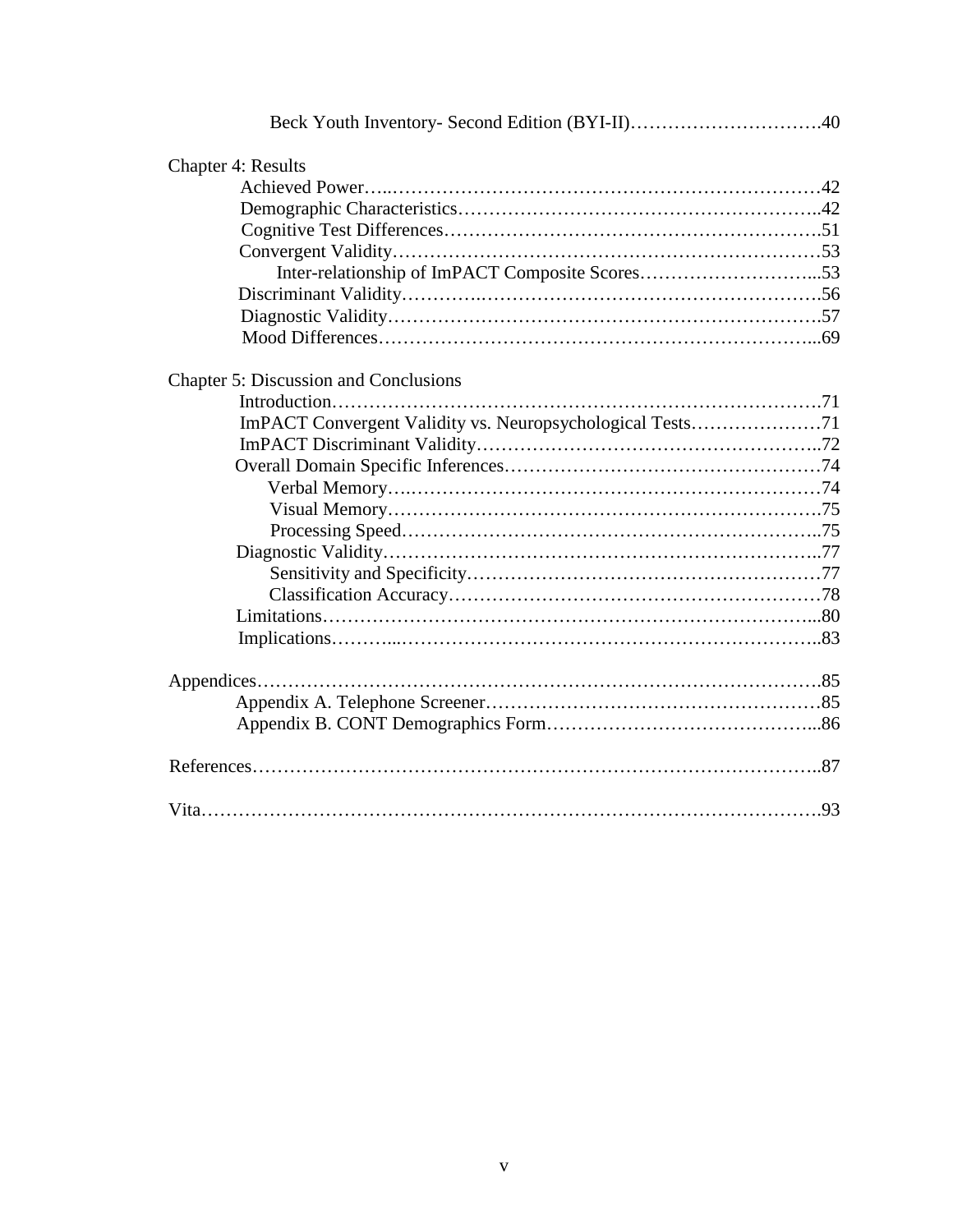# LIST OF TABLES

| Table 1, Comparison of Example Concussion Batteries to Current Neuropsychological     |      |
|---------------------------------------------------------------------------------------|------|
|                                                                                       |      |
| Table 2, Categorization of Measures into Convergent and Discriminant Validity         |      |
|                                                                                       |      |
|                                                                                       |      |
|                                                                                       |      |
| Table 5, SPORT Self- Reported Physical, Cognitive, and Mood Symptoms50                |      |
| Table 6, Mean T - Scores and Standard Deviations of Cognitive Measures by Domain      |      |
|                                                                                       |      |
| Table 7, Pearson-r Correlations for ImPACT Composite T-scores and                     |      |
| Neuropsychological Concussion Screening Measures T-Scores54                           |      |
| Table 8, Convergent and Discriminant Validity Pearson-r Coefficients for each         |      |
| ImPACT Domain                                                                         | .55  |
| Table 9, Components of Multiply-Operationalized Multi-Trait, Mono-Method Formula      |      |
|                                                                                       |      |
| Table 10, Discriminant Validity: Pearson Correlations (p-values) of Multiply-         |      |
| Operationalized ImPACT and NP Composite Scores Using Multi - Trait, Mono -            |      |
|                                                                                       | . 59 |
| Table 11, Sensitivity and Specificity of ImPACT to Persistent Concussion Syndrome at  |      |
|                                                                                       |      |
| Table 12, Sensitivity and Specificity of ImPACT to Persistent Concussion Syndrome at  |      |
|                                                                                       |      |
| Table 13, Classification of Individuals in Known Groups into Groups Using Cut Scores: |      |
|                                                                                       |      |
| Table 14, Classification of Individuals in Known Groups into Groups Using Cut Scores: |      |
|                                                                                       |      |
| Table 15, Classification of Individuals in Known Groups into Groups Using Cut Scores: |      |
|                                                                                       |      |
| Table 16, Meant T-Scores and Standard Deviations of BYI-II by Domain with Initial     |      |
|                                                                                       |      |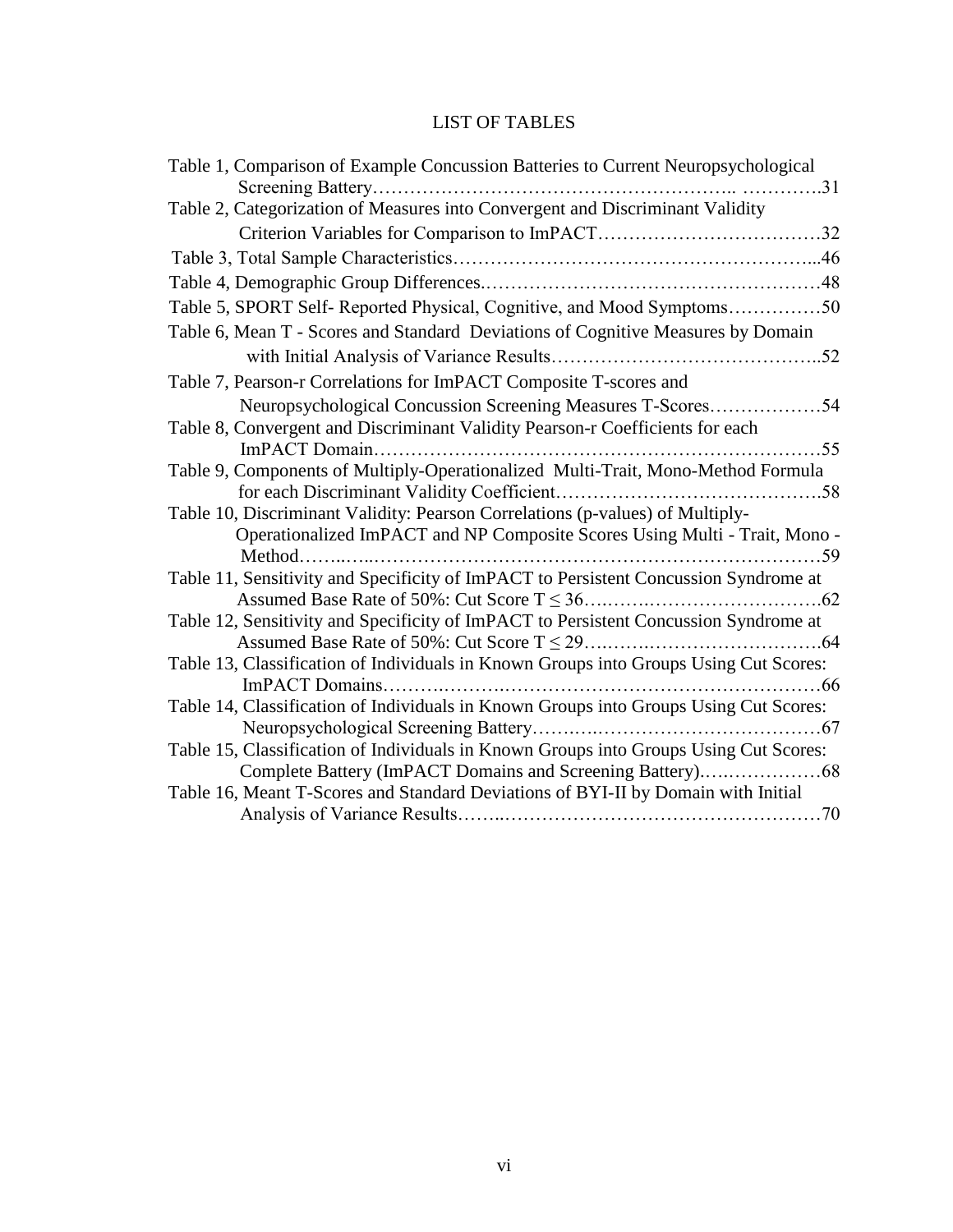# LIST OF FIGURES

| Figure 1, Flow Diagram of SPORT Participants from Initial Recruitment to Final |  |
|--------------------------------------------------------------------------------|--|
|                                                                                |  |
| Figure 2, Flow Diagram of CONT Participants from Initial Recruitment to Final  |  |
|                                                                                |  |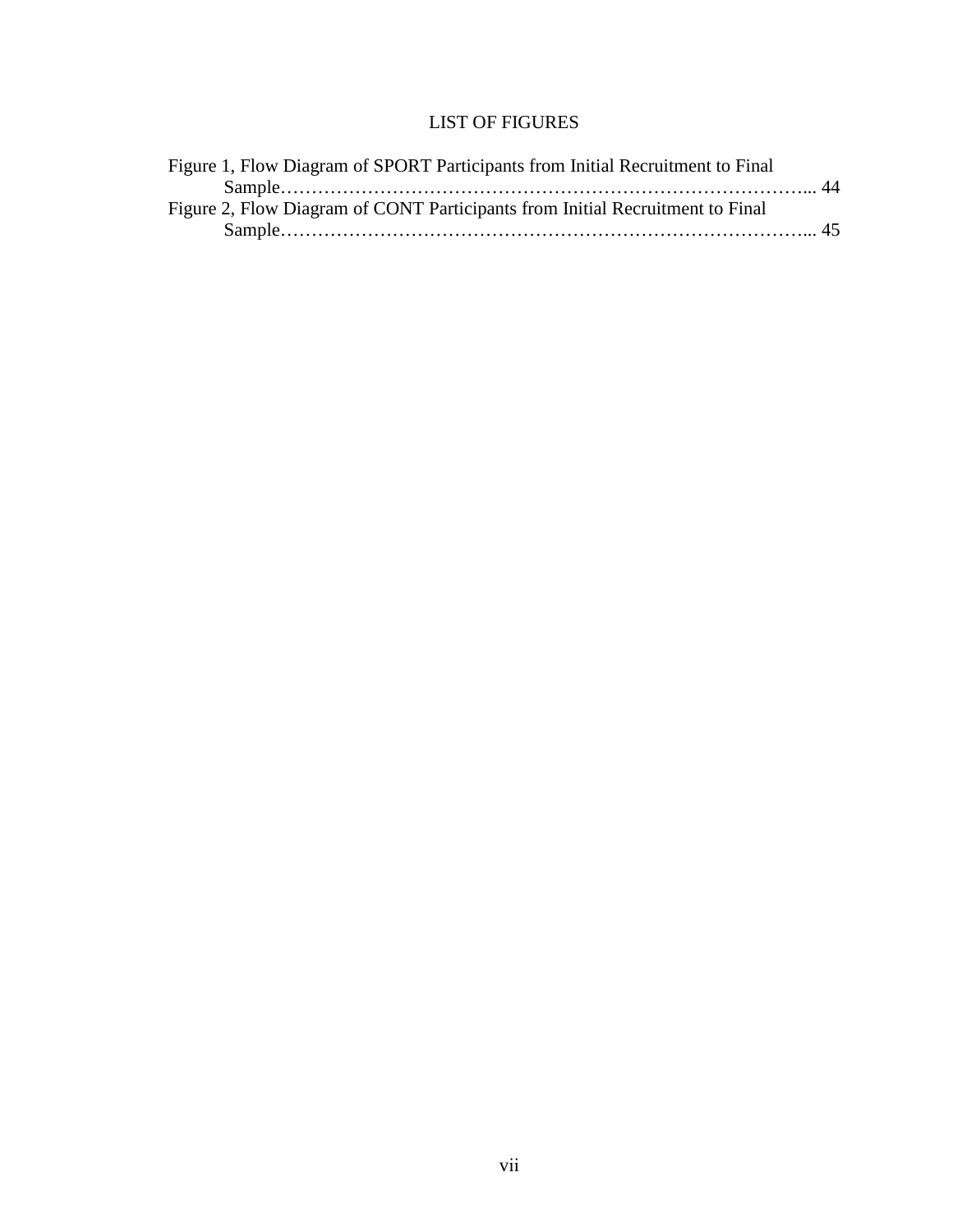# CHAPTER 1: INTRODUCTION

## **Background**

In recent years, increasing attention has focused on sports concussion with growing awareness of the injury and its potential consequences. Concussions, also known as mild traumatic brain injuries (mTBI), are insults to the brain that leave the individual briefly dazed or confused. If present, loss of consciousness is brief and typically lasts only seconds or minutes (National Institute of Neurological Disorders and Stroke, 2013). Unfortunately for reasons reviewed below, the exact prevalence of concussion is unclear. In an exceptionally wide interval, estimates of sports-related concussions range from 300,000 (CDC, 2007; Halstead, Walter, & The Council on Sports Medicine and Fitness, 2010) to 3.8 million annually (Langlois, Rutland-Brown, & Wald, 2006). The Center for Disease Control (CDC) estimated that 1.5 million people experience TBI yearly with 75% of those sustaining mTBI; an estimated 248,428 children under that age of 19 were treated in United States emergency departments for sports-related injuries, including concussions (National Center for Injury Prevention and Control, 2003). These estimates of sports concussions vary widely given inherent difficulty in tracking incidences. While emergency departments and medical providers document concussions well, many injuries do not require medical attention; suboptimal documentation in the field further complicates incidence and prevalence estimates. Individuals with the highest frequency of TBIs of all severity levels include males (2:1 ratio to females; Langlois, Rutland-Brown, & Thomas, 2004) and those aged between 0 to 4 years old or 15 to 19 years old (CDC, 2007; Langlois et al., 2004).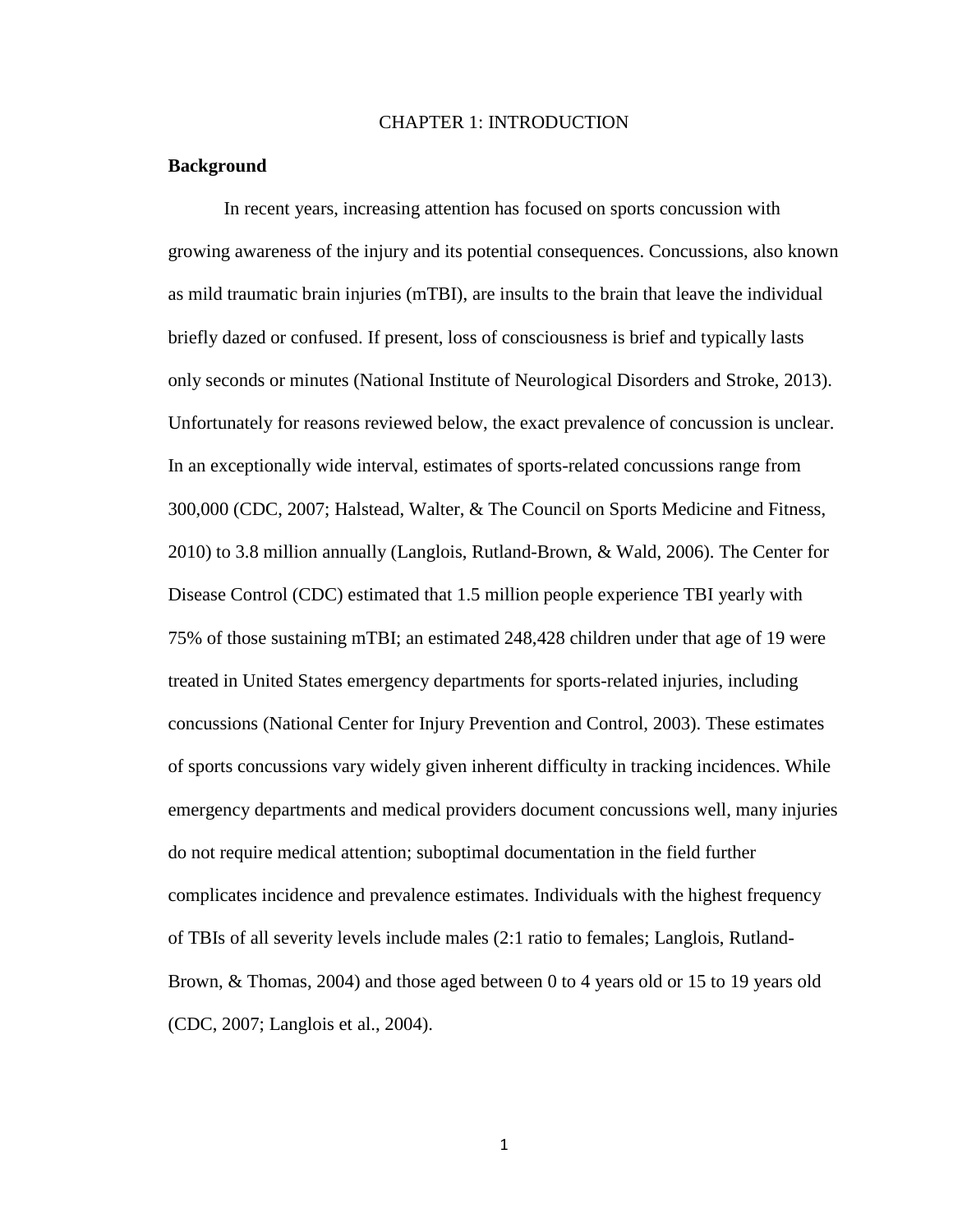Although estimates vary widely, it is clear that sports concussions occur relatively frequently and impact the lives of many athletes. As such, doctors, athletic trainers, coaches, parents, and athletes have sought information to determine what symptoms are to be expected following concussion and their course. Historically, most attention has been paid to physical symptoms. An important and complicating issue is that both athletes and coaches typically desire quick return-to-play, a decision usually based on resolution of prominent physical symptoms. As recently as the early 2000's, concussed athletes were apt to return to play as soon as 15 minutes following symptom "resolution," better characterized as decreased acute physical symptoms (Halstead et al., 2010). However, in recent years research has begun to accumulate regarding the potentially significant sequelae and repercussions of sports-related concussions, further highlighting the need for quick assessment, intervention, and postponement of return-to-play as appropriate (e.g., Iverson et al., 2004; Macciocchi et al., 1996; McCrea et al., 2002, etc.).

## **Concussion Defined**

Given the complexity of various symptom presentations with concussion, a number of definitions have been offered in an attempt to simplify and minimize subjectivity in diagnosing the condition. Operationalization definitions of concussion below show varying stringency, with some including broad, general criteria and others detailing specific symptom categories. The Center for Disease Control and Prevention (CDC) defines concussion as an injury with a Glasgow Coma Scale (GCS) score of 13 to 15 as well as the presence of one or more of the following: transient confusion, disorientation, or impaired consciousness; amnesia near time of injury; loss of consciousness (LOC) of less than 30 minutes; and/or neurological or neuropsychological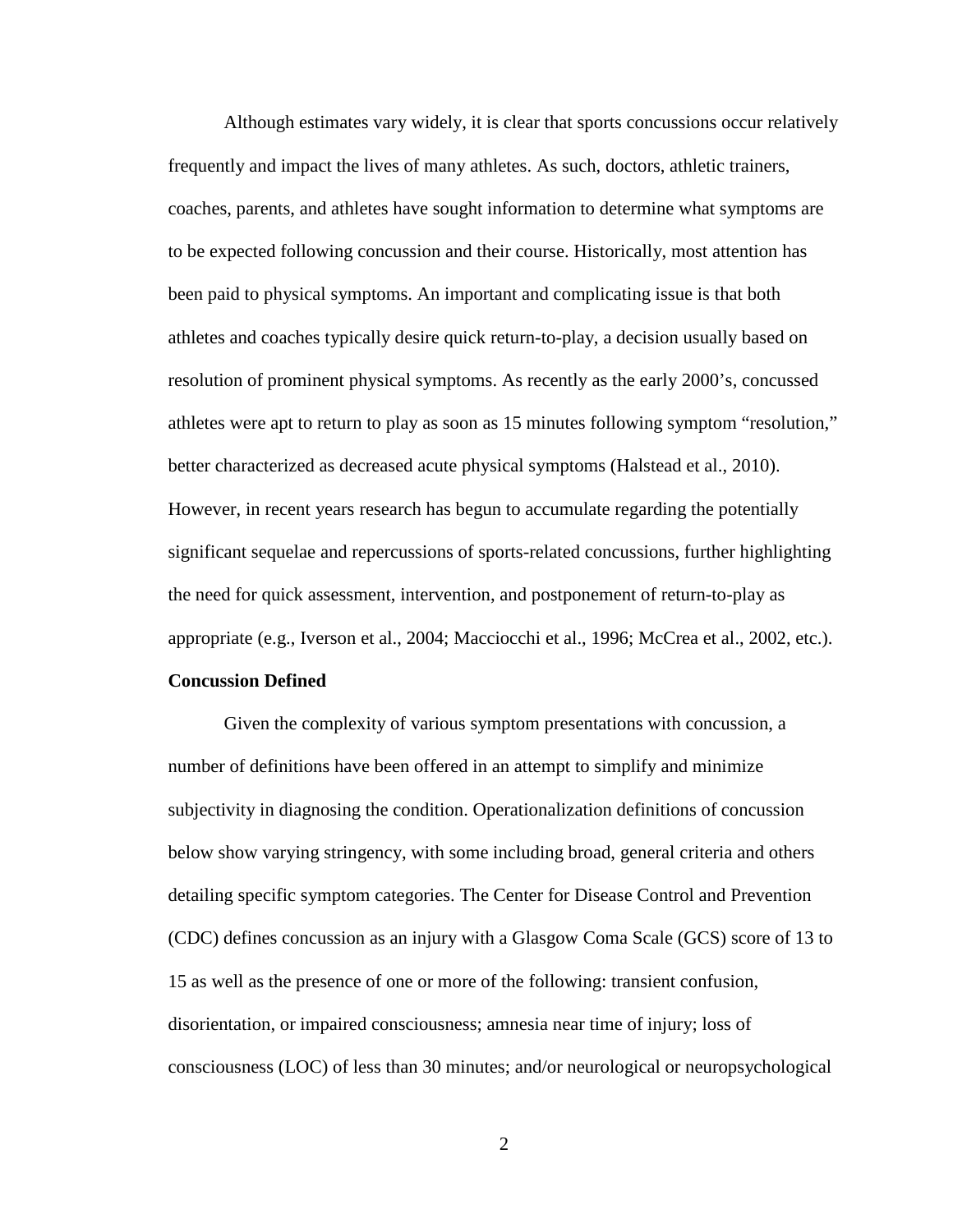problems including seizure, irritability, lethargy, emesis, headaches, dizziness, fatigue, or poor concentration (summarized in Rosenbaum & Lipton, 2012). The CDC's definition is quite broad, does not include subgroups/potential severity indicators, and does not define a period for posttraumatic amnesia, although specific symptom examples are presented.

Alternatively, the American Academy of Neurology (AAN) defines three grades of concussions. A Grade 1 concussion involves transient confusion and no LOC; any symptoms or mental status abnormalities resolve in less than 15 minutes (presented in Rosenbaum & Lipton, 2012). A Grade 2 concussion involves transient confusion with no LOC; positive symptoms or mental status abnormalities last longer than 15 minutes. Finally, Grade 3 concussions involve any LOC whether brief or prolonged with additional signs of concussion. It can be appreciated that the AAN definition is broader than the CDC version. However, it does not specify GCS or duration of LOC, although subgroups are defined.

Further complicating this situation, the most recent International Conference on Concussion in Sport in Zurich (McCrory et al., 2012) defined concussion as a brain injury with a "complex pathophysiological process affecting the brain, induced by biomechanical forces" (p. 1) and common features that "incorporate clinical, pathological, and biomechanical injury constructs" (McCrory et al., 2012, p. 1). McCrory et al. (2012) indicated the nature of concussions to be as follows: may be caused by direct blow to the head or body with force transmitted to the head; "typically resulting in rapid onset of short-lived impairment of neurological function that resolves spontaneously… in some cases, symptoms and signs may evolve over a number of minutes to hours" (p. 1); may result in neuropathological changes but typically are a "functional disturbance rather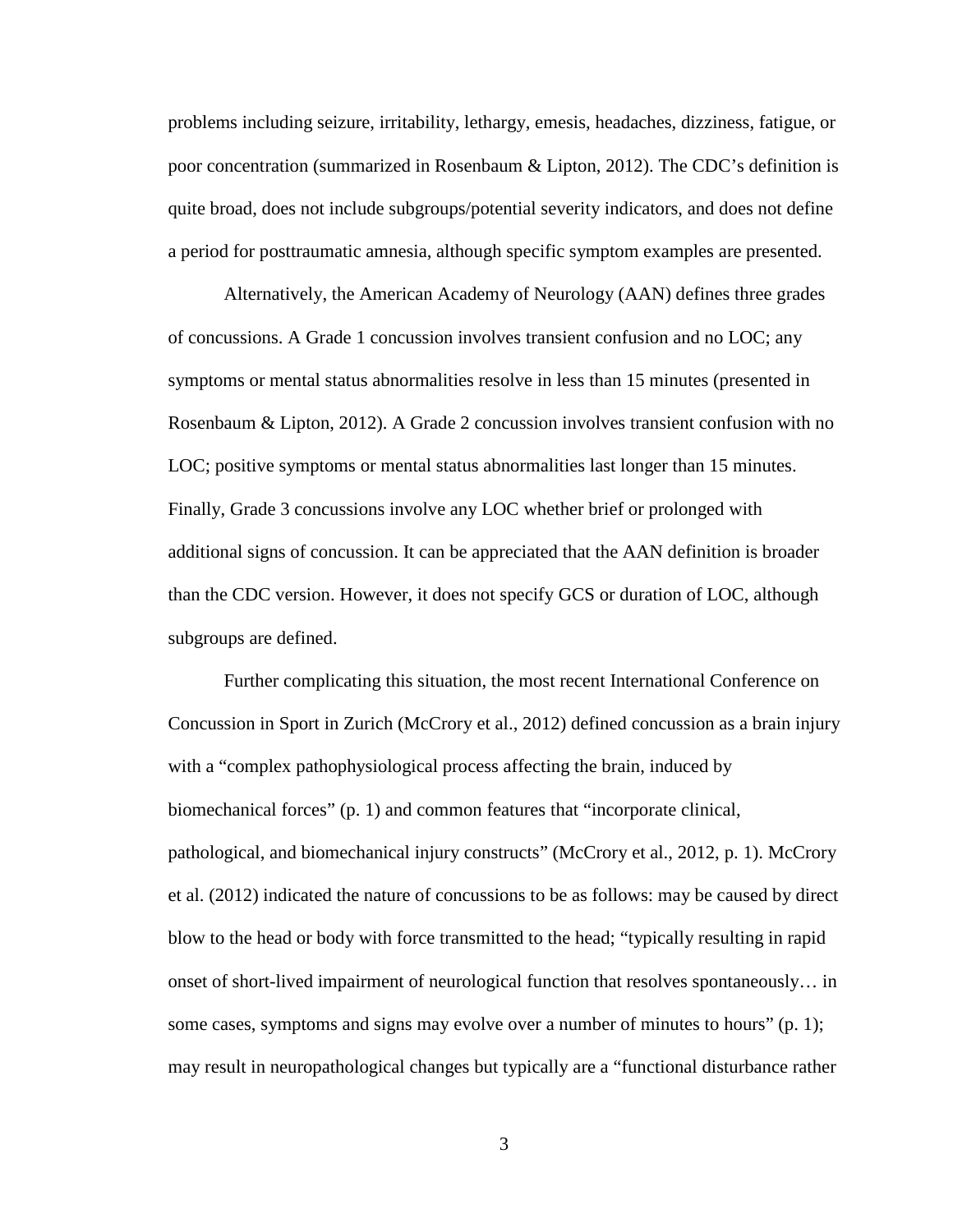than a structural injury" (p. 1-2) leading to negative neuroimaging findings; and resulting in a "graded set of clinical symptoms that may or may not involve loss of consciousness" with recovery occurring in a sequential course in most cases but noting the potential for prolonged symptom recovery. Thus the Zurich guidelines offer an explanation of mechanism of injury and exclude abnormal neuroimaging findings but do not define a required period of LOC.

In a further attempt at operationalizing the phenomenon, Halstead et al. (2010) define sports-concussion as "a complex pathophysiological process affecting the brain, induced by traumatic biomechanical forces" (in Halstead et al., 2010, p. 598; McCrory et al., 2009) with five major features: 1. Caused by direct blow or transmitted force to the head, face, or neck; 2. Rapid onset of brief neurologic impairments; 3. Neuropathological changes often reflecting functional disturbance; 4. Clinical symptoms which may or may not include loss of consciousness; and 5. No abnormality on neuroimaging studies (Halstead et al., 2010). Considering the four definitions just presented, the Halstead et al. (2010) are the most detailed and stringent. However, this may lead to false negatives when following these guidelines.

Given the disagreement in published guidelines, it becomes clear that concussions are hardly an easily identifiable diagnostic category but instead may consist of a complex cluster of variable symptoms frequently co-occurring as a clinical syndrome. The lack of clear consensus in diagnostic guidelines introduces difficulty in identifying concussions, assessing symptoms, and tracking changes, leading to problems clinically and in research settings when addressing the condition.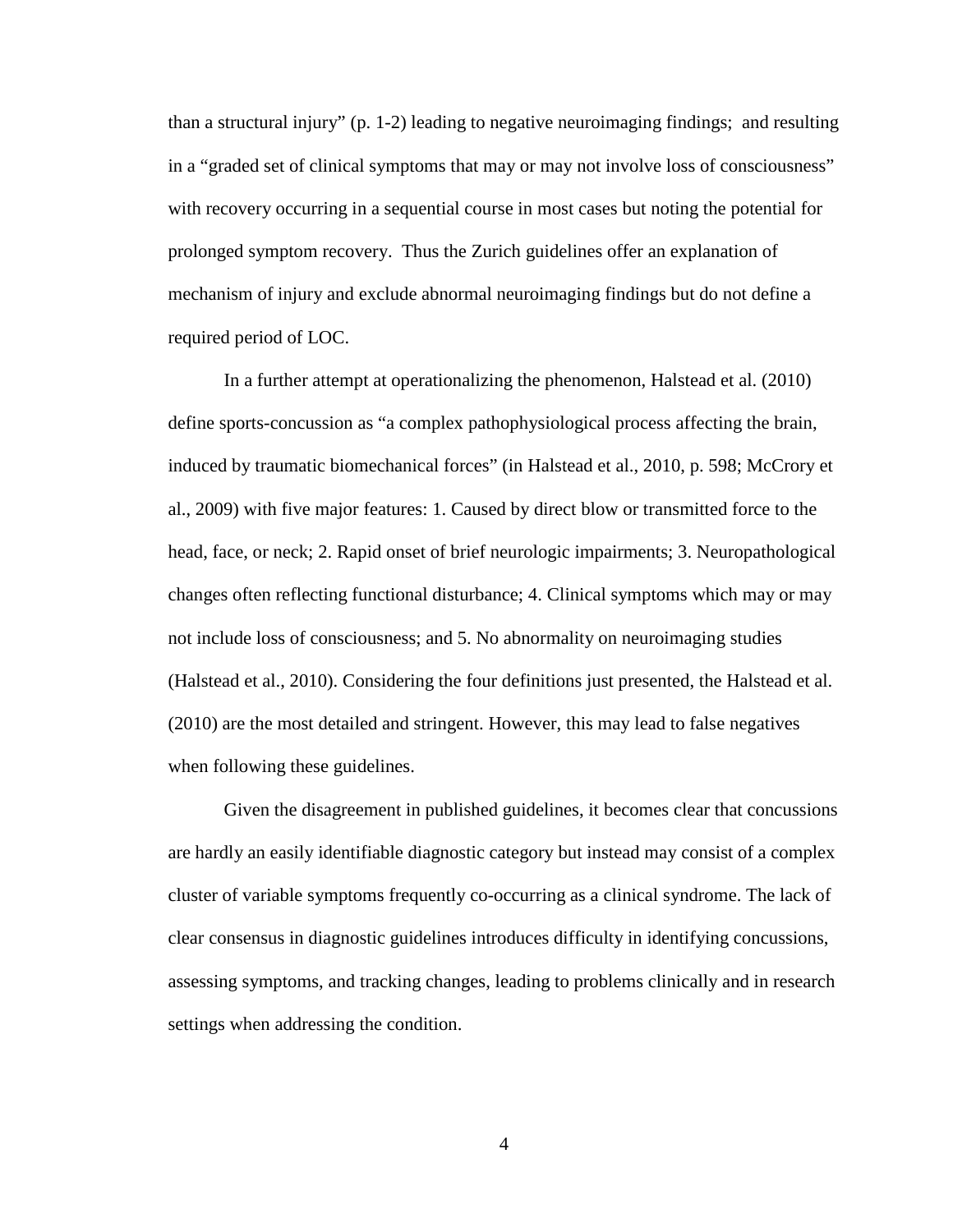#### **Concussion Symptoms**

Concussion symptoms are often broken into categories, albeit with the potential for overlap between each. As previously noted, many symptoms indicative of concussions have physical components or are related to somatic complaints. These include headache, nausea, vomiting, balance problems, visual problems, fatigue, sensitivity to light, and sensitivity to noise (Halstead et al., 2010). Other notable physical symptoms include those of neurasthenia (dizziness), weakness, and fatigue (Alves, Macciocchi, & Barth, 1993). Typically, physical complaints develop within 48 hours of the injury (Benedict et al., 2010). In documenting frequency of symptoms, Alves et al. (1993) found that in a sample of 587 adults with mTBI, headache was the most commonly endorsed problem following injury (50%); dizziness was the second most common complaint with a 15% endorsement rate. Other publications also support headache as the most common symptom following concussion (Halstead et al., 2010). Additional physical problems occurring with less frequency in concussion populations include amnesia and loss of consciousness (LOC), with approximately 10% of injuries resulting in positive loss of consciousness (Halstead et al., 2010) and up to 25% of concussions resulting in amnesia (Meehan, D'Hemecourt, & Comstock, 2010).

A second category of concussion symptoms includes cognitive disturbances that may be endorsed following concussion. These include feeling "foggy," decreased processing speed, difficulty concentrating, difficulty remembering (including feeling forgetful), and confusion (Halstead et al., 2010). Overall, the most common cognitive deficits following concussion are in the domains of short-term memory, processing speed, attention, and concentration (e.g., Bohnen, Jolles, & Twijnstra, 1992; Hinton-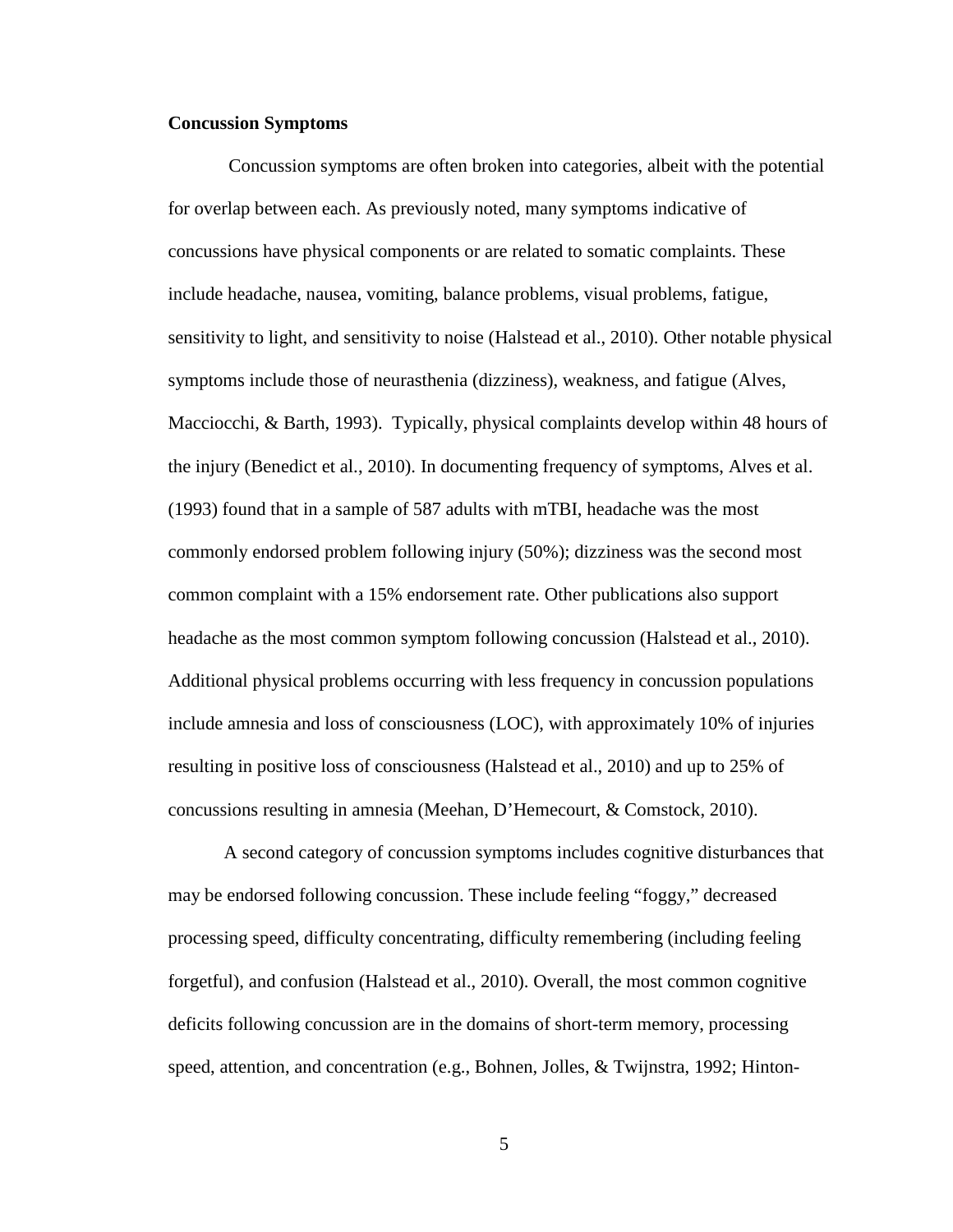Bayre et al., 1999; etc.). When present, cognitive symptoms typically develop within the first few weeks following the injury (Benedict et al., 2010) but usually remit after one to three months.

 In addition to cognitive and physical complaints, emotional difficulties are also reported. These mood and/or emotional symptoms may include labile emotions, depression, anxiety, agitation, irritability, impulsivity, and aggression (Alves et al., 1993; Benedict et al., 2010). Halstead et al. (2010) noted that post-concussion emotional responses are similar to those described by patients with psychiatric diagnoses such as anxiety, depression, and/or attention/concentration difficulties. Further adding to the potential symptoms are possible sleep disturbances such as increased drowsiness, sleeping more often than usual, sleeping less often than usual, or difficulty falling asleep (Halstead et al., 2010). Behavioral and sleep difficulties may take longer than physical and cognitive complaints to develop, and may first arise as long as one to two months post-injury (Benedict et al., 2010).

#### **Variability of Concussion Symptoms**

While the physical, cognitive, and emotional symptoms just reviewed are common indicators of concussion, great heterogeneity exists regarding individual clinical presentations, symptom endorsement, symptom clusters, and the presence or absence of common specific symptoms. Temporally, a wide degree of variability exists in individual presentation, ranging from a brief, time-limited cluster of mainly physical symptoms to a longer, more pronounced presentation of physical, cognitive, and behavioral symptoms. For instance, AAN concussion guidelines indicate that Grade 1 concussions result in quick resolution of symptoms (under 15 minutes). This is directly contrasted to the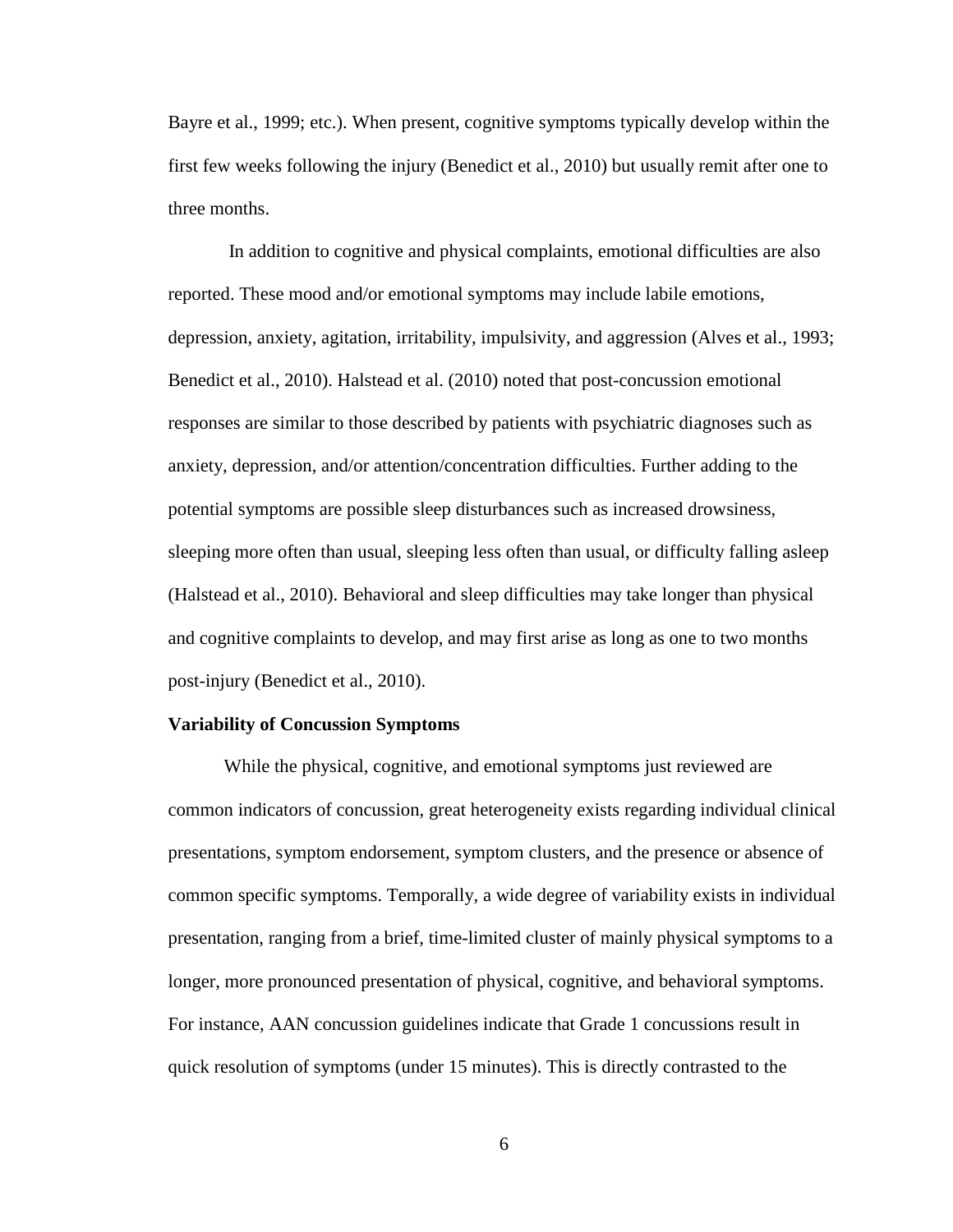lengthier and more complex presentation of symptoms in post-concussion syndrome. Some of the factors affecting heterogeneity of post-concussion symptom presentation are addressed next.

# *Factors Affecting Concussion Symptoms*

A number of factors may contribute to the heterogeneity of concussion symptoms. Many of these factors are premorbid in nature such as age, gender, intelligence, socioeconomic factors, ethnicity, education, psychiatric history, personality, and substance abuse (Karzmark, Hall, & Englander, 1995; Rosenbaum & Lipton, 2012). As previously discussed, concussive injuries are bimodal as they occur most frequently in adolescents/young adults and older adults. As addressed in later sections, adolescents and young adults are more likely than other age groups to experience a longer recovery period when symptomatic. However, they also may be more likely to minimize reports of symptoms following sports-concussions given a propensity to remain "team players" and further maintain the social structure fostered by a competitive sports environment. Additionally, while the research indicates that males are more likely than females to sustain concussions, females are more likely to endorse post-concussion symptoms and to seek treatment for them (Rosenbaum & Lipton, 2012). The increased likelihood for males to sustain a concussion is directly reflected in the predominantly male literature. However, the lack of research pertaining to female subjects unfortunately makes it difficult to generalize research results to females. Further, social factors such as socioeconomic status, ethnicity, and obtained education level affect the presence and presentation of symptoms. Education and higher intelligence have been shown to be protective in nature (Rosenbaum & Lipton, 2012). As a result, individuals with better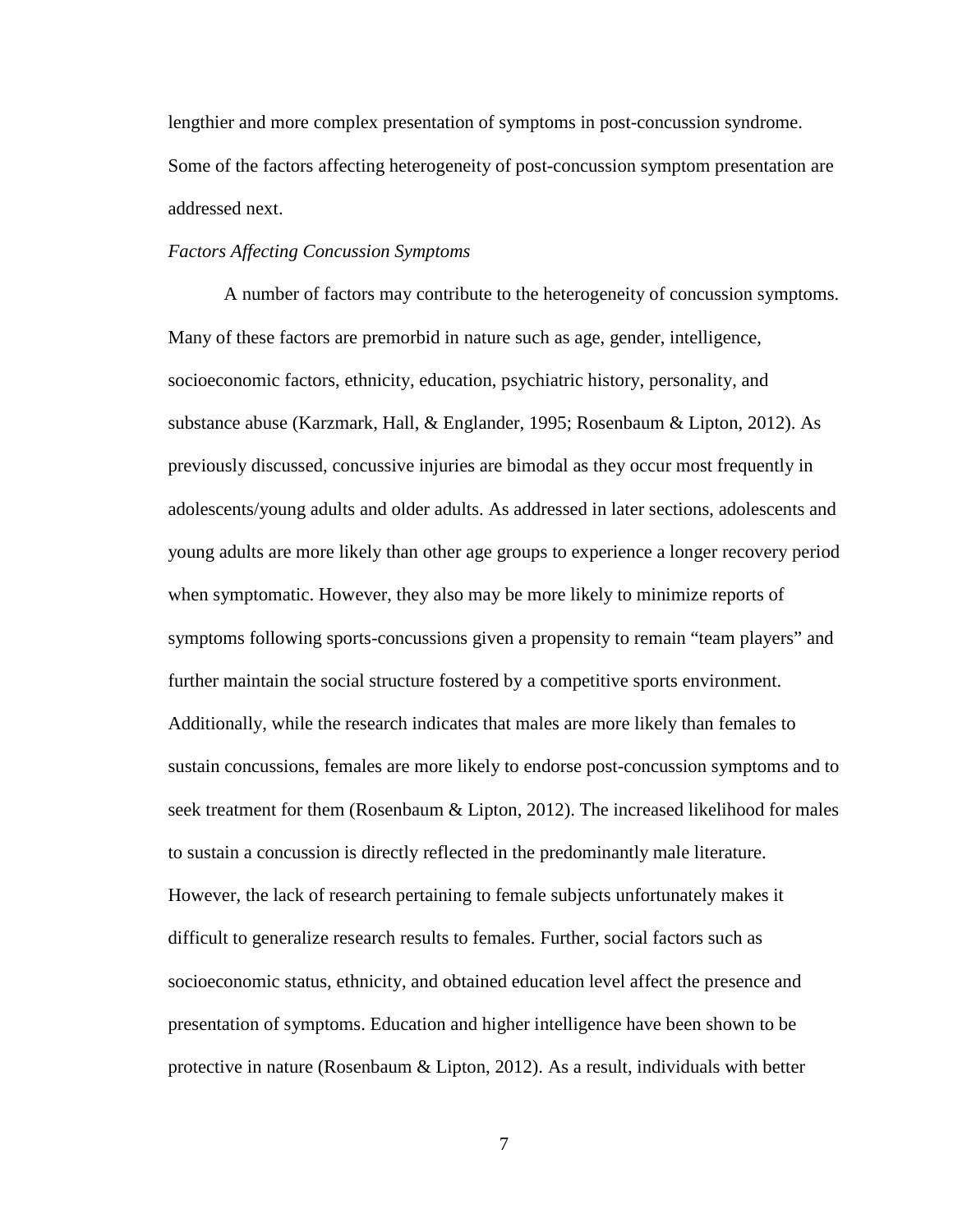intellectual abilities may be less likely to experience cognitive and behavioral symptoms following concussion. This is especially true of intelligent individuals with no premorbid psychiatric history.

Each concussion is unique in that it occurs in a context of individual factors, with symptom presentation dependent on a combination of premorbid factors in conjunction with injury mechanisms and post-injury recovery variables. As a result, symptom presentation following concussion ranges from the absence of cognitive, physical, or emotional symptoms with a recovery window of a few minutes to the presence of a wide variety of cognitive, physical, and/or emotional symptoms lasting weeks or months. As a result of this heterogeneity, the complexity noted earlier in assessing and difficulty in tracking concussion symptoms and presentations should be less surprising. While many of the possible concussion symptoms are well-understood independently, research is currently attempting to understand interactions among them as well as the variability in symptom presentation.

## **Typical Recovery Course**

While recovery from mTBI typically occurs relatively quickly (i.e., minutes to hours), as noted earlier large variations in symptom presentation and recovery course have been documented (e.g., Alves et al., 1993; Halstead et al., 2010). For instance, Halstead et al. (2010) reported that the majority of concussed individuals become asymptomatic within one week following injury. In contrast, Alves et al. (1993) longitudinally assessed adults with prolonged mTBI symptoms with the following percentages endorsing symptoms present at each interval: 40-60% at 3 months, 25-45% at 6 months, and 10-40% at 12 months. This pattern demonstrates that although the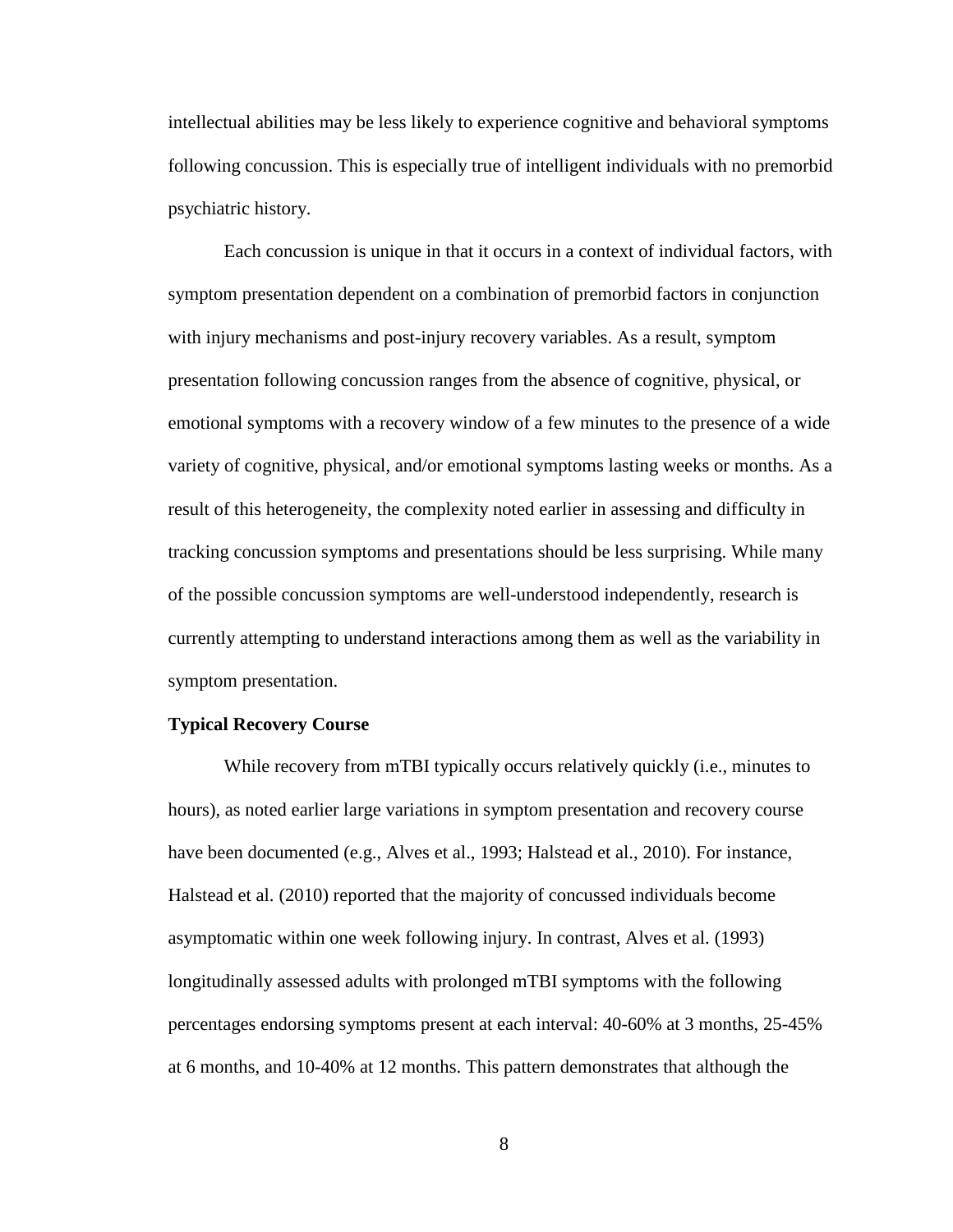majority of individuals were symptom-free 6 months following injury; some had an atypical (i.e., longer) recovery course. In this regard, age may play an important role in recovery time with several studies demonstrating increased recovery time in younger athletes (e.g., Field, Collins, Lovell, & Maroon, 2003; Lovell, Collins, & Iverson, 2003; McClincy et al., 2006; McCrea et al., 2009; Pellman, Lovell, Viano, & Casson, 2006). In fact, these younger athletes are often symptomatic seven to ten days longer than their older counterparts. In addition, a major limitation in documenting typical recovery course involves failure to study individuals who do not seek medical attention and may recover in minutes to hours following concussion.

# **Variability in Recovery Course**

There are several possible explanations that have been offered for the variability in symptom presentation and recovery course in concussion. Differences in underlying pathophysiological changes may variably disrupt neurological functioning, contributing to uneven development of impairments. Additionally, psychological difficulties may develop or worsen following concussion and may, along with preexisting psychological conditions, exacerbate concussion-related symptoms. Another factor affecting variability in recovery course is likely the number of previous concussions, with each successive concussion more likely to be problematic. Additionally, published research is often subtly skewed, with a bias towards scientific studies including longer recovery windows given the higher likelihood for those experiencing more persistent symptoms to present for treatment. As a result, those individuals who experience concussion with a brief symptomatic period followed by full recovery are not often represented in scientific studies. Finally, recommendations regarding cognitive and physical rest following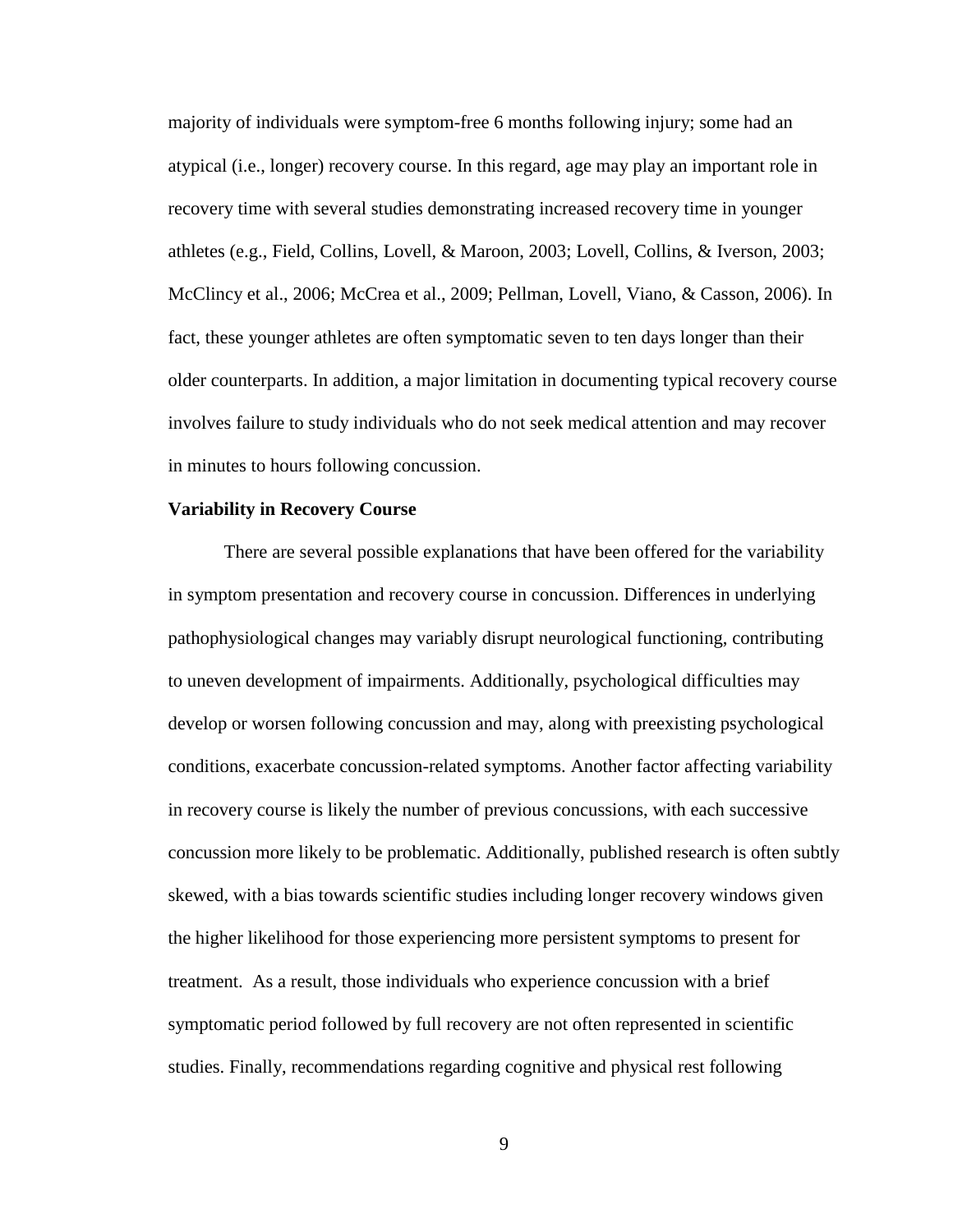concussion may affect recovery course. Each of these factors contributes to variability in recovery course and thus will be reviewed next in some detail.

#### *Possible Pathophysiological Changes*

Physiological factors may affect recovery from concussion. Complex pathophysiological changes secondary to concussion have been summarized by many researchers (e.g., Alves et al., 1993; Brown et al., 2014; Comper et al., 2010; Halstead et al., 2010; etc.). Seemingly small differences in the initial states of complex biological pathways could lead to substantial variability in outcomes. If microscopic pathophysiological damage is present it may not always be visible on neuroimaging, but changes such as ionic shifts, abnormal metabolism, diminished cerebral blood flow, and abnormal neurotransmission may occur following concussion, leading to functional impairment (Comper et al., 2010). However, some research suggests that measureable physiological changes may sometimes occur following concussion. Some magnetic resonance imaging studies point to potential macroscopic parenchymal lesions, often located in the frontal and temporal lobes (summarized in Alves et al., 1993). These tiny lesions resolve quickly and largely without medical intervention and may correspond to estimates of spontaneous recovery following concussion. Further, metabolic responses have been noted in animal models following concussions. These include disrupted cellular membranes, potassium efflux, and glutamate release that result in cellular depolarization and neuronal suppression (Halstead et al., 2010). This cascade of metabolic alterations can result in calcium accumulation, oxidative damage, and eventually cell death, with the disrupted metabolic state persisting up to four weeks following injury (Halstead et al., 2010). As summarized in Brown et al. (2015), additional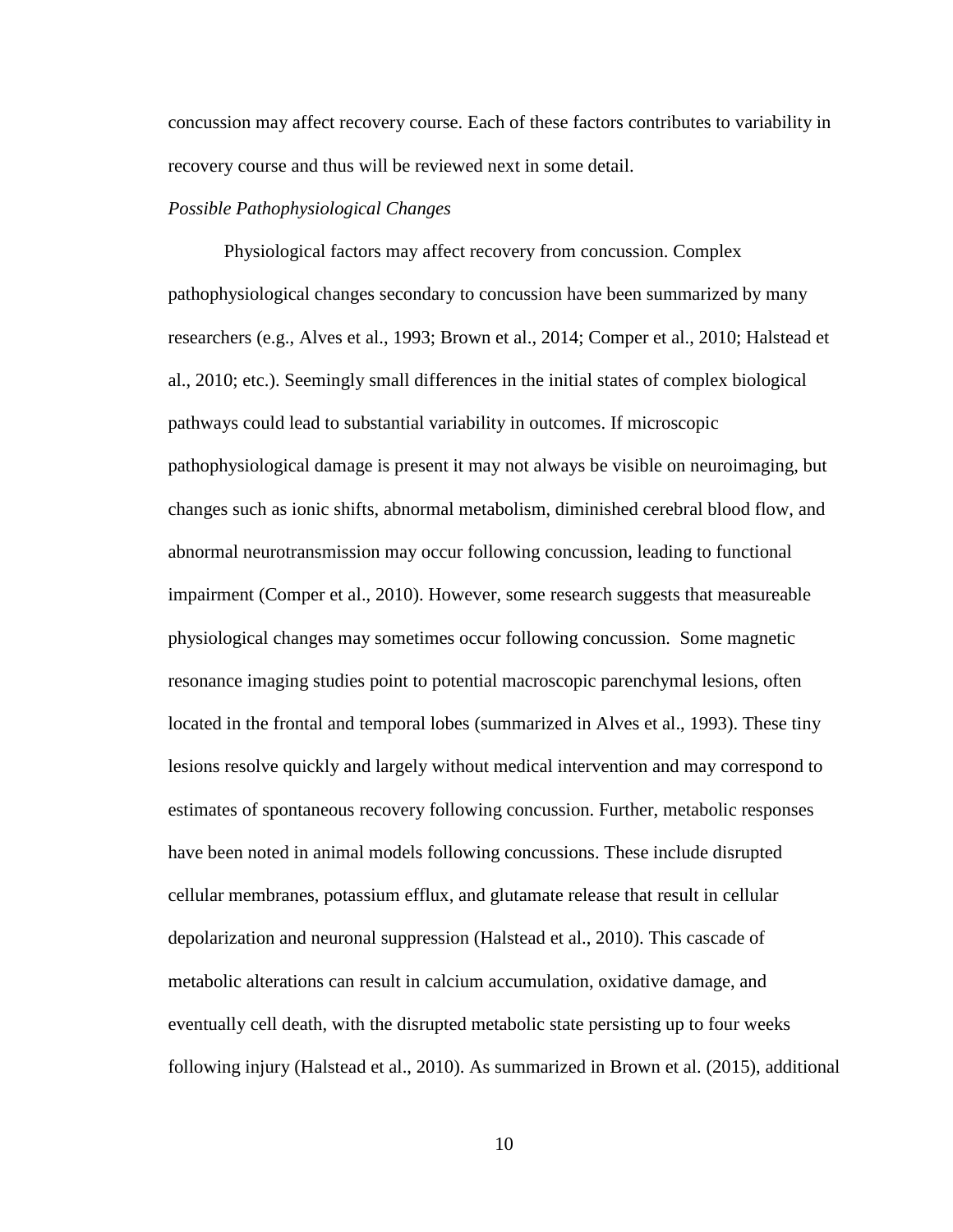pathophysiological changes that can result in prolonged recovery include ionic fluxes and increased need for adenosine triphosphate (ATP) coupled with post-concussive decrease in production of ATP. The likelihood of documenting physiological changes following concussion increases with injury severity. Several symptoms, such as positive loss of consciousness and amnesia, are indicators for increased severity of injury which often result in longer recovery time (Halstead et al., 2010). Additionally, mTBI can further exacerbate preexisting neurological conditions and associated physiological distress, which in turn may influence symptoms and recovery (Alves et al., 1993). However, a cautionary stance is required when attributing functional deficits and symptoms reports to the possibility of underlying pathophysiological changes as the presence of such changes has been documented in injuries with spontaneous recovery as well as injuries with prolonged symptom complaints.

# *Psychological and Other Factors*

Psychological factors have also been found to contribute to symptom presentation and recovery course. For instance, Alves et al. (1993) noted that preexisting and/or comorbid somatoform disorders, mood disorders (i.e., anxiety, depression, etc.), and posttraumatic stress disorder can exacerbate concussion symptoms. Further, concussions in turn can exacerbate pre-existing psychological difficulties, including anxiety, depression, and attention-deficit disorder, making symptom management more difficult (Halstead et al., 2010). Additionally, although less well understood, patient expectancies regarding symptoms and duration may also affect overall outcomes and recovery course (Alves et al., 1993; Thomas et al., 2015). Some research indicates that persistent symptoms following concussion may be the result of expectations regarding injury, as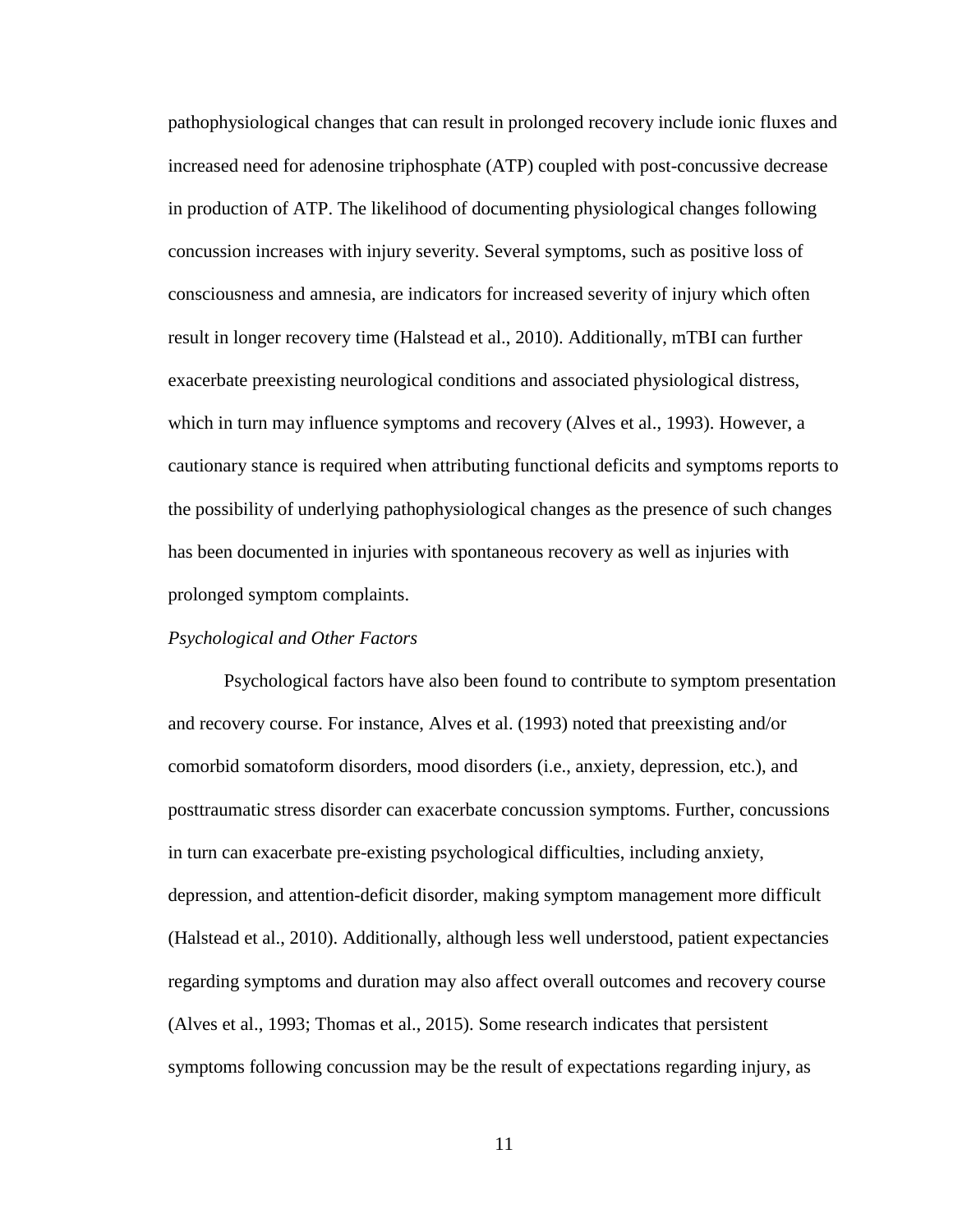well as poor coping styles and emotional reactions to adverse events (Bohnen & Jolles, 1992; Mittenberg, DiGulio, Perrin, & Bass, 1992). For example, individuals who are prone to focusing on somatic complaints, those who tend to ruminate anxiously, or those who focus on negative or depressive factors may be more likely to notice and complain of deficits following concussion. Similarly, individuals faced with diagnosis threat, or preexisting beliefs and fears regarding cognitive deficits following concussion, are likely to demonstrate decreased performances on neurocognitive measures following injury (Pavawalla et al., 2013).

## *Repeated Concussions and Second-Impact Syndrome*

Cumulative concussions over time may also have a significant negative effect on recovery. Winston et al. (2016) demonstrated that in rat models a single mTBI did not result in permanent physiological changes; however, 30 mTBIs over a span of 7 days resulted in dendritic spine loss and chronic white matter inflammation. This factor is of particular concern, given that once athletes have suffered a concussion they are at increased risk for sustaining future concussions (Comper et al., 2010). Individuals with three or more concussions have been noted to exhibit more severe symptoms, including LOC and amnesia following subsequent concussion (Collins et al., 2002). As noted previously, severe symptoms may lengthen recovery course. Further, multiple concussions may be especially detrimental in younger athletes, affecting overall cognitive ability. For instance, athletes who had previously sustained and then recovered from two or more concussions were tested when currently asymptomatic. These asymptomatic athletes demonstrated similar performances to currently concussed (i.e., symptomatic) peers on neuropsychological tests; the athletes with cumulative concussions also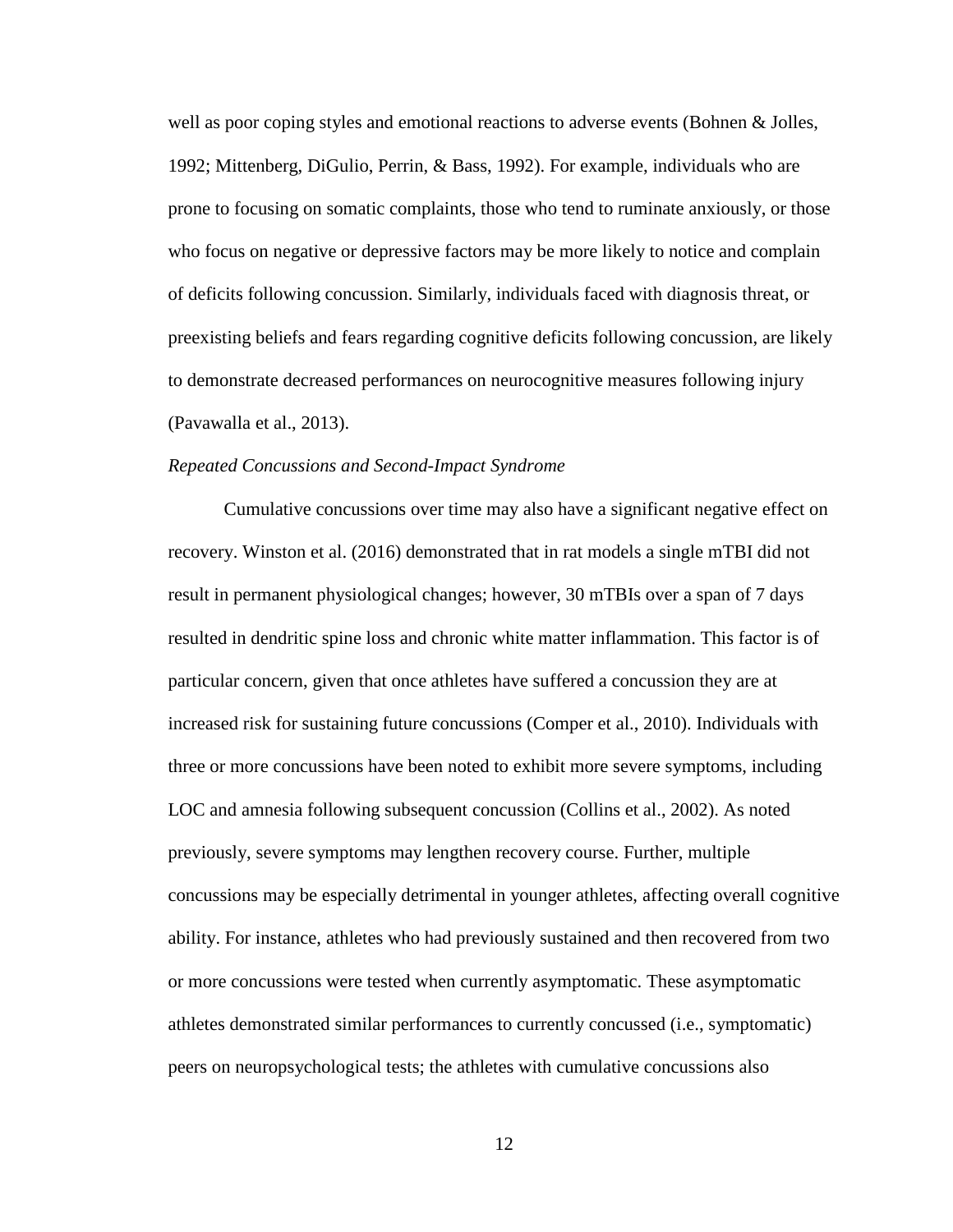demonstrated lower grade-point averages than their single-concussion and non-concussed peers (Moser, Schatz, & Jordan, 2005). While this research suggests occurrence of consecutive concussions in a short period of time may impair recovery, researchers have not established relevant parameters, such as number and severity of concussions over time, that are associated with problematic recovery.

For those individuals who have sustained previous concussions, timing of later concussions may also be a significant factor in severity of symptoms and overall recovery course. Specifically, additional concussions that occur while an individual is still symptomatic from a previous concussion can be particularly problematic. This secondimpact syndrome can cause cerebral vascular congestion, which can in turn progress to cerebral swelling and ultimately death (Cantu & Voy, 1995; Halstead et al., 2010). Second-impacts during the recovery window may also lead to hemorrhaging if weak blood vessels are present. Fortunately, sudden impact syndrome is quite rare, with the CDC estimating 1.5 associated deaths per year and the National Alliance for Youth Sports estimating 6 to 7 associated deaths per year. While long-term effects following concussion are still disputed, it has become clear that increased number of concussions and successive concussions in a short time period negatively affect sequelae and recovery course.

#### *Cognitive Rest*

Although a period of rest following concussion has become standard practice, varying opinions exist regarding length of rest following concussion. This is exacerbated by a paucity of literature leading to lack of substantive and empirically-supported guidelines. Variability exists within the sparse literature, with some proponents espousing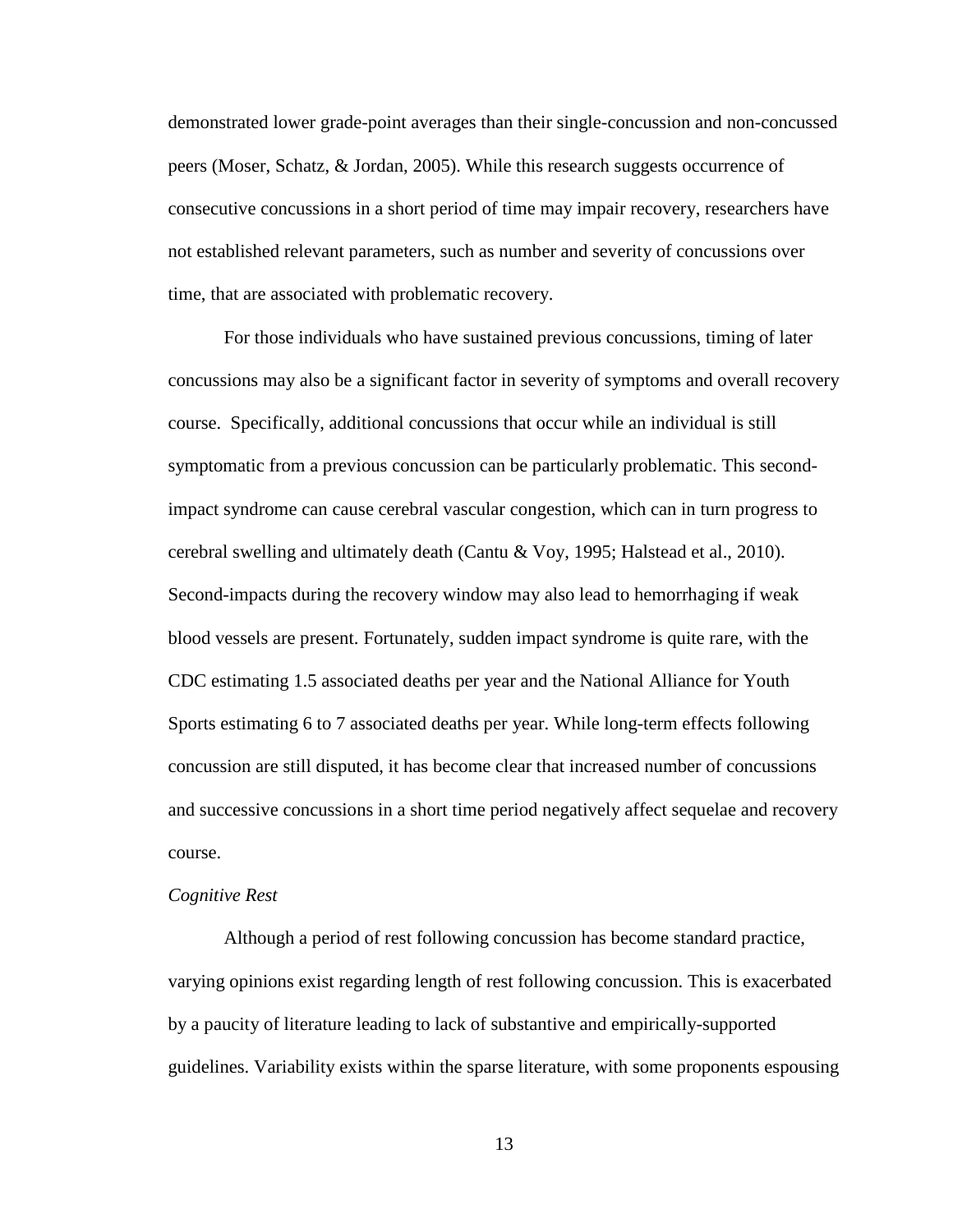brief periods of cognitive rest and others favoring long periods of cognitive rest. For instance, some research supports periods of rest of one week or longer. Moser, Glatts, and Schatz (2012) reported that regardless of onset of cognitive and physical rest following concussion, rest length of one or more weeks has been shown to be effective in treating concussion symptoms; length of time between concussion and onset of rest was either 1 to 7 days, 8 to 30 days, or 31 or more days (Moser, Glatts, & Schatz, 2012).

Additionally, Majerske et al. (2008) noted that athletes who engaged in high levels of activity following concussion exhibited worse neurocognitive performance when compared to lower activity level post-concussion participants. Brown et al. (2014) found that of those factors affecting recovery, only total symptom burden at initial visit and cognitive activity level were associated with duration of symptoms; post-injury cognitive rest significantly improved recovery. However, a growing literature base supports briefer rest periods and approaches extended rest cautiously given limited evidence of benefit to athletes. Gibson et al. (2013) indicated that a total of 135 concussed participants were examined with providers recommending rest for 85 participants. Of those 85 participants, 79 participants demonstrated prolonged symptoms. Thomas et al. (2015) compared participants ages 11 to 22 years old who were assigned to usual care (1 to 2 days rest with following stepwise return to activity) to participants assigned to strict rest for 5 days. Results demonstrated that participants in the strict rest group reported significantly more daily post-concussive symptoms and slower symptom resolution than those in the usual care group. Thus accumulating research raises the possibility of prolonged rest contributing to persistent difficulties following concussion. Currently, the International Conference on Concussion in Sport in Zurich (McCrory et al., 2012) guidelines note the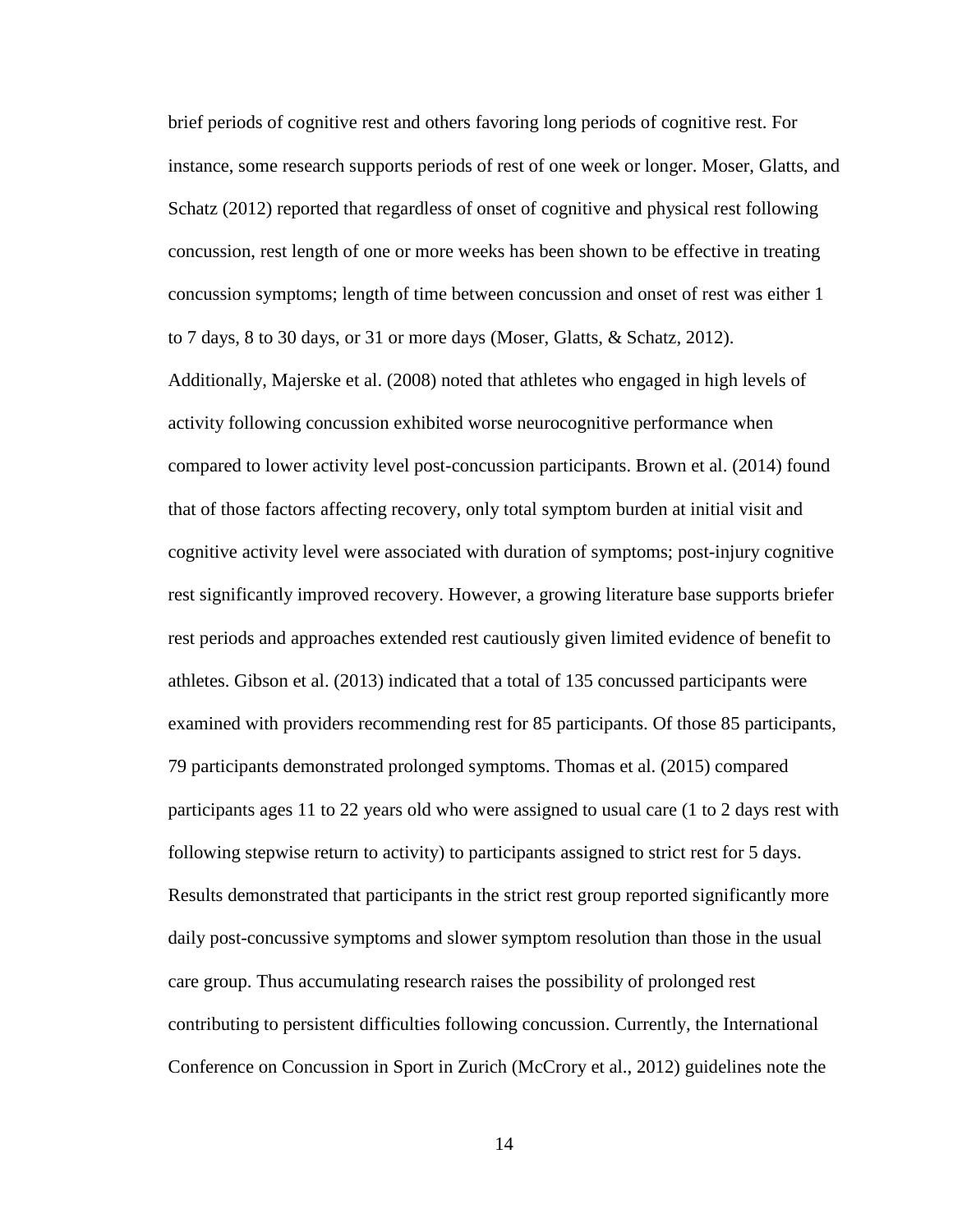paucity of empirical evidence for strict rest guidelines and indicate that while an initial one to two day rest period during the acute phase of recovery is likely beneficial, clinical judgment is best used to determine a gradual return to activities that "does not result in a significant exacerbation of symptoms" (p. 3).

## **Post-concussion Syndrome**

Clearly, a number of factors are known to affect symptom severity and recovery, although most outcomes from concussion are excellent. However, in a small number of individuals, symptoms persist beyond the expected one to three month recovery period and can be debilitating. Such persistent presentations may meet criteria for postconcussion syndrome (PCS). The Diagnostic and Statistical Manual of Mental Disorders, Fourth Edition (DSM-IV-TR; American Psychiatric Association, 2000), included research criteria for a PCS diagnosis including "history of head trauma that has caused significant cerebral concussion" (p. 761), "evidence from neuropsychological testing or quantified cognitive assessment of difficulty in attention…or memory" (p. 761), and three or more of the following symptoms occurring shortly after the concussion and lasting three months or longer post-concussion: fatigue, disordered sleep (i.e., sleeping too little or too much), headache, vertigo, or dizziness, irritability/aggression, anxiety, depression, personality changes, and/or apathy. The most recent DSM-5 removed the PCS diagnosis and instead included criteria for either major or mild neurocognitive disorder due to traumatic brain injury with the ability to add "with behavioral disturbance" as a modifier (American Psychiatric Association, 2013). Despite this change in the DSM, many providers still acknowledge that PCS is a useful diagnosis to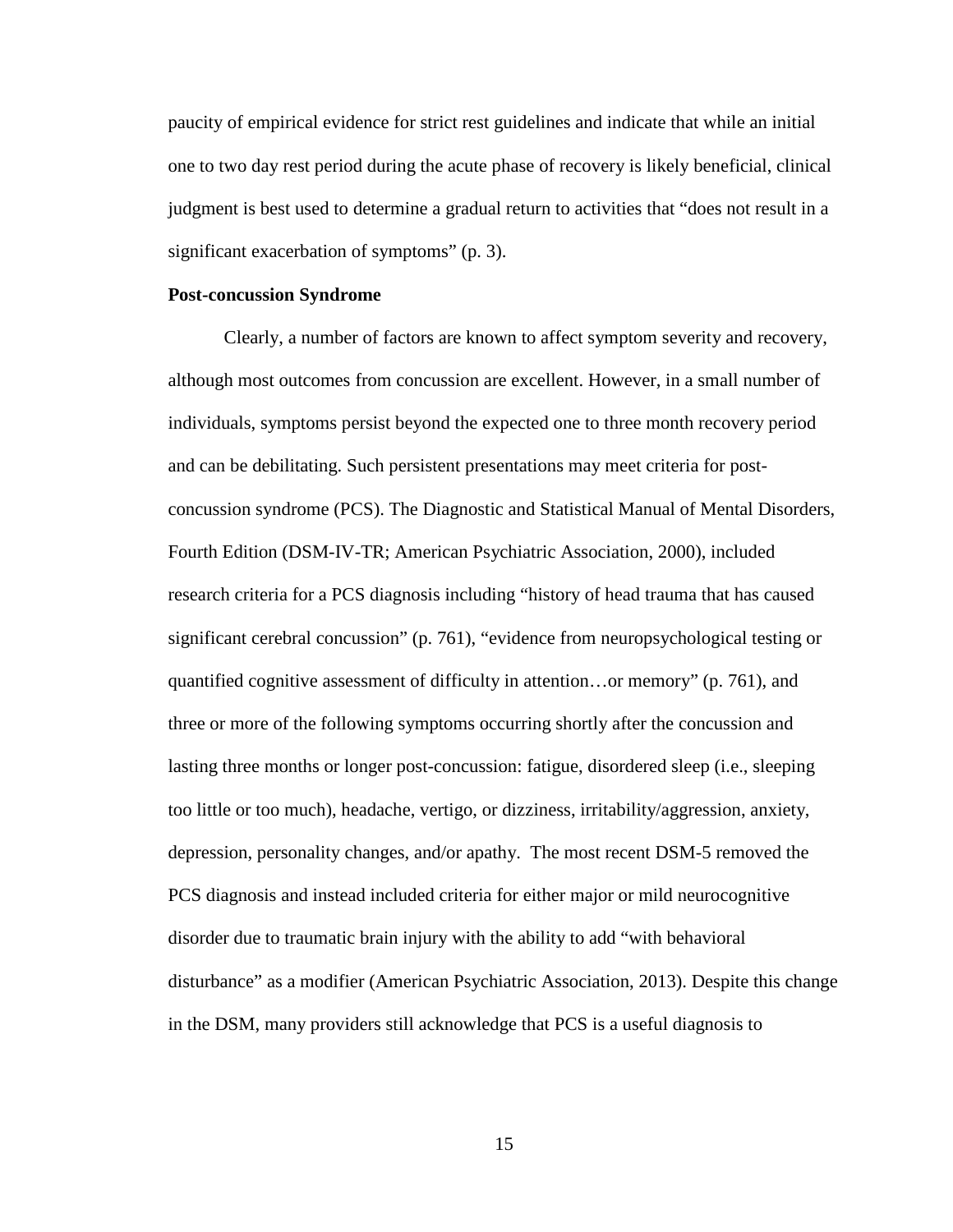differentiate between individuals with typical recovery trajectories as compared to those with atypical recovery trajectories.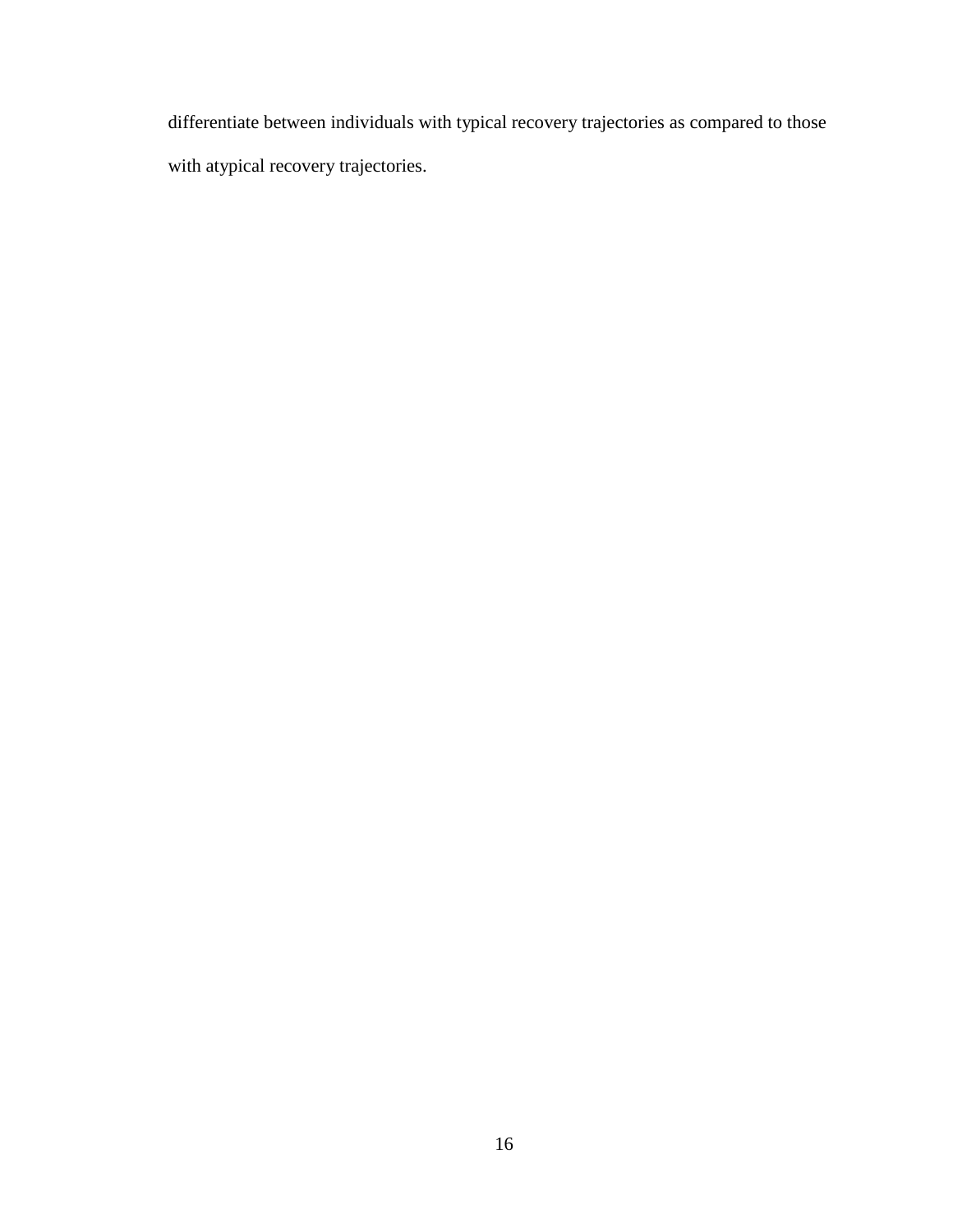#### CHAPTER TWO: CONCEPTUAL DEVELOPMENT

#### **Testing Following Concussion**

Cognitive testing may be useful in order to track cognitive changes and symptom recovery post-concussion when such problems are reported. These evaluations may be given as early as minutes following injury. Sideline testing for sports-concussion often includes initial assessment of the "ABCs" (i.e., airway, breathing, and circulation), a brief functional neurologic assessment (i.e., evaluation of movement, pain, etc.), inquiry regarding symptoms, and brief evaluation of cognitive status (Halstead et al., 2010). These acute injury evaluations can be informal or assessed with several available tools, including Maddocks' questions (Maddocks, Dicker, & Saling, 1995), Standardized Assessment of Concussion (SAC; McCrea et al., 1998), Balance Error Scoring System (BESS; Guskiewicz, 2003), or Sports Concussion Assessment Tool 3 (SCAT3; McCrory et al., 2012). Beyond sideline testing, follow-up medical intervention and further neuropsychological testing are warranted in some cases. Symptoms that warrant further medical intervention include "repeated vomiting, severe or progressively worsening headache, seizure activity, unsteady gait or slurred speech, weakness or numbness in the extremities… or altered mental status" (Halstead et al., 2010, p. 601). These symptoms may also be indicative of increased potential for cognitive deficits in the days or weeks following injury.

Cognitive testing has become increasingly popular as a method to track recovery when indicated, and as noted above many sports programs have implemented preseason baseline cognitive testing that can be compared to post-injury results. When baseline testing is in place, it typically consists of brief cognitive tests given to all players before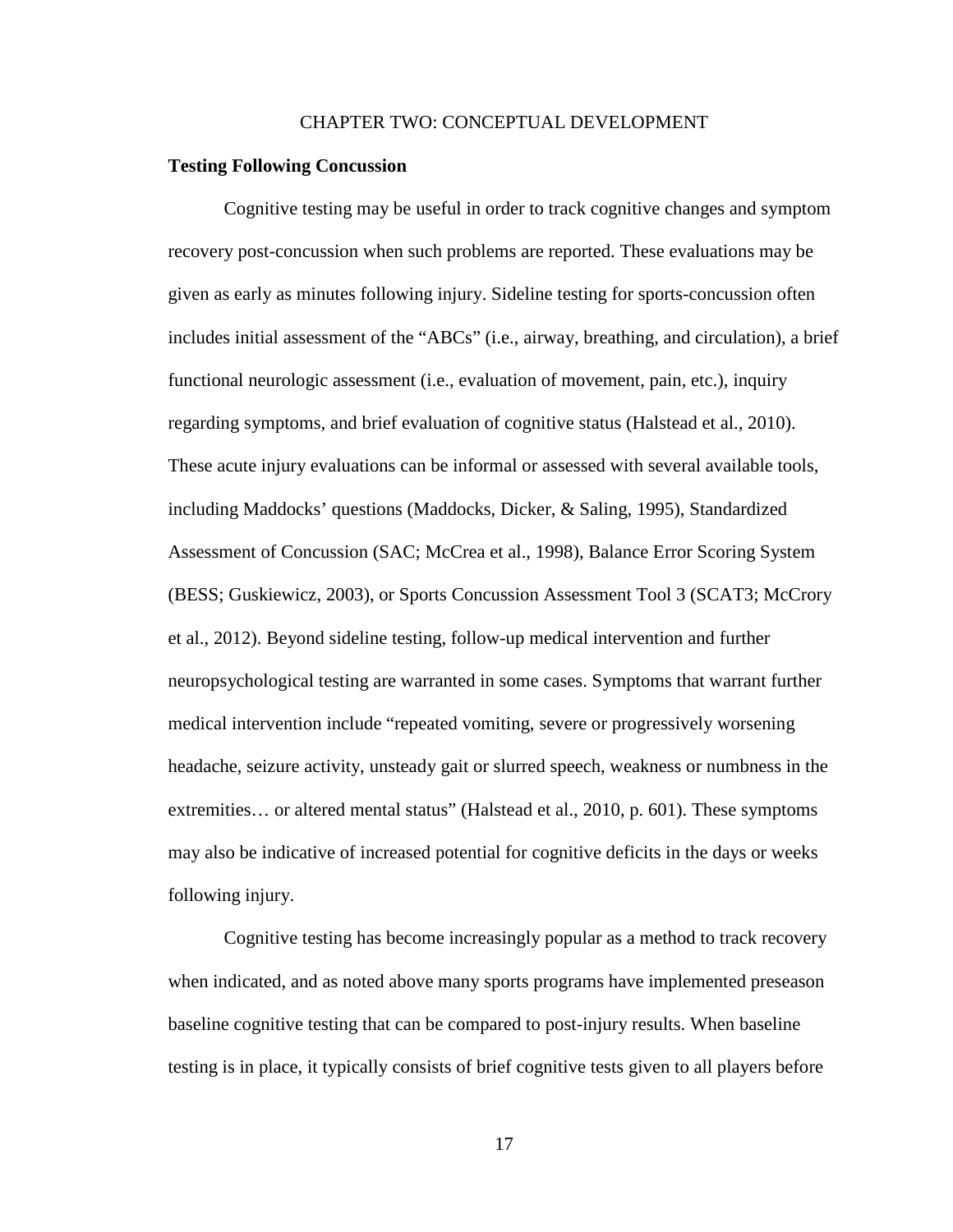the start of the season (Halstead et al., 2010). However, more severe cognitive changes warrant comprehensive evaluations. For example, neuropsychological testing may be appropriate for individuals who report or exhibit more persistent (i.e., longer than one week) cognitive deficits following injury. The assessment process serves as an objective measurement of cognitive functioning, can be used to document deficits, to inform regarding appropriateness of temporary accommodations in the school setting, and to assist in making return-to-play decisions.

#### **Traditional Neuropsychological Testing**

Formal neuropsychological evaluation following concussion was initiated by Barth in the early 1980's, when pre-season test scores were compared to post-concussion test scores in what has become the typical baseline framework (Comper et al., 2010). Traditional neuropsychological assessment following concussion often assesses a wide range of cognitive functions, including verbal memory, visual memory, processing speed, executive functions, attention, language expression and/or comprehension, and visuospatial functions. As noted previously, attention, short-term memory, and processing speed deficits are among the most commonly reported cognitive deficits following concussion. Traditional neuropsychological testing involves individualized assessment using paper-and-pencil tests supervised by a licensed neuropsychologist. While these traditional evaluations allow for in-depth and patient-specific testing, they have a number of disadvantages. Testing is lengthy and can only be done on an individual basis. Additionally, it may be difficult to get a short-notice appointment. Due to the shortlived nature of most concussion symptoms, many individuals may recover in the time it takes to get an assessment appointment. Such difficulties in using paper-and-pencil tests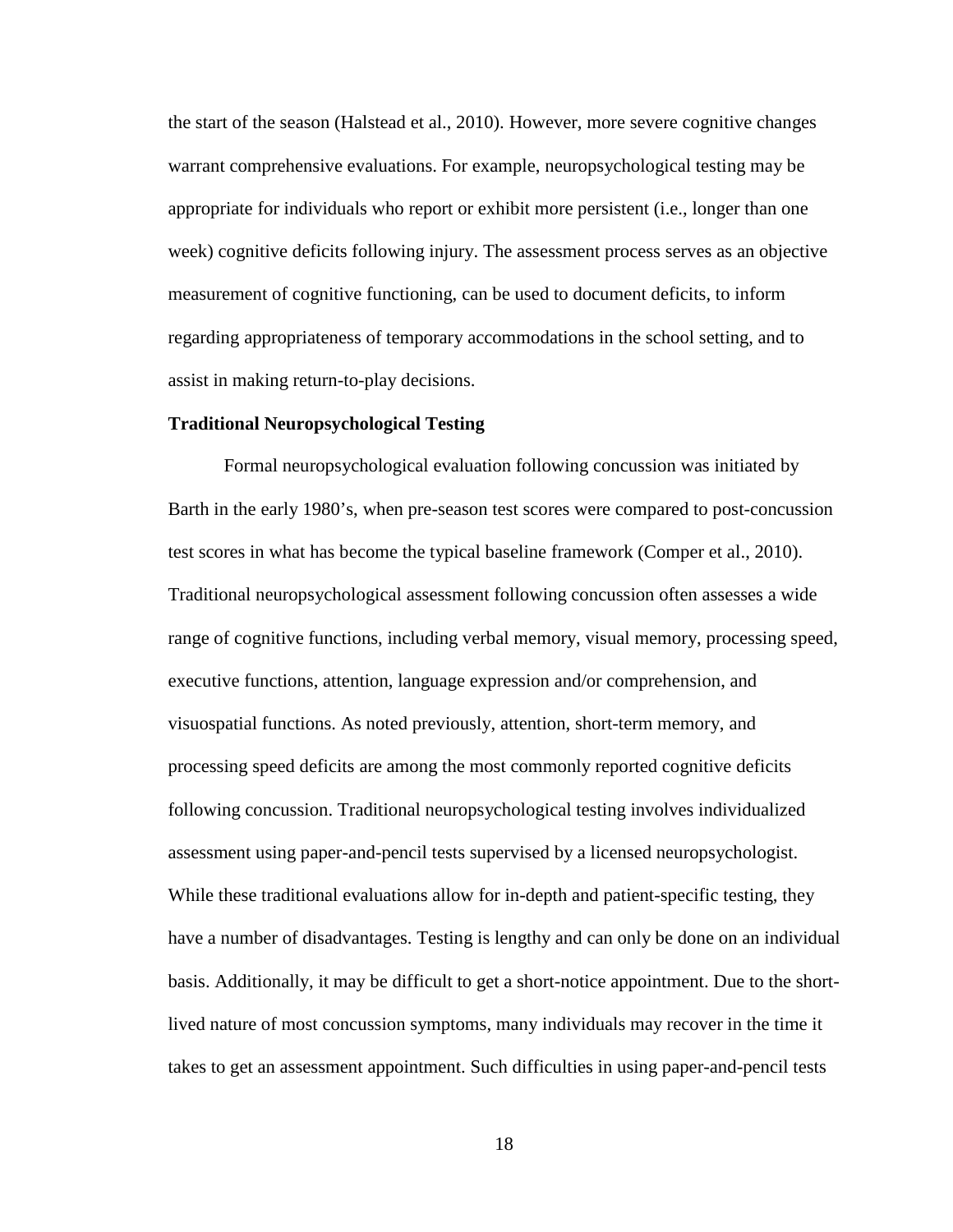have led to expansion and inclusion of new testing formats. Computerized testing following concussion has become popular and may be included in a full neuropsychological battery for those individuals demonstrating persistent cognitive symptoms or may be used for preseason and post-concussion tracking. Examining the utility of such computerized measures has become a crucial step in determining the most appropriate tools for post-concussion assessment.

# **Computerized Testing**

Computerized testing offers a number of benefits, including ease of use, suitability for large groups, and administration that may be supervised by a wide range of personnel (i.e., athletic trainer, coaches, physicians, etc.). Such accessibility and ease of use means that baseline testing has become routine in many sports programs, with athletes tested as a large group over a short period of time in a computer lab (Halstead et al., 2010). Due to a growing market for computerized testing, many companies are attempting to develop computerized tests that can be used for baseline and post-injury comparisons.

## **ImPACT**

One such computerized cognitive testing tool that is increasing in popularity is Immediate Post-Concussion Assessment and Cognitive Testing, Version 3.0 (ImPACT; Lovell et al., 2005). ImPACT is a computerized neuropsychological testing battery consisting of 6 modules: Word Memory, Design Memory, X's and O's, Symbol Matching, Color Match, and Three Letter Memory (Lovell et al., 2005). The test taps several cognitive domains, including verbal memory, visual memory, attention, reaction time, impulse control, and response variability. ImPACT testing potentially offers many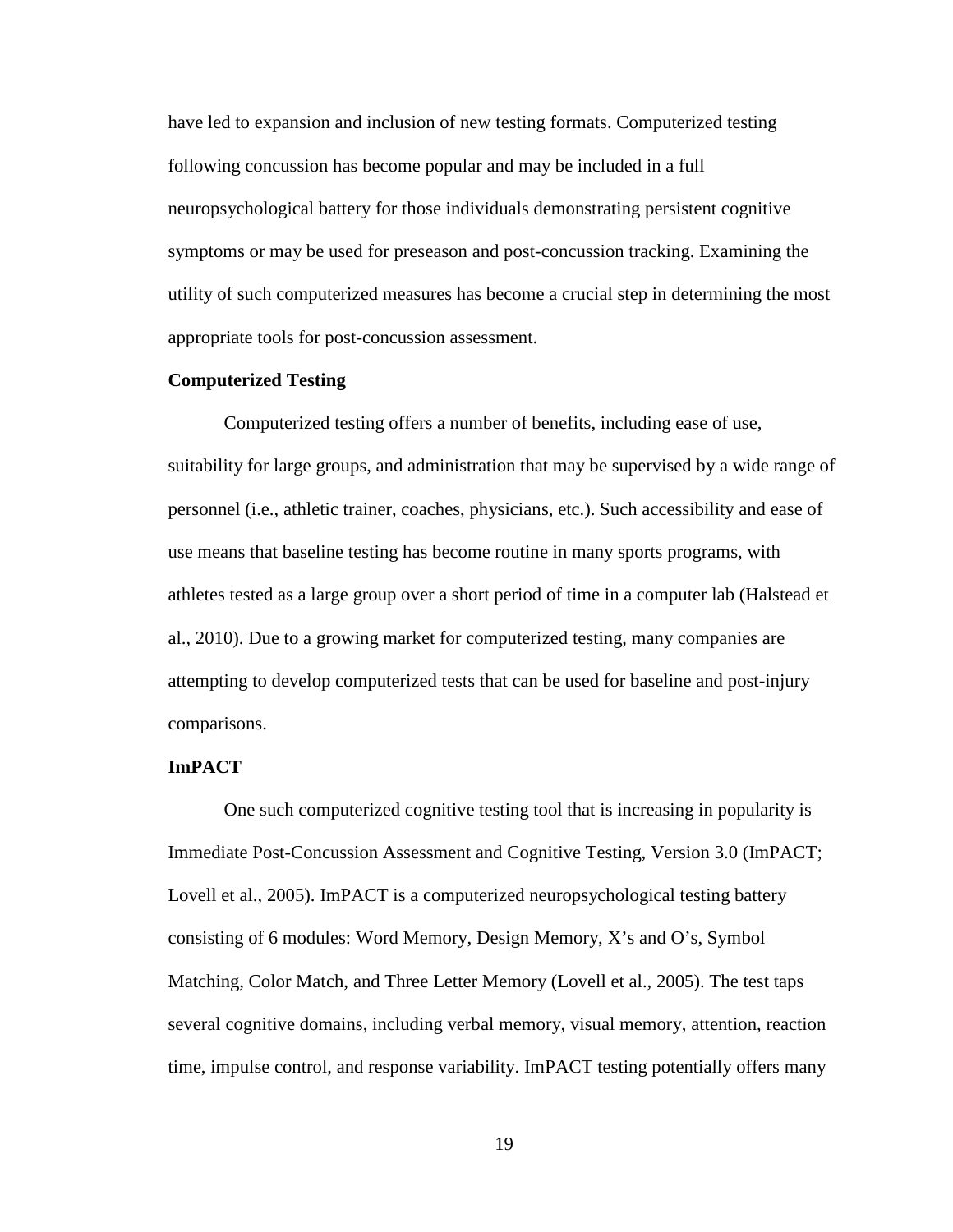advantages, including ease of use, accessibility, decreased costs, and multi-domain assessment. The test is deemed suitable for administration by athletic trainers, school nurses, athletic directors, team physicians, and/or psychologists who have received appropriate training. Additionally, administration time is brief, approximately 20 minutes, and use of a computerized format facilitates mass baseline testing sessions (ImPACT, Applications Inc., 2013).

Research examining the utility of ImPACT and its validity as a neurocognitive testing tool is accumulating (i.e., Iverson, Brooks, Collins, & Lovell, in Press; Iverson, Lovell, & Collins, 2005; Schatz et al., 2006; etc.). For instance, Iverson, Lovell, and Collins (2005) compared ImPACT results from 72 amateur athletes to the same athletes' results from the Symbol Digit Modalities Test (SDMT) and demonstrated that ImPACT Processing Speed Composite and Reaction Time Composite correlated highly with SDMT results  $(r = .70, p < .01)$ . Data were further examined via exploratory factor analysis, demonstrating that the Processing Speed composite, Reaction Speed Composite, and SDMT likely measure the same underlying construct (Iverson et al., 2005). Schatz et al. (2006) examined ImPACT's sensitivity and specificity to concussion in a group of 72 high school athletes tested within 72 hours of sustaining an injury. When concussed athletes were compared to non-concussed athletes, the former demonstrated significantly lower performances than non-concussed athletes on all ImPACT domains. Results further indicated a sensitivity rate of 81.9% and a specificity rate of 89.4%, although criteria for these sensitivity and specificity rates were unclear.

Additional evidence supports ImPACT's construct and convergent validity. Allen and Geller (2011) compared ImPACT to the traditional NFL cognitive battery and found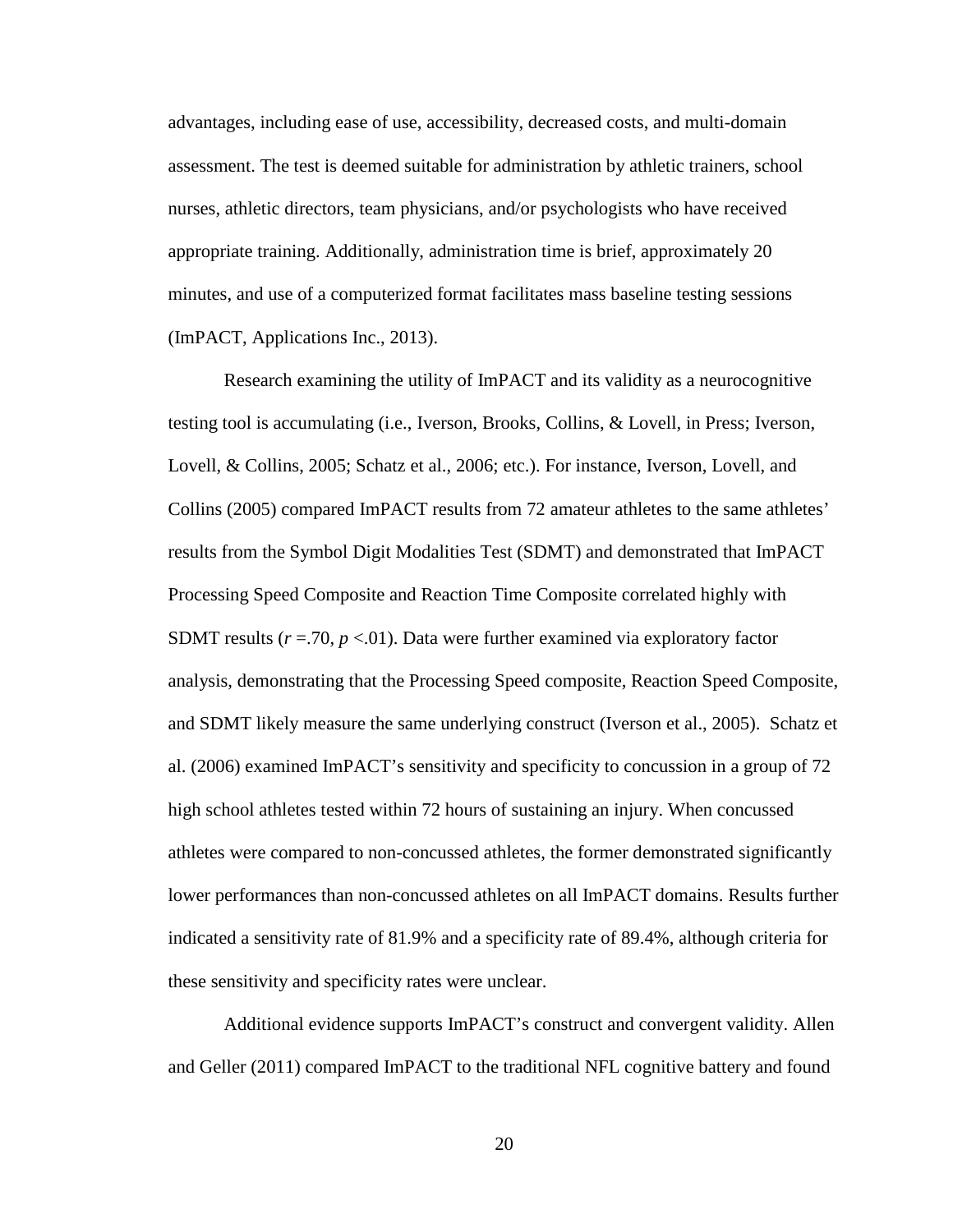a four-factor solution explaining 70% of the variance using the NFL battery and a fivefactor solution explaining 69% of the variance using ImPACT. Factors were fairly comparable between the two batteries, although ImPACT demonstrated unique factors that likely involve executive function constructs. An additional study by Maerlender et al. (2010) also demonstrated adequate construct and convergent validity in comparing ImPACT's factor loadings to those of a traditional paper-and-pencil battery. Convergent validity was demonstrated for four of the five constructs. However, Maerlender et al. (2010) noted that ImPACT failed to assess sustained attention and auditory working memory, two domains that are commonly compromised by mTBI. The authors opined that ImPACT is a useful screening tool, but suggested that other sources of data are necessary to detect and manage concussions (Maerlender et al., 2010). In a follow-up study Maerlender et al. (2013) examined ImPACT's discriminant validity using a multitrait mono-method approach. In doing so, ImPACT domain composite scores were correlated with the averaged linear combination of discriminant composites (Maerlender et al., 2013) using the formula T1  $r [(T2 + T3 + T4)/3]$  in which T1 is the ImPACT domain T-score (e.g., Verbal Memory) and T2, T3, and T4 are T-scores of the other ImPACT domains (e.g., Visual Memory, Reaction Time, and Visual Motor Speed). Results demonstrated that three of the four domains share method variance with the following significant correlations: Visual Memory vs. ImPACT composite discriminant validity coefficient  $(r = 0.423; p = 0.002)$ , Verbal Memory vs. discriminant validity coefficient ( $r = 0.328$ ;  $p = 0.017$ ), and Visual Motor Speed vs. discriminant validity coefficient ( $r = 0.354$ ;  $p = 0.010$ ). ImPACT Reaction Time demonstrated unique variance evidenced by a nonsignificant relationship with the discriminant validity coefficient (*r* =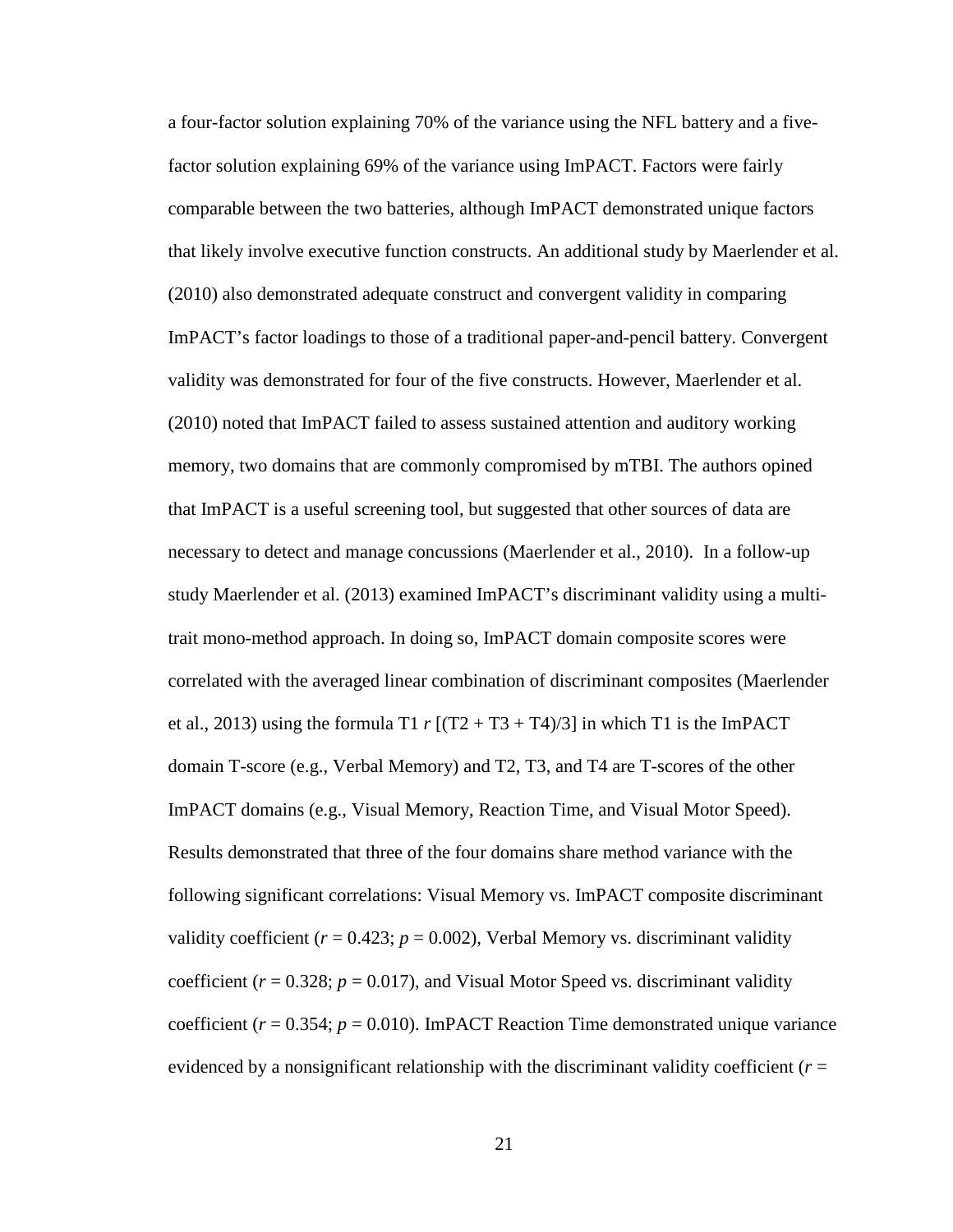0.117;  $p = 0.411$ ; Maerlender et al., 2013). This multi-trait mono-method approach appears to be a promising method for evaluating discriminant validity.

Finally, sequential examination of performance using ImPACT demonstrates its potential utility as a tracking tool. Iverson et al. (2006) tracked 30 amateur athletes who had undergone pre-season baseline testing and sustained in-season concussions over the course of three evaluations: one to two days post injury, three to seven days post injury, and one to three weeks post injury. Results revealed significant decrements in performance (when compared to pre-season baselines) on five ImPACT composite domains during the first post-concussion testing. The majority of athletes' deficits largely resolved by 5 days post injury and fully resolved by 10 days post injury. Of note, 37% of the group demonstrated continued reporting of symptoms at the 10 day post injury evaluation (Iverson et al., 2006). Such research highlights the potential utility of using quick computerized measures to track symptomatology and course of recovery on an individual basis, allowing for more appropriate return-to-play decisions.

#### **Outstanding Issues**

Despite the accumulating research regarding ImPACT's validity and utility as a sports-concussion assessment tool, several issues have not been thoroughly addressed in the published literature. Most critically, there appears to be a lack of independent validation studies. Many of the existing studies have been conducted by researchers who share authorship on ImPACT or who develop research studies that are directly tied to ImPACT sales (i.e., validation studies appearing on the sales website). Thus, there is a need for further examination by independent researchers in order to cross-validate the test battery.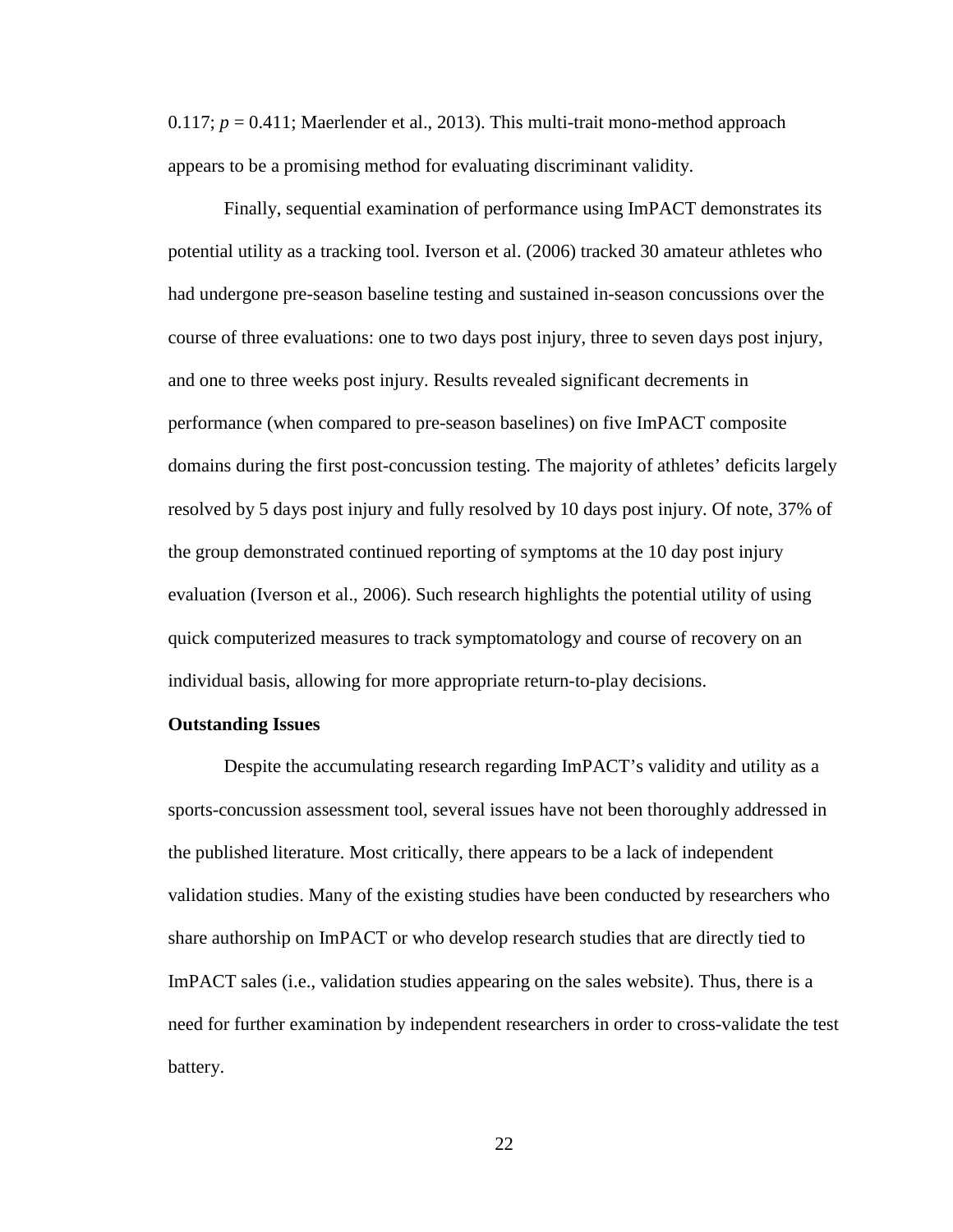Another issue is that much of the research to date appears to be derived from samples that may be problematic in various ways. For instance, Schatz et al. (2006) did not exclude athletes from special education classes and athletes who had learning disabilities (LD). Rates of these individuals were higher in the concussed group than in the non-concussed group (3% special education, 3% LD in the concussed group vs. 2% special education, 1% LD in the control group). Additionally, many currently existing validation studies failed to exclude individuals with pre-existing psychological diagnoses such as anxiety, depression, attention deficit/hyperactivity disorder (ADHD), etc. Inclusion of individuals with premorbid psychological disorders poses several problems. As previously mentioned, psychological factors can impact both symptom presentation and recovery course, exacerbating cognitive deficits following concussion (Alves et al., 1993). Additionally, it remains possible that pre-existing psychological conditions may a priori increase the potential of sustaining a concussion due to factors such as decreased cognitive functions. Similarly, it is possible that psychological symptoms increase the likelihood of experiencing symptoms following a strike to the head (perhaps due to increased focus on somatic complaints). Due to cognitive repercussions of psychological disorders and potential for vulnerability to concussion symptoms, individuals with psychological disorders and/or educational difficulties (i.e., special education, LDs) should be excluded from validation studies in order to create homogenous samples that do not include possible cognitive confounds.

Another issue is that other published studies often involve comparison groups that may confound findings such as contrasting high-risk contact sports athletes with multiple previous concussions to low-risk noncontact sports athletes with no history of concussion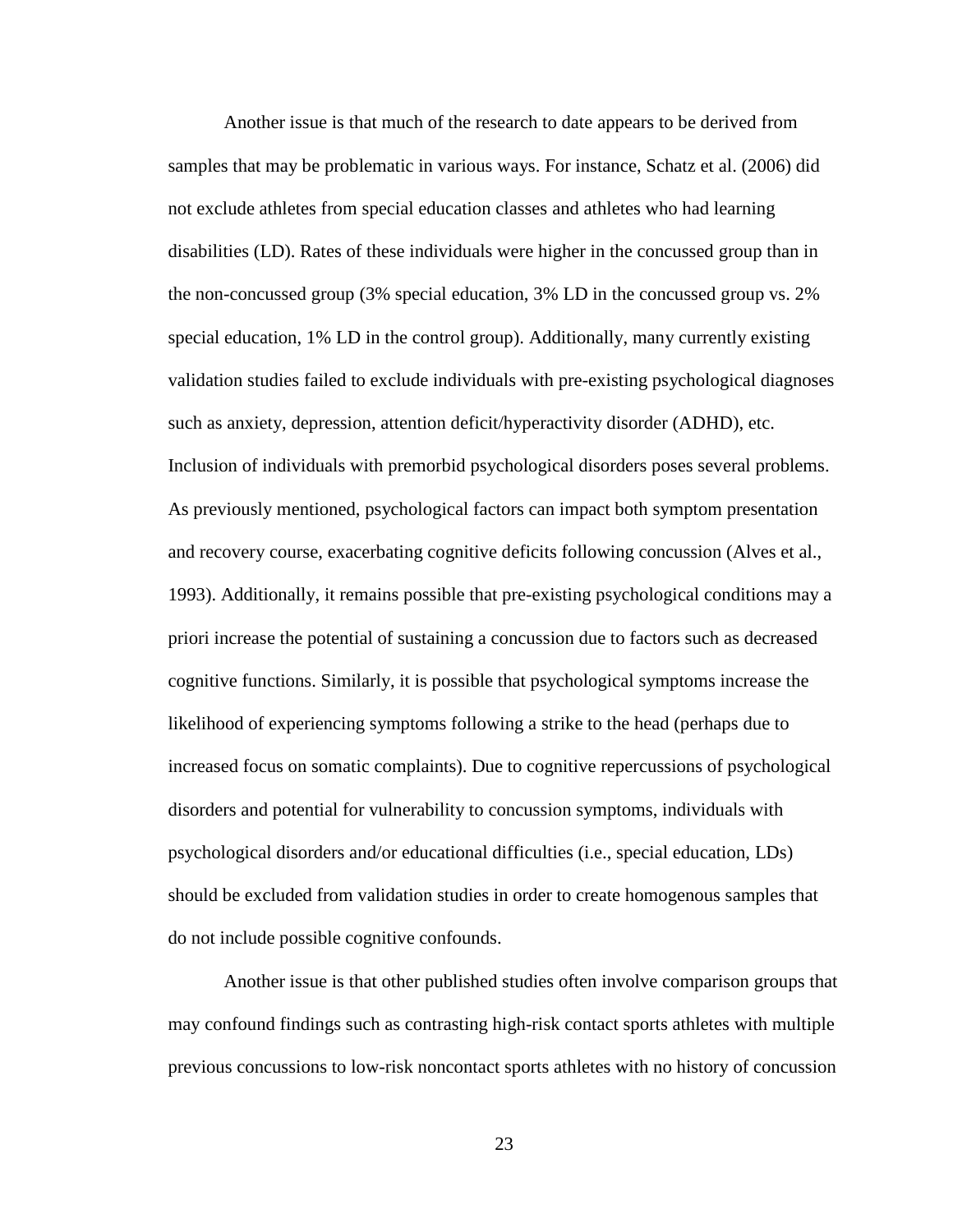(e.g., Schatz et al., 2006). At present, research has not confirmed comparability of cognitive and personality factors between contact sport athletes and non-contact sport athletes; it remains possible that premorbid differences may exist between such groups. Alternatively, an objective reasonably homogenous comparison may be made between contact sport athletes with concussions and those without concussions. As previously noted, using these comparisons, Schatz et al. (2006) reported sensitivity and specificity rates without giving specific cut scores; the criteria for group assignments were not welldefined. Additionally, inclusion of multi-concussed athletes in the concussion group increases the likelihood that significant results will be found when compared to athletes with no neurological history. Further, the available norms are limited to student athletes from high school (ages 13-18) and college aged students (ImPACT Applications Inc., 2013).

Finally, much of the current ImPACT research fails to include comparisons to measures purported to assess the same underling constructs. Some research compares a subset of ImPACT domains to other tests, such as Iverson et al.'s (2005) comparison between ImPACT Reaction Time and the SDMT. While the tests appeared to be measuring the same construct, discriminant validity was not thoroughly examined. Few published studies examine each ImPACT domain comparing composite scores to standardized neuropsychological tests assessing comparable constructs, and at the time of writing no published studies have addressed ImPACT construct and discriminant validity in this manner using an adolescent population.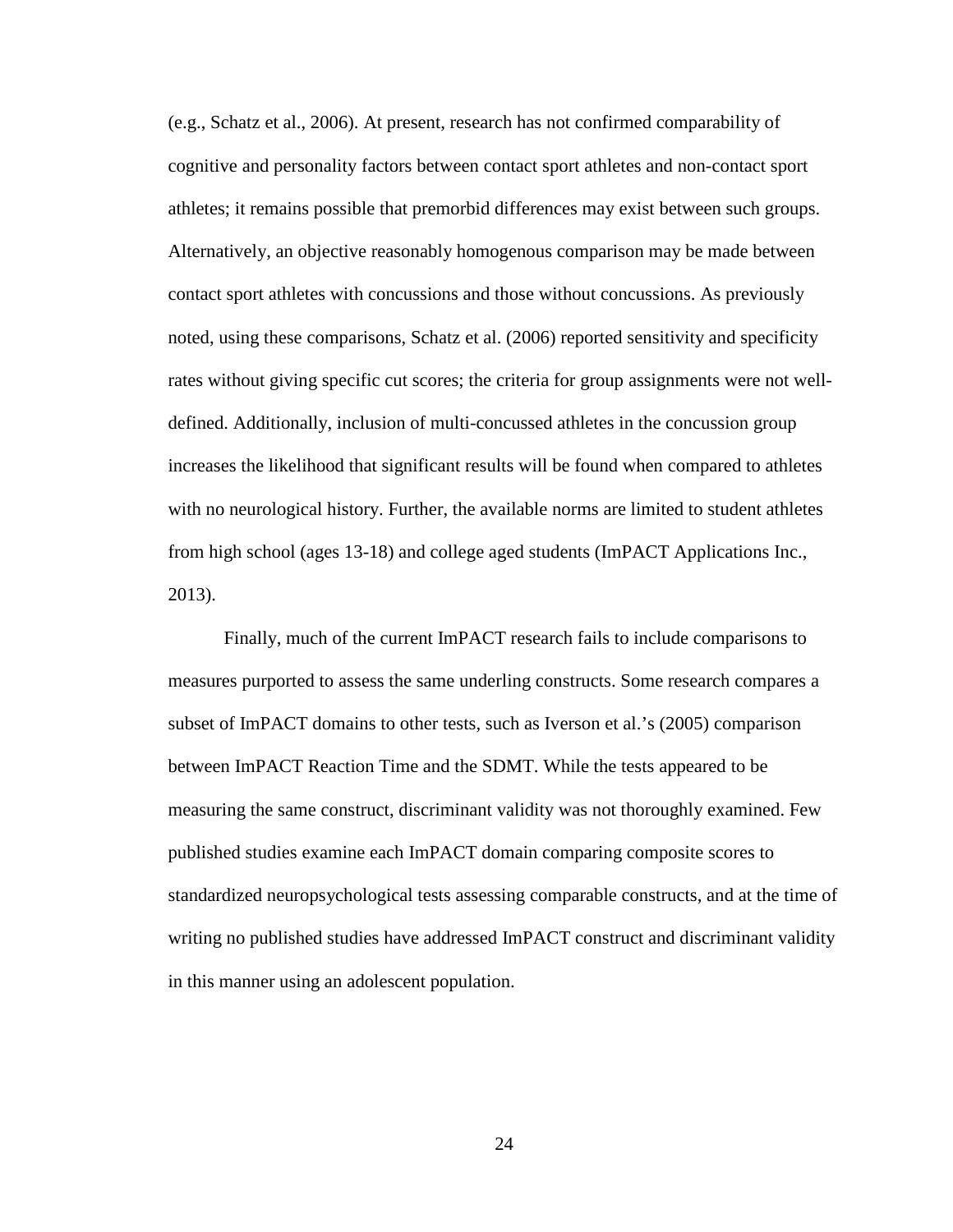## **Rationalization of Current Study**

The current study aimed to analyze ImPACT's convergent, discriminant, and diagnostic validity by comparing post-concussion scores from adolescent athletes to those from healthy control athletes. Diagnostic analyses were strengthened by using convergent neuropsychological measures to validate ImPACT composite scores and through the inclusion of a matched healthy control group. Additionally, stringent exclusion criteria were upheld including rejecting subjects with pre-existing psychological diagnoses and cognitive difficulties (i.e., learning disabilities, history of special education, etc.). This requirement aimed to rule out potential confounds that may have affected cognitive scores in other validation studies. It was hypothesized that ImPACT's various domains would demonstrate adequate convergent and discriminant validity. However, it was also hypothesized that ImPACT's diagnostic validity would differ from that of paper-andpencil measures.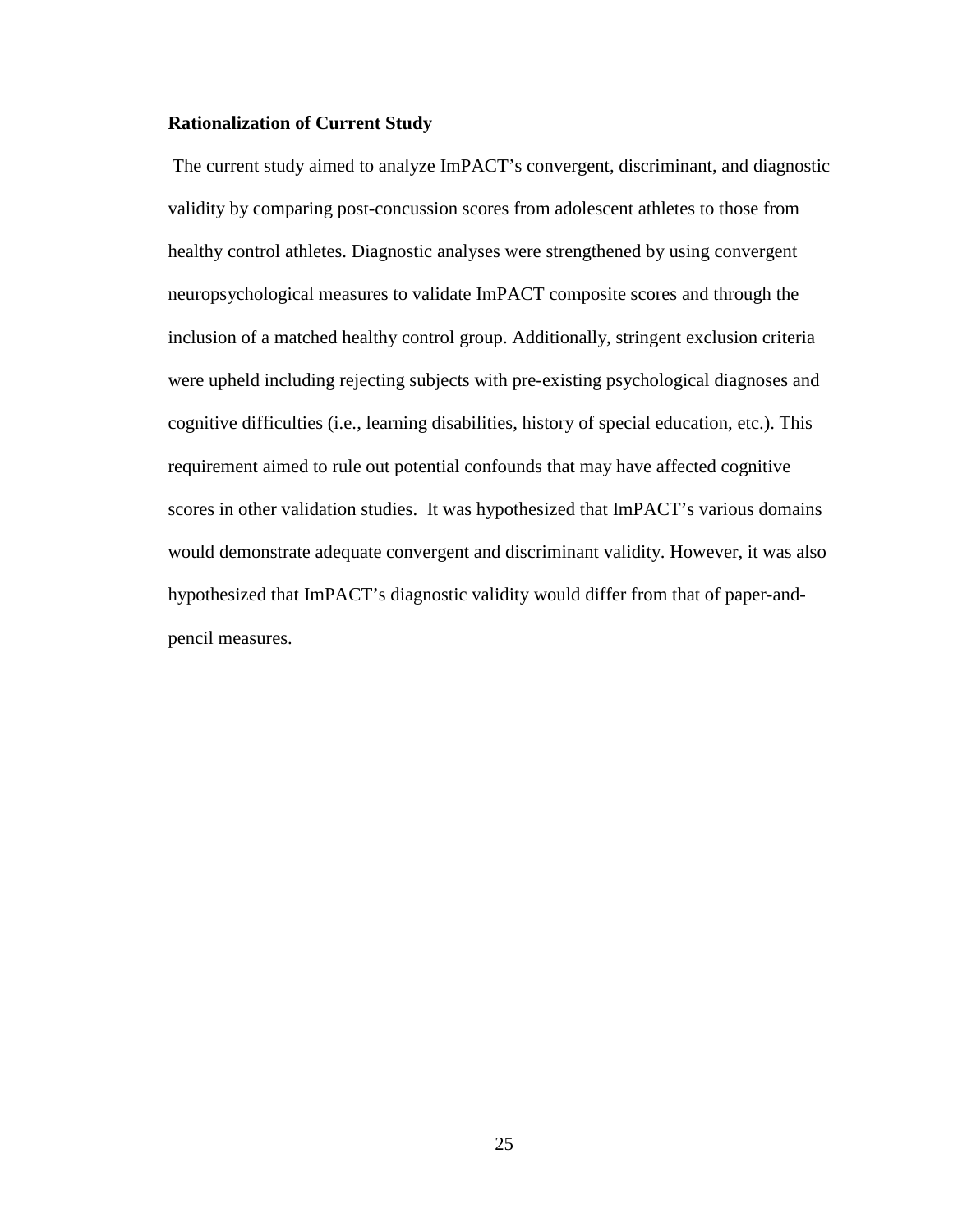# CHAPTER 3: METHODOLOGY

## **Participants**

The present sample of athletes included those ages 12 to 16. Athletes were drawn from two groups: a sports concussion group (SPORT) and a healthy control group (CONT). The SPORT group consisted of 29 athletes ages 12 to 16 who had been referred for neuropsychological assessment following a sports concussion. CONT included 25 healthy athletes aged 12 to 16 who were concussion-free within the previous year and screened for confounding conditions. Details of each group are provided below.

# **Procedure**

# *Recruitment and Screening: Sports Concussion Group (SPORT)*

SPORT participants had been diagnosed with a sports-related concussion by physicians specializing in sports medicine and/or trauma and referred for neurocognitive testing evaluations secondary to ongoing concussion symptoms. Initial concussion diagnoses were determined by the presence of traumatically induced alterations in mental status (with or without loss of consciousness) and/or physiological disruption in brain functioning, as evidence by memory loss, cognitive or mental status alterations, or focal neurological deficits (Kelly et al., 1991). Additional symptoms suggesting concussion included confusion, delayed response, emotional changes, pain, dizziness, visual disturbances, amnesia, and increased intracranial pressure.

Archived referrals for SPORT had been tested at the Kentucky Neuroscience Institute (KNI) at the University of Kentucky Hospital during the time span of October, 2010 through October, 2012. Assessments included a standardized clinical interview with a licensed neuropsychologist and administration of a neuropsychological battery by a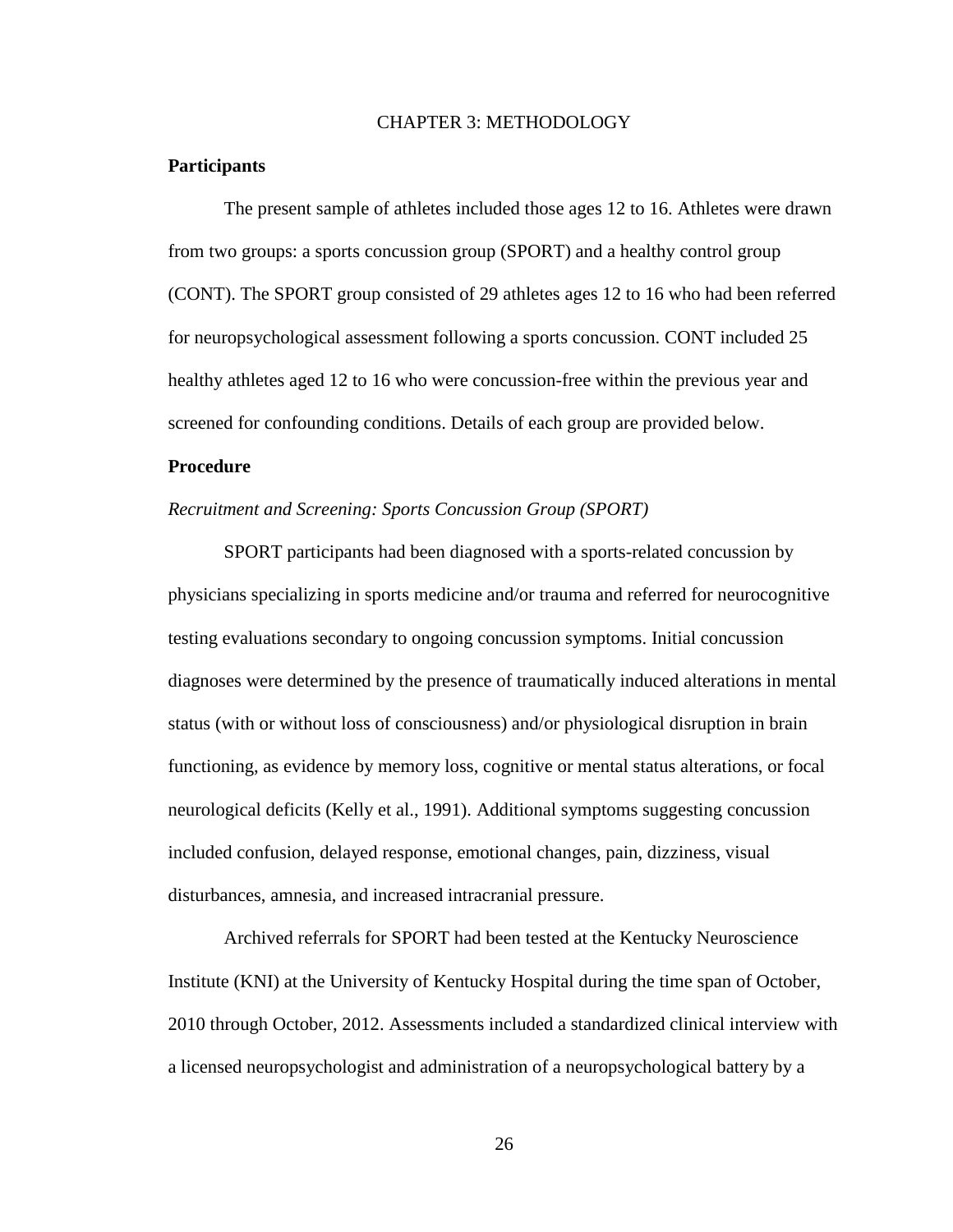licensed psychometrist or by a clinical psychology doctoral student under the supervision of the neuropsychologist. Participants with self-reported or parent-reported psychiatric or psychological disorders diagnosed by a mental health provider (such as depression, anxiety, ADHD, etc.) prior to the concussion were excluded from the present study. Additionally, participants with a self-reported or parent-reported history of learning disabilities, individualized education plans, and/or special education were also excluded. Presence of premorbid mental health diagnoses and history of learning disabilities was determined through record review when available and confirmed through interview prompts, including standardized questions for assessing developmental and learning history. Psychological and learning disability diagnoses were extracted from the neuropsychological report, as diagnoses had been initially documented in the clinical interview portion of the assessments. SPORT athletes were selected from a larger pool of 200+ concussed athletes, resulting in the selection of 46 individuals who met inclusion criteria. Subsequently 17 participants were excluded due to missing data from one or more cognitive tests, resulting in a final SPORT sample size of 29. The excluded participants were not entered into the final dataset and were not available for demographic comparison to the final sample.

#### *Recruitment and Screening: Control Group (CONT)*

CONT athletes were recruited from community sports teams, schools, and through flyers hung at gyms, clubs, medical offices, and other agencies where athletes seek services or through email distribution to various sports teams, sports organizations, public schools, and private schools. Parents or guardians of interested participants contacted the first author by either telephone or email. CONT participants were selected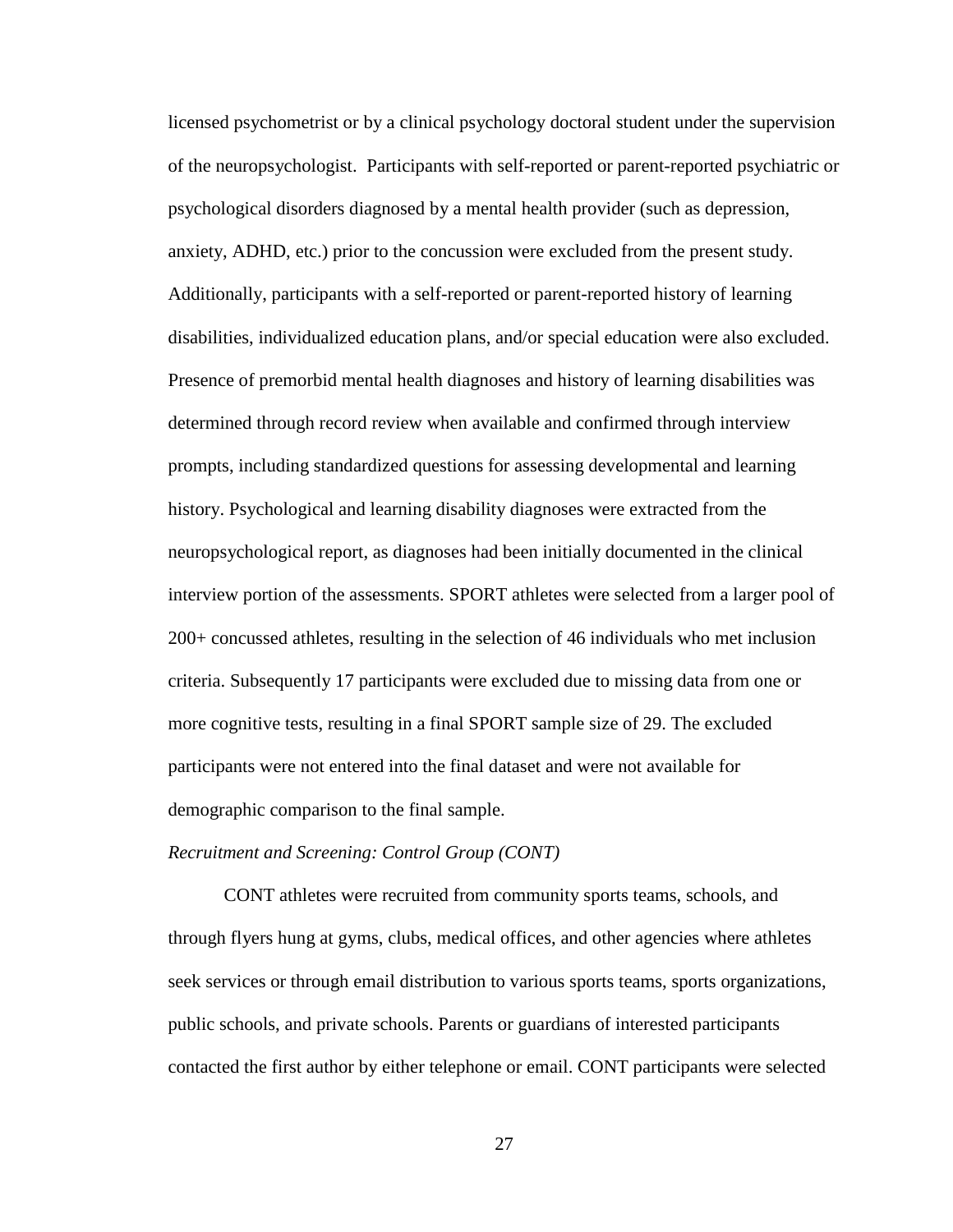to match SPORT demographic characteristics including age, sex, and race as closely as possible. During a telephone screening phase, parents were informed of their child's rights as study participants and verbally consented to provide their child's demographic information and specific medical history. Parents were asked questions about their child's age, sex, year in school, and grades in school along with questions pertaining to psychiatric diagnoses, history of concussion, and history of special education. Based on this interview, participants with self-reported or parent-reported history of concussion in the past year or other neurological disorders and participants with psychiatric or psychological diagnoses (such as depression, anxiety, ADHD, etc.) were excluded as were those with a history of learning disabilities, individualized education plans, and/or special education. Those who met inclusion criteria for the study were invited for a two to three hour evaluation at the University of Kentucky's Department of Psychology.

## *On-site CONT Evaluations*

Evaluations were performed on an individual basis at the University of Kentucky's Department of Psychology. During the evaluation, the participants and their parents provided demographic information and answered questions pertaining to the adolescent's academic, neurologic, and psychiatric history. Next, participants were asked about their history of sports involvement, such as length of participation, level of participation, and types of sports participation. Interviews were conducted by graduate students in a doctoral clinical psychology program. Following the initial paperwork, participants underwent the same clinical assessment battery used for SPORT. Next, the parent or guardian was asked to provide permission to send test results to the home if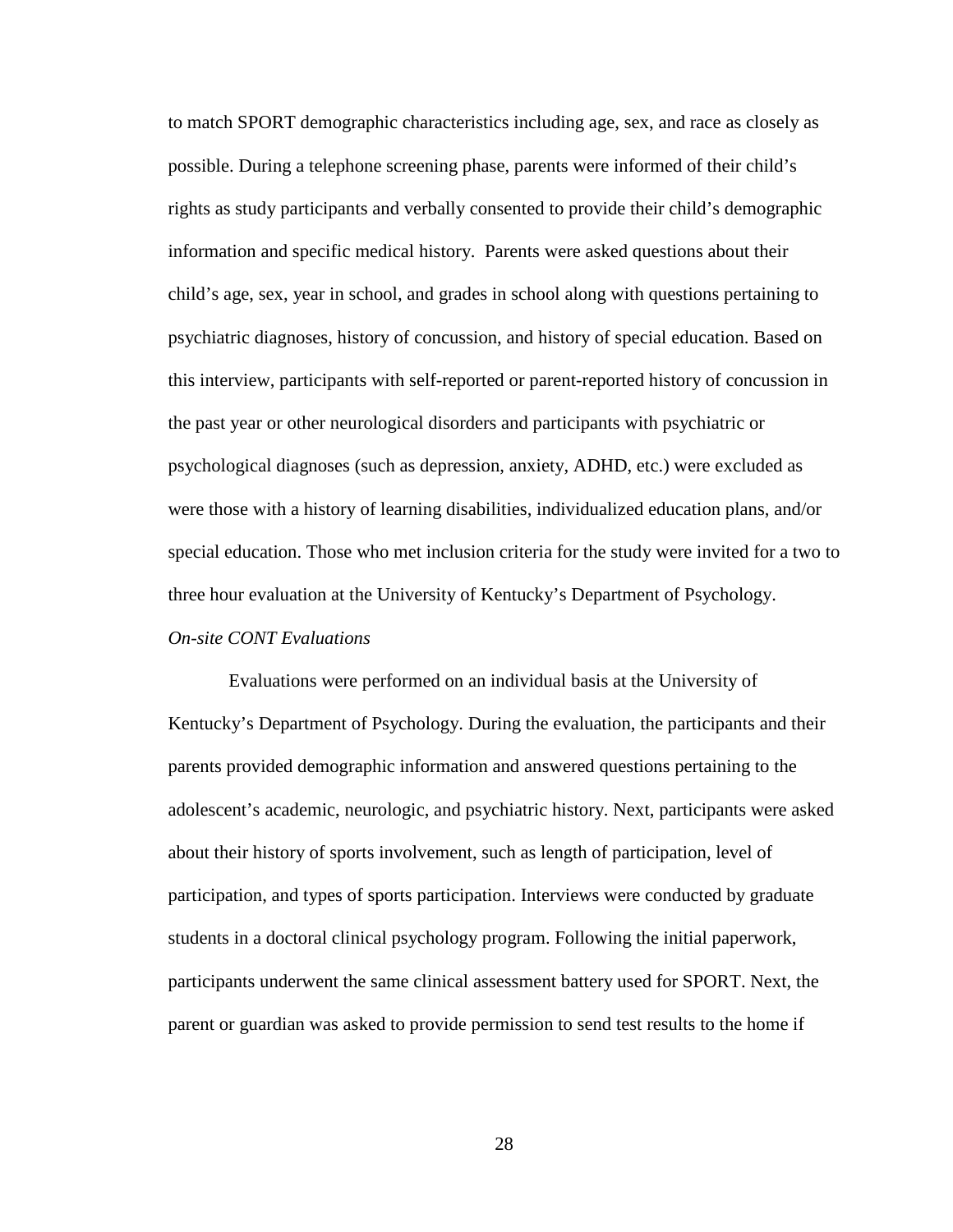requested and to fill out a W-9 and authorization for payment form in order to receive \$40 compensation for participating.

## **Materials: Assessment Battery**

Paper-and-pencil neuropsychological tests were previously selected as part of a clinical battery. However, the included measures demonstrate evidence for assessing cognitive domains tapped by ImPACT. The measures utilized in this study are comparable to those used in both research and clinical settings to assess cognitive symptoms post-concussion. According to Grindel, Lovell, and Collins (2001), an appropriate adult clinical neuropsychological testing battery typically assesses the following domains: visual memory, verbal memory, attention/concentration, language fluency, motor coordination/psychomotor speed, visuospatial construction, and executive functions/mental flexibility. Maroon et al. (2000) documented a similar adult testing battery used for both clinical and research purposes, with additional support for the use of a verbal memory measure with short delay and long delay free recall and recognition aspects, executive functioning/mental flexibility tasks, language fluency tests, and processing speed/ attention tests. Clinical recommendations for pediatric neuropsychological batteries for the assessment of concussion are less clearly delineated. Additionally, the majority of studies evaluating ImPACT have assessed high school and collegiate level athletes. To date, research has offered limited recommendations for a youth concussion battery and in comparison to adult literature, a paucity of empirically derived assessments exists for determination of convergent validity. As such, the current study compares ImPACT domains to a clinically selected battery that closely adhered to Grindel et al.'s (2001) layout of an appropriate selection for neuropsychological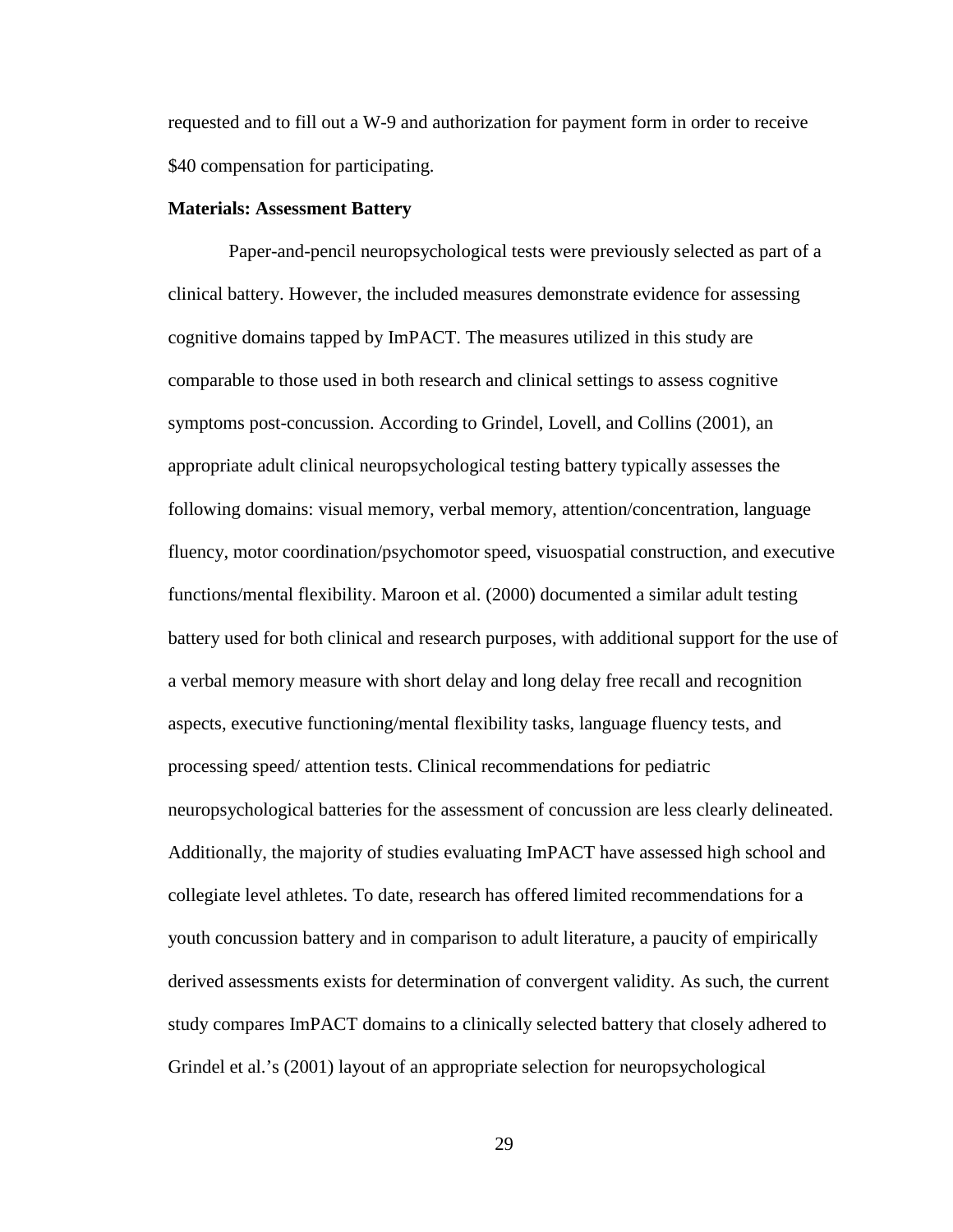assessment. Some limitations exist given the post-hoc analyses when utilizing a preexisting clinical battery to assess validity; the current study will attempt to examine each tool given the available validity literature and how the assessment performed in a research setting. Table 1 compares specific assessment measure examples from Grindel et al. (2001), Maroon et al. (2000), and the current study. The current study's assessment measures are described at length below and were administered to both SPORT and CONT. Table 2 shows a full list of the current study's assessment measures categorized as either convergent validity or discriminant validity measures as appropriate for comparisons to ImPACT domains.

## *Wide Range Achievement Test- Fourth Edition (WRAT4) Reading Subtest*

The WRAT4 Reading subtest (Wilkinson & Robertson, 2006) measures basic academic skills and is used as a rapid estimate of literacy. It was standardized on a national sample of over 3,000 individuals ranging in age from 5 to 94. The normative sample was selected according to a national sampling procedure and was stratified by age, gender, ethnicity, geographic region, and parental or participant-obtained education. WRAT4 Reading measures letter and word decoding through letter identification and word recognition. The WRAT4 Reading subtest has been shown to be robust and suitable for use in a brain injury population (Orme et al., 2004).

The WRAT4 Reading subtest is also frequently used as an estimate of premorbid intelligence when baseline or premorbid data are unavailable. The ability to read irregular words is moderately to strongly correlated with intelligence and as a result, word-reading measures have gained widespread use as estimates of pre-injury intelligence (Johnstone et al., 1996; Proto et al., 2012). Generally, reading tests are minimally affected by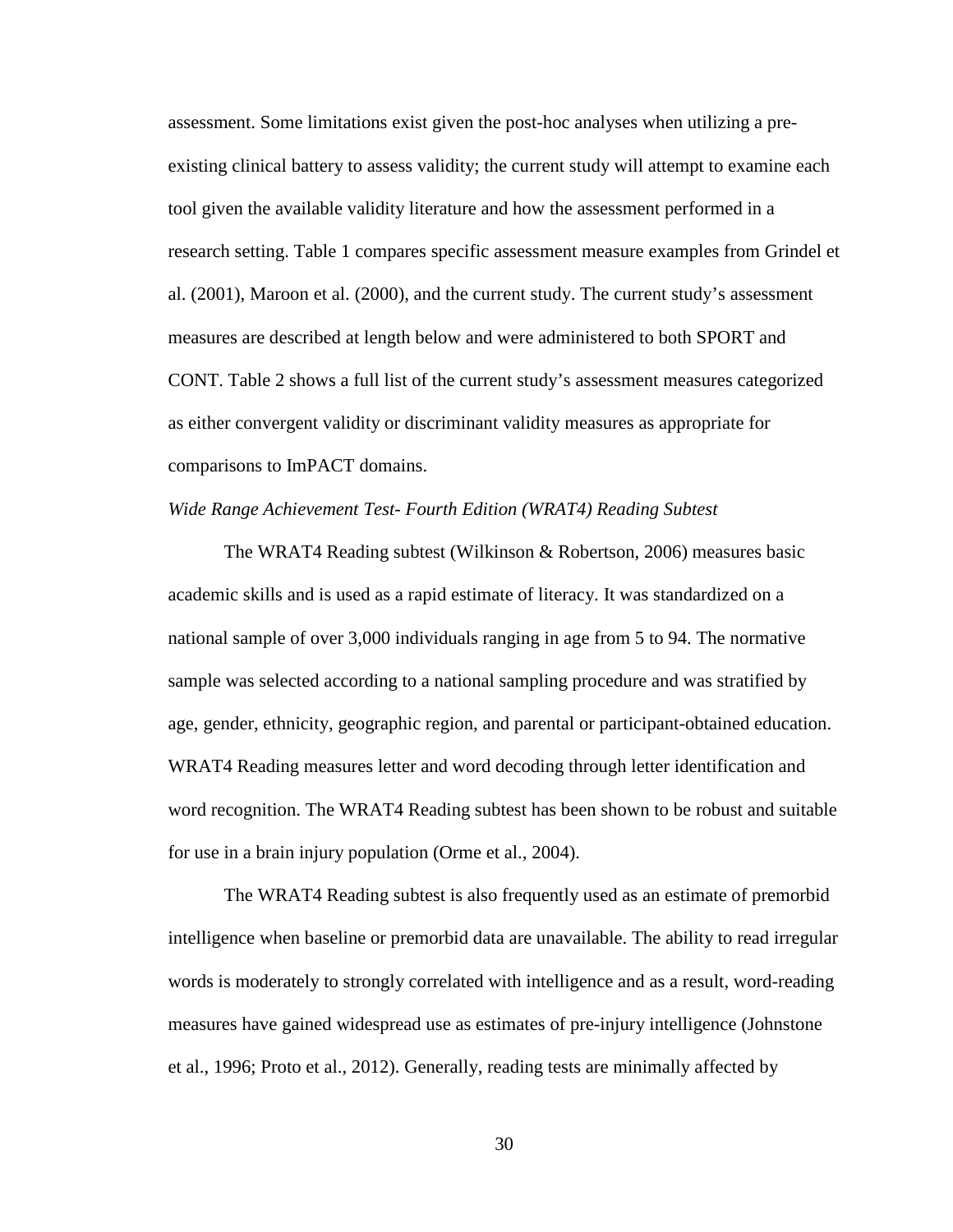### Table 1

|         |  |  | Comparison of Example Concussion Batteries to Current Neuropsychological Screening |  |
|---------|--|--|------------------------------------------------------------------------------------|--|
| Battery |  |  |                                                                                    |  |

| <b>Domain</b>              | Grindel et al.          | Maroon et al.     | <b>Current Study Measures</b>    |
|----------------------------|-------------------------|-------------------|----------------------------------|
|                            | (2001) Measures         | $(2000)$ Measures |                                  |
| <b>Verbal Memory</b>       | <b>CVLT-II</b>          | <b>HVLT-R</b>     | <b>ImPACT Verbal Memory</b>      |
|                            | WMS-III LM              |                   | <b>CMS</b> Stories Immediate     |
|                            |                         |                   | <b>CMS</b> Stories Delay         |
|                            |                         |                   | <b>CMS</b> Stories Recognition   |
| <b>Visual Memory</b>       | <b>BVMT-R</b>           |                   | <b>ImPACT Visual Memory</b>      |
|                            |                         |                   | <b>CMS</b> Dots Learning         |
|                            |                         |                   | <b>CMS</b> Dots Total            |
|                            |                         |                   | <b>CMS</b> Dots Delay            |
| <b>Processing Speed/</b>   | <b>CPT</b>              | TMT A             | <b>ImPACT Visual Motor Speed</b> |
| <b>Attention</b>           |                         |                   |                                  |
|                            | <b>SDMT</b>             | <b>SDMT</b>       | <b>ImPACT</b> Reaction Time      |
|                            | TMT A                   | WAIS-IV Digit     | TMT A                            |
|                            |                         | Span              |                                  |
|                            | <b>WAIS-IV</b><br>Digit |                   |                                  |
|                            | Span                    |                   |                                  |
| <b>Executive Functions</b> | TMT B                   | TMT B             | TMT B                            |
|                            | WCST                    | Stroop            | D-KEFS Design Fluency            |
| <b>Expressive Language</b> | <b>FAS</b>              | <b>FAS</b>        | <b>FAS</b>                       |
|                            | Animals                 | Animals           | Animals                          |
| <b>Visuospatial</b>        | <b>Figure Detection</b> |                   | Beery VMI                        |
| <b>Construction</b>        |                         |                   |                                  |

*Note.* CVLT-II = California Verbal Learning Test- 2nd Edition; HVLT-R = Hopkins Verbal Learning Test- Revised; WMS- III LM = Wechsler Memory Scale- 3rd Edition Logical Memory Subtest; CMS = Children's Memory Scale; BVMT-R = Brief Visuospatial Memory Test- Revised; CPT = Continuous Performance Test; TMT = Trails Making Test; SDMT = Symbol Digits Modalities Test; WAIS-IV = Wechsler Adult Intelligence Scales- 4th Edition; WCST = Wisconsin Card Sorting Test; D-KEFS = Delis-Kaplan Executive Function System; VMI = Visual-Motor Integration.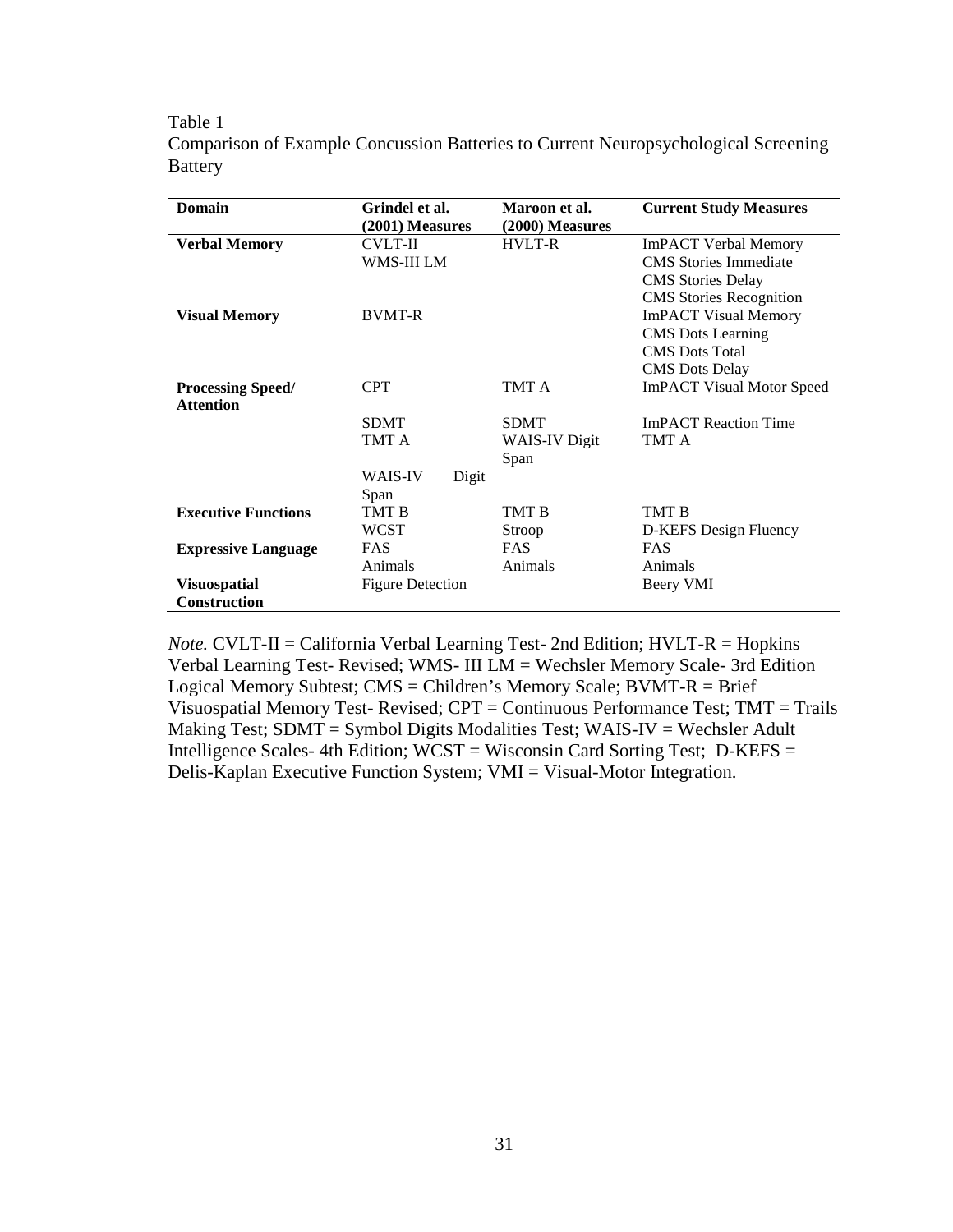Table 2

Categorization of Measures into Convergent and Discriminant Validity Criterion Variables for Comparison to ImPACT Domains

| <b>ImPACT Domain</b>                       | <b>Convergent Validity</b>     | <b>Discriminant Validity</b> |
|--------------------------------------------|--------------------------------|------------------------------|
| <b>ImPACT Verbal Memory</b>                | <b>CMS</b> Stories Immediate   | TMT B                        |
|                                            | <b>CMS</b> Stories Delay       | D-KEFS Design Fluency        |
|                                            | <b>CMS</b> Stories Recognition | Beery VMI                    |
|                                            |                                | <b>FAS</b>                   |
|                                            |                                | Animals                      |
| <b>ImPACT Visual Memory</b>                | <b>CMS</b> Dots Learning       | TMT B                        |
|                                            | <b>CMS</b> Dots Total          | D-KEFS Design Fluency        |
|                                            | <b>CMS</b> Dots Delay          | Beery VMI                    |
|                                            |                                | <b>FAS</b>                   |
|                                            |                                | Animals                      |
| <b>ImPACT Visual Motor</b><br><b>Speed</b> | TMT A                          | D-KEFS Design Fluency        |
|                                            |                                | Beery VMI                    |
|                                            |                                | <b>FAS</b>                   |
|                                            |                                | Animals                      |
| <b>ImPACT Reaction Time</b>                | TMT A                          | D-KEFS Design Fluency        |
|                                            |                                | Beery VMI                    |
|                                            |                                | <b>FAS</b>                   |
|                                            |                                | Animals                      |

Note. CMS = Children's Memory Scale; TMT = Trails Making Test; D-KEFS = Delis-Kaplan Executive Function System; VMI = Visual-Motor Integration.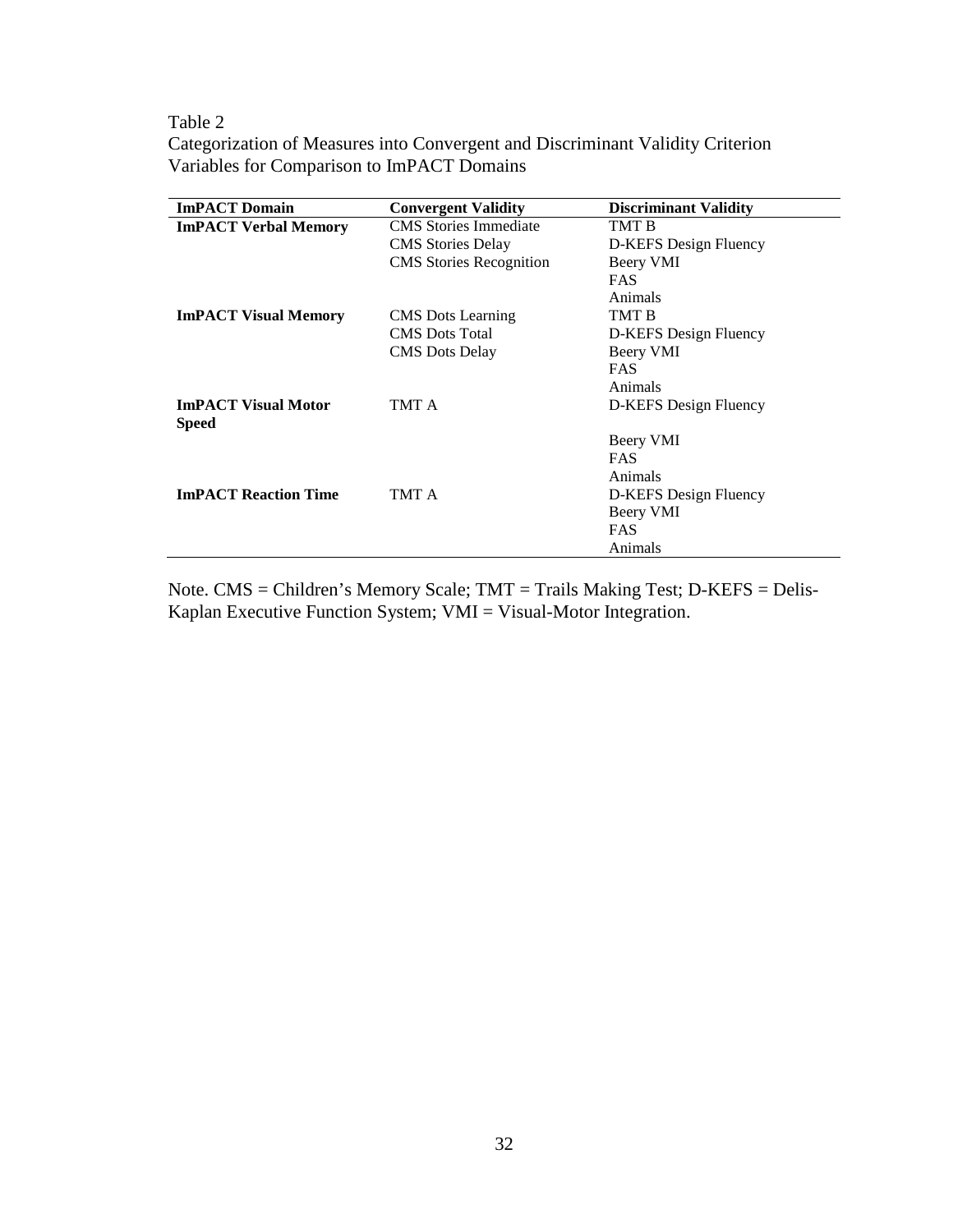traumatic brain injury (Greene et al., 2008). The WRAT4 Reading subtest has been found to be an acceptable estimate of intellectual intelligence based on its correlation with the WAIS-III Full Scale IQ and Verbal IQ ( $r = .64$ ; Proto et al., 2012). Clinically, WRAT4 Reading scores and other estimates of predicted deviation IQ scores are used to determine whether post-injury IQ is consistent with baseline estimates with differences of greater than two standard deviations generally raising concern about decline in functioning. Optimal use of premorbid estimates of intelligence such as the WRAT4 consists of comparison of one individual's pre-morbid score to that same individual's post-injury estimated intelligence score or post-injury obtained IQ score (Greene et al., 2008). While the WRAT4 Reading subtest is carried over from the WRAT3 Reading subtest, critics have noted that the WRAT4 Reading subtest is limited in terms of extensive validity research given the augmentation and novelty of words on this revised edition; further research is necessary to confirm high WRAT4 Reading subtest correlation with predicted IQ scores (Mullen & Fouty, 2014).

## *Immediate Post-Concussion Assessment and Cognitive Testing 3.0 (ImPACT)*

All participants were administered ImPACT on a lap-top computer. As previously noted, ImPACT is a computerized neuropsychological testing battery consisting of 6 modules: Word Memory, Design Memory, X's and O's, Symbol Matching, Color Match, and Three Letter Memory (Iverson, Lovell, & Collins, 2003). The various combinations of scores are used to assess several cognitive domains including verbal memory, visual memory, attention, reaction time, and response variability. Administration time is approximately 20 minutes and the test can be used with individuals ages 10 to 59. ImPACT's reliability is moderate to high, with internal consistency alphas ranging from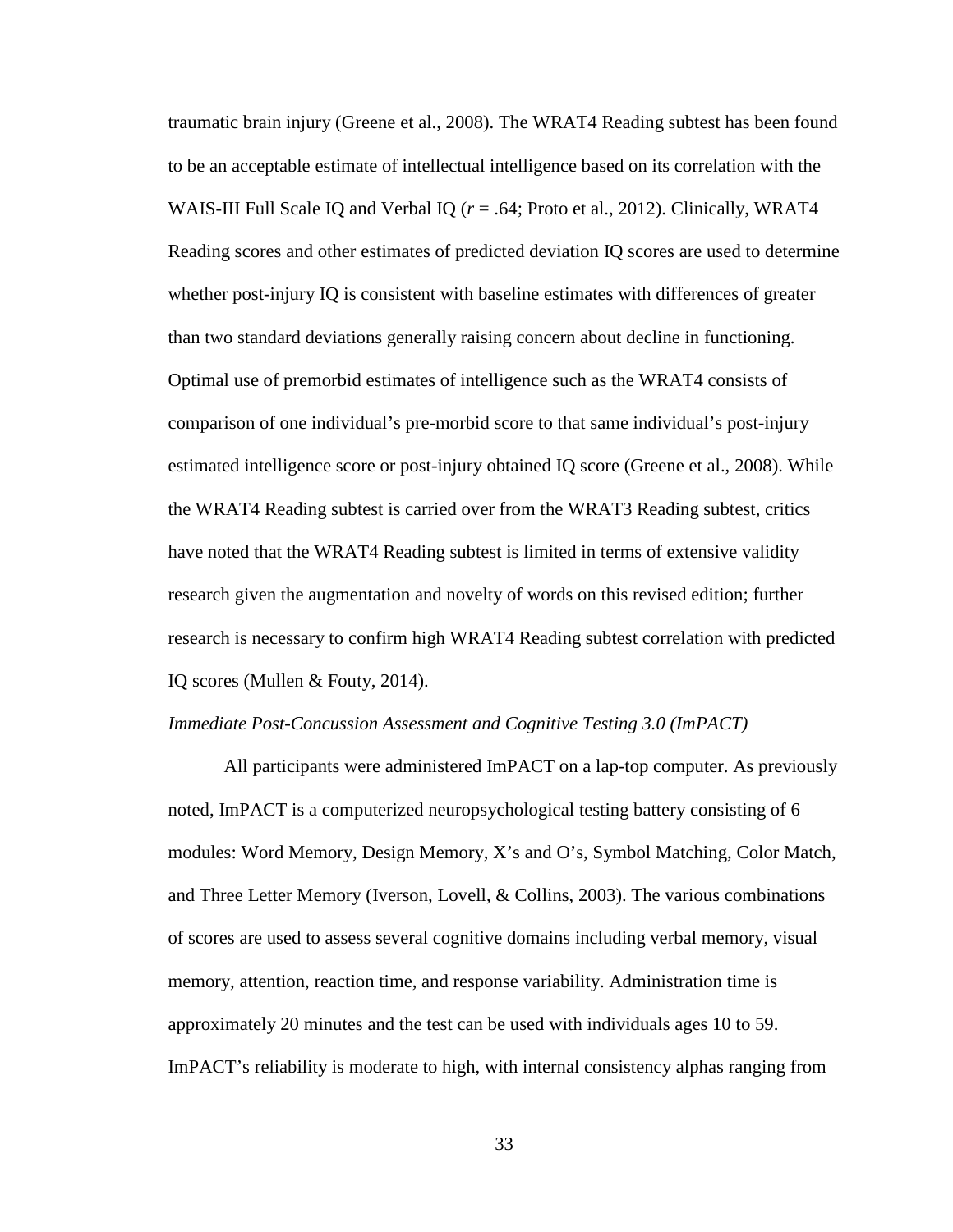.75-.94 and mean test-retest reliability of .80 over 2 days. See earlier sections for more detail on ImPACT.

## *Children's Memory Scale (CMS), Dots and Stories Subtests*

The CMS (Cohen, 1997) is a comprehensive learning and memory test for children ages 5 to 16. The Dots subtest measures short-delay and long-delay visual memory while the Stories subtest measures short-delay and long-delay verbal memory. Administration of the two subtests takes approximately 15-20 minutes, not including a 30 minute delay between short-delay and long-delay components. CMS has been shown to be reliable and valid in assessing verbal and visual memory deficits following TBI, with an average internal consistency reliability coefficient of .91, a mean test-retest reliability coefficient of .89, and an average inter-rater reliability coefficient of .94 (Pearson Assessment, 2012). CMS demonstrates good reliability over time with high inter-rater reliability based on intra-class correlation (Cohen, 1997). As addressed by Kibby and Cohen (2008), concurrent validity of the CMS is good; the CMS has been shown to correlate well with various other measures of cognitive and intellectual ability, demonstrating at least a moderate relationship between the CMS subtests and other memory measures. When the CMS was compared to the Wechsler Memory Scale- Third Edition, corresponding indexes were found to have moderate to strong correlations (Wechsler, 1997). Additionally, when corresponding CMS and CVLT-C indexes are compared they are moderately to strongly correlated (Cohen, 1997). CMS has also demonstrated adequate convergent validity, is comparable to memory assessment in both WISC-III and WPPSI-R and has good differential sensitivity to detection of memory problems in children with neurodevelopmental disorders (Cohen, 1997). In examining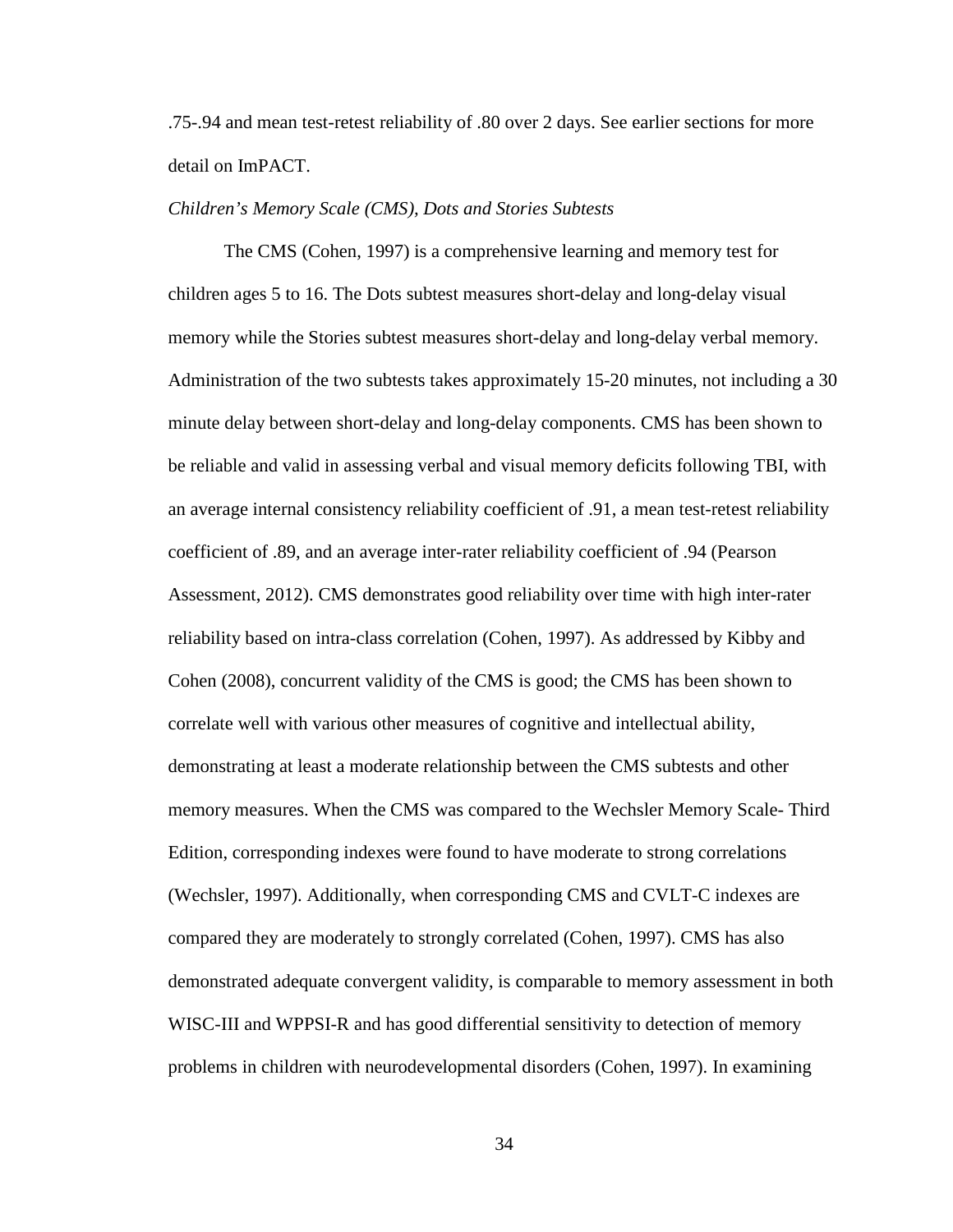individual subtests, CMS Stories Immediate was predicted by WISC-IV Verbal Comprehension (VCI) Index scores in children with learning disabilities (Kibby & Cohen, 2008), demonstrating a concurrent relationship between verbal knowledge and verbal memory. CMS Dots Locations Learning and Dot Locations Short Delay were sensitive to differences between children with reading disabilities and ADHD (Kibby & Cohen, 2008).

In the present study, CMS Dots was used as the convergent validity measure for ImPACT Visual Memory. ImPACT Visual Memory scores are calculated based on performances from the Design Memory module and the X's and O's module. The Design Memory module consists of 12 target designs presented sequentially twice. A recognition discrimination task immediately assesses recognition of the target designs through presentation of 24 visual designs with the 12 target designs imbedded. A similar recognition discrimination task is presented after a delay. In the X's and O's module, users attempt to remember three screens with X and O patterns in which target stimuli are illuminated in yellow. Following a distraction task in which the user is asked to differentiate between blue squares and red circles, the user is asked to identify the previously illuminated target stimuli from the three X and O screens. Similarly, CMS Dots consists of the presentation of a grid with blue circles three times. Following each presentation, examinees are asked to copy the blue grid design using chips. An immediate interference task consisting of a grid with red circles is completed, followed by immediate free recall of the blue chip grid. After a delay, free recall of the blue chip design measures visual memory retention. Given CMS Dot's convergence with other visual memory measures and the similarity of the visual stimuli presented sequentially for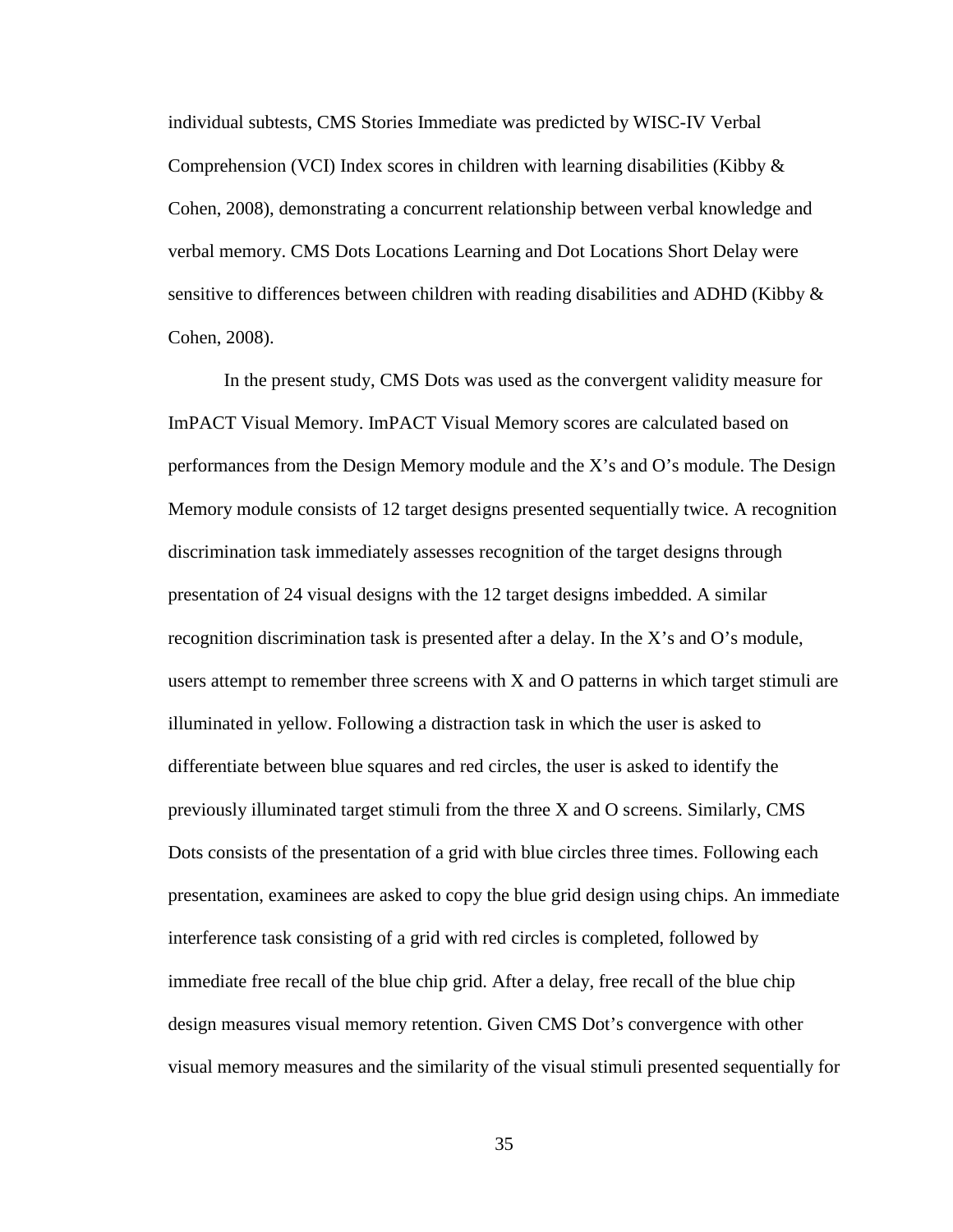learning in each task, inclusion of an interference task, and inclusion of assessment of visual material after a delay, CMS Dots was deemed an adequate comparison to ImPACT Visual Memory.

CMS Stories was used as the convergent validity measure for ImPACT Verbal Memory. ImPACT Verbal Memory scores are calculated based on performances from the Word Discrimination module which consists of 12 target words presented in list form twice. A recognition discrimination task immediately follows, consisting of 24 semantically similar words with the 12 target words imbedded. After an approximately 20 minute delay, the examinee is presented with a delayed recognition discrimination task utilizing 12 new words imbedded in the 12 target word list. CMS Stories consists of the presentation of two brief stories; following each presentation the examinee repeats elements of the story retained including key words and phrases. Scores are based on retention of specific words described in context. Following a delay, a free recall task evaluates delayed retention for each story. Next, a recognition discrimination task is presented with examinees determining "yes" or "no" whether presented sentences reflect information from the stories by identifying, or discriminating, between key words and semantically similar words or phrases. Given the predominant recognition discrimination component of ImPACT Verbal Memory, the best CMS Stories subcomponent criterion likely is the Stories Recognition portion. As ImPACT Verbal Memory fails to assess any free recall components, the comparison between subtests is that of recognition only. *Trails Making Test Parts A and B (TMT A, TMT B)*

The TMT was originally used in the Army Individual Test Battery (1944) and later incorporated into the Halstead-Reitan Battery (Retain & Wolfson, 1985). It assesses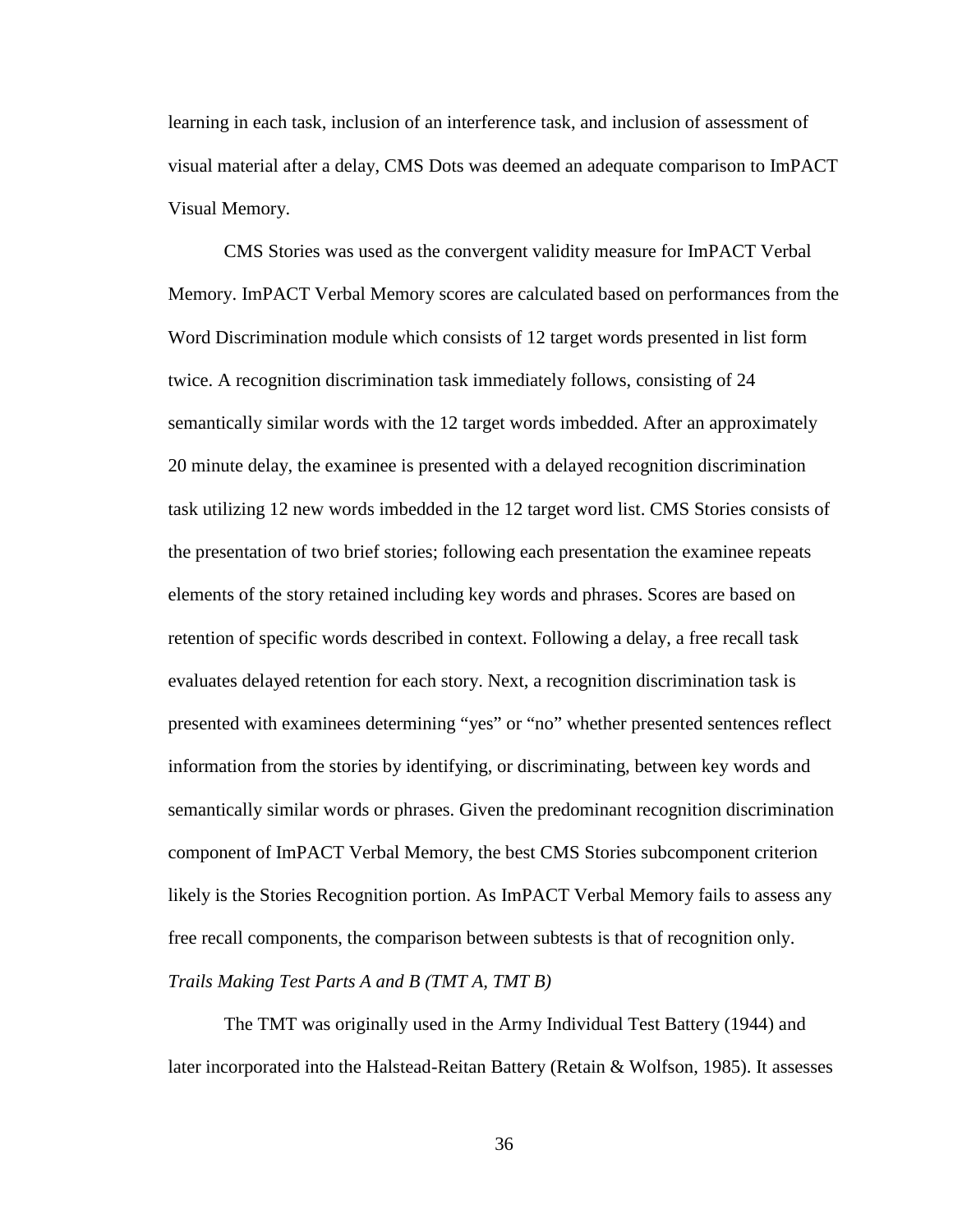and provides information on visual search, visual scanning, processing speed, and mental flexibility (Tombaugh, 2004). Adult TMT can be used with children ages 15 and up, while Children's TMT is adapted from the original version and shortened for use with children ages 5 through 14. TMT A requires individuals to connect circled numbers consecutively as quickly as possible without making mistakes. TMT B adds cognitive complexity as a switching task that requires individuals to alternate between connecting circled numbers and letters consecutively and is thought to include an executive component. Several studies have established TMT validity and sensitivity to brain damage, and it has been deemed suitable to assess for processing speed and motor functioning in traumatic brain injury samples (e.g., Allen, Haderlie, Kazakov, & Mayfield, 2009; Periáñez et al., 2007; Reitan, 1955, 1958, 1971; Reitan & Wolfson, 2004).

TMT A was used as a convergent validity measure for ImPACT Visual Motor Speed and, to a lesser extent, for ImPACT Reaction Time. ImPACT Visual Motor Speed is calculated as an average from X's and O's (described previously) and Three Letters. Three Letters consists of a "distractor task" in which the examinee selects numbers on a grid in descending order as quickly as possible. Following each presentation of the distractor task, three letters are presented. The examinee is asked to remember the letters after each randomized number grid. ImPACT Reaction Time consists of an average from X's and O's (described previously), Symbol Match, and Color Match. Symbol Match consists of a speeded task in which the examinee matches common symbols with the associated number from one through nine. Correct performances are indicated through green matches while incorrect performances are indicated through red matches. Color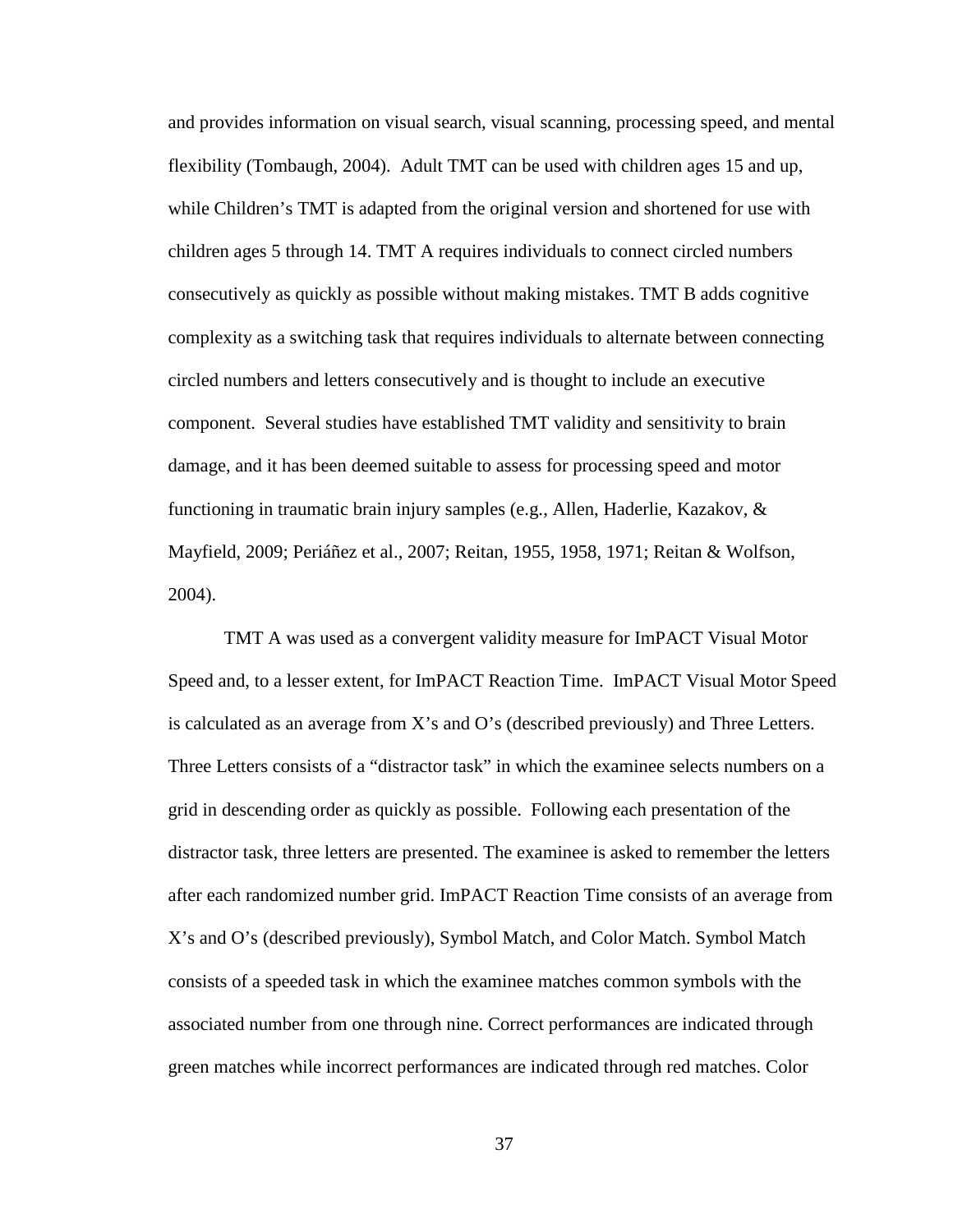Match measures response inhibition and consists of clicking on red, blue, or green buttons presented on the screen followed by presentation of a word either in the same colored ink as the previously presented word or in a different colored ink. The examinee is asked to select the word in the same-colored ink as the initial presentation. TMT A is most similar to the Three Letters task in measuring basic processing speed and is expected to show moderate to large correlations with ImPACT Visual Motor Speed.

TMT B was used to establish discriminant validity for ImPACT Verbal Memory and Visual Memory. While there may be convergence of a modest size with ImPACT Reaction Time given the response inhibition inclusion from the Color Match module and the component of psychomotor speed in TMT B, ImPACT does not purport to measure an executive function domain and thus should not demonstrate high correlations with executive functioning measures.

#### *Delis-Kaplan Executive Function System (D-KEFS), Design Fluency Subtest*

The D-KEFS (Delis, Kaplan, & Kramer, 2001) design fluency subtest is intended to assess executive functions such as fluency in developing visual patterns, problem solving, switching, and the ability to inhibit previously drawn responses. The subtest consists of three trials, each lasting 60 seconds. The first two trials involve drawing different figures as quickly as possible using four straight lines to connect dots. The second trial involves the same instructions, but requires the examinee to connect only specific dots in boxes filled with empty and filled dots. The final trial requires the examinee to continue connecting dots, but to switch each time from an empty dot to a filled dot. The D-KEFS system has been shown to be reliable and valid in detecting executive dysfunction in neurological populations (see Delis et al., 2004). In the current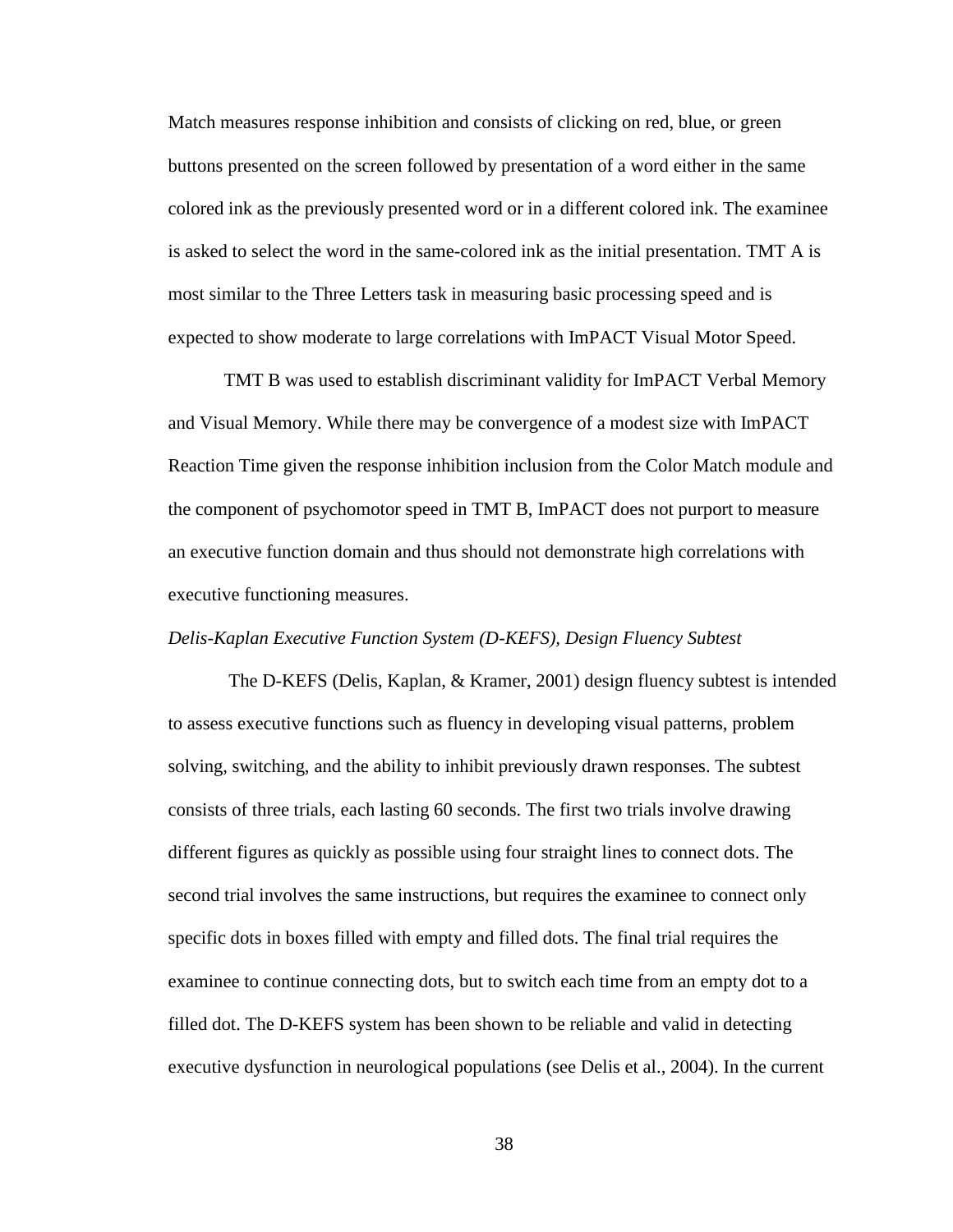study, D-KEFS Design Fluency was used to establish discriminant validity for ImPACT Verbal Memory, Visual Memory, Visual Motor Speed, and Reaction Time. While there may be convergence with TMT B given the executive nature of the task, there is not likely to be strong correlations with ImPACT measures as there is not a specified ImPACT executive functioning domain.

*Beery-Buktenica Developmental Test of Visual-Motor Integration- Sixth Edition (Beery VMI)* 

The Beery VMI (Beery, Beery, & Buktenica, 2010) is a measure of visual motor integration designed for use with children ages 2 through 18. The Beery VMI requires the use of visual discrimination and spatial abilities, along with fine motor skills and visual motor integration. The Beery VMI was standardized on a national sample of 1,737 children and requires test takers to copy figures that increase in complexity. Research indicates that the Beery VMI is appropriate for use in detecting visual perceptual and fine motor difficulties in children with learning disabilities (Aylward, & Schmidt, 1986; Williams et al., 1993). As reviewed by Eddy, Rizzo, and Cavanna (2009), Beery VMI has also shown sensitivity to visuomotor deficits in children with Tourette syndrome and possibly in children with attention deficit hyperactivity disorder. Beery VMI was used to establish discriminant validity for ImPACT Verbal Memory, Visual Memory, Visual Motor Speed, and Reaction Time. While there may be convergence of a small to moderate size with ImPACT Visual Memory given the use of visual stimuli, ImPACT domains does not purport to measure a visuospatial construction.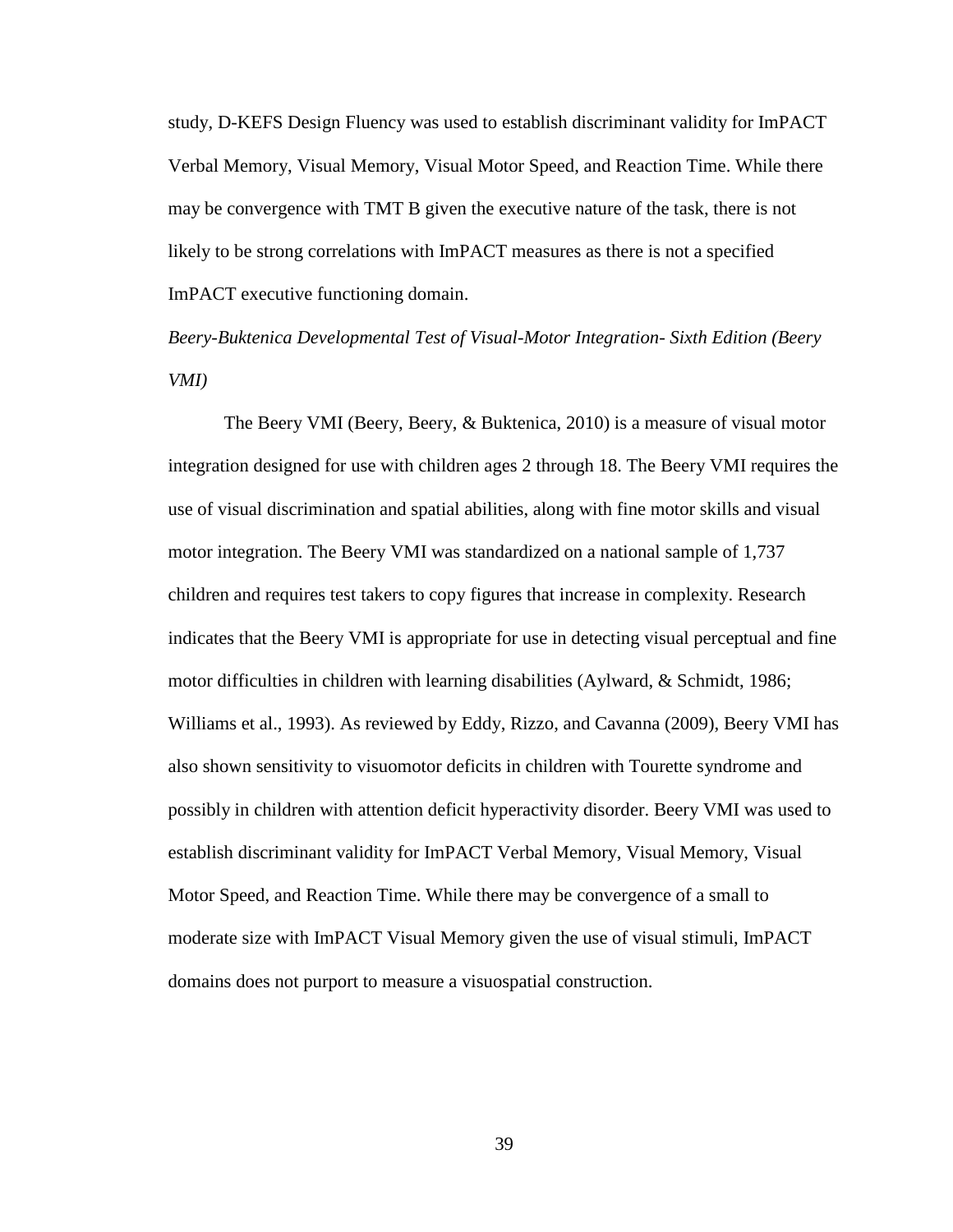#### *Verbal Fluency: FAS Phonemic Fluency and Animals Semantic Fluency*

Measures of phonemic fluency assess ability to generate words that begin with a specific letter (i.e., F, A, and S; Benton, 1968; Miller, 1984), while measures of semantic fluency assess the individual's ability to generate words from a specific semantic category (i.e., animals). Verbal fluency measures have demonstrated sensitivity to frontal lobe, temporal lobe, and caudate nucleus damage in many disorders including Alzheimer's disease, Huntington's disease, and traumatic brain injury (Tombaugh, Kozak, & Rees, 1999). Research has compared various forms of phonemic fluency (i.e., FAS vs. other letters) and semantic fluency tasks, demonstrating strong evidence of comparability between letters, forms, and categories with FAS demonstrating somewhat higher test-rest correlations  $(r = .82)$  than similar short-form phonemic fluency measures (Harrison, Buxton, Husain, & Wise, 2000). The Animals semantic fluency task also demonstrated adequate test-retest reliability. FAS and Animals were used to establish discriminant validity for ImPACT Visual Memory, Visual Motor Speed, and Reaction Time as these domains do not purport to measure expressive language.

#### *Beck Youth Inventory- Second Edition (BYI-II)*

The BYI-II (Beck, Beck, & Jolly, 2005) assesses emotional and social functioning in children and adolescents ages 7 to 18. The measure consists of 5 inventories with 20 questions each addressing the areas of depression, anxiety, anger, disruptive behavior, and self-concept. The BYI-II normative sample consists of 1,000 children and adolescents ages 7 to 18 and is representative of the 1999 US Census for age, gender, ethnicity, and social economic status. Test-retest reliability ranges from .74- .93 over a seven to eight day period. Adequate convergent validity has been demonstrated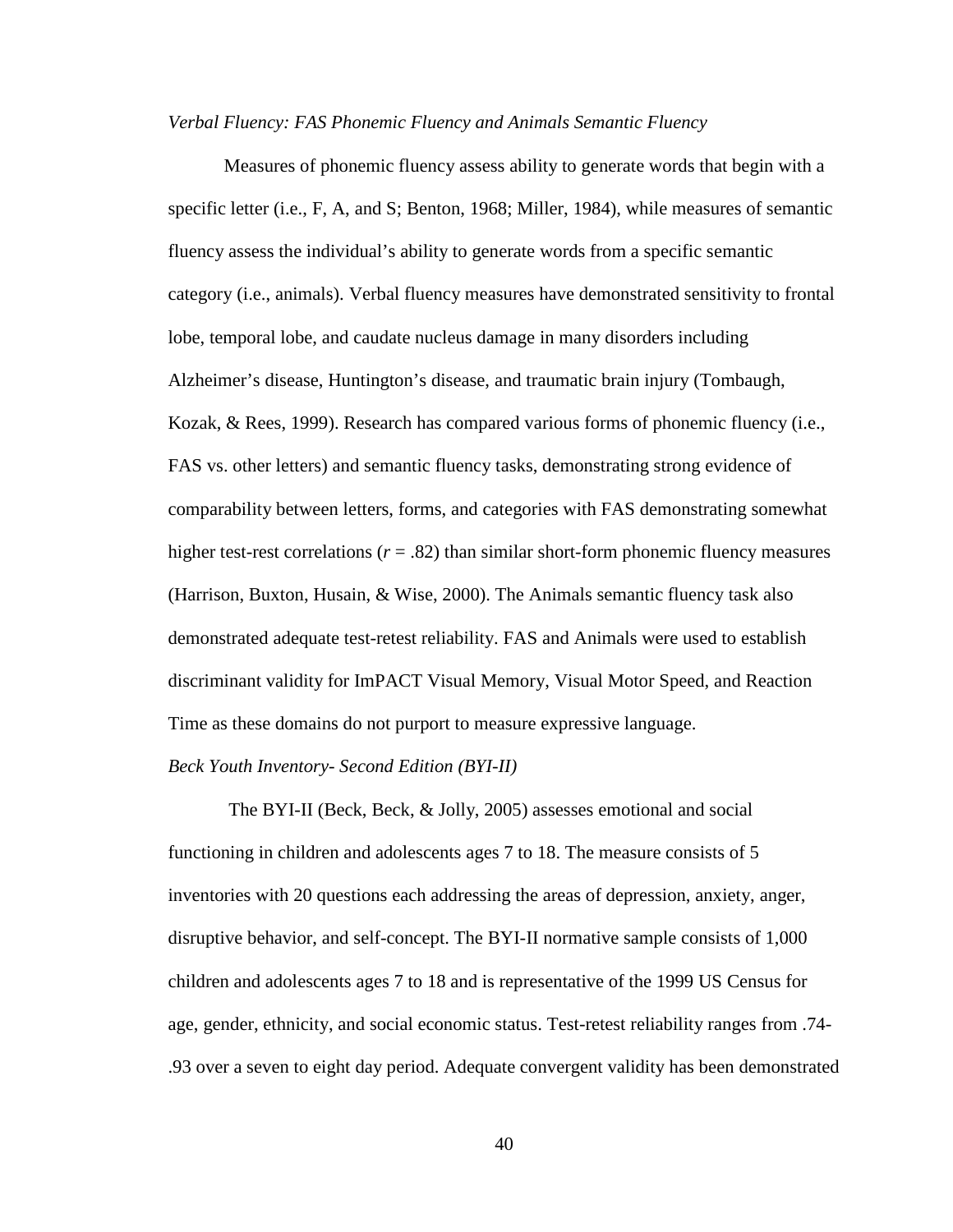between BYI-II and the Children's Depression Inventory (Beck, Beck, & Jolly, 2005). BYI-II was administered to measure mood and behavioral disruptions that may be related to post-concussion symptoms.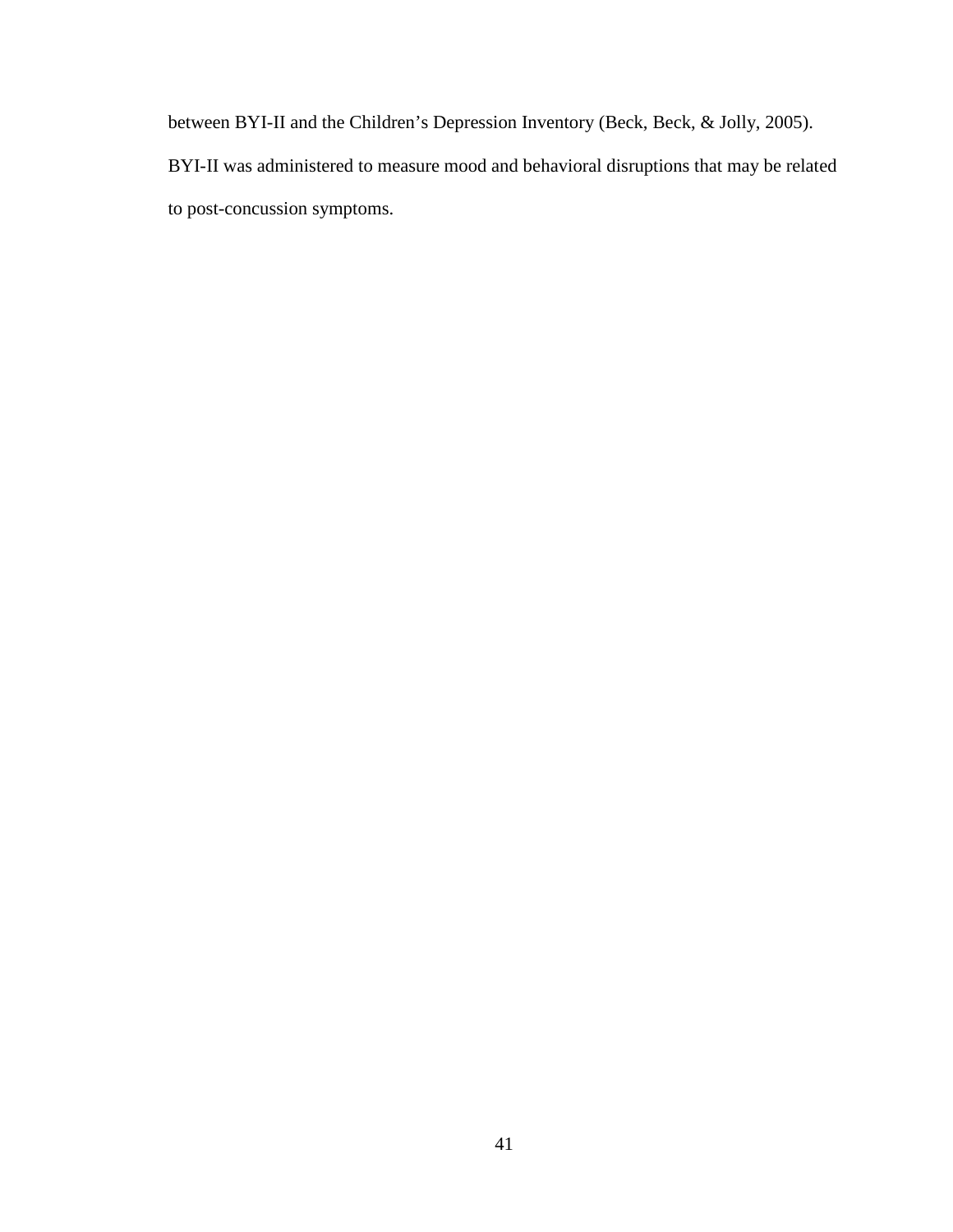## CHAPTER 4: RESULTS

### **Achieved Power**

Due to smaller than expected sample sizes, achieved power was computed to determine the likelihood of detecting significant group differences. Post hoc achieved power analyses for difference between two independent means demonstrated appropriate power analyses for each of the ImPACT domains. Given a calculated effect size of *d* = 1.03 at *p* < 0.05, Verbal Memory demonstrated achieved power of 0.98. Given a calculated effect size of  $d = 1.08$  at  $p < 0.05$ , Visual Memory demonstrated achieved power of 0.99. Given a calculated effect size of *d* = 1.12 at *p* < 0.05, Visual Motor Speed demonstrated achieved power of 0.99. Given a calculated effect size of  $d = 1.31$  at  $p <$ 0.05, Reaction Time demonstrated achieved power of 0.99.

#### **Demographic Characteristics**

As previously noted, participants for SPORT were identified from archival clinical neuropsychological evaluations at KNI. Over 200 neuropsychological files with various diagnoses were gathered for review, with 65 participants entered into a master concussion database. While the master database contains information from re-evaluations (i.e., testing at time 2 or time 3), only initial evaluations were used for the purpose of this study. Initial evaluations were deemed the best representative of initial cognitive deficits following concussion. The master concussion database consisted of individuals who had been diagnosed with concussion and had been tested with ImPACT software. Of those in the database, 42 participants met the age requirements (ages 12 to 16) for inclusion in this study and were further screened for inclusion based on the use of the aforementioned testing battery. Of those 42 participants, 4 were excluded due to non-sport concussion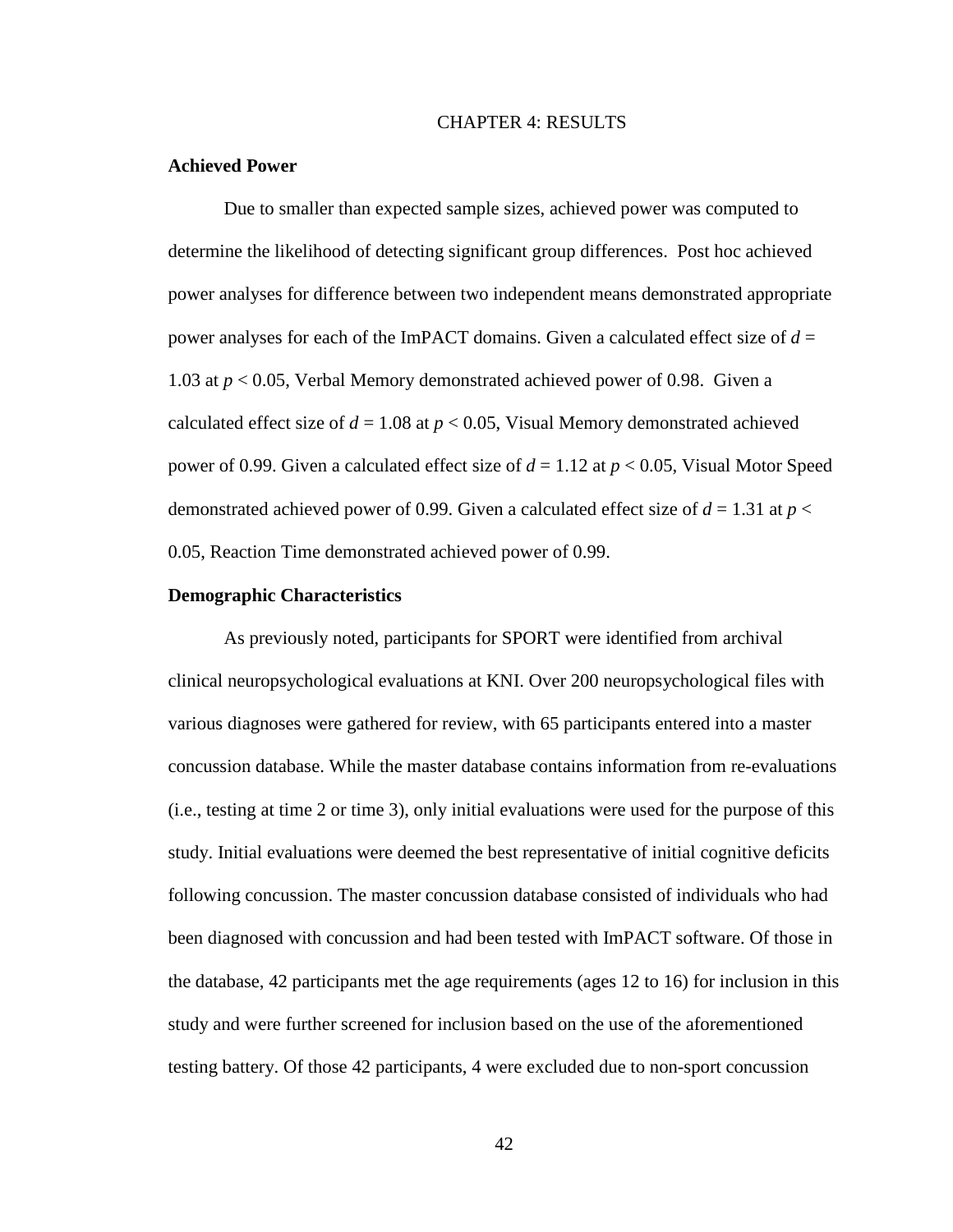(i.e., concussion secondary to motor vehicle crash). Next, two participants were excluded for history of ADHD, four participants were excluded due to academic difficulties (repeated a grade in school), six participants were excluded due to missing ImPACT scores, eight participants were excluded due to lack of CMS scores, one participant was excluded due to history of a neurological diagnosis, and two participants were excluded due to positive neuroimaging findings. This resulted in a final SPORT sample size of 29. Refer to Figure 1 for a flowchart of SPORT participant recruitment.

Participants for CONT were self-selected through flyers (see previous description) and word-of-mouth from other participants. Thirty individuals were screened for CONT, with 29 of those participants invited to participate in full evaluations. One participant was excluded prior to completing a full telephone screening because English was not the primary language. Following the telephone screener, the parent of two sibling participants did not respond to email and phone call prompts for evaluation scheduling. Two additional participants no-showed or cancelled their evaluation appointments and were unable to reschedule due to time constraints. This resulted in a final CONT sample size of 25. Refer to Figure 2 for a flowchart of CONT participant recruitment.

The final sample of 54 participants consisted of 29 clinical concussion patients and 25 healthy control athletes (see Table 3). The overall sample was 75.9% male with a mean age of 14.26 ( $SD = 1.32$ ) and a mean education of 8.02 years completed ( $SD =$ 1.434). The racial/ethnic makeup of the sample was 100% Caucasian, as the CONT group was matched for race to archival individuals in the SPORT group. Additionally, 90.7% of the sample was right handed; see Table 3 for additional handedness information. Overall, the majority (70.4%) of participants had no prior history of head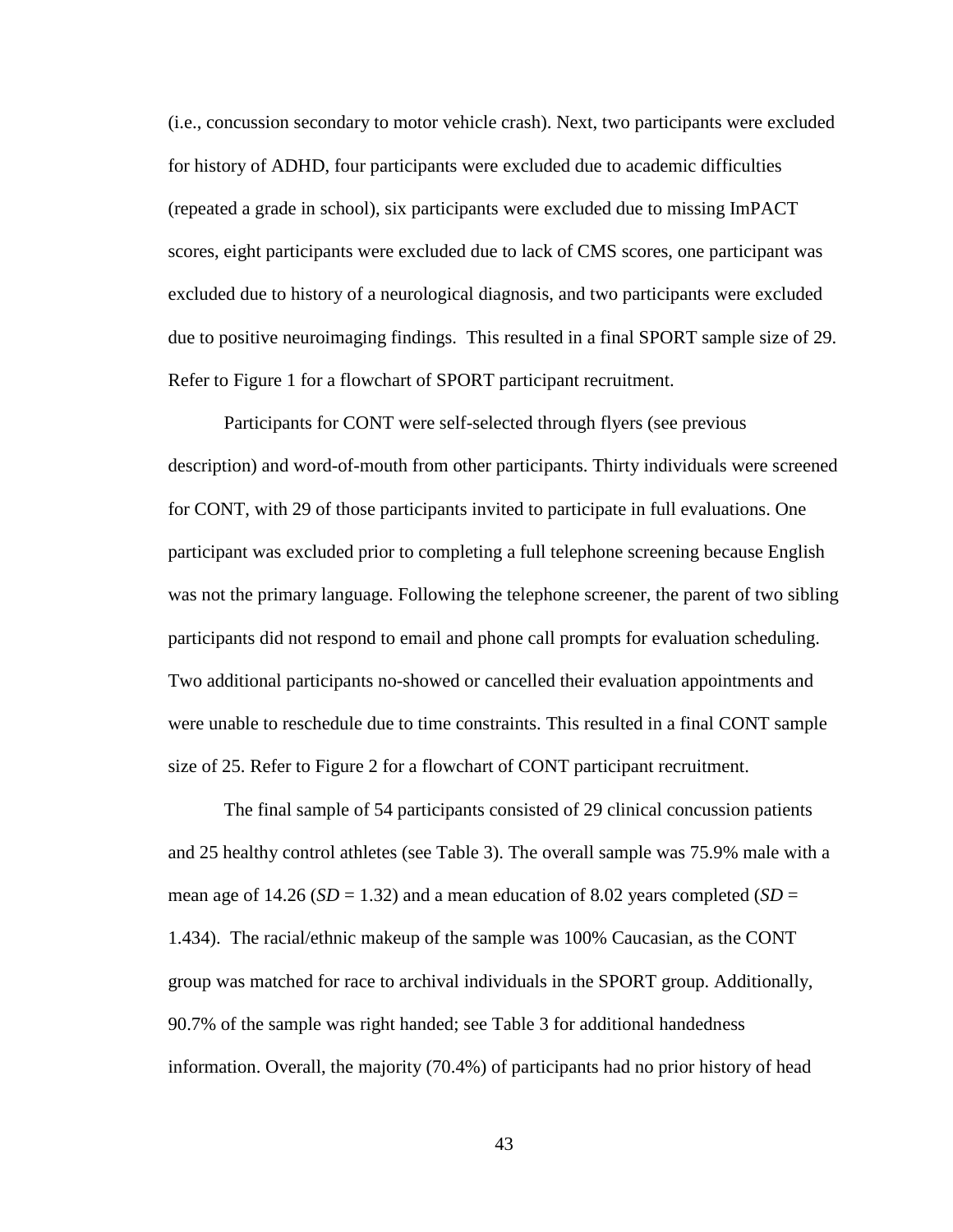

Final Sample  $n = 29$ 

Figure 1. Flow diagram of SPORT participants from initial recruitment to final sample*.*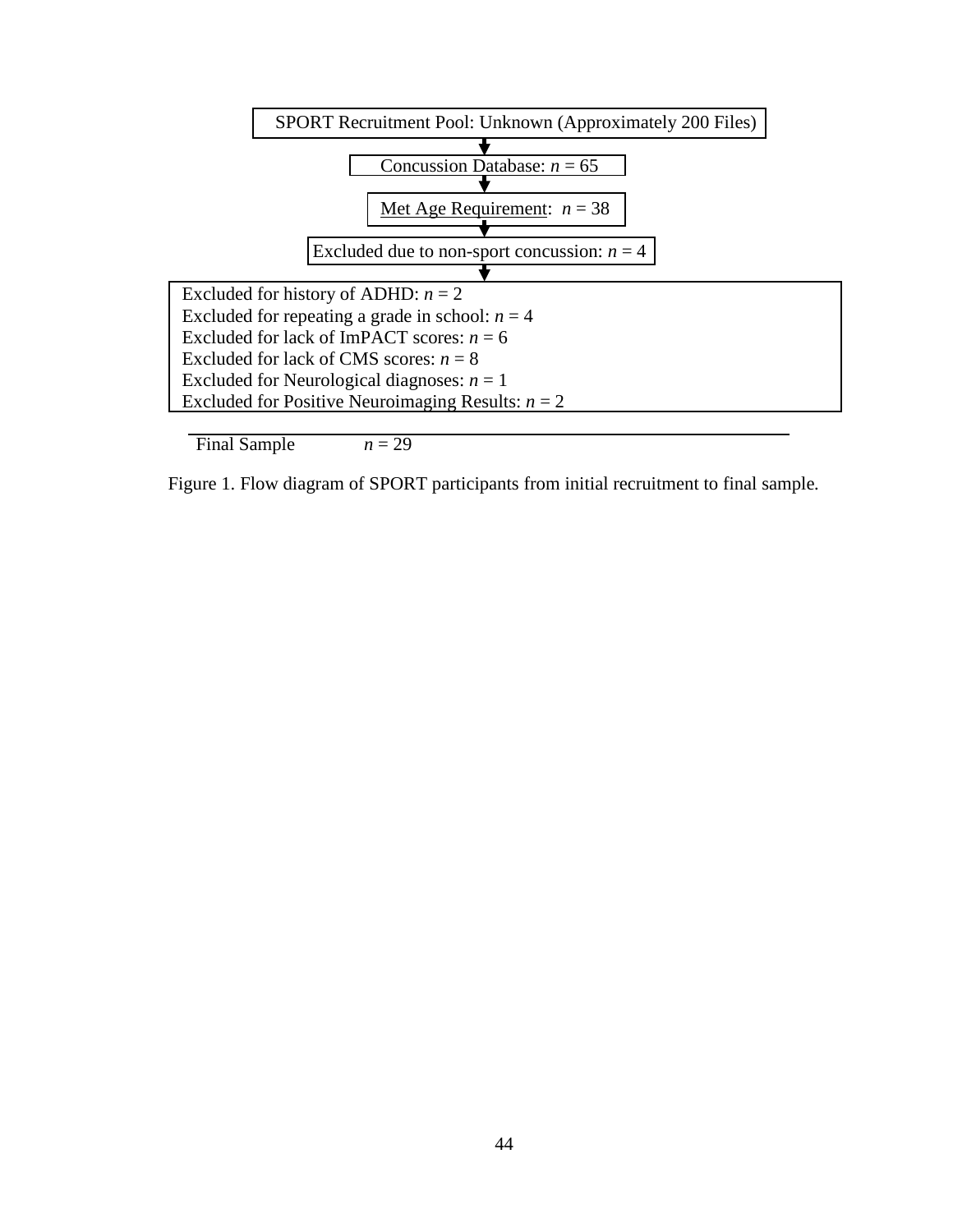

Final Sample  $n = 25$ 

Figure 2. Flow diagram of CONT participants from initial recruitment to final sample*.*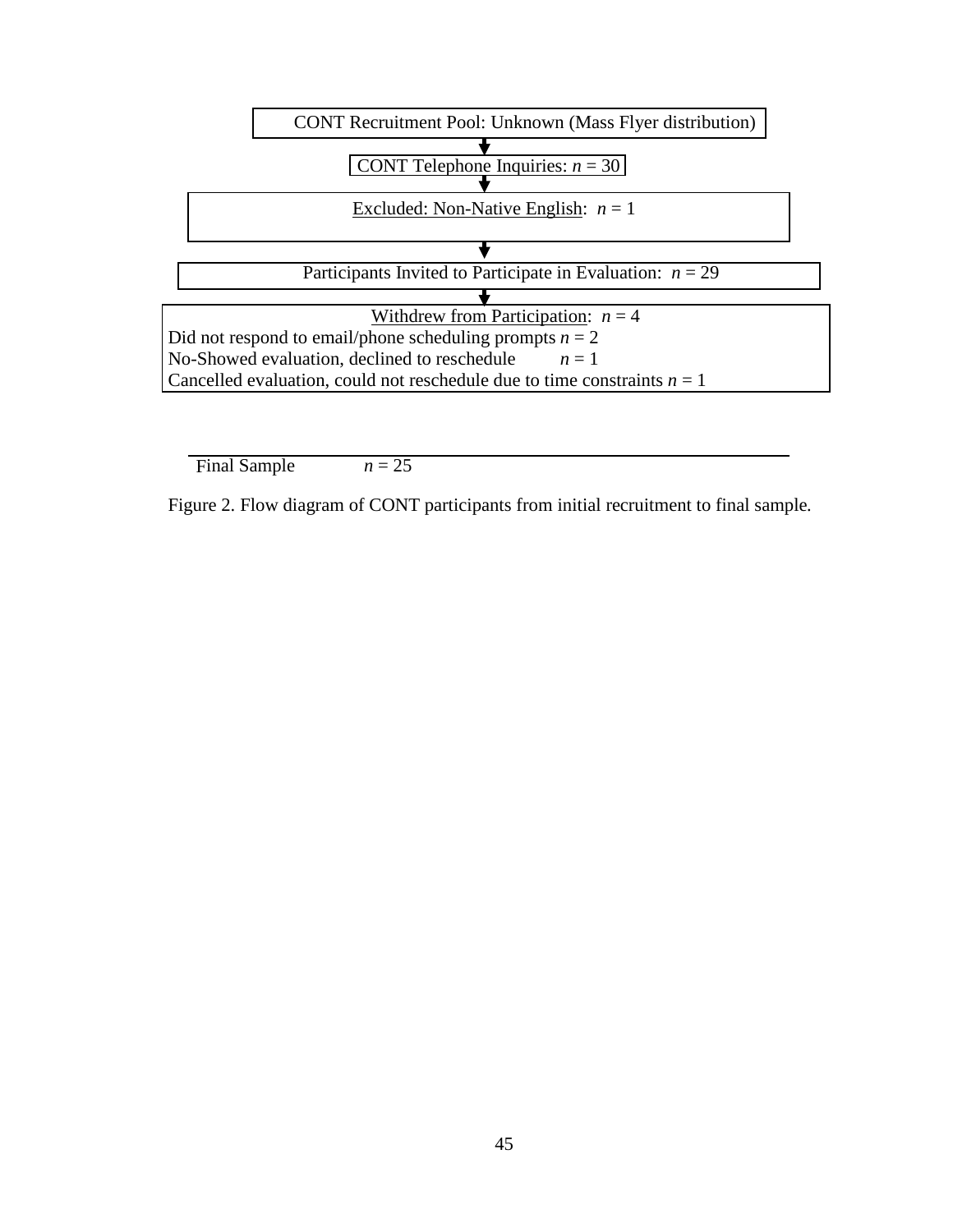Table 3 Total Sample Characteristics

|                             |               | <b>Total Sample</b> |
|-----------------------------|---------------|---------------------|
|                             |               | $N = 54$            |
| <b>Male</b>                 | $\%$          | 75.9                |
| Age                         | M             | 14.26               |
|                             | <b>SD</b>     | 1.32                |
| Edu. (yrs. completed)       | M             | 8.02                |
|                             | <b>SD</b>     | 1.43                |
| <b>Handedness</b>           |               |                     |
| <b>Right</b>                | $\%$          | 96.00               |
| <b>Left Familial</b>        | $\frac{0}{0}$ | 4.00                |
| <b>Left Non-Familial</b>    | %             | 0.00                |
| <b>Ambidextrous</b>         | $\%$          | 0.00                |
| <b>WRAT-4 Reading T</b>     | M             | 62.04               |
|                             | SD            | 11.33               |
| <b>Ethnicity (Matched)</b>  |               |                     |
| Caucasian                   | $\frac{0}{0}$ | 100                 |
| <b>Current Sport</b>        |               |                     |
| Football                    | $\frac{0}{0}$ | 8.00                |
| Soccer                      | $\%$          | 44.00               |
| Lacrosse                    | $\frac{0}{0}$ | 8.00                |
| <b>Basketball</b>           | %             | 12.00               |
| <b>Baseball</b>             | $\frac{0}{0}$ | 16.00               |
| Other                       | $\frac{0}{0}$ | 12.00               |
| <b>Previous Concussions</b> |               |                     |
| 0                           | $\frac{0}{0}$ | 70.4                |
| 1                           | $\%$          | 16.7                |
| $\overline{2}$              | $\frac{0}{0}$ | 5.6                 |
| $3+$                        | $\frac{0}{0}$ | 1.9                 |

*Note.* Edu. = Education; yrs. = years.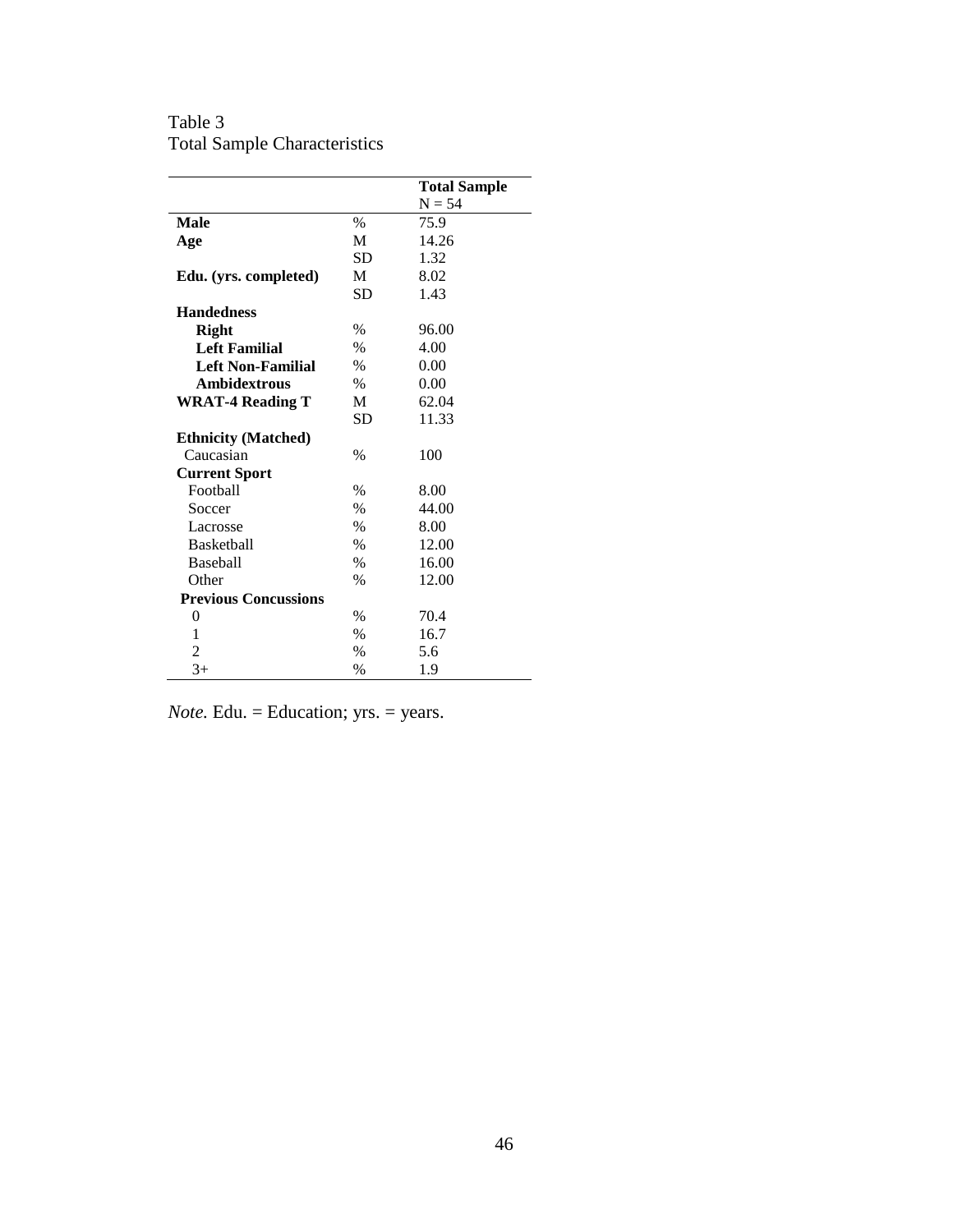injury. Of those who had experienced previous concussions, 16.7% of participants had experienced one concussion in their lifetimes, 5.6% had experienced two concussions, and 1.9% had experienced three or more concussions.

Parametric analyses were used to explore possible group differences in respect to demographic variables. Refer to Table 4 for demographic characteristics and analyses of significant group differences. Age, sex, education, and handedness exhibited some skewness and kurtosis. Additional nonparametric analyses using the Kruskal-Wallis test were used to compare the groups; there were no significant group differences on these additional analyses for age ( $\chi^2$  = 0.806; *p* = 0.369), sex ( $\chi^2$  = 0.385; *p* = 0.535), education  $(\chi^2 = 0.400; p = 0.527)$ , or handedness  $(\chi^2 = 1.458; p = 0.227)$ . Significant differences were found between groups in the areas of current sport at time of evaluation ( $\chi^2$  = 22.16; *p* =0.00) and history of previous concussions ( $\chi^2$  = 4.15.; *p* = 0.042). The majority of individuals in SPORT were assessed while participating in football, while the majority of individuals in CONT were assessed while participating in soccer. While this difference may limit generalizability, it may also be reflective of multi-sport athletes assessed at varying times throughout the year (i.e., football players were assessed in the fall and soccer players were assessed in the late spring/summer). Additionally, when overall history of prior concussions was examined, significant differences were found between groups ( $\chi^2$  = 4.15; *p* = 0.04), with 84% of CONT participants who were concussion-free compared to 69% of SPORT participants who were concussion-free prior to the index concussion. Further, 12% of CONT and 20.7% of SPORT had experienced one prior concussion, 4% of CONT and 6.9% of SPORT had experienced two prior concussions, and an additional 3.4% of SPORT had experienced four prior concussions. A significant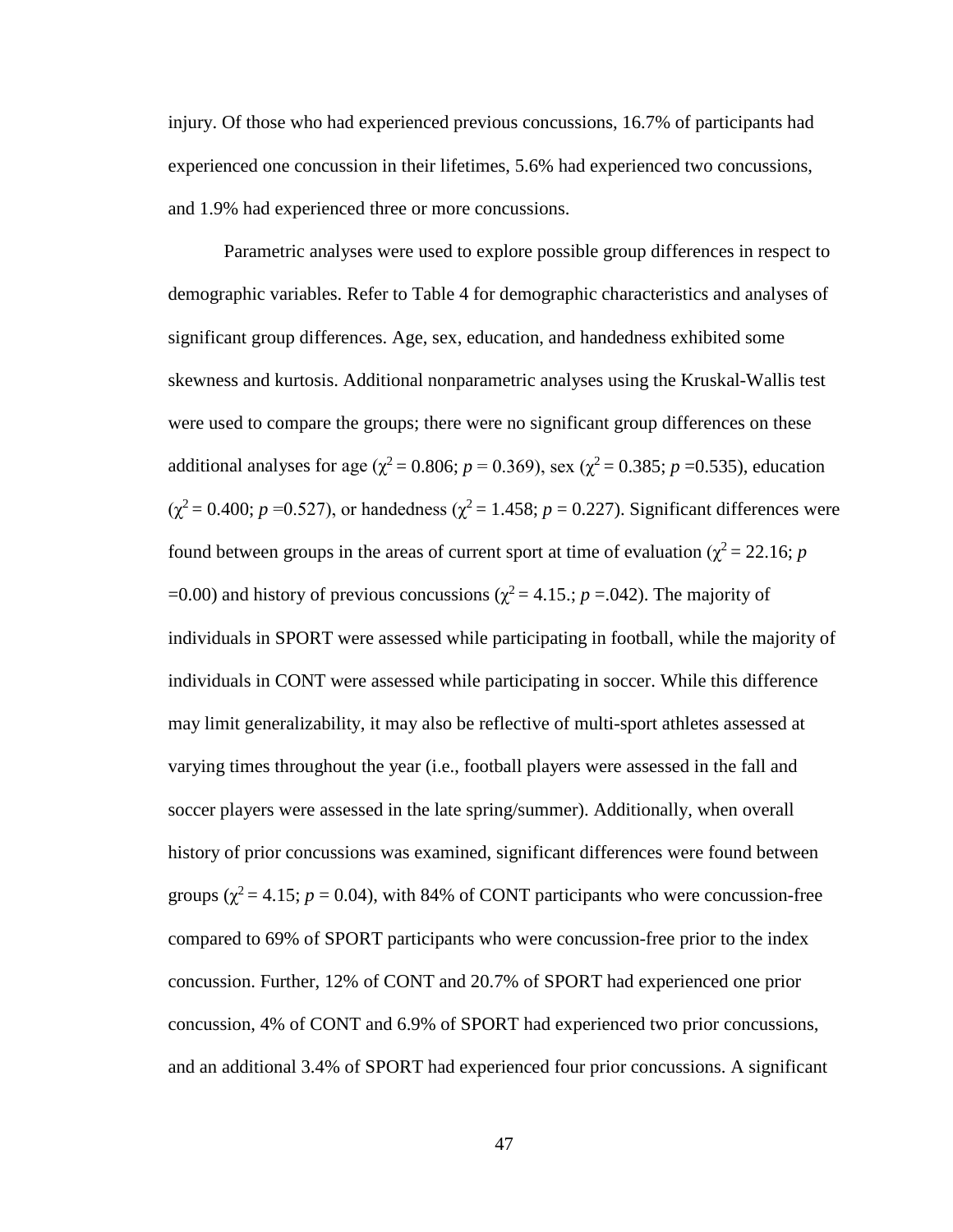|                             |                  | <b>Group Characteristics</b> |              | <b>Comparisons</b> |          |
|-----------------------------|------------------|------------------------------|--------------|--------------------|----------|
|                             |                  | <b>CONT</b>                  | <b>SPORT</b> | $N = 54$           |          |
|                             |                  | $n=25$                       | $n=29$       | $F, \chi^2$        |          |
| <b>Male</b>                 | $\frac{0}{0}$    | 72.00                        | 79.30        | $0.39 (\chi^2)$    | 0.53     |
| Age                         | $\cal M$         | 14.08                        | 14.41        | 0.86(F)            | 0.36     |
|                             | SD               | 1.32                         | 1.32         |                    |          |
| Edu. (yrs completed)        | $\cal M$         | 7.92                         | 8.10         | 0.22(F)            | 0.64     |
|                             | SD               | 1.41                         | 1.47         |                    |          |
| <b>Handedness</b>           |                  |                              |              | 2.74 $(\chi^2)$    | 0.43     |
| <b>Right</b>                | $\%$             | 96.00                        | 86.20        |                    |          |
| <b>Left Familial</b>        | $\%$             | 4.00                         | 6.90         |                    |          |
| <b>Left Non-Familial</b>    | $\%$             | 0.00                         | 3.40         |                    |          |
| <b>Ambidextrous</b>         | $\%$             | 0.00                         | 3.40         |                    |          |
| <b>WRAT4 Reading T</b>      | $\boldsymbol{M}$ | 62.04                        | 50.83        | 18.86 $(F)$        | $0.00**$ |
|                             | SD               | 11.33                        | 7.50         |                    |          |
| <b>Ethnicity (Matched)</b>  |                  |                              |              |                    | --       |
| Caucasian                   | $\%$             | 100                          | 100          |                    |          |
| <b>Current Sport</b>        |                  |                              |              | 22.16 $(\chi^2)$   | $0.00**$ |
| Football                    | $\%$             | 8.00                         | 65.50        |                    |          |
| Soccer                      | $\%$             | 44.00                        | 6.90         |                    |          |
| Lacrosse                    | $\%$             | 8.00                         | 0.00         |                    |          |
| Basketball                  | $\%$             | 12.00                        | 10.30        |                    |          |
| Baseball                    | $\%$             | 16.00                        | 0.00         |                    |          |
| Other                       | $\%$             | 12.00                        | 6.90         |                    |          |
| <b>Previous Concussions</b> |                  |                              |              | $4.15(\chi^2)$     | $0.04*$  |
| $\boldsymbol{0}$            | $\%$             | 84.00                        | 69.00        |                    |          |
| $\mathbf{1}$                | $\%$             | 12.00                        | 20.70        |                    |          |
| $\overline{c}$              | $\%$             | 4.00                         | 6.90         |                    |          |
| 3                           | $\%$             | 0.00                         | 0.00         |                    |          |
| $\overline{4}$              | $\%$             | 0.00                         | 3.40         |                    |          |

# Table 4 Demographic Group Differences

*Note*. SPORT = Sports Concussion; CONT = Healthy Control; Current Sport = current or most recent sport season at time of evaluation; Edu. = education;  $yrs = years$ ; WRAT-4 = Wide Range Achievement Test- Fourth Edition;  $T = T$ -score ( $M = 50$ ,  $SD = 10$ ) \**p* < .05, \*\**p* < .01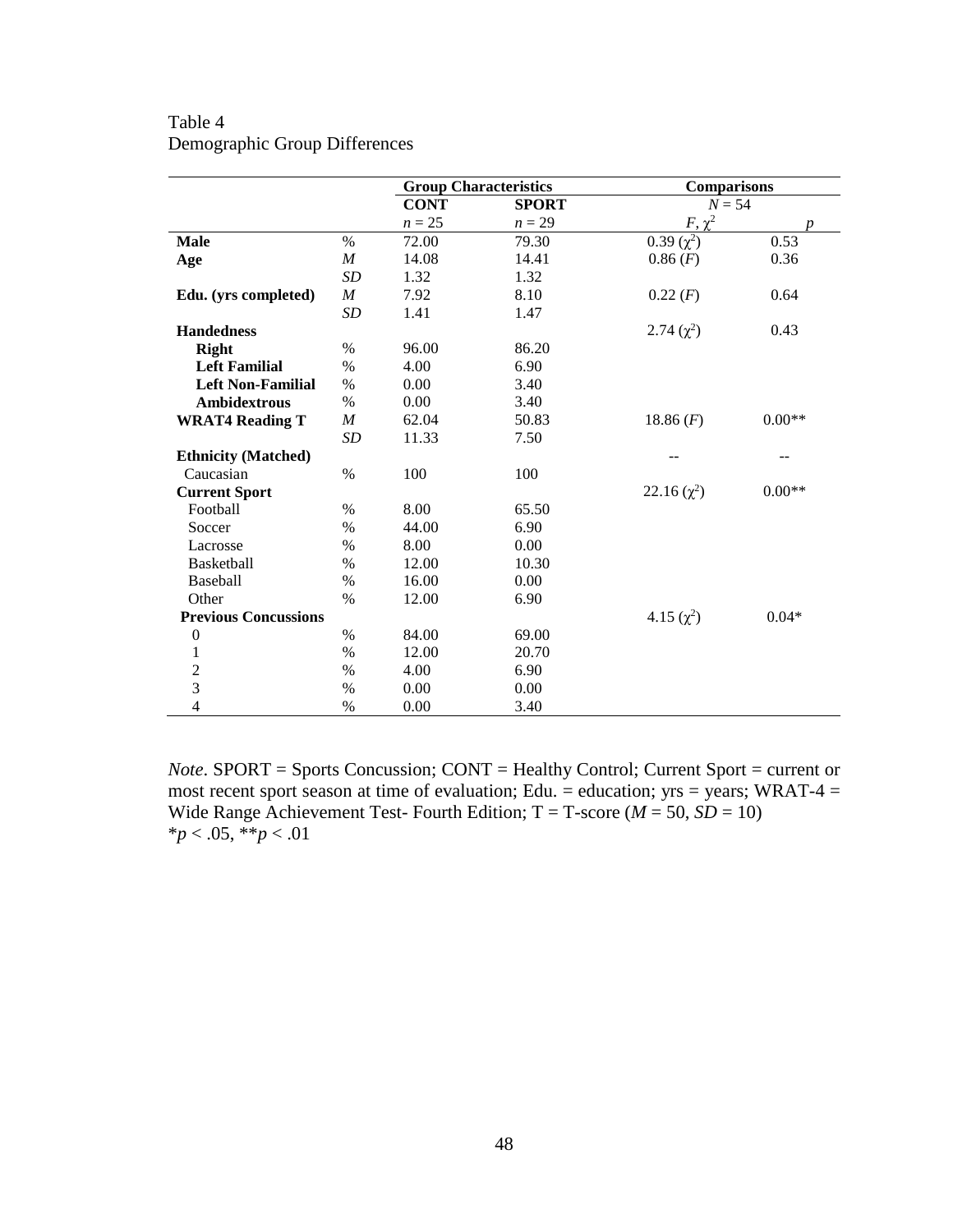difference in history of concussion is consistent with recruitment efforts to exclude CONT participants with a history of concussion within the previous year. WRAT-4 Reading was used as an estimate of premorbid intelligence to determine baseline differences between CONT and SPORT. The total sample's average WRAT-4 Reading T-score was  $56.02$  (*SD* = 10.94). There were significant differences in Reading subtest scores between groups with CONT demonstrating a significantly higher mean T-score (*M*  = 62.04, *SD* = 11.33) than SPORT (*M* = 50.83, *SD* = 7.50). Kurtosis analyses indicated that CONT's WRAT-4 distribution was slightly platykurtic, or flat (-1.15 with normal range between  $-1.0$  and  $1.0$ ). Three CONT outliers (WRAT-4 T-scores  $= 80$ ) were identified; even when these outliers were removed, there continued to be significant differences between groups. While the difference in WRAT-4 Reading scores is a limitation that indicates the possibility of unequal comparison groups and limits generalizability, other potential explanations are addressed in the discussion section.

Table 5 presents symptoms and concussion severity indicators for SPORT, including self-reported post-concussion physical, cognitive, and mood symptoms. All SPORT participants met criteria for mTBI and were diagnosed with concussion by a physician. SPORT participants were evaluated an average of 53.79 days  $(SD = 48.37;$ range 4-112) post-concussion. While this range demonstrates wide variability between times assessed post-concussion, each of the SPORT participants was deemed symptomatic by the referring physician. This sample is a post-concussion group with symptom duration longer than the average recovery period of 1.5 to 2 weeks. While 17.5% of the sample lost consciousness for an unknown length of time under 30 minutes, the majority of participants (55.2%) did not experience any loss of consciousness.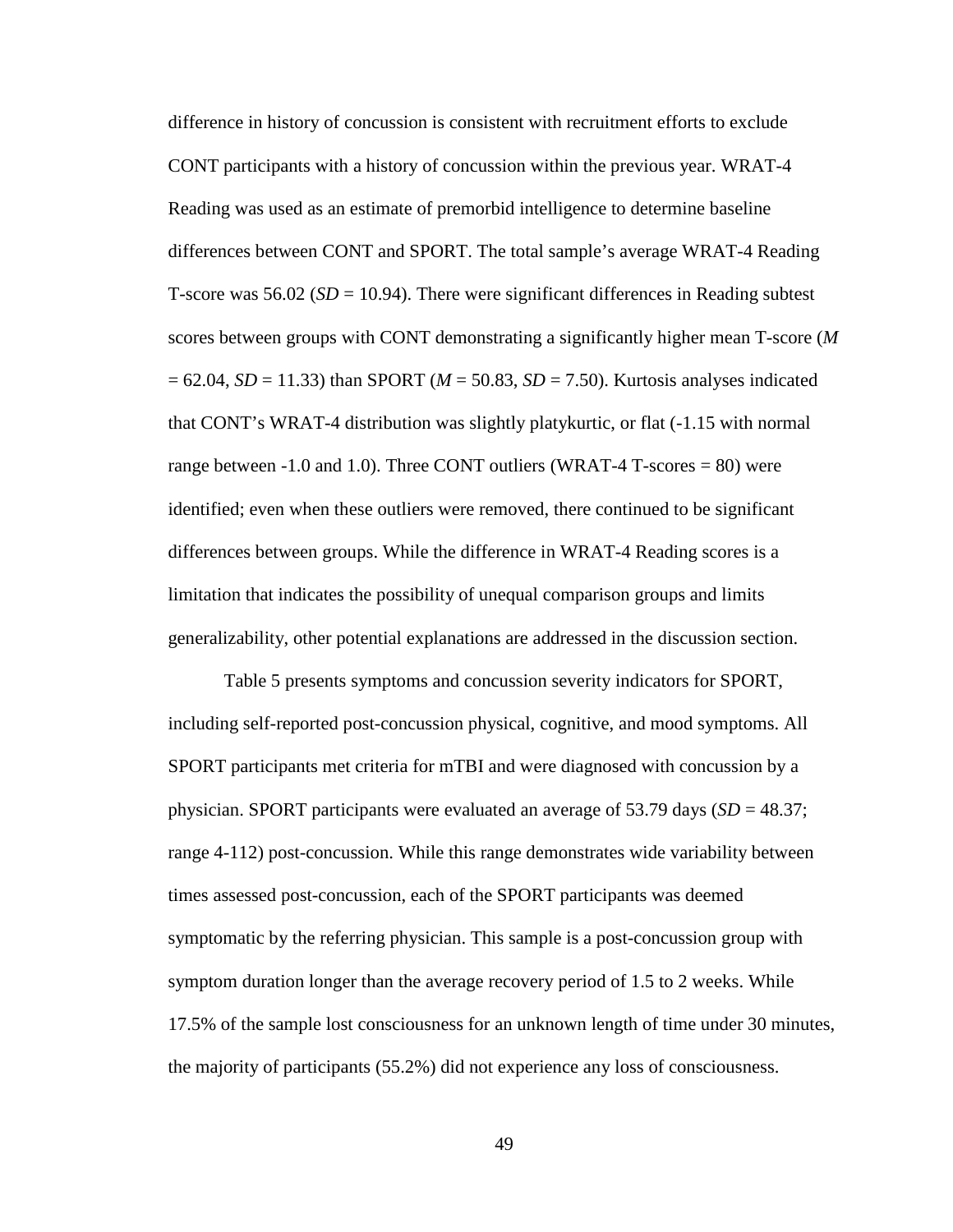|                              |                  |          | <b>Concussion Group Characteristics</b> |               |       |
|------------------------------|------------------|----------|-----------------------------------------|---------------|-------|
|                              |                  | $n = 29$ |                                         |               |       |
| Days Post-concussion*        | $\boldsymbol{M}$ | 53.79    | <b>Cognitive Difficulties</b>           |               |       |
|                              | <b>SD</b>        | 48.37    | Attention                               | $\%$          | 62.10 |
| <b>LOC</b>                   |                  |          | <b>STM</b>                              | $\%$          | 51.70 |
| No LOC                       | $\%$             | 55.20    | <b>LTM</b>                              | $\%$          | 0.00  |
| $LOC < 1$ min.               | $\%$             | 10.30    | Processing Speed                        | $\%$          | 55.20 |
| $LOC 1-5 min.$               | $\frac{0}{0}$    | 6.80     | <b>Expressive Language</b>              | $\%$          | 20.70 |
| LOC $6-10$ min.              | $\%$             | 3.40     | Receptive Language                      | $\%$          | 0.00  |
| LOC $11-15$ min.             | $\%$             | 3.40     | EF                                      | $\%$          | 6.90  |
| LOC 16-20 min.               | $\frac{0}{0}$    | 3.40     | Visuospatial                            | $\frac{0}{0}$ | 6.90  |
| Unknown length $(< 30$ min.) | $\%$             | 17.50    | <b>Physical Symptoms</b>                |               |       |
| <b>Retrograde Amnesia</b>    |                  |          | Fatigue                                 | $\%$          | 48.30 |
| None                         | $\%$             | 62.00    | <b>Sleep Problems</b>                   | $\%$          | 44.80 |
| $< 5$ min.                   | $\frac{0}{0}$    | 6.80     | Headache                                | $\%$          | 62.10 |
| $< 60$ min.                  | $\%$             | 10.30    | HA/Resolved                             | $\%$          | 20.70 |
| 1-3 hours                    | $\%$             | 10.30    | Vertigo/Dizziness                       | $\%$          | 55.20 |
| 1 day                        | $\%$             | 3.40     | <b>Vision Changes</b>                   | $\%$          | 34.50 |
| Unknown                      | $\%$             | 7.20     | <b>Hearing Changes</b>                  | $\%$          | 0.00  |
| <b>Event Amnesia</b>         | $\%$             | 55.20    | <b>Smelling Changes</b>                 | $\%$          | 3.40  |
| <b>Anterograde Amnesia</b>   |                  |          | <b>Taste Changes</b>                    | $\frac{0}{0}$ | 0.00  |
| None                         | $\%$             | 55.20    | <b>Mood Symptoms</b>                    |               |       |
| $<$ 5 min.                   | $\%$             | 13.60    | Aggression                              | $\%$          | 55.20 |
| $< 60$ min.                  | $\%$             | 6.80     | Anxiety                                 | $\%$          | 17.20 |
| $1-12$ hours                 | $\frac{0}{0}$    | 10.30    | Depression                              | $\%$          | 17.20 |
| $12-24$ hours                | $\%$             | 13.70    | <b>Labile Emotions</b>                  | $\%$          | 20.70 |
| Unknown                      | $\%$             | 0.00     | Apathy                                  | %             | 17.20 |

Table 5 SPORT Self-Reported Physical, Cognitive, and Mood Symptoms

*Note*. SPORT = Sports Concussion; LOC = loss of consciousness; min. = minutes; STM  $=$  short-term memory; LTM  $=$  long-term memory; EF  $=$  executive functioning; HA/Eval. = Headache resolved at time of evaluation. \* Notes days post-concussion at the time of evaluation, via self-report and estimates from parent/guardian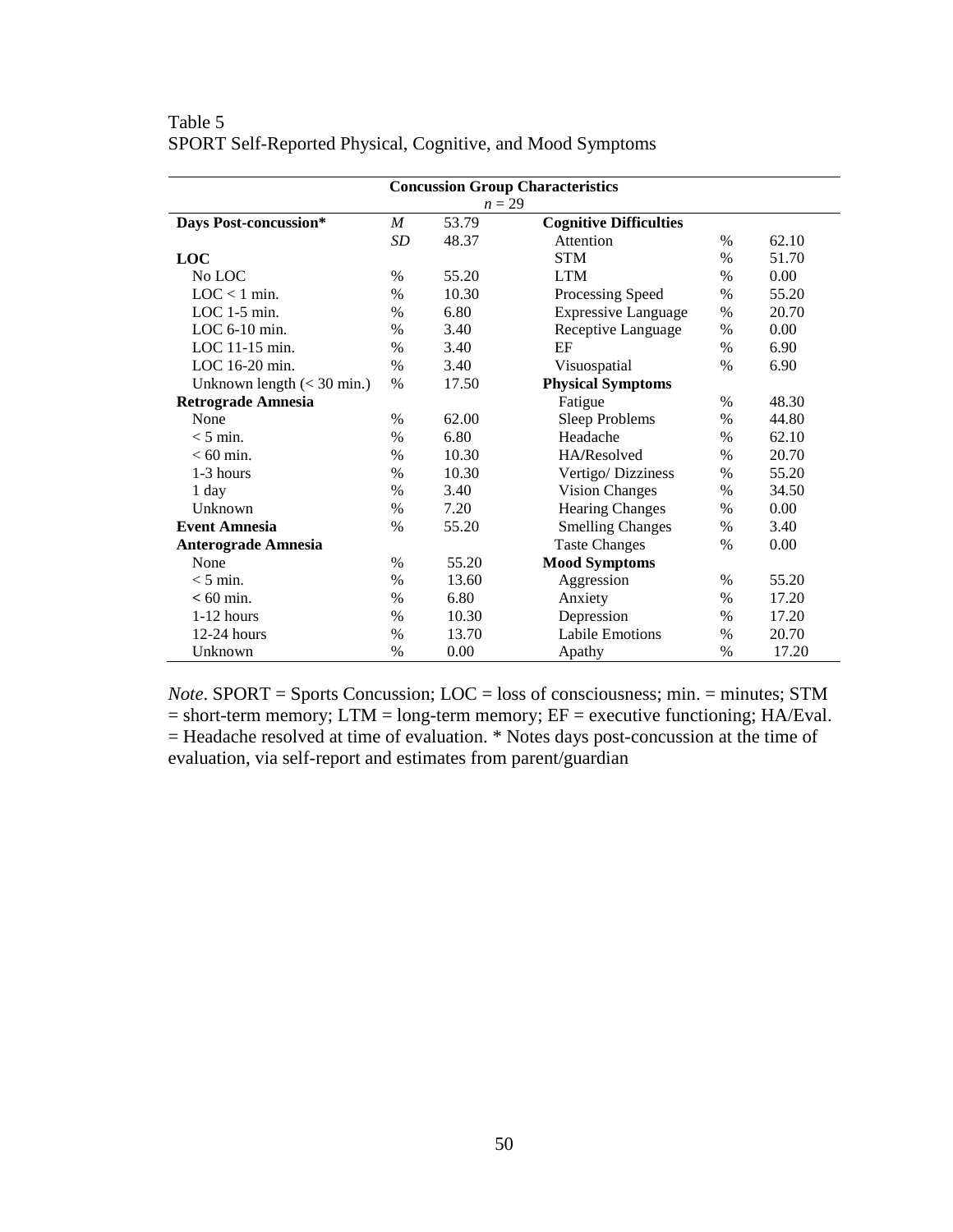Additionally, a majority of participants did not experience either retrograde amnesia (62.0%) or anterograde amnesia (55.2%). However, 55.2% of the SPORT group experienced event amnesia due to either alteration of consciousness or loss of consciousness. The most common self-reported cognitive complaint was attention difficulties (62.1%), followed by difficulties in the following cognitive domains: processing speed (55.2%), short-term memory (51.75), expressive language (20.7%), executive functions (6.9%), and visuospatial functions (6.9%). The most common selfreported SPORT physical complaint was headache (62.1%), followed by vertigo/dizziness (55.2%), fatigue (48.3%), sleep problems (44.8%), vision changes (34.5%), and olfactory changes (3.4%). An additional 20.7% of the sample had experienced post-concussion headaches that had resolved prior to evaluation. Finally, a large number of SPORT participants endorsed continued mood symptoms, with 55.2% endorsing aggression, 20.7% endorsing labile emotions, 17.2% endorsing anxiety, 17.2% endorsing depression, and 17.2% endorsing apathy.

### **Cognitive Test Differences**

Table 6 presents ImPACT and neuropsychological test data by group. Significant group differences at  $p < 0.01$  were found in each of the four ImPACT domains analyzed: ImPACT Verbal Memory ( $F = 13.927$ ;  $p = 0.000$ ), ImPACT Visual Memory ( $F =$ 15.593; *p* = 0.000), ImPACT Visuomotor Speed (*F* = 16.684; *p* = 0.000), and ImPACT Reaction Time ( $F = 17.026$ ,  $p = 0.000$ ). SPORT athletes scored significantly lower than CONT athletes on all of these ImPACT domains. Additional significant group differences were found at  $p < 0.01$  on the following paper-and-pencil neuropsychological measures: D-KEFS Design Fluency (*F* = 17.026; *p* = 0.000), TMT B (*F* = 12.621; *p* = 0.001),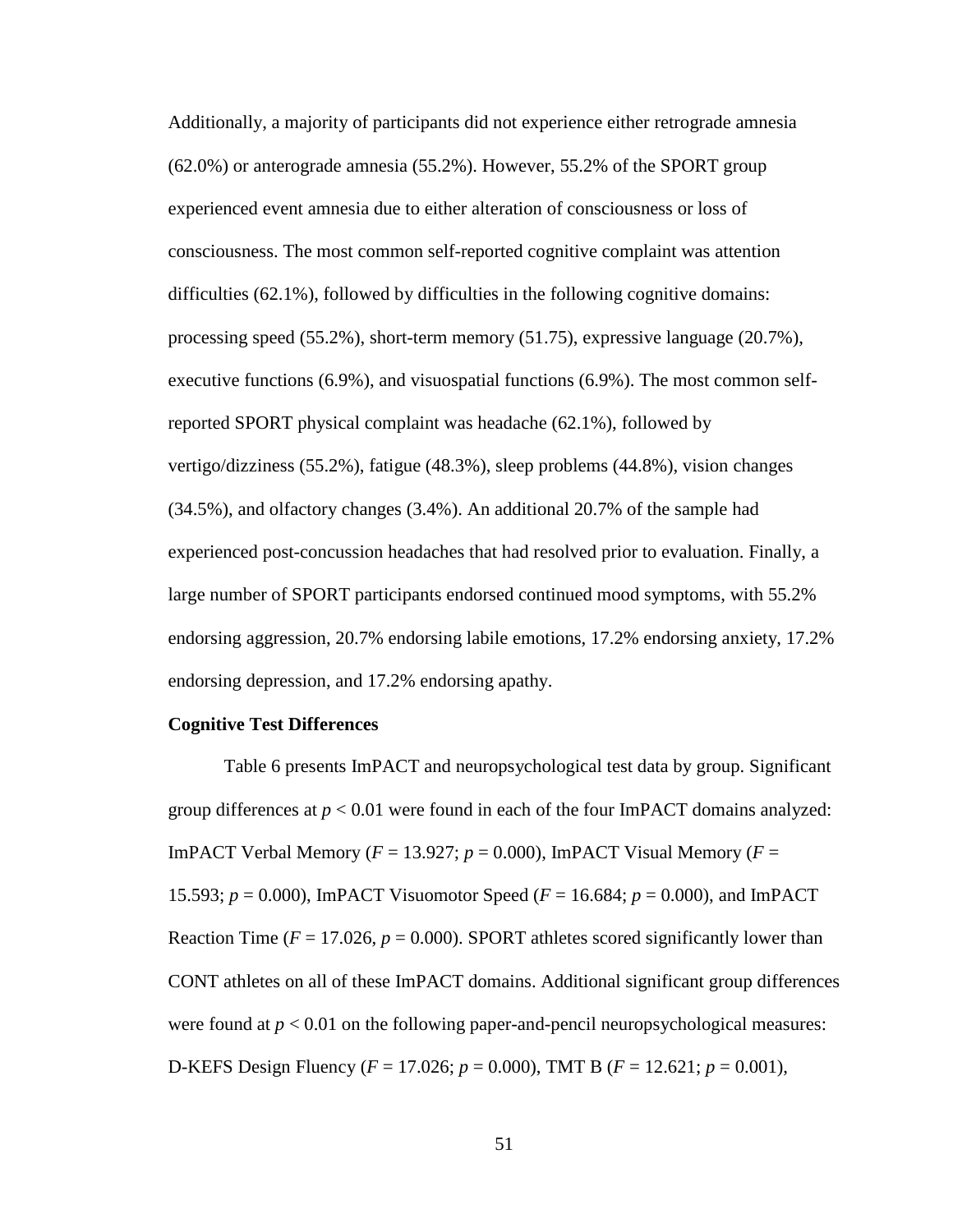Table 6

| ו<br>ו<br>֧֖֖֖֖֖֖֖֖֖֖֖֧֚֚֚֚֚֚֚֚֚֚֚֚֝֬֝ <u>֚</u>     |
|-----------------------------------------------------|
|                                                     |
|                                                     |
|                                                     |
|                                                     |
|                                                     |
| - - - - - - -                                       |
|                                                     |
|                                                     |
|                                                     |
|                                                     |
|                                                     |
| . To convert her location in the leads of a serior. |
|                                                     |
|                                                     |
| I                                                   |
|                                                     |
| י<br>ג                                              |
|                                                     |
|                                                     |
|                                                     |
|                                                     |
| $-1$                                                |
|                                                     |
|                                                     |
|                                                     |
| ļ                                                   |
|                                                     |
| i<br>S                                              |
|                                                     |
| ļ                                                   |
|                                                     |
|                                                     |
|                                                     |
|                                                     |
| こうしょうしょう<br>こくぐくく                                   |
|                                                     |
|                                                     |
|                                                     |
| ונים של משופט                                       |
|                                                     |
|                                                     |
|                                                     |
| こてら こくらくじょう<br>Ì                                    |
| I<br>$\frac{1}{2}$                                  |
|                                                     |
|                                                     |
|                                                     |

| ImPACT Verbal Memory<br>Verbal Memory<br>Measure                                            |                         |                                      |                                  |                                                           |                                     |                         |                      |
|---------------------------------------------------------------------------------------------|-------------------------|--------------------------------------|----------------------------------|-----------------------------------------------------------|-------------------------------------|-------------------------|----------------------|
|                                                                                             |                         | <b>CONT</b>                          | <b>SPORT</b>                     |                                                           |                                     |                         |                      |
|                                                                                             | Z                       | S <sub>D</sub>                       | $\mathbb{Z}$                     | S                                                         | $\overline{F}$                      | d                       |                      |
|                                                                                             |                         |                                      |                                  |                                                           |                                     |                         |                      |
|                                                                                             |                         |                                      |                                  |                                                           | 13.927                              | $0.000**$               | $\frac{10}{2}$       |
| CMS Stories Immediate                                                                       | 55.28<br>55.35<br>55.55 | 11.610<br>10.352                     | 42.10<br>48.28                   | 13.975<br>10.173                                          | .585                                |                         |                      |
|                                                                                             |                         |                                      |                                  |                                                           |                                     |                         | 0.34<br>0.37<br>0.19 |
| CMS Stories Delay<br>CMS Stories Recognition                                                |                         | 9.938<br>10.469                      | 47.76<br>49.66                   | 10.013<br>11.518                                          | 1.827<br>0.453                      | 0.214<br>0.182<br>0.504 |                      |
|                                                                                             |                         |                                      |                                  |                                                           |                                     |                         |                      |
| <b>Visual Memory<br/>ImPACT Visual Memory</b>                                               |                         |                                      |                                  | $\begin{array}{c} 13.503 \\ 10.992 \\ 11.331 \end{array}$ |                                     | $0.000**$               |                      |
|                                                                                             |                         |                                      |                                  |                                                           |                                     |                         |                      |
| CMS Dots Learning<br>CMS Dots Total                                                         | 56.76<br>53.16<br>52.12 | 11.552<br>11.037<br>11.920<br>10.150 | 43.14<br>47.03<br>46.76<br>44.76 |                                                           |                                     | $0.047*$<br>0.112       | 1.08<br>0.56<br>0.66 |
| CMS Dots Delay                                                                              |                         |                                      |                                  | 12.132                                                    | $15.593$<br>4.154<br>2.620<br>5.737 | $0.020*$                |                      |
| <b>Processing Speed</b>                                                                     |                         |                                      |                                  |                                                           |                                     |                         |                      |
| ImPACT Visual Motor Speed                                                                   |                         | 11.182<br>15.974                     |                                  |                                                           |                                     | $0.000***$<br>$0.162$   |                      |
|                                                                                             | 52.28<br>54.52<br>51.68 |                                      | 39.69<br>49.41<br>38.14          | 11.390<br>10.179<br>8.344                                 | 16.684<br>2.017<br>23.627           |                         | 1.12<br>0.38         |
| $\begin{array}{ll} \text{TMT A} \\ \text{Im} \text{PACT} \text{ Reaction Time} \end{array}$ |                         | 12.023                               |                                  |                                                           |                                     | $0.000**$               | 1.31                 |
| <b>Executive Functions</b>                                                                  |                         |                                      |                                  |                                                           |                                     |                         |                      |
| D-KEFS Design Fluency                                                                       |                         |                                      |                                  |                                                           |                                     | $0.000**$               | 1.12<br>0.98         |
| $\Gamma \text{MT B}$                                                                        | 61.28                   | 9.629<br>10.548                      | 51.17<br>41.38                   | 8.375<br>12.740                                           | 17.026<br>12.621                    | $0.001***$              |                      |
| Expressive Language                                                                         |                         |                                      |                                  |                                                           |                                     |                         |                      |
| FAS                                                                                         | 48.60                   | 8.679                                |                                  |                                                           | 9.224                               | $0.004**$               | 0.83                 |
| Animals                                                                                     | 57.28                   | 12.212                               | 41.66<br>48.66                   | 8.112<br>10.788                                           | 7.595                               | $0.008**$               | 0.75                 |
| Visuospatial Construction                                                                   |                         |                                      |                                  |                                                           |                                     |                         |                      |
| Beery VMI                                                                                   | 52.08                   | 3.861                                | 40.07                            | 8.648                                                     | 41.081                              | $0.000**$               | 1.79                 |

Note. CONT = Healthy athlete control group; SPORT = Sports concussion group;  $M =$  mean;  $SD =$  standard deviation;  $d =$  Cohen's  $d$  effect size. T-scores standardized unit, mean of 50 and a standardized deviation of 10. \* Note*.* CONT = Healthy athlete control group; SPORT = Sports concussion group; *M* = mean; *SD* = standard deviation; *d* = Cohen's *d*  effect size. T-scores standardized unit, mean of 50 and a standardized deviation of 10. \*  $p < .05$ ; \*\* $p < .01$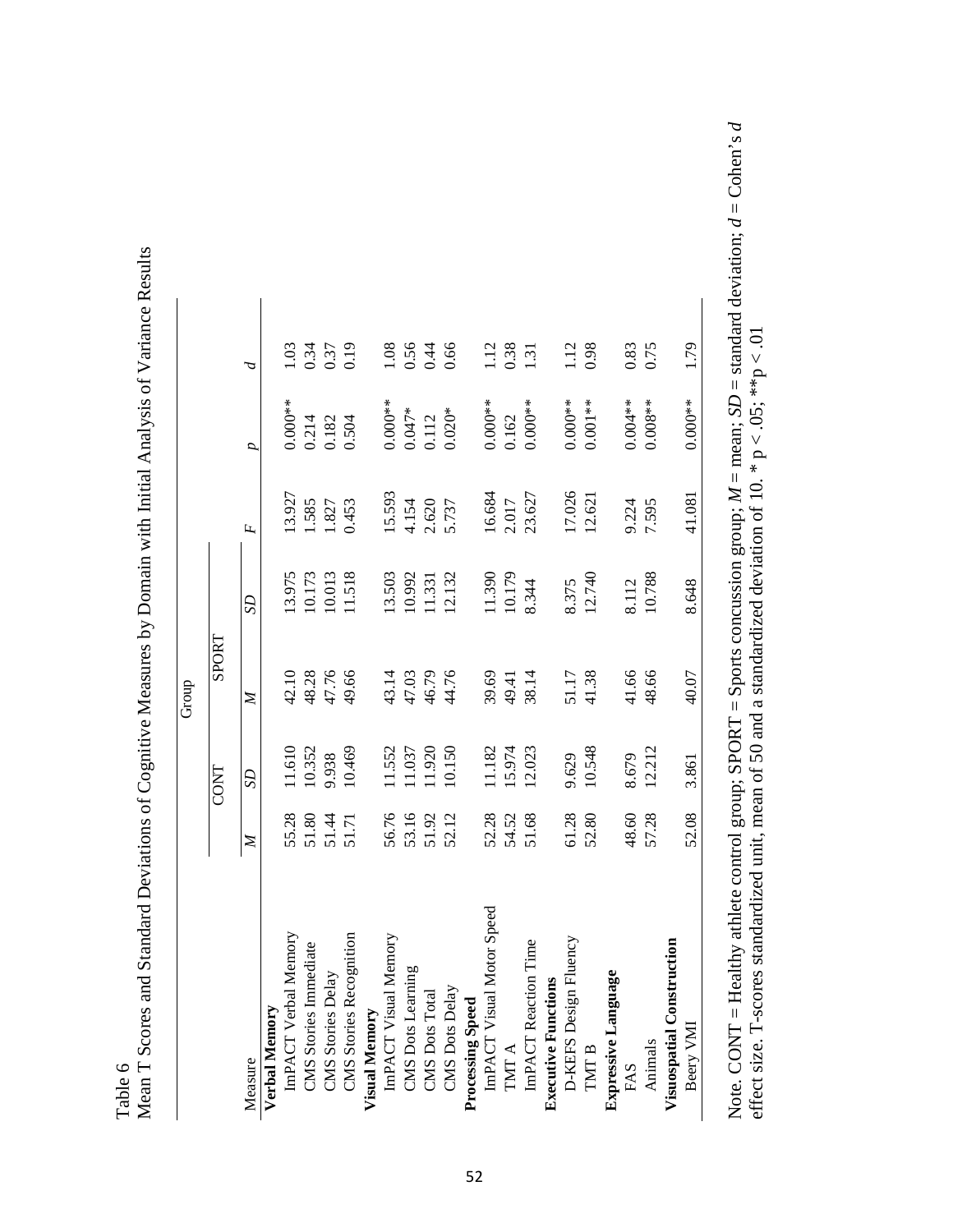phonemic fluency (FAS;  $F = 9.224$ ;  $p = 0.004$ ), semantic fluency (Animals;  $F = 7.595$ ;  $p$  $= 0.008$ ), and Beery VMI ( $F = 41.081$ ;  $p = 0.000$ ). SPORT athletes scored significantly lower than CONT athletes on all of these additional measures. Significant group differences were also found at  $p < 0.05$  on CMS Dots Learning ( $F = 4.154$ ;  $p = 0.047$ ) and CMS Dots Delay ( $F = F.737$ ;  $p = 0.020$ ).

#### **Convergent Validity**

Skewness and kurtosis values for each test were within the appropriate ranges, suggesting a normal distribution. Pearson correlations were examined by domain to evaluate convergence. Table 7 details Pearson correlations for each of the ImPACT and neuropsychological measures. Table 8 shows correlations between each ImPACT domain and the selected convergent and discriminant validity measures. Convergent validity will be addressed by domains beginning with the correlations between ImPACT domains. *Inter-relationship of ImPACT Composite Scores* 

Table 7 shows that all of the ImPACT domains demonstrated significant large correlations with each other with the exception of a medium correlation between Visual Memory and Reaction Time ( $r = .356$ ;  $p = .008$ ). These correlations were larger than expected and underscore the potential of a similar underlying construct, overlapping constructs, and/or method variance.

Table 8 shows results from predicted convergent and discriminant validity coefficients between ImPACT domains and selected criterion variables. For the Verbal Memory domain, it can be seen that none of the hypothesized convergent validity coefficients reached statistical significance. In contrast, all three of the discriminant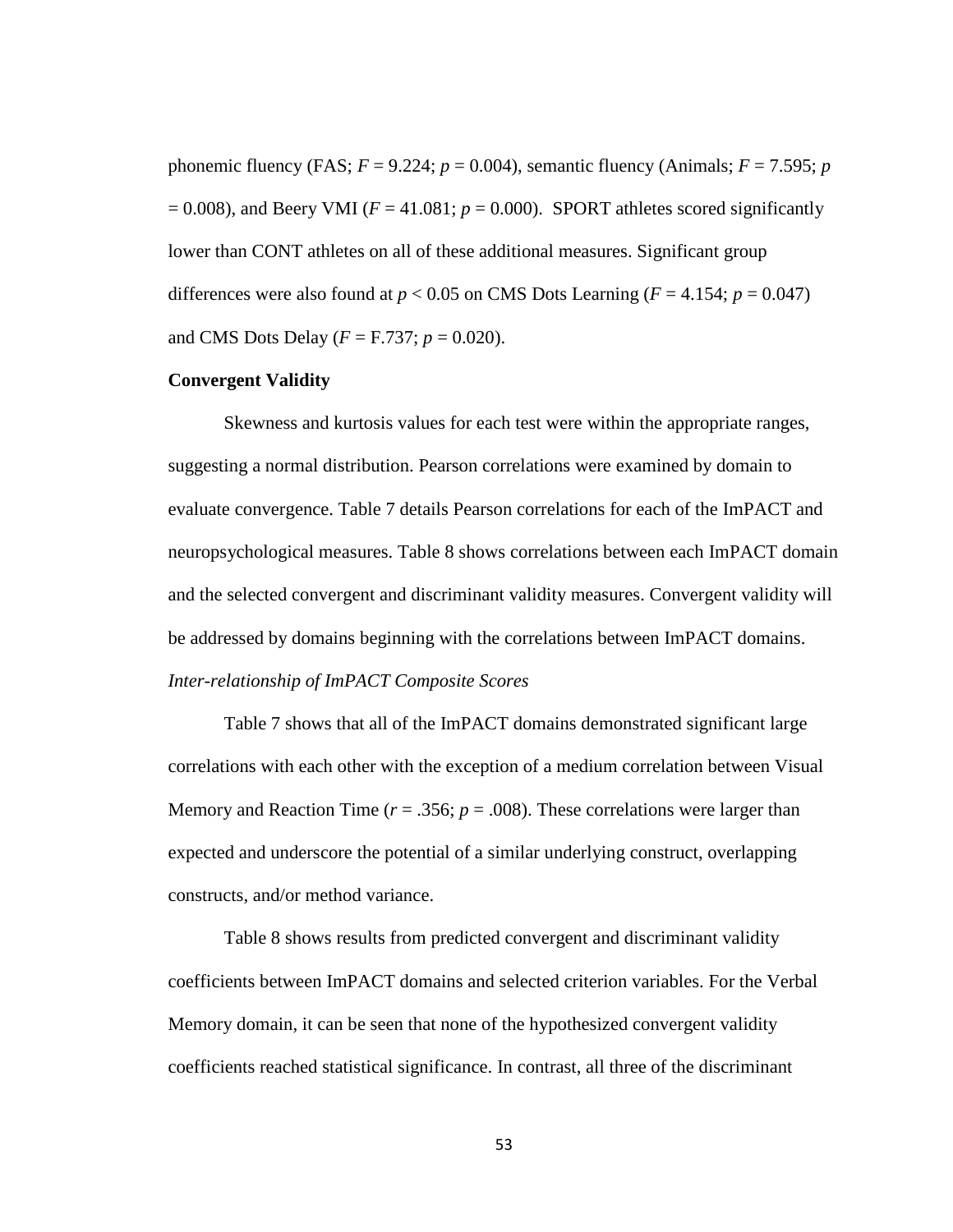| ImPACT Composite                                                               |                                                                  |         |               |                                                                                                                                     |                                                                                                                                                                                                    |                                                                                                                                                                                                                                                                                                                             |                                                                                                                     |                                                                  |                                                                |                                                   |                                         |                                |                            |       |
|--------------------------------------------------------------------------------|------------------------------------------------------------------|---------|---------------|-------------------------------------------------------------------------------------------------------------------------------------|----------------------------------------------------------------------------------------------------------------------------------------------------------------------------------------------------|-----------------------------------------------------------------------------------------------------------------------------------------------------------------------------------------------------------------------------------------------------------------------------------------------------------------------------|---------------------------------------------------------------------------------------------------------------------|------------------------------------------------------------------|----------------------------------------------------------------|---------------------------------------------------|-----------------------------------------|--------------------------------|----------------------------|-------|
|                                                                                | $\widehat{\infty}$                                               |         | $\widehat{E}$ | $\tilde{c}$                                                                                                                         | $\widehat{\circ}$                                                                                                                                                                                  | $\widehat{C}$                                                                                                                                                                                                                                                                                                               | $\circledast$                                                                                                       | $\widehat{\mathfrak{S}}$                                         | (10)                                                           | $\begin{pmatrix} 11 \end{pmatrix}$                | (12)                                    | (13)                           | $\left(\frac{1}{4}\right)$ | (15)  |
|                                                                                |                                                                  |         |               |                                                                                                                                     |                                                                                                                                                                                                    |                                                                                                                                                                                                                                                                                                                             |                                                                                                                     |                                                                  |                                                                |                                                   |                                         |                                |                            |       |
| $.660**$                                                                       |                                                                  |         |               |                                                                                                                                     |                                                                                                                                                                                                    |                                                                                                                                                                                                                                                                                                                             |                                                                                                                     |                                                                  |                                                                |                                                   |                                         |                                |                            |       |
| $.643**$                                                                       |                                                                  |         |               |                                                                                                                                     |                                                                                                                                                                                                    |                                                                                                                                                                                                                                                                                                                             |                                                                                                                     |                                                                  |                                                                |                                                   |                                         |                                |                            |       |
| 561**                                                                          | .568**<br>.356**                                                 | **069.  |               |                                                                                                                                     |                                                                                                                                                                                                    |                                                                                                                                                                                                                                                                                                                             |                                                                                                                     |                                                                  |                                                                |                                                   |                                         |                                |                            |       |
|                                                                                |                                                                  |         |               |                                                                                                                                     |                                                                                                                                                                                                    |                                                                                                                                                                                                                                                                                                                             |                                                                                                                     |                                                                  |                                                                |                                                   |                                         |                                |                            |       |
|                                                                                |                                                                  |         |               |                                                                                                                                     |                                                                                                                                                                                                    |                                                                                                                                                                                                                                                                                                                             |                                                                                                                     |                                                                  |                                                                |                                                   |                                         |                                |                            |       |
| $\mathbf{3}$                                                                   | 240                                                              |         |               |                                                                                                                                     |                                                                                                                                                                                                    |                                                                                                                                                                                                                                                                                                                             |                                                                                                                     |                                                                  |                                                                |                                                   |                                         |                                |                            |       |
| 188                                                                            | $342**$                                                          |         |               |                                                                                                                                     |                                                                                                                                                                                                    |                                                                                                                                                                                                                                                                                                                             |                                                                                                                     |                                                                  |                                                                |                                                   |                                         |                                |                            |       |
| 168                                                                            |                                                                  |         |               |                                                                                                                                     |                                                                                                                                                                                                    |                                                                                                                                                                                                                                                                                                                             |                                                                                                                     |                                                                  |                                                                |                                                   |                                         |                                |                            |       |
| 569**                                                                          |                                                                  |         |               |                                                                                                                                     |                                                                                                                                                                                                    |                                                                                                                                                                                                                                                                                                                             |                                                                                                                     |                                                                  |                                                                |                                                   |                                         |                                |                            |       |
| .602**<br>$(7)$ CMS Stories Recog $(8)$ CMS Dots Learning $(9)$ CMS Dots Total | $.268$<br>$.474**$<br>$.478**$<br>$.383**$<br>$.221$<br>$.424**$ |         |               |                                                                                                                                     |                                                                                                                                                                                                    |                                                                                                                                                                                                                                                                                                                             |                                                                                                                     |                                                                  |                                                                |                                                   |                                         |                                |                            |       |
| $.455***$                                                                      |                                                                  |         |               |                                                                                                                                     |                                                                                                                                                                                                    |                                                                                                                                                                                                                                                                                                                             |                                                                                                                     |                                                                  |                                                                |                                                   |                                         |                                |                            |       |
| 158                                                                            |                                                                  |         |               |                                                                                                                                     |                                                                                                                                                                                                    |                                                                                                                                                                                                                                                                                                                             |                                                                                                                     |                                                                  |                                                                |                                                   |                                         |                                |                            |       |
| 309**                                                                          |                                                                  |         |               |                                                                                                                                     |                                                                                                                                                                                                    |                                                                                                                                                                                                                                                                                                                             |                                                                                                                     |                                                                  |                                                                |                                                   |                                         |                                |                            |       |
| $.543**$                                                                       | 535**                                                            |         |               |                                                                                                                                     |                                                                                                                                                                                                    |                                                                                                                                                                                                                                                                                                                             |                                                                                                                     |                                                                  |                                                                |                                                   |                                         |                                |                            |       |
| 354 **                                                                         | $309*$                                                           |         |               | $936**$<br>$725**$<br>$725**$<br>$734**$<br>$736**$<br>$737*$<br>$737*$<br>$737*$<br>$737*$<br>$737*$<br>$737*$<br>$737*$<br>$737*$ | $719*$ $719*$ $730*$ $75*$ $75*$ $75*$ $75*$ $75*$ $75*$ $75*$ $75*$ $75*$ $75*$ $75*$ $75*$ $75*$ $75*$ $75*$ $75*$ $75*$ $75*$ $75*$ $75*$ $75*$ $75*$ $75*$ $75*$ $75*$ $75*$ $75*$ $75*$ $75*$ | $\begin{array}{l} 256 \\ 211 \\ 231 \\ 242 \\ 256 \\ 262 \\ 276 \\ 288 \\ 299 \\ 212 \\ 231 \\ 231 \\ 231 \\ 231 \\ 242 \\ 251 \\ 261 \\ 271 \\ 281 \\ 291 \\ 231 \\ 231 \\ 242 \\ 252 \\ 272 \\ 283 \\ 291 \\ 292 \\ 292 \\ 293 \\ 294 \\ 294 \\ 295 \\ 296 \\ 296 \\ 296 \\ 297 \\ 298 \\ 299 \\ 299 \\ 299 \\ 299 \\ 29$ | $\begin{array}{l} .931** \\ .733** \\ .733** \\ .231** \\ .394** \\ .507** \\ .501** \\ .578** \\ .157 \end{array}$ | $.802**$<br>$.248$<br>$.370**$<br>$.426**$<br>$.327**$<br>$.222$ | $.261$<br>$.257$<br>$.431**$<br>$.313**$<br>$.241$<br>$.302**$ | $.489**$<br>$.269*$<br>$.248$<br>$.153$<br>$.118$ | $582**$<br>$444**$<br>$777**$<br>$48**$ |                                |                            |       |
| 507**                                                                          | $322*$                                                           |         |               |                                                                                                                                     |                                                                                                                                                                                                    |                                                                                                                                                                                                                                                                                                                             |                                                                                                                     |                                                                  |                                                                |                                                   |                                         | $.557*$<br>$.293*$<br>$.457**$ | $.439**$<br>309*           |       |
| $**657$                                                                        | 586**                                                            | $*800*$ |               |                                                                                                                                     |                                                                                                                                                                                                    |                                                                                                                                                                                                                                                                                                                             |                                                                                                                     |                                                                  |                                                                |                                                   |                                         |                                |                            | .336* |

Table 7<br>Pearson-r Correlations for ImPACT Composite T- Scores and Neuropsychological Concussion Screening Measures T-Scores Pearson-r Correlations for ImPACT Composite T- Scores and Neuropsychological Concussion Screening Measures T-Scores

Immediate; Recog = Recognition; D-KEFS DF = Delis-Kaplan Executive Function System Design Fluency subtest; Beery VMI = Immediate; Recog = Recognition; D-KEFS DF = Delis-Kaplan Executive Function System Design Fluency subtest; Beery VMI = Note. ImPACT = Immediate Post Concussion Assessment and Cognitive Testing; CMS = Children's Memory Scale; Immed = Note. ImPACT = Immediate Post Concussion Assessment and Cognitive Testing; CMS = Children's Memory Scale; Immed = Beery Visual-Motor Integration; T-scores are a standardized unit with a mean of 50 and a standardized deviation of 10. Beery Visual-Motor Integration; T-scores are a standardized unit with a mean of 50 and a standardized deviation of 10. Convergent validity correlations appear in **bold** while divergent validity correlations appear in *italics*. Convergent validity correlations appear in **bold** while divergent validity correlations appear in *italics*.  $p < 0.5$ <br>\*\*p  $< 0.1$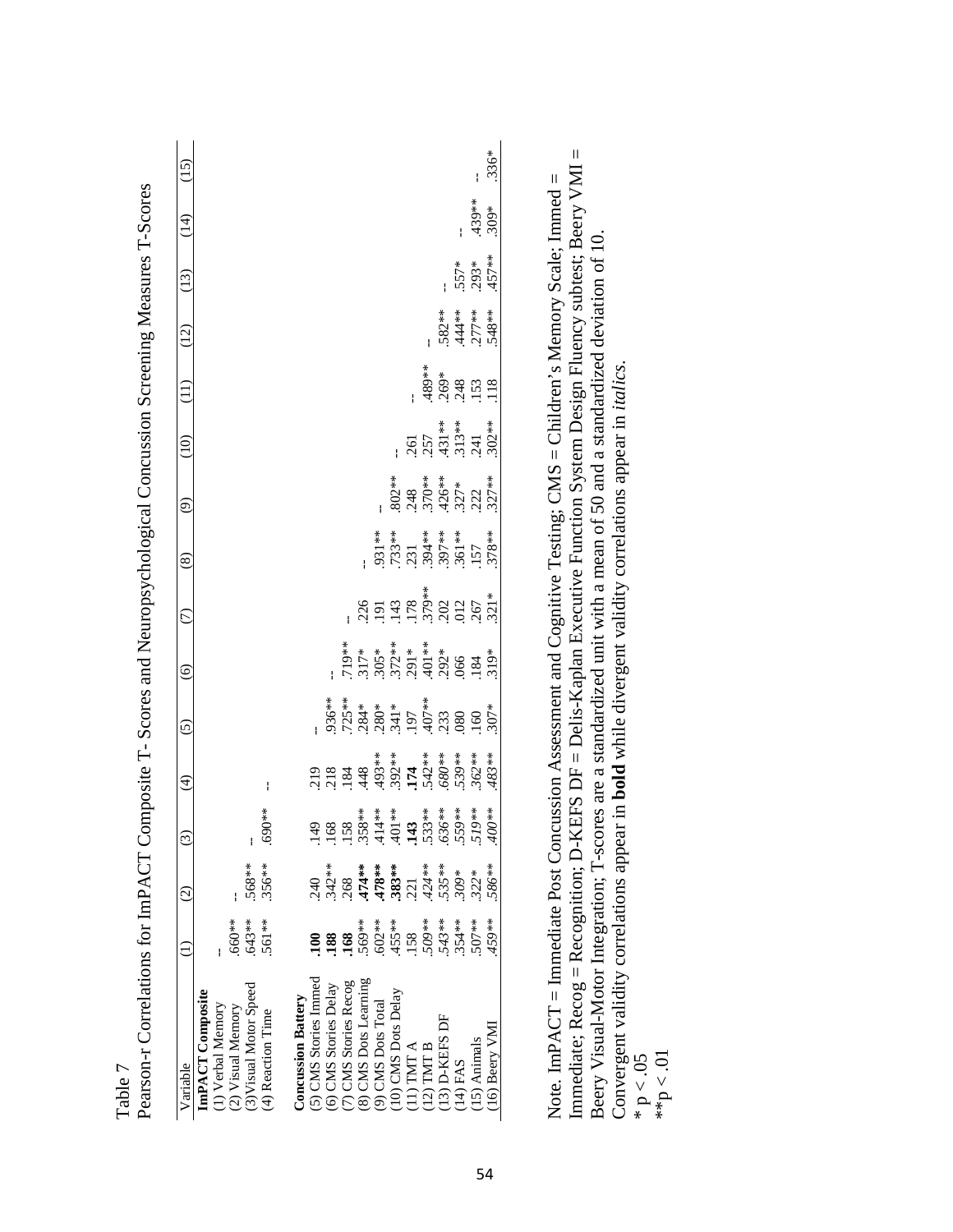| <b>ImPACT</b> Domain        | Convergent<br>Validity               | r    | $\boldsymbol{p}$ | <b>Discriminant Validity</b>        | r    | $\boldsymbol{p}$ |
|-----------------------------|--------------------------------------|------|------------------|-------------------------------------|------|------------------|
| <b>Verbal Memory</b>        | <b>CMS</b> Stories                   | .100 | .472             | TMT B                               | .509 | .000             |
|                             | Immed.                               |      |                  |                                     |      |                  |
|                             | <b>CMS</b> Stories Delay             | .188 | .173             | D-KEFS Design<br>Fluency            | .543 | .000             |
|                             | <b>CMS</b> Stories                   | .168 | .229             | Beery VMI                           | .459 | .000             |
|                             | Recog.<br>Median Convergent<br>Value | .168 | $-$              | <b>Median Discriminant</b><br>Value | .509 | $\overline{a}$   |
| <b>Visual Memory</b>        | <b>CMS</b> Dots<br>Learning          | .474 | .000             | TMT B                               | .424 | .001             |
|                             | <b>CMS</b> Dots Total                | .478 | .000             | D-KEFS Design<br>Fluency            | .535 | .000             |
|                             | <b>CMS</b> Dots Delay                | .383 | .004             | <b>Beery VMI</b>                    | .586 | .000             |
|                             |                                      |      |                  | <b>FAS</b>                          | .309 | .023             |
|                             |                                      |      |                  | Animals                             | .322 | .018             |
|                             | <b>Median Convergent</b><br>Value    | .474 | $\overline{a}$   | <b>Median Discriminant</b><br>Value | .424 | $- -$            |
| <b>Visual Motor</b><br>Spd. | TMT A                                | .143 | .301             | D-KEFS Design<br>Fluency            | .636 | .000             |
|                             |                                      |      |                  | <b>Beery VMI</b>                    | .400 | .003             |
|                             |                                      |      |                  | FAS                                 | .559 | .000             |
|                             |                                      |      |                  | Animals                             | .519 | .000             |
|                             |                                      |      |                  | <b>Median Discriminant</b><br>Value | .539 | $\overline{a}$   |
| <b>Reaction Time</b>        | TMT A                                | .174 | .207             | D-KEFS Design<br>Fluency            | .680 | .000             |
|                             |                                      |      |                  | Beery VMI                           | .483 | .000             |
|                             |                                      |      |                  | FAS                                 | .539 | .000             |
|                             |                                      |      |                  | Animals                             | .362 | .007             |
|                             |                                      |      |                  | <b>Median Discriminant</b><br>Value | .511 | $- -$            |

Table 8 Convergent and Discriminant Validity Pearson-r Coefficients for each ImPACT Domain

Note*.* CMS = Children's Memory Scale; Immed. = Immediate; Recog. = Recognition; Spd. = Speed; TMT = Trails Making Test; D-KEFS = Delis-Kaplan Executive Function System; VMI = Visual-Motor Integration.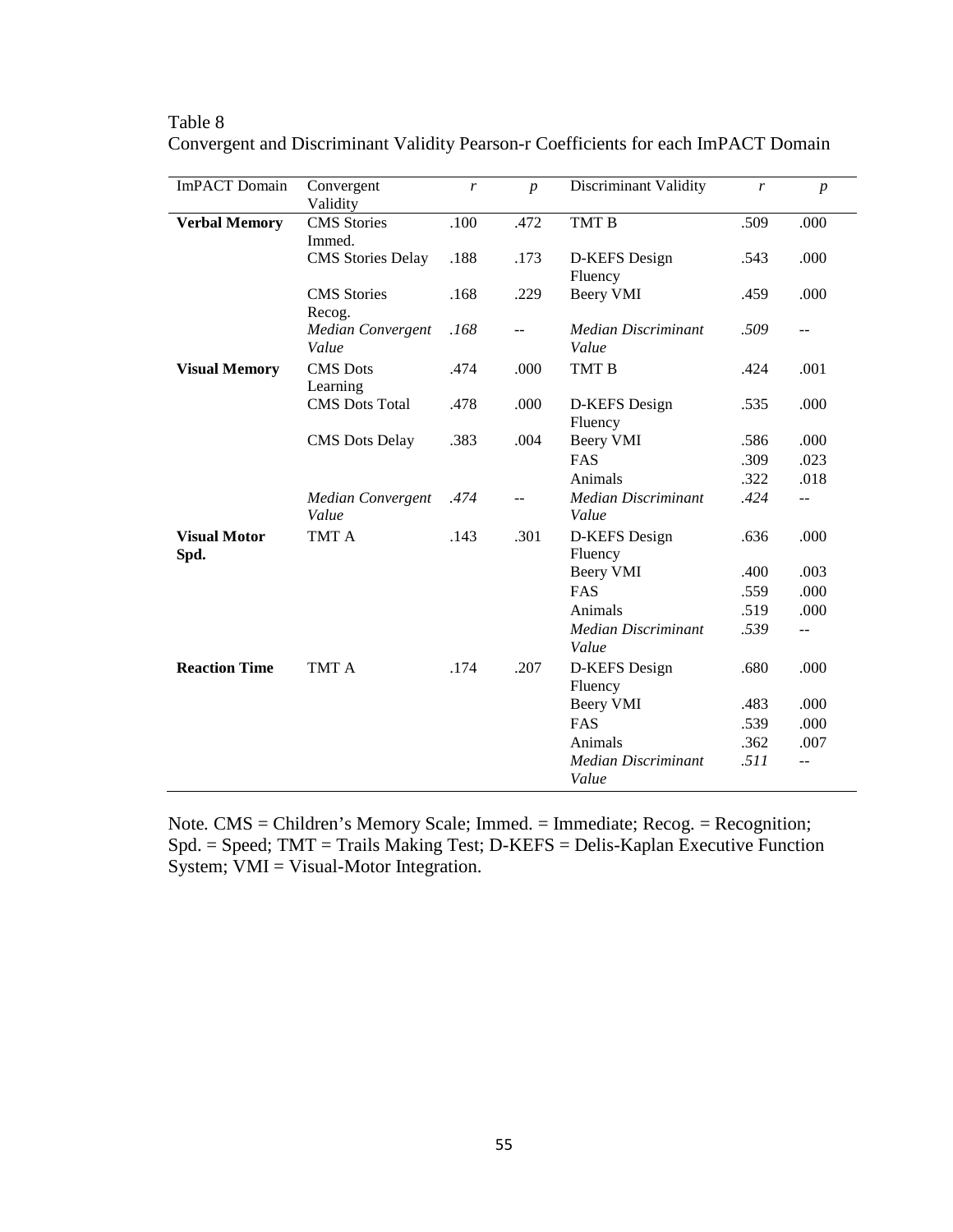validity coefficients were statistically significant with a median correlation of .509, an unexpected result.

Turning next to the Visual Memory domain, all convergent validity coefficients were statistically significant with a median correlation of .474. All divergent validity coefficients were also statistically significant with a median value of .424.

The Visual Motor Speed demonstrated a statistically nonsignificant correlation with the convergent validity measure. Once again, all divergent validity coefficients were statistically significant with a median value of .539.

The Reaction Time domain exhibited a similar pattern to the Visual Motor Speed domain, with a statistically nonsignificant convergent validity coefficient. All Reaction Time divergent validity coefficients were statistically significant with a median value of .511.

## **Discriminant Validity**

Discriminant validity was addressed using Maerlender et al.'s (2013) multi-trait mono-method approach described in earlier sections. Maerlender et al.'s (2013) formula  $(T1 \rvert T2 + T3 + T4)/3$ ; T1 = single ImPACT domain T-score; T2, T3, and T4 = other ImPACT domain T-scores) was replicated. However, the formula was modified slightly for inclusion of paper-and-pencil discriminant validity analyses. As such, composite Tscores consisting of the average of domain specific neuropsychological screening battery test scores were correlated with the averaged linear combination of discriminant composites. When operationalizing the neuropsychological screening battery test composite scores, an averaged composite score for tests with multiple components (such as CMS Dots or Stories) was calculated prior to computing correlations (e.g., T1 in the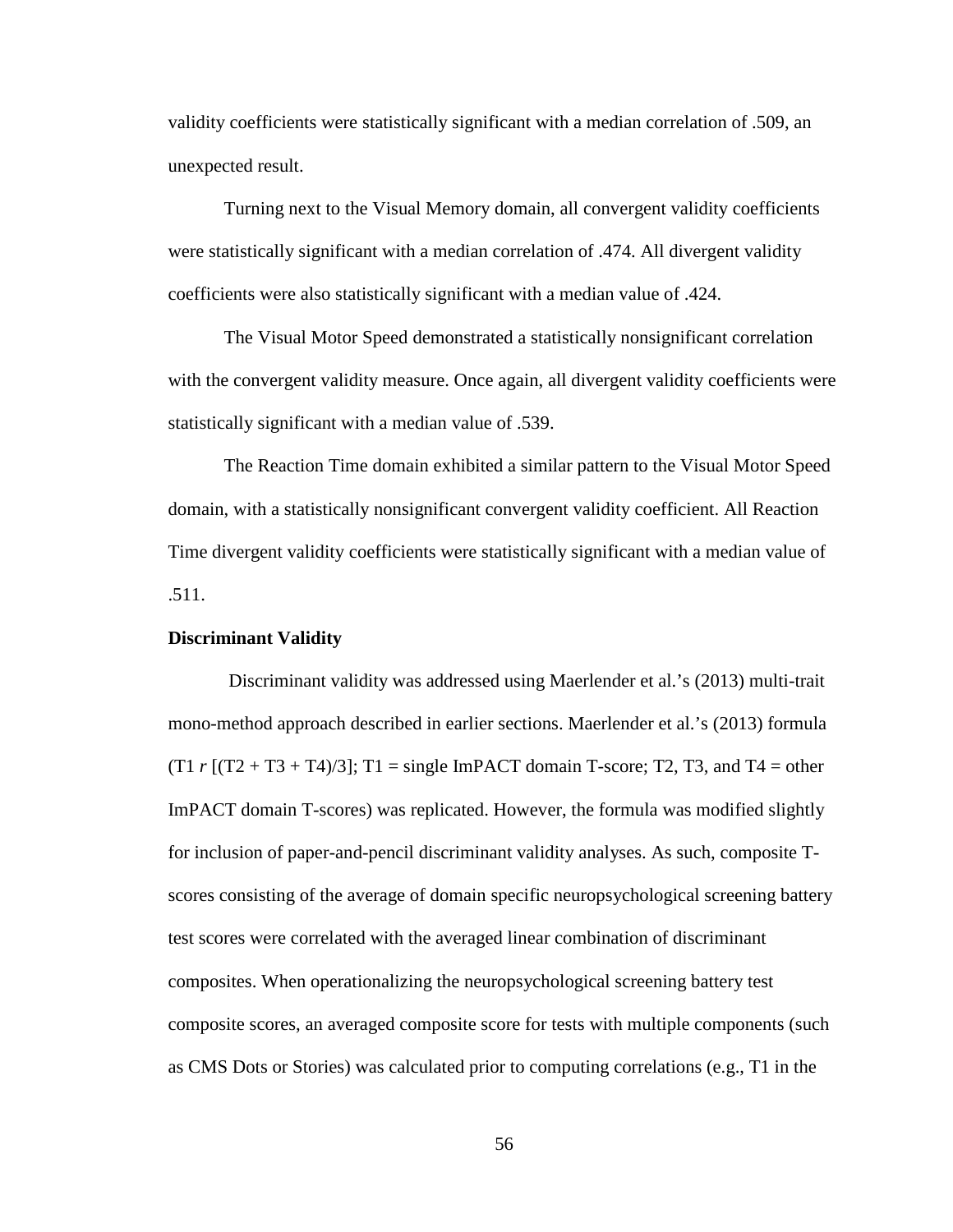above formula =  $(T1 + T2 + T3)/3$  in which T1 is CMS Stories Immediate T-score, T2 is CMS Stories Delay T-score, and T3 is CMS Stories Recognition T-score). Table 9 details the components of the Maerlender et al. (2013) formulas for each discriminant validity coefficient, and Table 10 details correlations between composite scores and the multiply operationalized discriminant variables.

Discriminant validity analyses demonstrated that all four of the ImPACT domains shared significant method variance with each other with all correlations significant at *p* < .01. The median discriminant validity coefficient was .68. Unexpectedly, discriminant validity analyses of the neuropsychological screening battery showed similar significant shared method variance with all correlations significant at  $p < .05$ . The median neuropsychological screening battery discriminant validity value was .47.

### **Diagnostic Validity**

Clinicians assessing sports concussion must make individual classification decisions on the basis of several test results within a complete battery. Clinically, a variety of methods may be used to determine cognitive changes post injury. If baseline testing data are available, clinicians may document significant cognitive discrepancies between pre and post testing sessions. This process introduces a level of subjectivity, as clinical acumen may be necessary to determine whether cognitive changes are clinically relevant from a neuropsychological perspective. Thus, diagnostic validity was explored in an attempt to assess clinical significance from a neuropsychological standpoint. Diagnostic validity was analyzed using the cut score method to determine group membership using T-score cut scores. At selected cutting scores, sensitivity and specificity were calculated for each of the ImPACT domains (ImPACT Verbal Memory,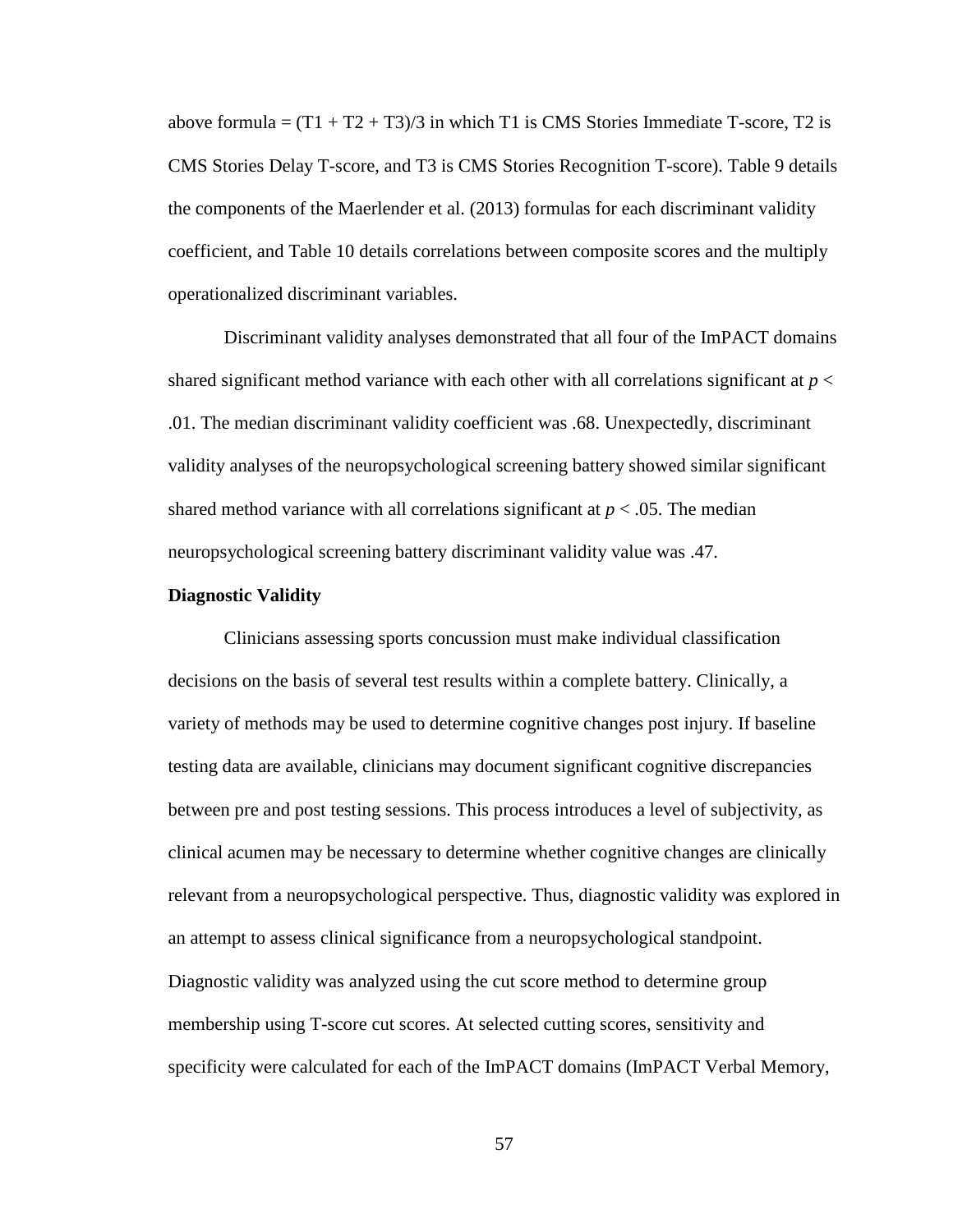# Table 9

Components of the Multiply-operationalized Multi-trait, Mono-method Formulas for each Discriminant Validity Coefficient

|                              | Composite                 | <b>Discriminant Validity Coefficient</b>            |
|------------------------------|---------------------------|-----------------------------------------------------|
| <b>ImPACT</b>                |                           |                                                     |
| Verbal Memory                | Verbal Memory             | Visual Memory, Visual Motor                         |
|                              |                           | Speed, Reaction Time                                |
| <b>Visual Memory</b>         | <b>Visual Memory</b>      | Verbal Memory, Visual Motor                         |
|                              |                           | Speed, Reaction Time                                |
| Visual Motor/                | <b>Visual Motor Speed</b> | Verbal Memory, Visual Memory,                       |
| Processing Speed             |                           | <b>Reaction Time</b>                                |
| <b>Reaction Time</b>         | <b>Reaction Time</b>      | Verbal Memory, Visual Memory,                       |
|                              |                           | Visual Motor Speed                                  |
| <b>NP Screening Battery</b>  |                           |                                                     |
| Verbal Memory                | <b>CMS</b> Stories        | Visual Memory Composite, TMT                        |
|                              | Immediate, Delayed,       | A, TMT B, D-KEFS Design                             |
|                              | Recognition               | Fluency, FAS, Animals, Beery                        |
|                              |                           | <b>VMI</b>                                          |
| <b>Visual Memory</b>         | CMS Dots Learning,        | Verbal Memory Composite, TMT                        |
|                              | Total, Delay              | A, TMT B, D-KEFS Design                             |
|                              |                           | Fluency, FAS, Animals, Beery                        |
|                              |                           | <b>VMI</b>                                          |
| Processing Speed             | TMT A                     | Verbal Memory Composite, Visual                     |
|                              |                           | Memory Composite, TMT B, D-                         |
|                              |                           | KEFS Design Fluency, FAS,                           |
|                              |                           | Animals, Beery VMI                                  |
| <b>Executive Functions 1</b> | TMT B                     | Verbal Memory Composite, Visual                     |
|                              |                           | Memory Composite, TMT A, FAS,                       |
| <b>Executive Functions 2</b> |                           | Animals, Beery VMI                                  |
|                              | D-KEFS Design             | Verbal Memory Composite, Visual                     |
|                              | Fluency                   | Memory Composite, TMT A, FAS,<br>Animals, Beery VMI |
| <b>Expressive Language</b>   | Phonemic Fluency          | Verbal Memory Composite, Visual                     |
| 1                            | (FAS)                     | Memory Composite, TMT A, TMT                        |
|                              |                           | B, D-KEFS Design Fluency, Beery                     |
|                              |                           | <b>VMI</b>                                          |
| <b>Expressive Language</b>   | Semantic Fluency          | Verbal Memory Composite, Visual                     |
| 2                            | (Animals)                 | Memory Composite, TMT A, TMT                        |
|                              |                           | B, D-KEFS Design Fluency, Beery                     |
|                              |                           | <b>VMI</b>                                          |
| Visuospatial                 | Beery VMI                 | Verbal Memory Composite, Visual                     |
| Construction                 |                           | Memory Composite, TMT A, TMT                        |
|                              |                           | B, D-KEFS Design Fluency, FAS,                      |
|                              |                           | Animals                                             |

*Note.* NP = neuropsychological.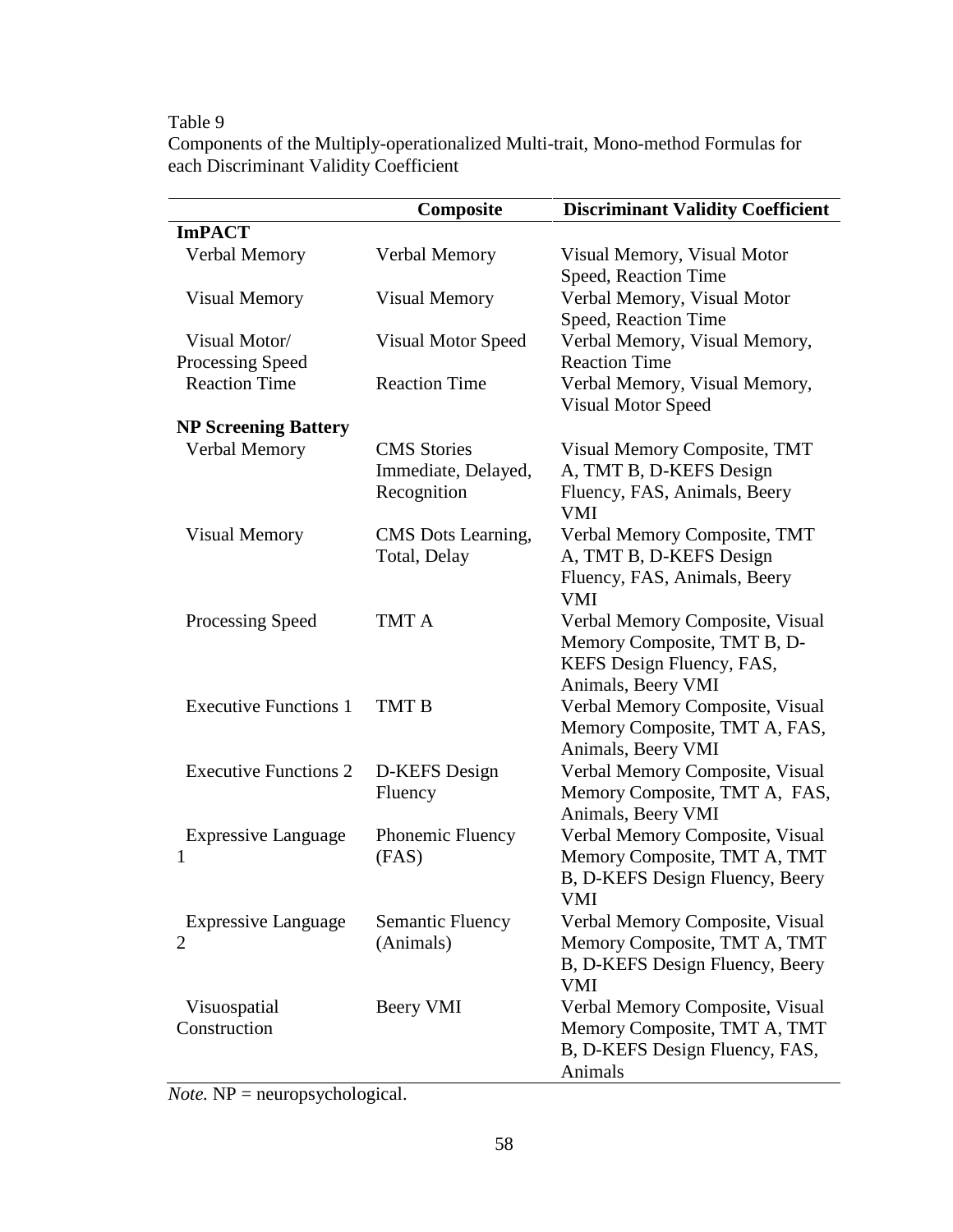Table 10

Discriminant Validity: Pearson Correlations (p-values) of Multiply-operationalized ImPACT and NP Composite Scores Using Multi-trait, Mono-method

|                                                           | <b>ImPACT</b>      | NP Screening Battery |
|-----------------------------------------------------------|--------------------|----------------------|
| Verbal Memory<br>Composite vs. Others                     | $0.74**$ (0.00)    | $0.31*$ $(0.03)$     |
| <b>Visual Memory</b><br>Composite vs. Others              | $0.62$ ** $(0.00)$ | $0.46**$ (0.00)      |
| Visual Motor/<br>Processing Speed<br>Composite vs. Others | $0.76$ ** $(0.00)$ | $0.38*$<br>(0.01)    |
| <b>Reaction Time</b><br>Composite vs. Others              | $0.61**$ (0.00)    |                      |
| <b>Executive Function 1</b><br>Composite vs. Others       |                    | $0.65**$ (0.00)      |
| <b>Executive Function 2</b><br>Composite vs. Others       |                    | $0.59**$ (0.00)      |
| Expressive Language 1<br>Composite vs. Others             | $-$                | $0.48**$ (0.00)      |
| Expressive Language 2<br>Composite vs. Others             |                    | $0.36*$<br>(0.01)    |
| Visuospatial<br>Construction                              |                    | $0.54**$<br>(0.00)   |
| Median Value                                              | 0.68               | 0.47                 |

Note. NP = neuropsychological. \**p* < .05 \*\**p* < .01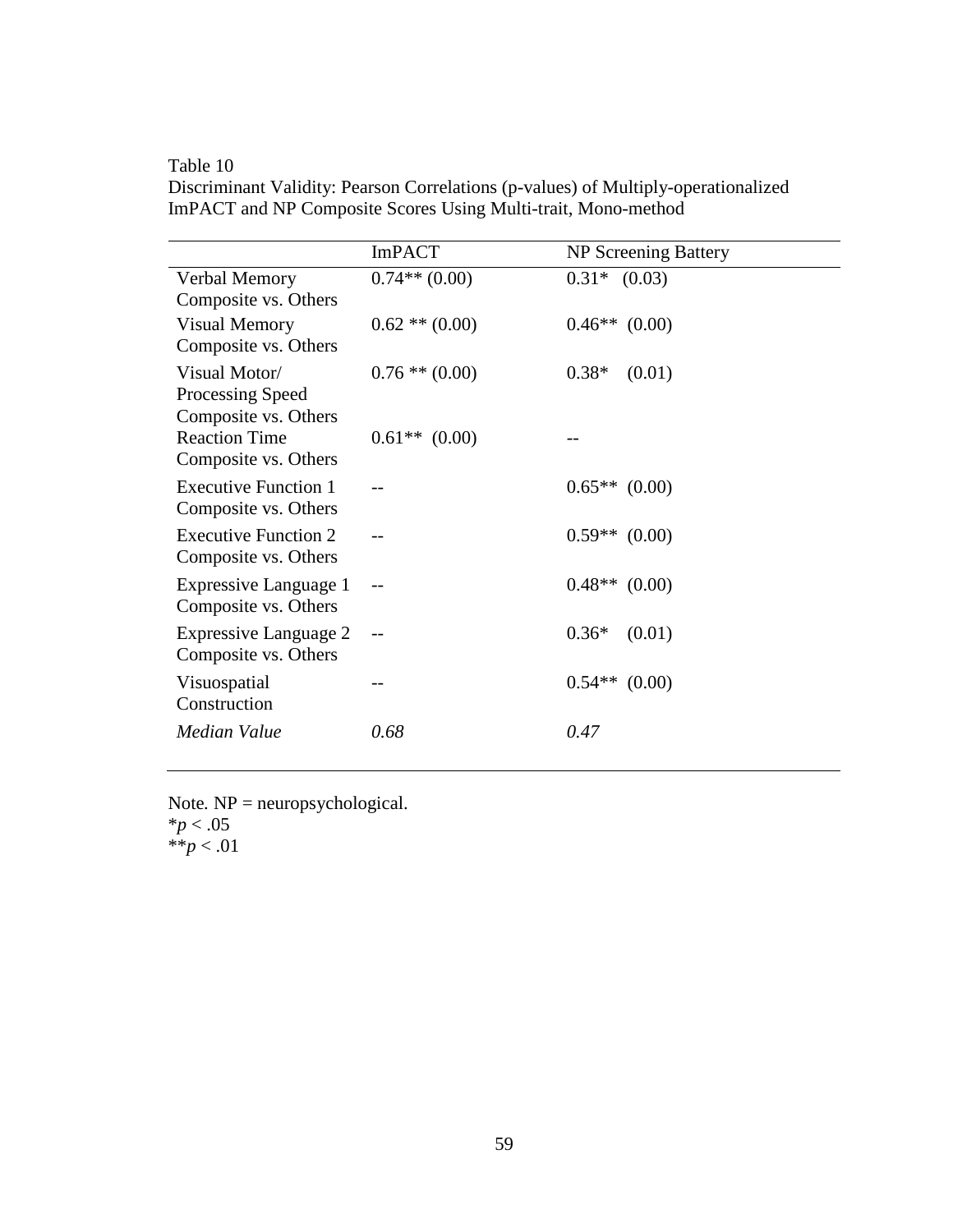ImPACT Visual Memory, ImPACT Visual Motor Speed, and ImPACT Reaction Time) and for the traditional paper-and-pencil neuropsychological screening battery (CMS Stories Delay, CMS Dots Delay, TMT A, TMT B, FAS, Animals, and Beery VMI). Categorization as SPORT athletes was used to determine presence of concussion (sensitivity).

Of note, one factor that may affect the sensitivity and specificity analyses is the wide range and variability of time since injury in the SPORT group (*M* = 53.79 days; *SD*  $= 48.37$ ; range  $= 4-112$  days post-concussion). While it is possible that some of the individuals were within the range of expected typical recovery, SPORT participants were all referred by physicians with follow-up testing occurring quickly after referral (typically 2-5 days). These participants were deemed symptomatic by the referring physician and continued to report symptoms upon neuropsychological interview. As a result, all SPORT participants were deemed to be within the acute, symptomatic post-concussion period and were included in the target sensitivity group for analyses. Previously noted discrepancies between concussion operational definitions contributes to the appropriateness of including all symptomatic individuals in the target group. Despite variability in operational definitions one pronounced similarity is present in each definition, namely the presence of cognitive symptoms is not required for diagnosis. Concussed individuals are far more likely to endorse physical complaints. In the current study, while all SPORT participants were symptomatic not all were experiencing cognitive complaints. Given the potential absence of cognitive symptoms post-concussion, limitations of neurocognitive data are pertinent to address. For instance, it is likely (if not probable) that when testing data are used independently for diagnostic analyses individuals with non-cognitive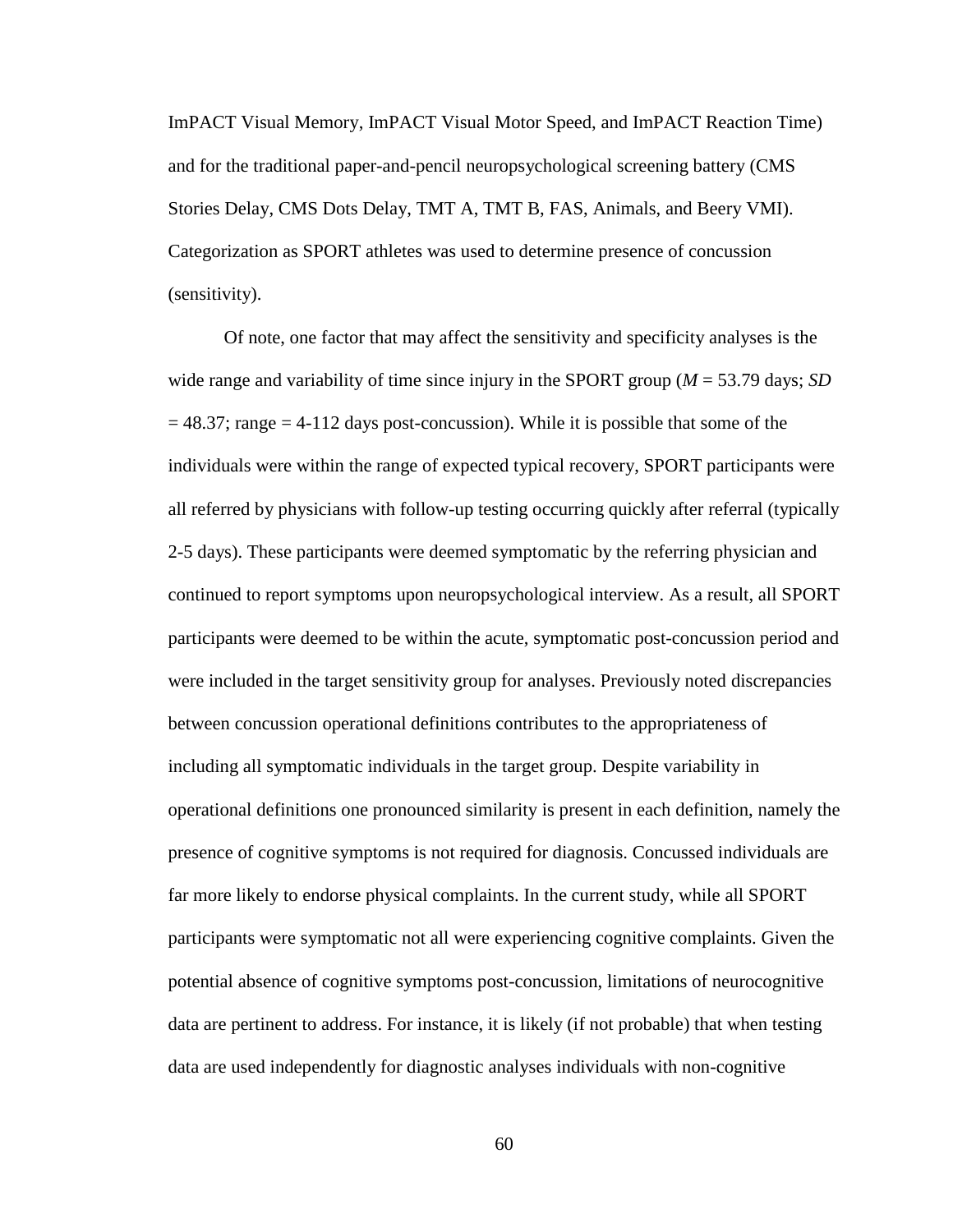concussion symptoms are likely to be misclassified as healthy. Such potential for misclassification points to the necessity of analyzing neurocognitive data with additional tools for tracking physical symptoms. This limitation of neurocognitive leads to cautionary interpretations of the diagnostic analyses presented in this study.

Given clinical discrepancies in determining whether non-optimal scores are indicative of clinical impairment following concussion, two cut scores were compared: a T-score of  $\leq$  36 (qualitative classification of borderline impaired using deviation IQ scores) and a more stringent T-score cutoff of  $\leq$  29 (qualitative classification of impaired using deviation IQ scores). T-scores above 36 were considered to be within normal limits as they demonstrate qualitatively low average and above functioning, which is within the spectrum of appropriate performance on neuropsychological testing. The T-score cut scores are transformed from deviation IQ scores, with impairment quantified as scores  $\geq$ 1.5 standard deviations below the mean (T-score  $\leq$  36) or  $\geq$  2 standard deviations below the mean (T-score  $\leq$  29).

Table 11 presents sensitivity, specificity, positive predictive power, and negative predictive power for a cut score of  $\leq$  36 (qualitatively borderline impaired). The assumed base rate of concussions resulting in prolonged symptoms is 50% for the current study, given estimates of a 40 to 60% base rate presented by Garden and Sullivan (2010). At a T-score cutoff of  $\leq 36$ , sensitivity rates for the ImPACT domains ranged from .31 (Visual Motor Speed) to .41 (Verbal Memory) with a median ImPACT domain sensitivity rate of .36. Sensitivity rates for the neuropsychological screening battery measures ranged from .03 (CMS Stories Immediate and CMS Stories Delayed Recall) to .31 (phonemic fluency) with a neuropsychological screening battery median sensitivity rate of .14. Although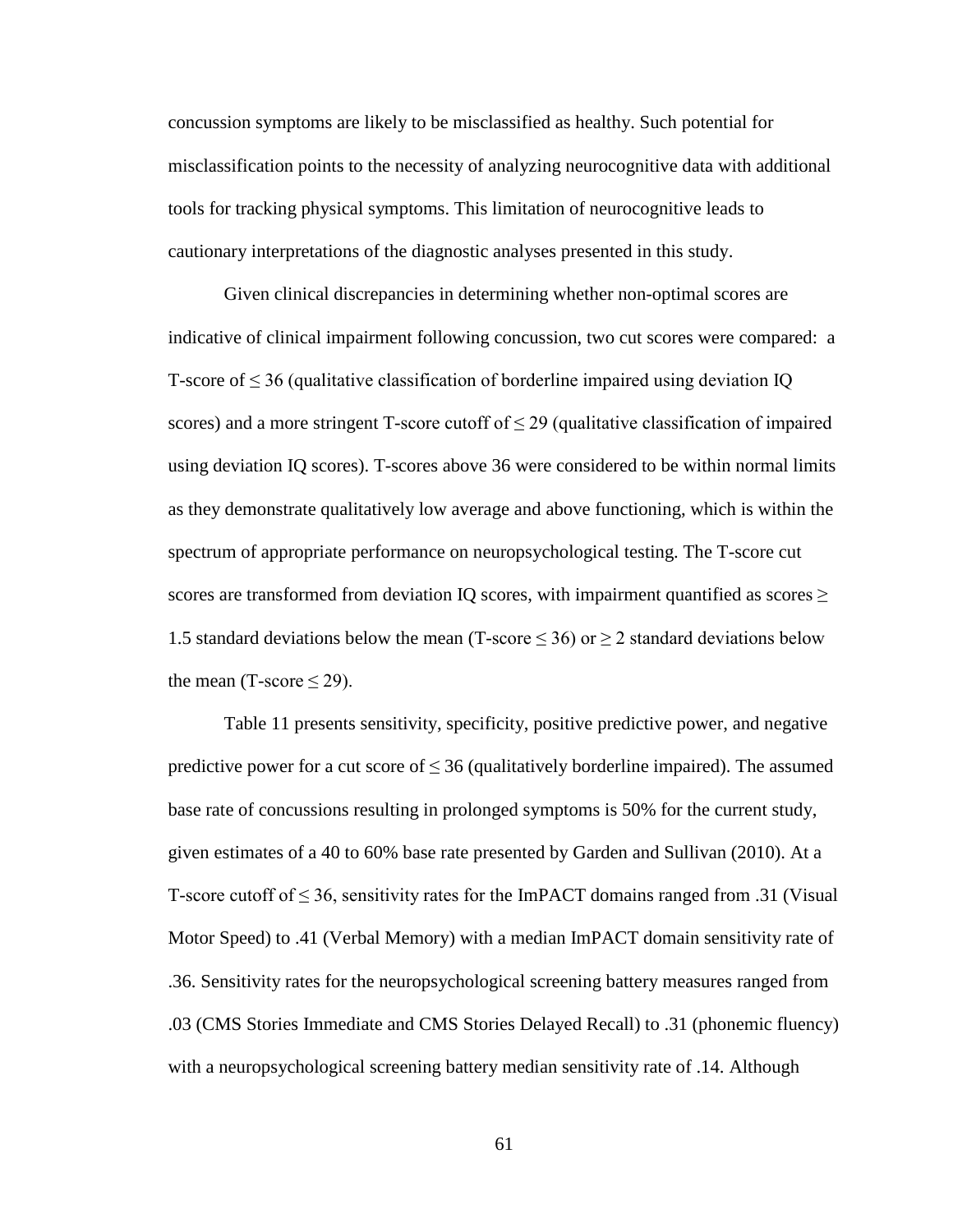## Table 11

| Sensitivity and Specificity of ImPACT to Persistent Concussion Symptoms at Assumed |  |  |
|------------------------------------------------------------------------------------|--|--|
| Base Rate of 50%: Cut Score $T \le 36$                                             |  |  |

| Measure                          | Sensitivity | Specificity | <b>PPP</b> | <b>NPP</b> |
|----------------------------------|-------------|-------------|------------|------------|
| <b>ImPACT Verbal Memory</b>      | 0.41        | 1.00        | 1.00       | 0.60       |
| <b>ImPACT Visual Memory</b>      | 0.34        | 1.00        | 1.00       | 0.57       |
| Visual<br><b>ImPACT</b><br>Motor | 0.31        | 0.92        | 0.82       | 0.53       |
| Speed                            |             |             |            |            |
| <b>IMPACT Reaction Time</b>      | 0.38        | 0.68        | 0.79       | 0.55       |
| Median Value                     | 0.36        | 0.96        | 0.91       | 0.56       |
| <b>CMS</b> Stories Immediate     | 0.03        | 0.92        | 0.33       | 0.45       |
| <b>CMS</b> Stories Delay         | 0.03        | 0.96        | 0.50       | 0.46       |
| <b>CMS</b> Stories Recognition   | 0.07        | 0.96        | 0.67       | 0.47       |
| <b>CMS</b> Dots Learning         | 0.14        | 0.92        | 0.67       | 0.48       |
| <b>CMS</b> Dots Total            | 0.17        | 0.88        | 0.63       | 0.48       |
| <b>CMS</b> Dots Delay            | 0.24        | 0.88        | 0.70       | 0.50       |
| Trails A                         | 0.07        | 0.88        | 0.40       | 0.45       |
| Trails B                         | 0.24        | 0.92        | 0.78       | 0.51       |
| D-KEFS Design Fluency            | 0.07        | 1.00        | 1.00       | 0.48       |
| Phonemic Fluency FAS             | 0.31        | 0.92        | 0.82       | 0.53       |
| <b>Semantic Fluency Animals</b>  | 0.14        | 1.00        | 1.00       | 0.50       |
| Beery VMI                        | 0.31        | 1.00        | 1.00       | 0.56       |
| Median Value                     | 0.14        | 0.92        | 0.69       | 0.48       |

Note.  $PPP =$  positive predictive power;  $NPP =$  negative predictive power; ImPACT = = Immediate Post Concussion Assessment and Cognitive Testing; CMS = Children's Memory Scale; D-KEFS = Delis-Kaplan Executive Function System; Beery VMI = Beery Visual-Motor Integration; T-scores are a standardized unit with a mean of 50 and a standardized deviation of 10.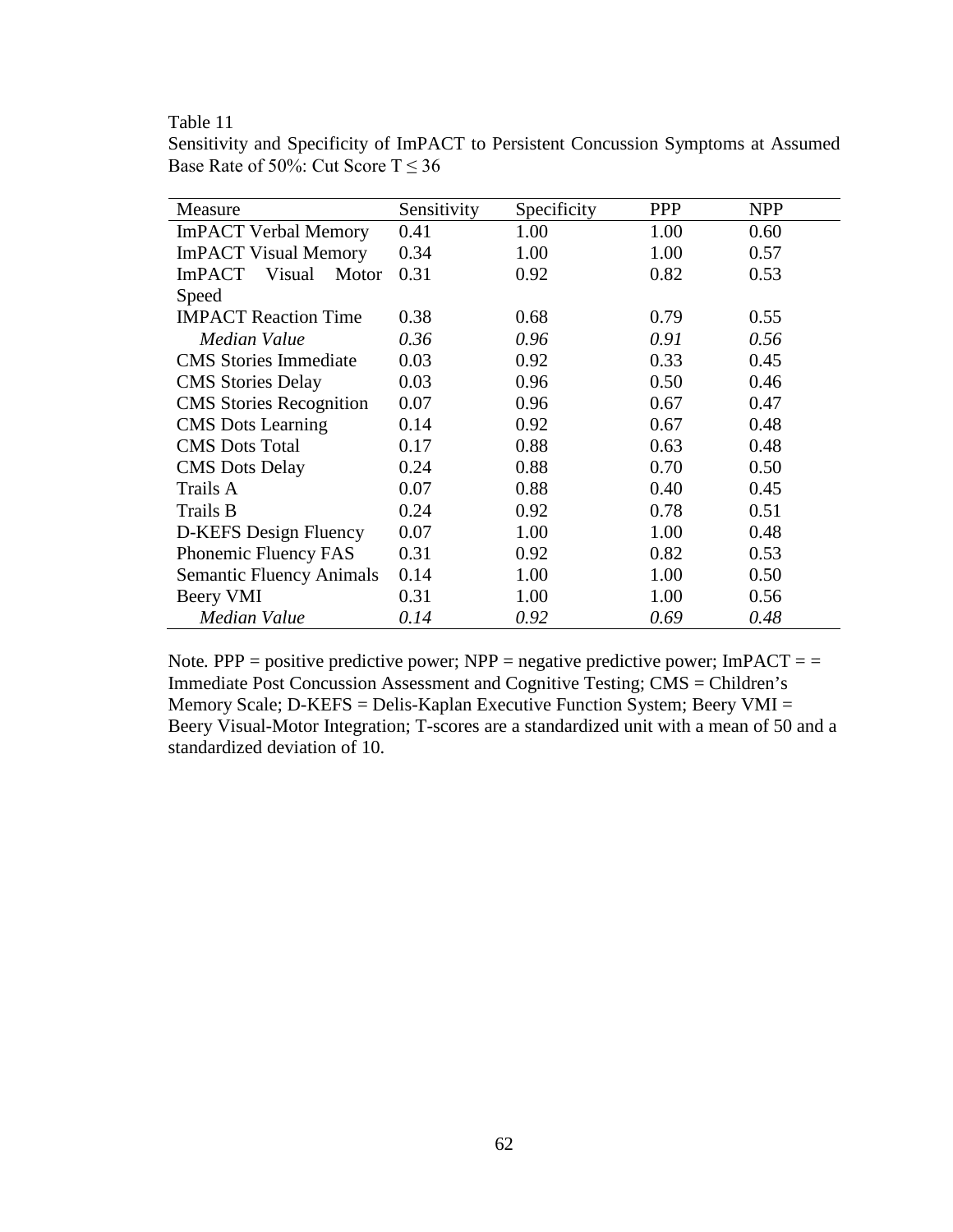sensitivity rates were generally higher for the ImPACT domains than the screening battery, all of the sensitivity rates are modest indicating potential suboptimal accuracy in categorizing individuals diagnosed with concussion at a T-score cutoff of  $\leq 36$ . Specificity rates for the ImPACT domains ranged from .68 (Reaction Time) to 1.00 (Verbal Memory and Visual Memory) with a median rate of .96. All but the Reaction Time domain adequately categorized non-concussed individuals. Specificity rates on the neuropsychology screening battery were all appropriate and ranged from .88 (CMS Dots Total, CMS Dots Delay, and TMT A) to 1.00 (D-KEFS Design Fluency, semantic fluency, and Beery VMI) with a median rate of .92.

Table 12 exhibits sensitivity, specificity, positive predictive power, and negative predictive power rates for a cut score of  $\leq$  29 (qualitatively impaired). At a more stringent T-score cutoff of  $\leq$  29, sensitivity rates for the ImPACT domains were all inadequate and ranged from .10 (Reaction Time) to .24 (Visual Memory) with a median ImPACT domain sensitivity rate of .21. Sensitivity rates for the screening battery were also inadequate, ranging from .00 (CMS Stories Delay, CMS Stories Recognition, semantic fluency, and D-KEFS Design Fluency) to .54 (phonemic fluency) with a median sensitivity rate of .05. Specificity rates for the ImPACT domains were high, ranging from .96 (Reaction Time) to 1.00 (Verbal Memory, Visual Memory, and Visual Motor Speed) with a median rate of 1.00. Specificity rates for the screening battery were also high, ranging from .92 (CMS Dots Learning and CMS Dots Total) to 1.00 (CMS Stories Immediate, CMS Stories Delay, CMS Stories Recognition, TMT A, phonemic fluency, semantic fluency, D-KEFS Design Fluency, and Beery VMI) with a median rate of 1.00.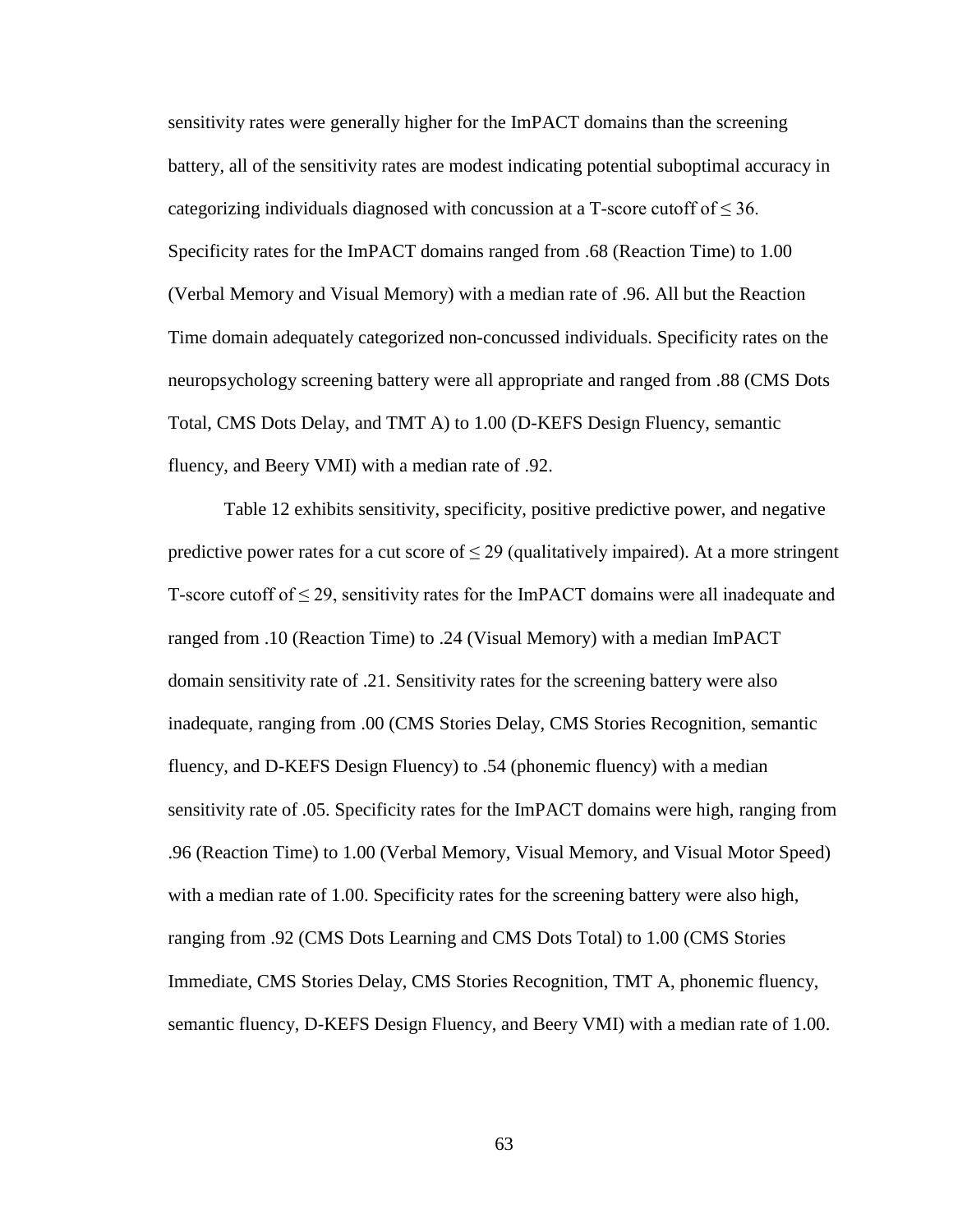Table 12

| Measure                          | Sensitivity | Specificity<br><b>PPP</b> |      | <b>NPP</b> |  |  |  |
|----------------------------------|-------------|---------------------------|------|------------|--|--|--|
| <b>ImPACT Verbal Memory</b>      | 0.21        | 1.00                      | 1.00 | 0.52       |  |  |  |
| <b>ImPACT Visual Memory</b>      | 0.24        | 1.00                      | 1.00 | 0.53       |  |  |  |
| <b>ImPACT</b><br>Visual<br>Motor | 0.21        | 1.00                      | 1.00 | 0.52       |  |  |  |
| Speed                            |             |                           |      |            |  |  |  |
| <b>IMPACT Reaction Time</b>      | 0.10        | 0.96                      | 0.75 | 0.48       |  |  |  |
| Median Value                     | 0.21        | 1.00                      | 1.00 | 0.52       |  |  |  |
| <b>CMS</b> Stories Immediate     | 0.03        | 1.00                      | 1.00 | 0.47       |  |  |  |
| <b>CMS</b> Stories Delay         | 0.00        | 1.00                      |      | 0.46       |  |  |  |
| <b>CMS</b> Stories Recognition   | 0.00        | 1.00                      |      | 0.46       |  |  |  |
| <b>CMS</b> Dots Learning         | 0.07        | 0.92                      | 0.50 | 0.46       |  |  |  |
| <b>CMS</b> Dots Total            | 0.07        | 0.92                      | 0.50 | 0.46       |  |  |  |
| <b>CMS</b> Dots Delay            | 0.07        | 0.96                      | 0.67 | 0.47       |  |  |  |
| Trails A                         | 0.03        | 1.00                      | 1.00 | .047       |  |  |  |
| Trails B                         | 0.21        | 0.96                      | 0.86 | 0.51       |  |  |  |
| Phonemic Fluency FAS             | 0.54        | 1.00                      | 1.00 | 0.47       |  |  |  |
| <b>Semantic Fluency Animals</b>  | 0.00        | 1.00                      |      | 0.46       |  |  |  |
| D-KEFS Design Fluency            | 0.00        | 1.00                      |      | 0.46       |  |  |  |
| Beery VMI                        | 0.10        | 1.00                      | 1.00 | 0.49       |  |  |  |
| Median Value                     | 0.05        | 1.00                      | 0.86 | 0.47       |  |  |  |

Sensitivity and Specificity of Traditional Screening Battery at Assumed Base Rate of 50%: Cut Score T  $\leq 29$ 

Note.  $PPP =$  positive predictive power;  $NPP =$  negative predictive power; ImPACT = = Immediate Post Concussion Assessment and Cognitive Testing; CMS = Children's Memory Scale; D-KEFS = Delis-Kaplan Executive Function System; Beery VMI = Beery Visual-Motor Integration; T-scores are a standardized unit with a mean of 50 and a standardized deviation of 10.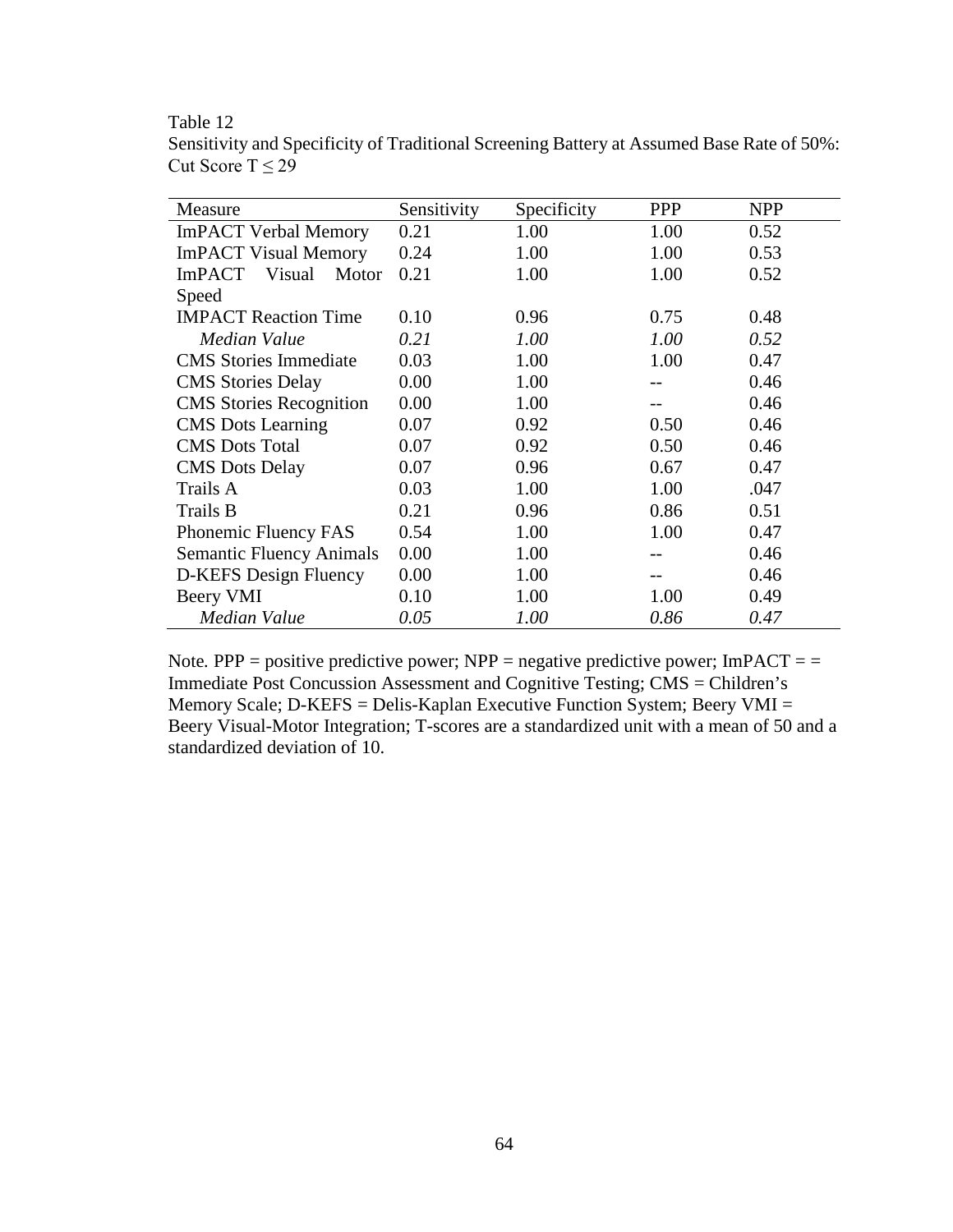Group classification was then determined using the ImPACT battery and the neuropsychological screening battery separately for each cut score, with a T-score of  $\leq 36$ on any one or more measures used to determine impairment followed by a T-score of  $\leq$ 29 or lower on any one or more measures used to determine impairment. Table 13 presents classification accuracy for the ImPACT domains at both cut scores, Table 14 presents classification accuracy for the neuropsychology screening battery at both cut scores, and Table 15 presents classification accuracy for a combined battery with scores from both ImPACT and the screening battery.

When ImPACT measures alone were examined at a cut score of 36T or lower, 76% of CONT was classified correctly as healthy while 52% of the SPORT group was correctly classified as concussed. At a cut score of 29T or lower, ImPACT measures correctly classified 96% of CONT as healthy while 31% of SPORT was correctly classified as concussed. When the neuropsychological screening battery measures were examined at a cut score of 36T or lower, 68% of CONT was classified correctly as healthy while 79% of SPORT was correctly classified as concussed. At a cut score of 29T or lower, the screening battery correctly classified 88% of CONT as healthy while 34% of SPORT was correctly classified as concussed.

When the ImPACT measures and the screening battery were combined to produce a fuller neuropsychological battery, at a cut score of 36T or lower 64% of SPORT was correctly classified as concussed. At a cut score of 29T, the combined battery correctly classified 88% of CONT as healthy and 48% of SPORT as concussed.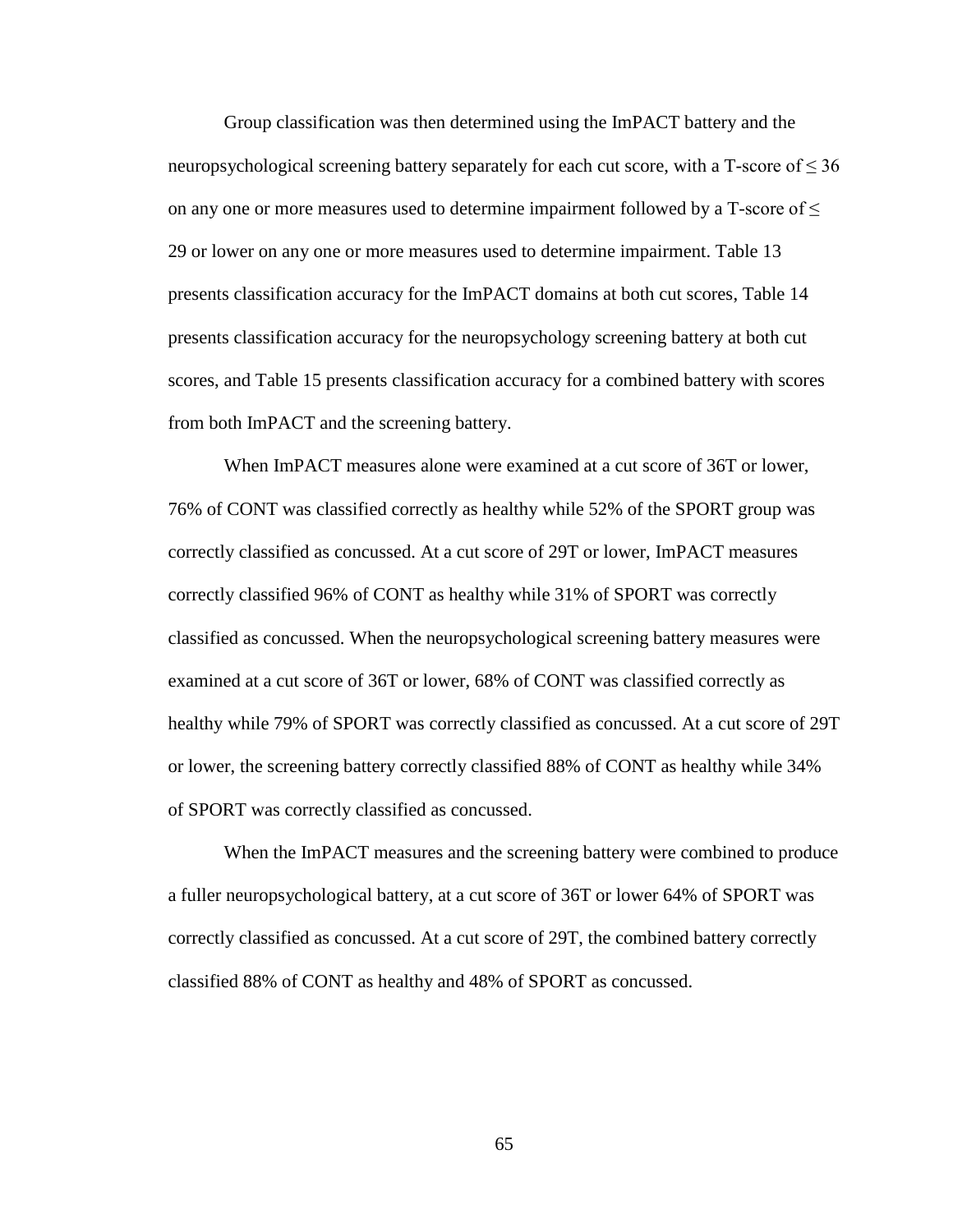## Table 13

| Domains                              |                        |                       |           |  |  |
|--------------------------------------|------------------------|-----------------------|-----------|--|--|
| Group Classification Using Cut Score |                        |                       |           |  |  |
| Known Group                          | <b>Healthy Athlete</b> | Concussion            | % Correct |  |  |
|                                      |                        | Cut T-Score $\leq 36$ |           |  |  |
| <b>CONT</b>                          | 19                     |                       | 76%       |  |  |
| <b>SPORT</b>                         | 14                     | 15                    | 52%       |  |  |
| Cut T-Score $\leq$ 29                |                        |                       |           |  |  |
| <b>CONT</b>                          | 24                     |                       | 96%       |  |  |
| <b>SPORT</b>                         | 20                     |                       | 31%       |  |  |

Classification of Individuals in Known Groups into Groups Using Cut Scores: ImPACT Domains

Note*.* CONT = Healthy athlete control group; SPORT = Sports concussion group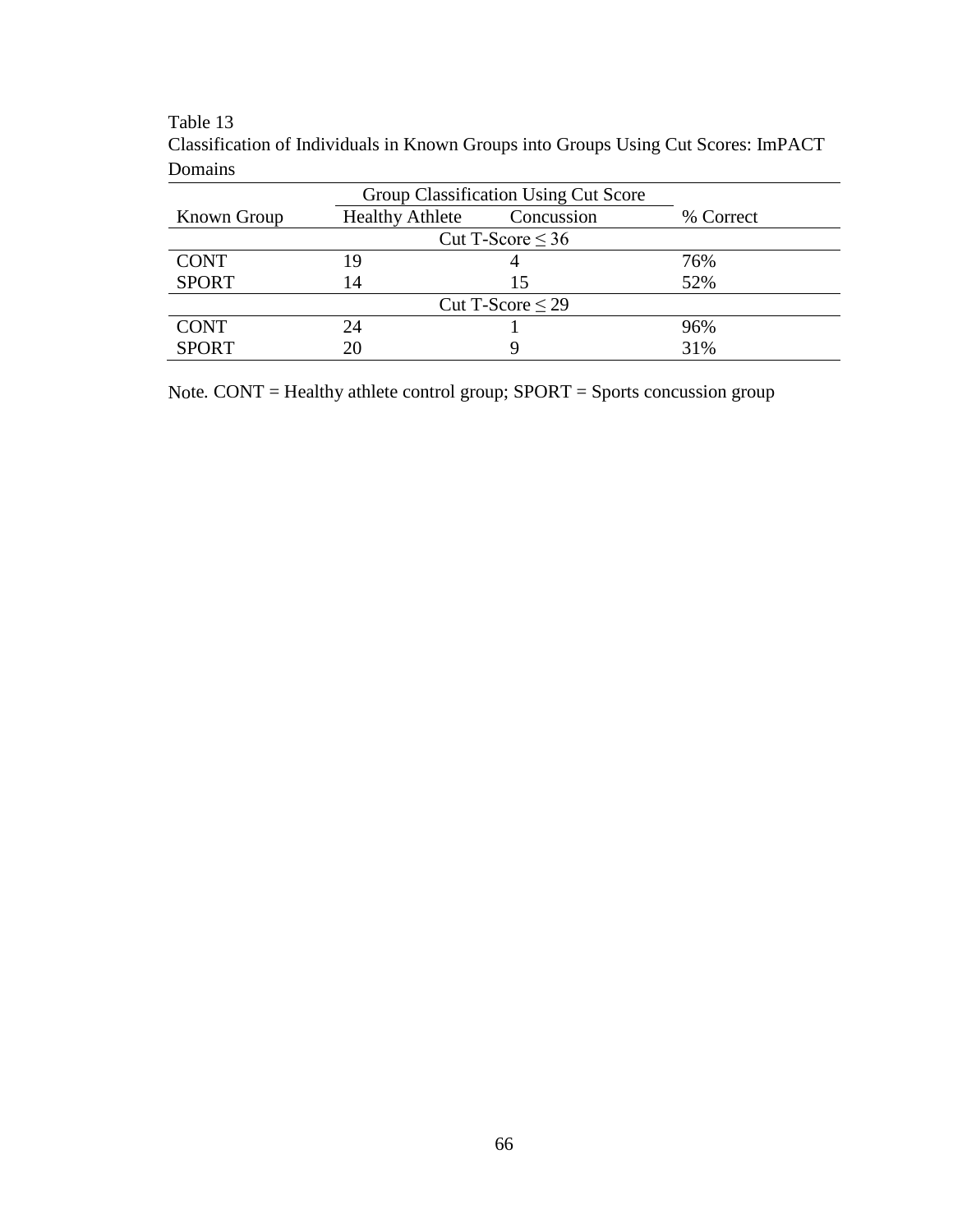## Table 14

Classification of Individuals in Known Groups into Groups Using Cut Scores: Neuropsychological Screening Battery

| <b>Known Group</b>    | <b>Healthy Athlete</b><br>Concussion |    | % Correct |  |  |
|-----------------------|--------------------------------------|----|-----------|--|--|
| Cut T-Score $\leq 36$ |                                      |    |           |  |  |
| <b>CONT</b>           | 17                                   | δ  | 68%       |  |  |
| <b>SPORT</b>          |                                      | 23 | 79%       |  |  |
| Cut T-Score $\leq$ 29 |                                      |    |           |  |  |
| <b>CONT</b>           | 22                                   |    | 88%       |  |  |
| <b>SPORT</b>          | 19                                   |    | 34%       |  |  |

Note*.* CONT = Healthy athlete control group; SPORT = Sports concussion group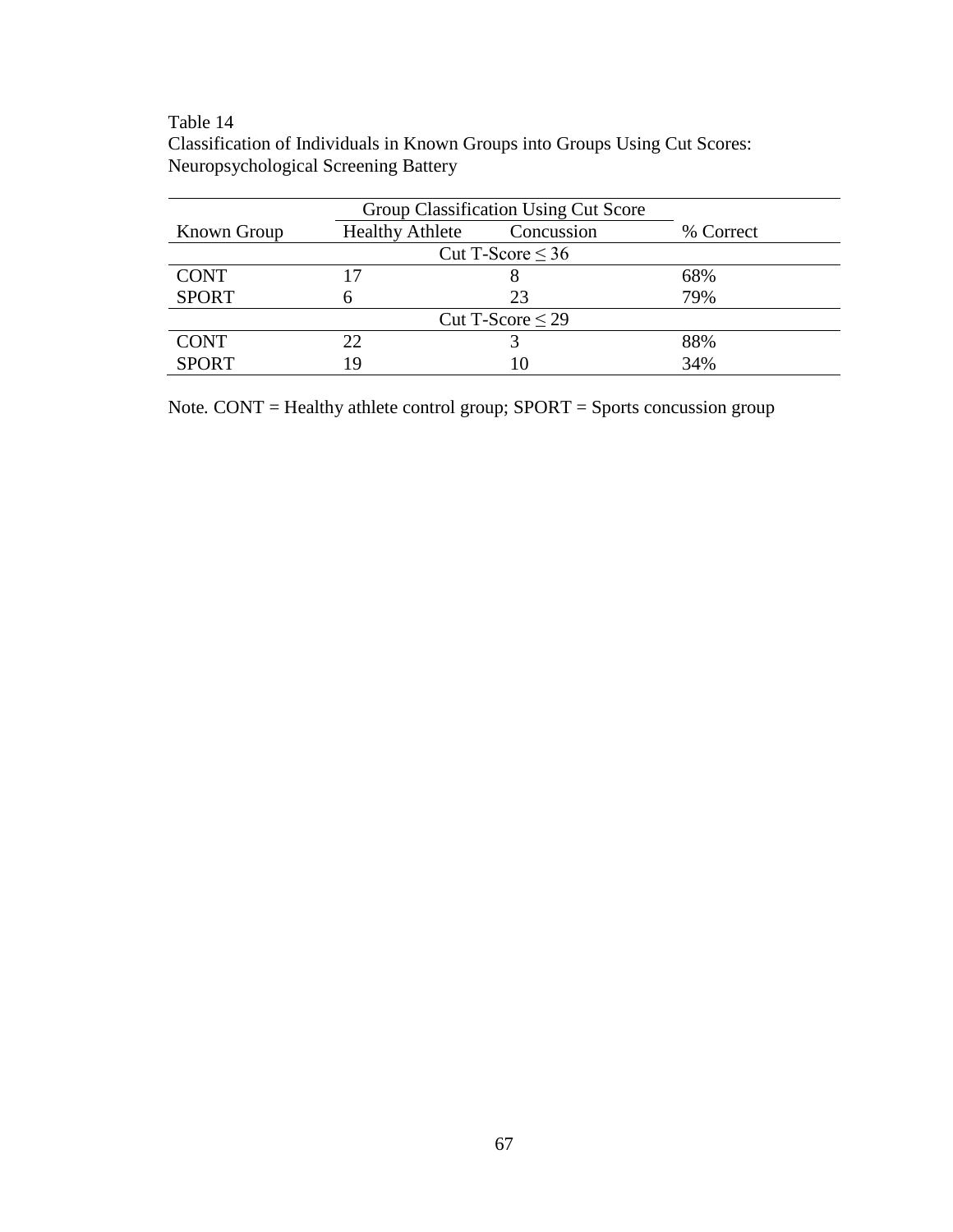# Table 15

| Classification of Individuals in Known Groups into Groups Using Cut Scores: Complete |  |  |
|--------------------------------------------------------------------------------------|--|--|
| Battery (ImPACT and Screening Battery)                                               |  |  |

| Group Classification Using Cut Score |                                      |    |           |  |  |
|--------------------------------------|--------------------------------------|----|-----------|--|--|
| <b>Known Group</b>                   | <b>Healthy Athlete</b><br>Concussion |    | % Correct |  |  |
| Cut T-Score $\leq 36$                |                                      |    |           |  |  |
| <b>CONT</b>                          | 16                                   |    | 64%       |  |  |
| <b>SPORT</b>                         |                                      | 25 | 86%       |  |  |
| Cut T-Score $\leq$ 29                |                                      |    |           |  |  |
| <b>CONT</b>                          | 22                                   |    | 88%       |  |  |
| <b>SPORT</b>                         | 15                                   | 14 | 48%       |  |  |

Note*.* CONT = Healthy athlete control group; SPORT = Sports concussion group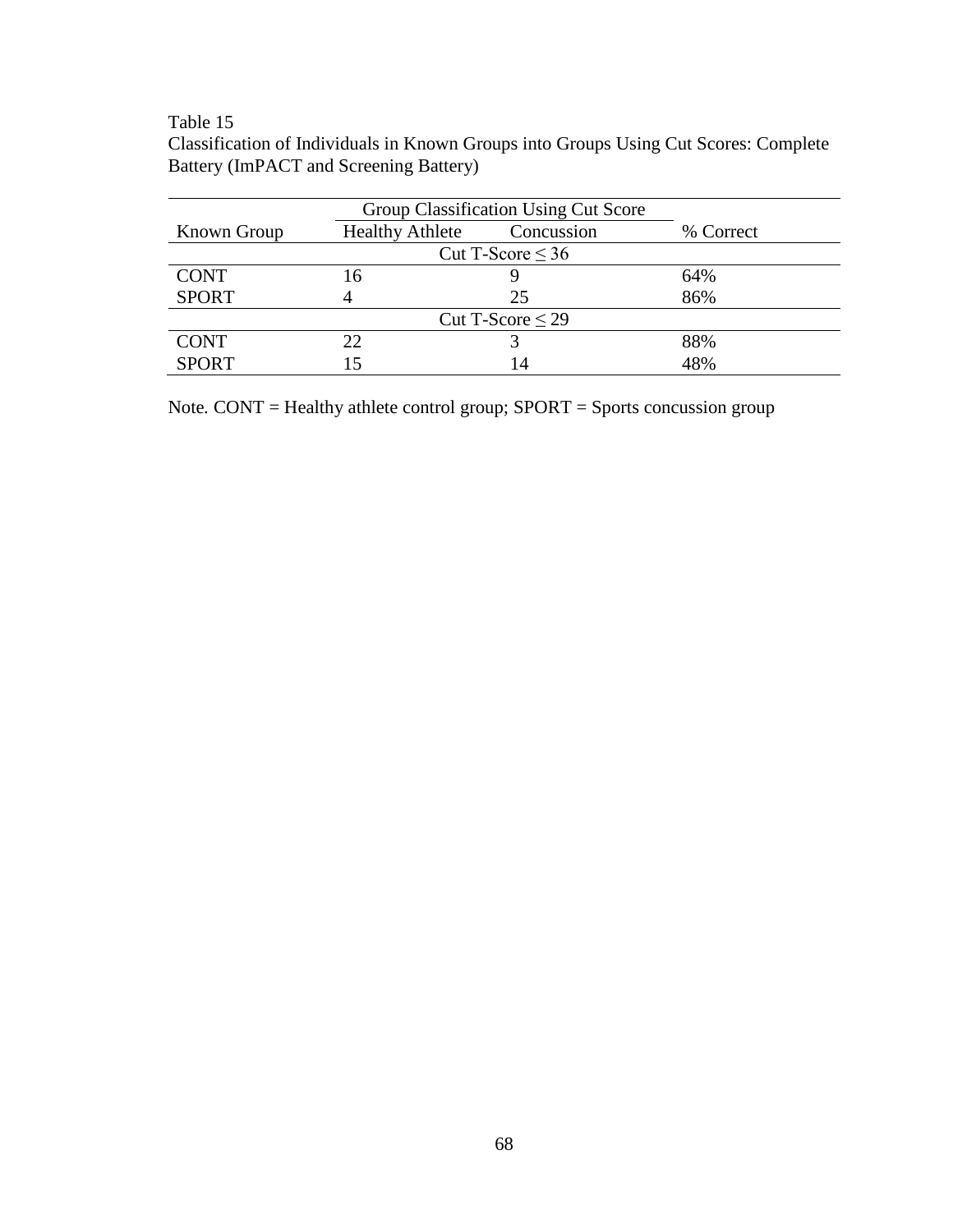## **Mood Differences**

Table 16 presents results from the BYI-II statistically. No significant group differences on objective mood scores (BYI-II) were found in the domains of self-concept, anxiety, depression, anger, or disruptive behavior. However, subjective differences between groups were noted following clinical interview queries. When asked about subjective changes in each domain independently, SPORT athletes reported increased aggression, labile emotions, anxiety, depression, and apathy. CONT participants denied any ongoing mood issues.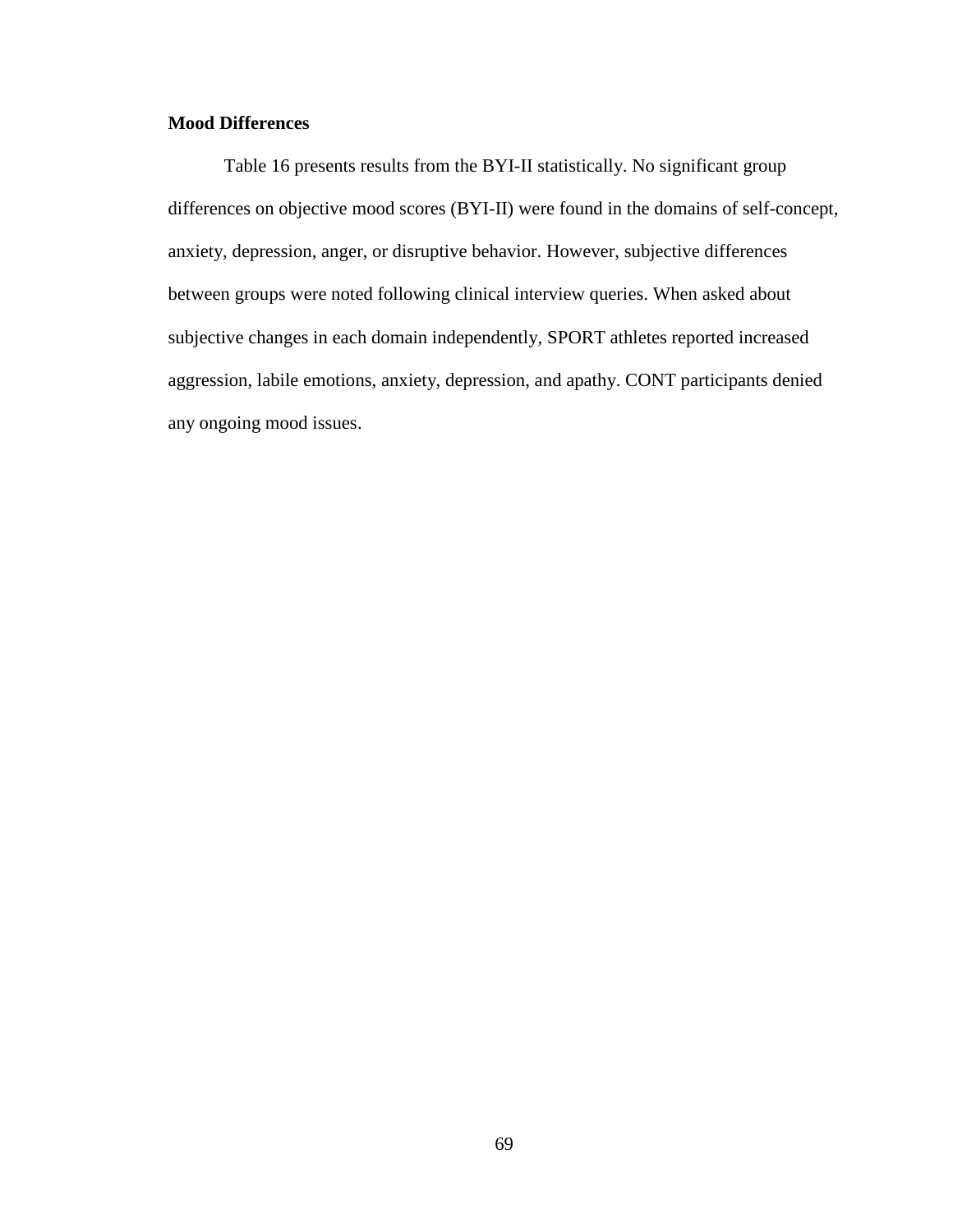|                      | Group |                             |       |           |       |       |      |
|----------------------|-------|-----------------------------|-------|-----------|-------|-------|------|
|                      |       | <b>SPORT</b><br><b>CONT</b> |       |           |       |       |      |
| <b>BYI-II</b> Domain | M     | SD                          | M     | <i>SD</i> | F     |       | d    |
| <b>Self-Concept</b>  | 51.32 | 7.554                       | 50.48 | 8.496     | 0.144 | 0.706 | 0.10 |
| <b>Depression</b>    | 46.40 | 7.118                       | 46.52 | 6.770     | 0.693 | 0.409 | 0.02 |
| <b>Anxiety</b>       | 47.92 | 9.508                       | 49.93 | 8.244     | 0.004 | 0.951 | 0.23 |
| Anger                | 43.64 | 6.231                       | 46.62 | 7.043     | 2.673 | 0.108 | 0.44 |
| <b>Disruptive</b>    | 43.28 | 4.486                       | 47.24 | 9.109     | 3.904 | 0.053 | 0.55 |
| <b>Behavior</b>      |       |                             |       |           |       |       |      |

Table 16 Mean T Scores and Standard Deviations of BYI-II by Domain with Initial Analysis of Variance Results

Note*.* CONT = Healthy athlete control group; SPORT = Sports concussion group; BYI-II  $=$  Beck Youth Inventory 2nd Edition;  $\overline{M}$  = mean; *SD* = standard deviation;  $\overline{d}$  = Cohen's *d* effect size.

 $* p < .05$ \*\*p < .01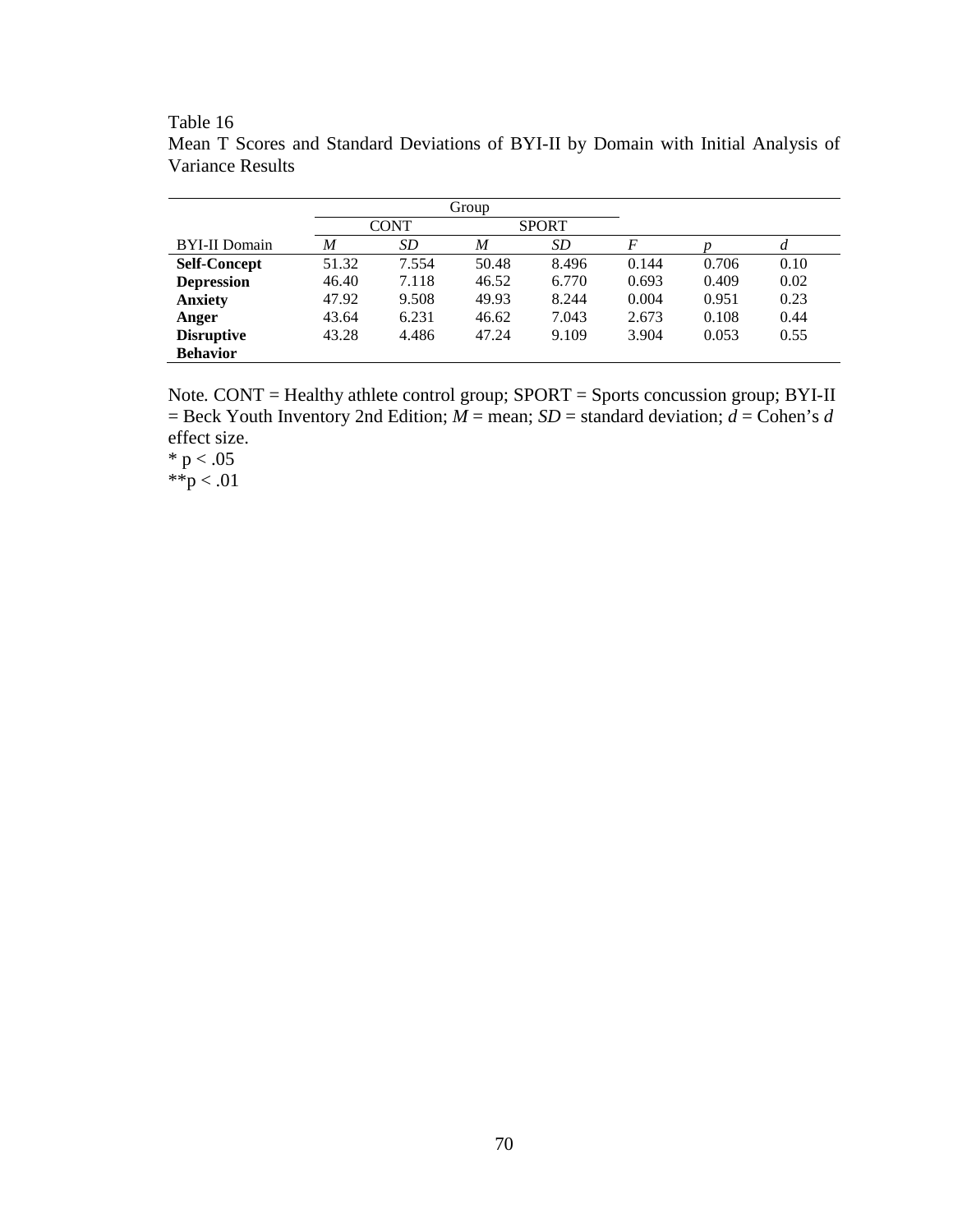## CHAPTER 5: DISCUSSION AND CONCLUSIONS

#### **Introduction**

The present study examined whether ImPACT demonstrates sufficient convergent, discriminant, and diagnostic validity to be used as a post-concussion cognitive measure when compared to a traditional paper-and-pencil neuropsychological screening battery. These issues will be discussed in turn.

## **ImPACT Convergent Validity vs. Neuropsychological Tests**

Evidence of convergent validity was examined by comparing ImPACT Domains with theoretically convergent measures. ImPACT Verbal Memory demonstrated nonsignificant correlations with the corresponding paper-and-pencil measure, CMS Dots. While initially surprising, this lack of convergence may be secondary to shortcomings of the CMS Stories subscales. CMS Stories did not differentiate between groups and did not correlate with other measures, demonstrating suboptimal performance. It is possible that ImPACT Verbal Memory may have shown convergence with more traditional rote memory tasks if assessed, such as California Verbal Learning Test- Children's Edition and other similar tasks. However, when ImPACT Verbal Memory is examined qualitatively a potential weakness becomes apparent. While traditional verbal memory tasks often consist of orally presented verbal stimuli followed by short-delay recall, longdelay recall, and recognition memory, ImPACT Verbal Memory appears to rely more upon recognition discrimination, or choosing the target word from a subset of options. This overreliance on recognition discrimination and comparative lack of free recall appears to be a limitation of ImPACT Verbal Memory.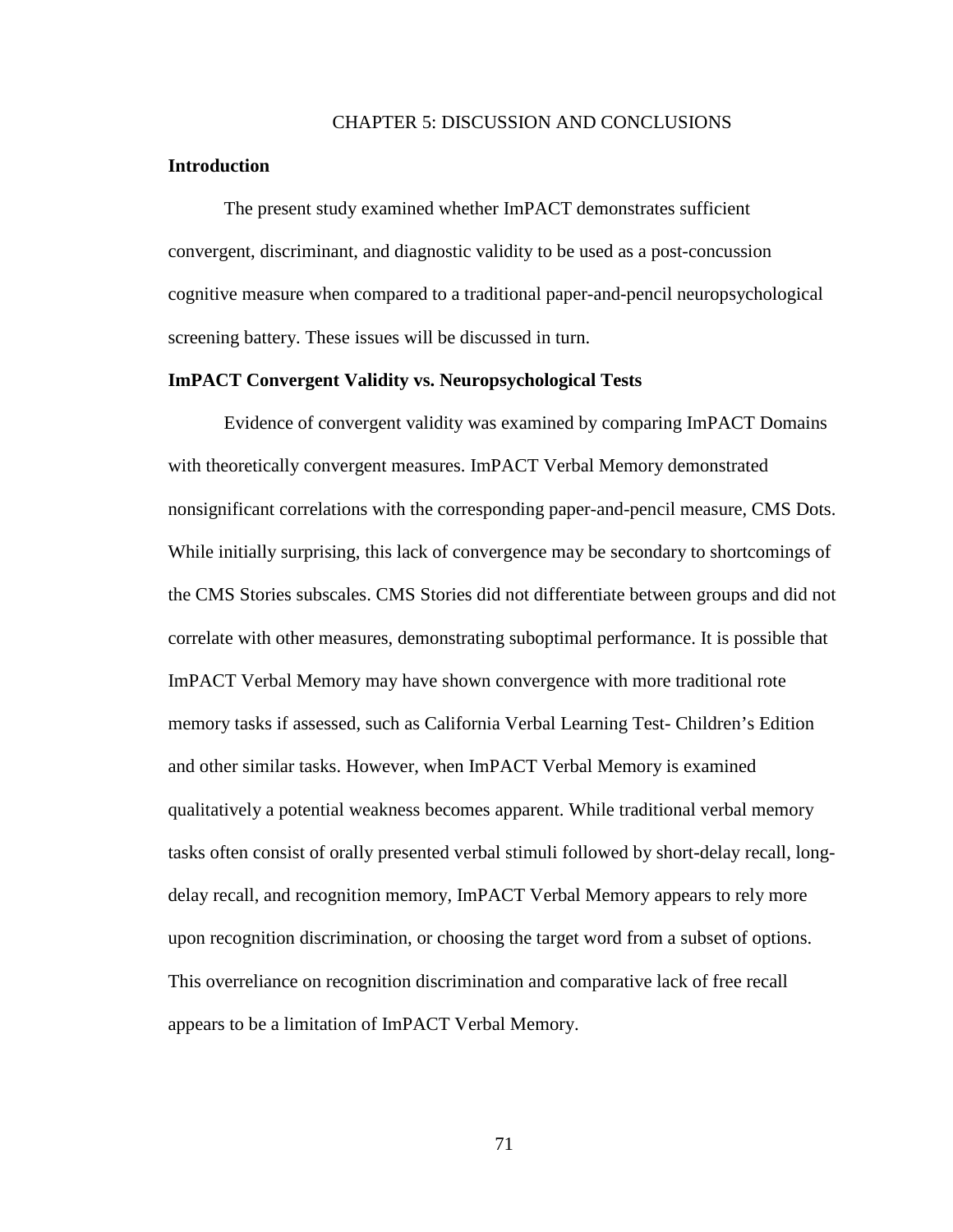Of the ImPACT domains, Visual Memory was the only measure to demonstrate significant correlations with its corresponding paper-and-pencil measure, CMS Dots. This convergence indicates the likelihood that both ImPACT Visual Memory and CMS Dots assess the same underlying construct, thought to be visual learning and memory.

Both ImPACT Visual Motor Speed and ImPACT Reaction Time demonstrated small, nonsignificant correlations with the theoretically corresponding measure, TMT A. These ImPACT domains did show convergence with other measures that also contained a timed motor component. Each of the ImPACT domains also demonstrated unexpected convergence with paper-and-pencil tests that included an executive component. Overall, the ImPACT domains demonstrated variable convergent validity with the best support for ImPACT Visual Memory.

#### **ImPACT Discriminant Validity**

Overall, ImPACT domains demonstrated limited evidence of appropriate discriminant validity. All of the ImPACT domains were significantly correlated with each other at moderate to large effect sizes. These results were similar to those of Maerlender et al.'s (2010) results of 54 male athletes ages 17 to 22, indicating convergence across studies. Further, each of the ImPACT domains demonstrated significant correlations with measures of purportedly different underlying constructs. For instance, ImPACT Verbal Memory demonstrated large correlations with two executive functioning measures (TMT B and D-KEFS Design Fluency) and a medium correlation with a visuospatial construction measure (Beery VMI). ImPACT Visual Memory also demonstrated medium to large correlations with TMT B and D-KEFS Design Fluency, a large correlation with Beery VMI, and moderate correlations with two expressive language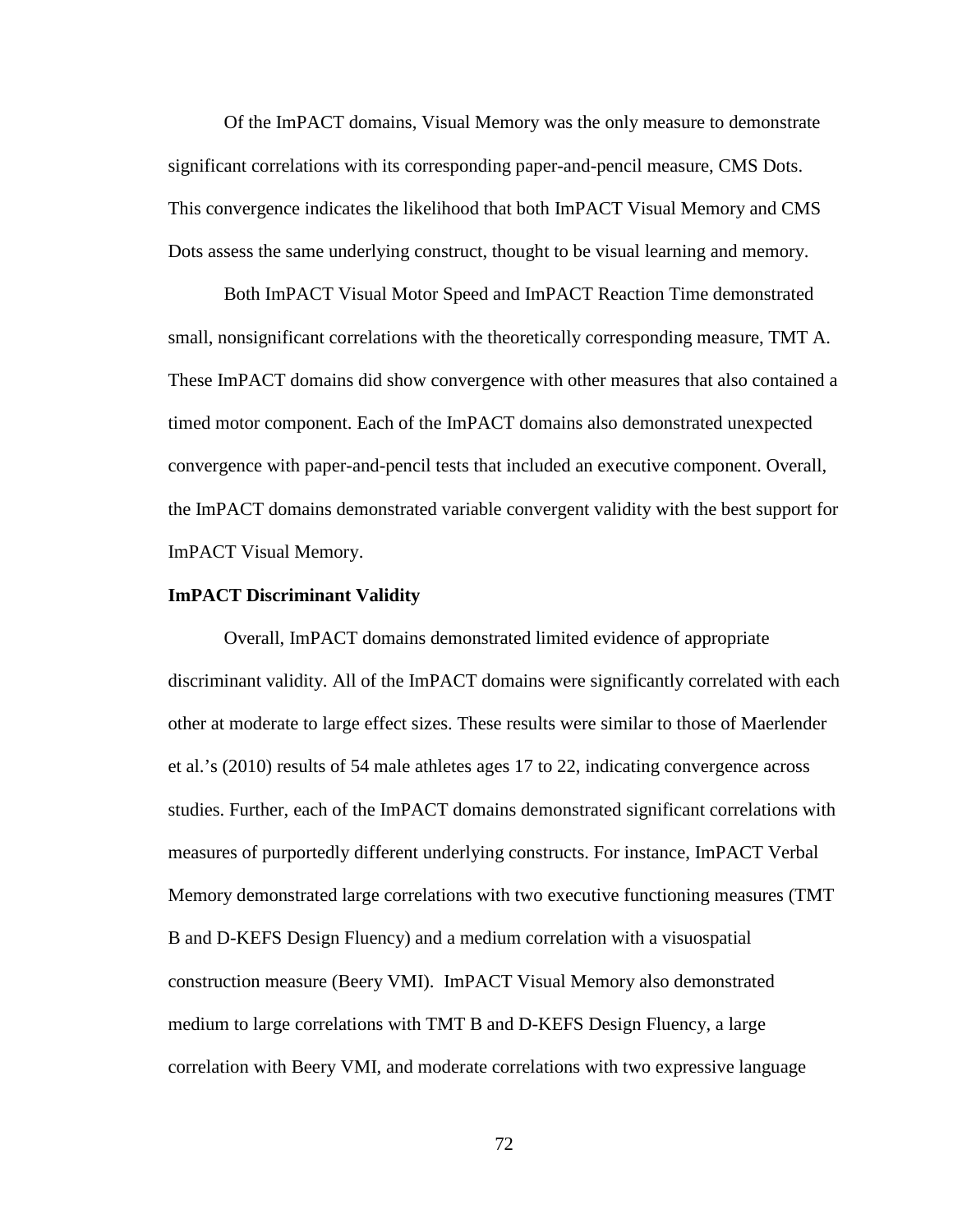measures (FAS and Animals). ImPACT Visual Motor Speed demonstrated a moderate correlation with Beery VMI and large correlations with D-KEFS Design Fluency, FAS, and Animals. Finally, ImPACT Reaction Time demonstrated moderate correlations with Animals and Beery VMI and large correlations with FAS and D-KEFS Design Fluency. These results were unexpected and may suggest that ImPACT constructs are less specific than is ideal with potentially problematic method variance.

Discriminant validity analyses using the Maerlender et al. (2013) formula demonstrated that all four of ImPACT domains were at least moderately correlated, suggesting significant method variance. The current ImPACT results are generally consistent with Maerlender et al.'s (2013) findings with the exception that the previous study results suggested ImPACT Reaction Time demonstrated adequate discriminant validity. Maerlender et al. (2013) previously concluded "three of the four ImPACT composite scores were not sufficiently distinct to support specific construct-oriented interpretations" (p. 290). The current findings generally confirm this assertion and further indicate the possibility of ImPACT's fourth domain also lacking in specific constructoriented interpretations.

The current study's neuropsychological screening battery results were not consistent with the Maerlender et al. (2013) findings. Surprisingly, results demonstrated that the neuropsychological screening battery composites also demonstrated insufficient support for construct-specific interpretations. Several potential explanations may be offered for these discrepant neuropsychological screening battery findings. As noted previously, criteria for a screening battery are less well-established for adolescent athletes with little evidence for specific measures within a concussion battery. The current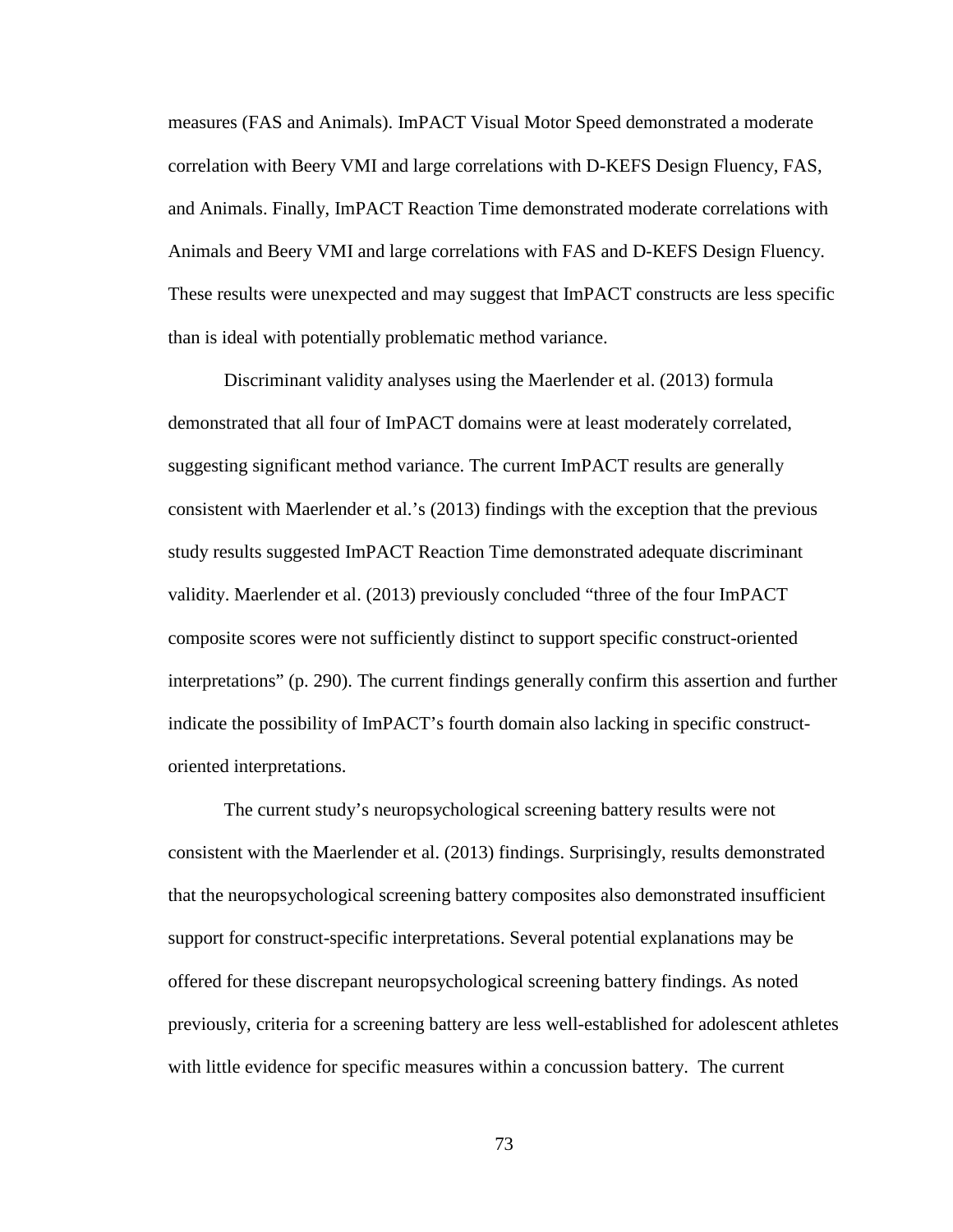study's measures were established from an a priori clinically derived screening battery that included CMS Stories. As noted previously, CMS Stories underperformed in all areas (convergent, discriminant, and diagnostic validity). Inclusion of this test in the multiply-operationalized composites may have added additional variance. Another explanation is also possible, in which one must consider the nature of test score clusters in a healthy sample. In healthy individuals, general abilities tend to correlate. For instance, an individual with average-range verbal memory is likely to also score within the average range on other neuropsychological domains. The current sample appears to conform to expected ranges for a healthy sample, in that generally average-range test scores correspond across domains. Such a sample could potentially "wash out" discriminant findings when mono-method multiply operationalized discriminant validity coefficients are calculated.

#### **Overall Domain Specific Inferences**

#### *Verbal Memory*

While ImPACT Verbal Memory differentiated successfully between concussed and healthy athletes, it demonstrated questionable convergent and discriminant validity. These results indicate the likelihood that the ImPACT Verbal Memory domain is confounded by an underlying factor that is unrelated to verbal memory. This underlying factor also appears to be measured by the three other ImPACT domains and non-verbal measures with visuomotor components (TMT B, D-KEFS Design Fluency, and Beery VMI), all of which demonstrated strong correlations with ImPACT Verbal Memory. Of note, these convergent measures all possess an underlying visual, motor, or visuomotor component and many include a timed component. Results from the current study are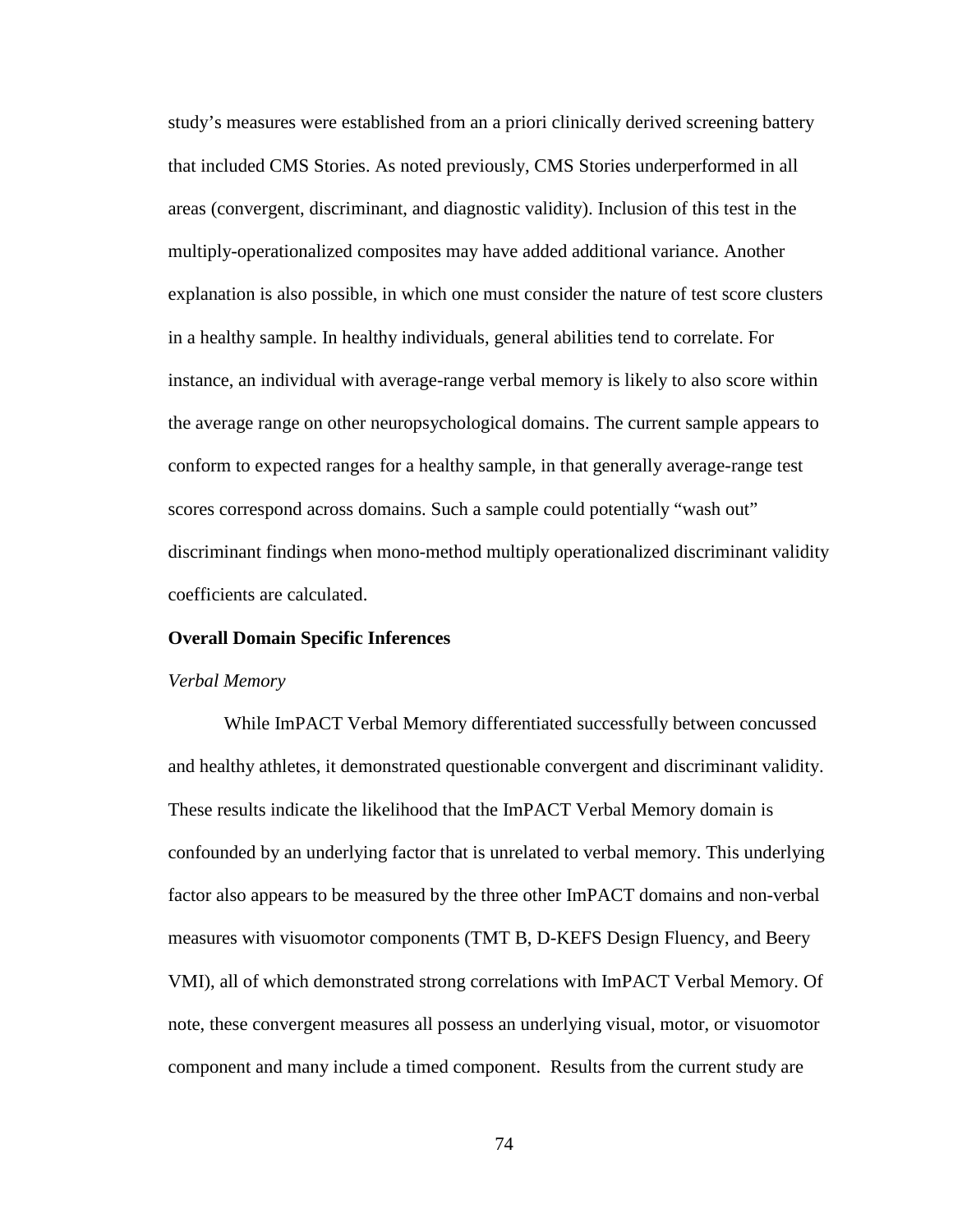similar to Maerlender et al.'s (2010) analyses of verbal memory discriminant validity in that ImPACT Verbal Memory demonstrated significant inter-correlations with other ImPACT domains, albeit with more moderate effect sizes in the previous study. In contrast, Maerlender et al. (2010) found that ImPACT Verbal Memory demonstrated appropriate convergence with other verbal memory measures; Verbal Memory was previously moderately correlated with only one discriminant measure, namely an aspect of a visual memory task. The current study offers more extensive information regarding correlations with additional discriminant nonverbal tasks, leading to increased concern regarding a nonverbal underlying component.

## *Visual Memory*

ImPACT Visual Memory differentiated successfully between concussed and healthy athletes and demonstrated appropriate convergent validity, with moderate to large correlations with all CMS Dots subscale scores. These results support the Maerlender et al. (2010) findings. However, discriminant validity analyses were less promising, with large correlations found between ImPACT Visual Memory and two other ImPACT domains (Verbal Memory and Visual Motor Speed). ImPACT Visual Memory was also correlated with all five theoretically discriminant measures.

#### *Processing Speed*

Both ImPACT Visual Motor Speed and ImPACT Reaction Time differentiated successfully between concussed and healthy athletes. While the measures were not correlated with the criterion convergent measure, TMT A, both measures were correlated with each other and with additional executive measures that contained a speeded component (TMT B and D-KEFS Design Fluency). In this respect, both ImPACT Visual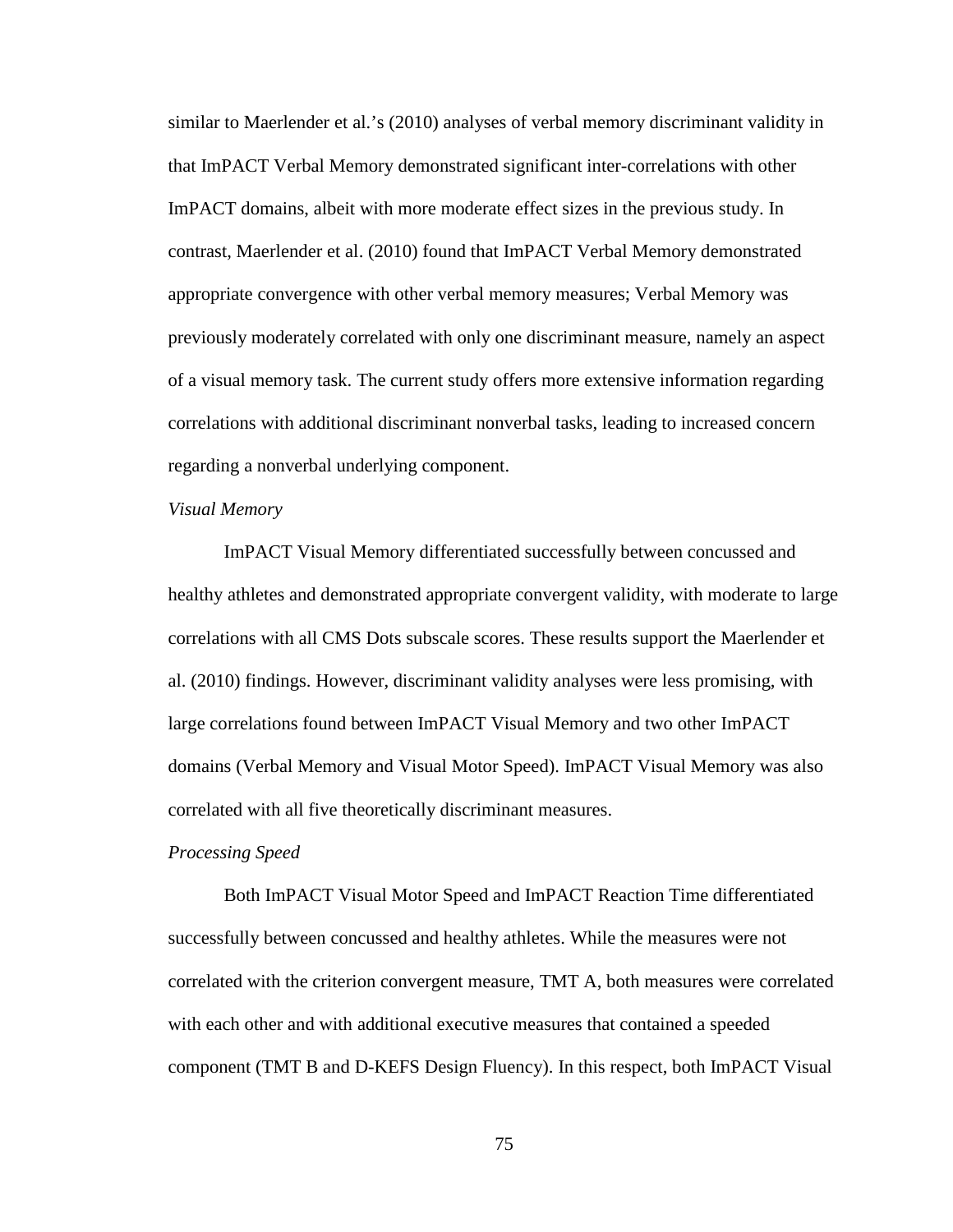Motor Speed and ImPACT Reaction Time appear to be suitable measures of processing speed and/or reaction time. However, discriminant validity analyses were less promising, with notable significant correlations between these two ImPACT domains and all discriminant validity measures.

Overall, ImPACT Visual Memory was the only ImPACT domain with significant correlations with the associated convergent measure. While ImPACT Visual Motor Speed and ImPACT Reaction Time were not correlated with the selected convergent measure, they were correlated with each other and additional speeded measures demonstrating support as processing speed measures. The remaining ImPACT Verbal Memory domain demonstrated poor convergent and discriminant validity evidence. Notably, all of the ImPACT domains were highly inter-correlated with large effect sizes with the exception of the moderate relationship between Visual Motor Speed and Visual Memory. These results indicate the strong likelihood of method variance and the potential of a similar underlying construct likely of a visuomotor nature. Alternatively, the underlying factor may be related to test medium. Specifically, an underlying visuomotor component may be an artifact of computerized testing. This artifact appears most strikingly in the Verbal Memory domain. Unlike traditional verbal memory measures that are typically administered through auditory means with repetition of orally presented verbal lists or stories, computerized verbal memory tests necessitate a visual component to view stimuli and a motor component to manipulate the test trials and presentation. ImPACT Verbal Memory does not appear to adequately control for these confounding elements. Determining the effects and confounds of computerized testing is a necessary next step in assessing appropriateness and validity of computerized measures.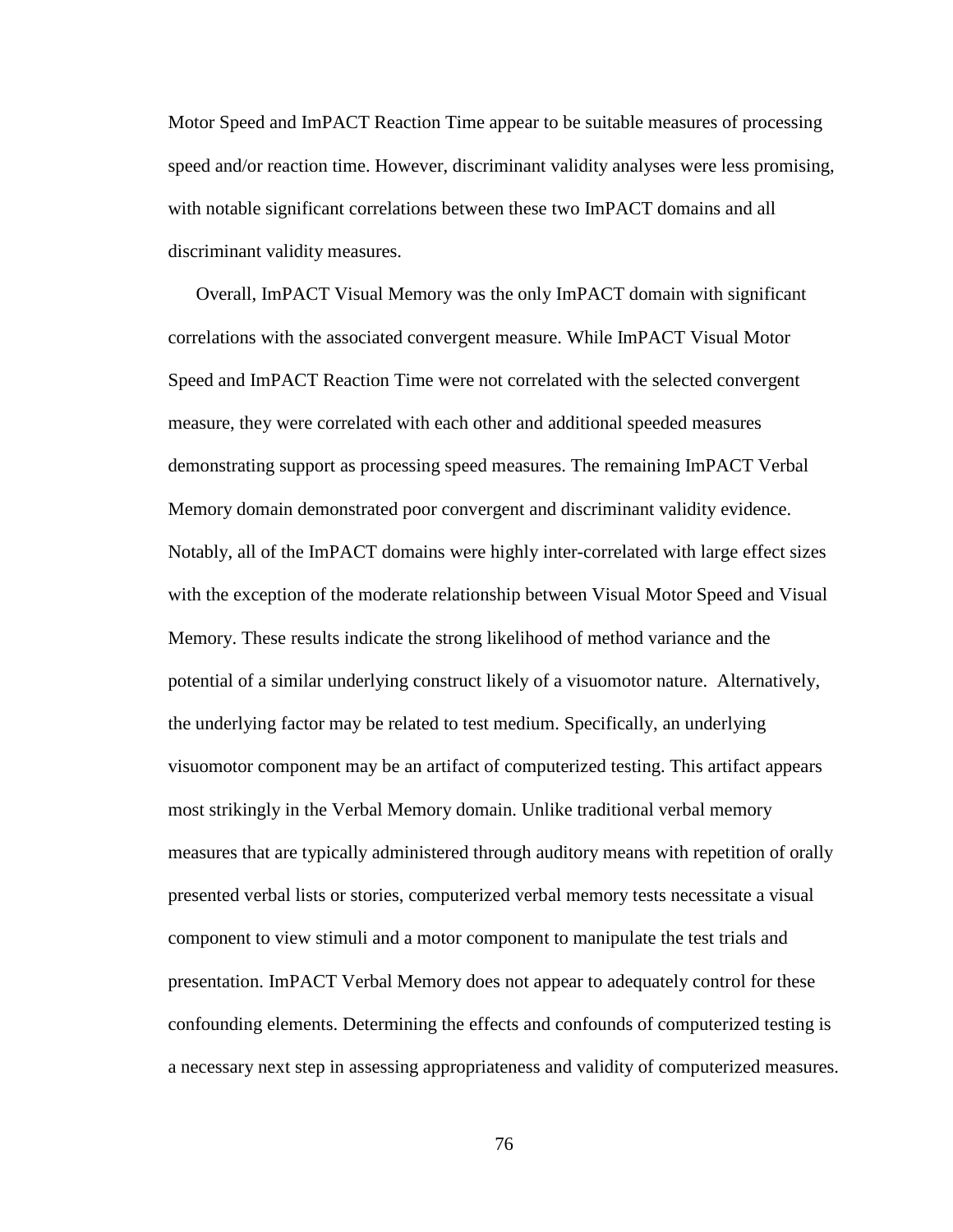Additionally, when ImPACT Verbal Memory is examined qualitatively, reliance upon recognition discrimination becomes apparent. The ImPACT Verbal Memory measure, along with the battery as a whole, would likely be strengthened by increased emphasis on immediate and delayed free recall components. It appears that clinical use of ImPACT may be best supplemented with an additional brief verbal memory measure to bolster verbal memory inferences.

#### **Diagnostic Validity**

#### *Sensitivity and Specificity*

Examination of diagnostic validity analyses demonstrated that sensitivity rates for most measures, regardless of cut scores used, were low. However, ImPACT had a median sensitivity rate of .36 compared to the neuropsychological screening battery median sensitivity rate of .14. Specificity rates were adequate for both ImPACT and the neuropsychological screening measures. These results suggest that ImPACT was more sensitive to borderline impairment (T-score  $\leq$  36) following concussion than the traditional screening battery. This sensitivity rate becomes more compelling when the variability of concussion symptoms is considered along with the inherent difficulty in measuring and tracking such heterogeneous symptoms. It is likely, if not probable, that most concussions do not cause prominent enough cognitive deficits to be detected using cognitive measures. As such, both computerized and traditional measures may fail to detect subthreshold cognitive difficulties as the subjective complaints following concussion often overshadow the objective, or measureable, deficits following concussion. Additionally, the wide variability in presenting symptoms following concussions means that only a small proportion of injuries will result in prolonged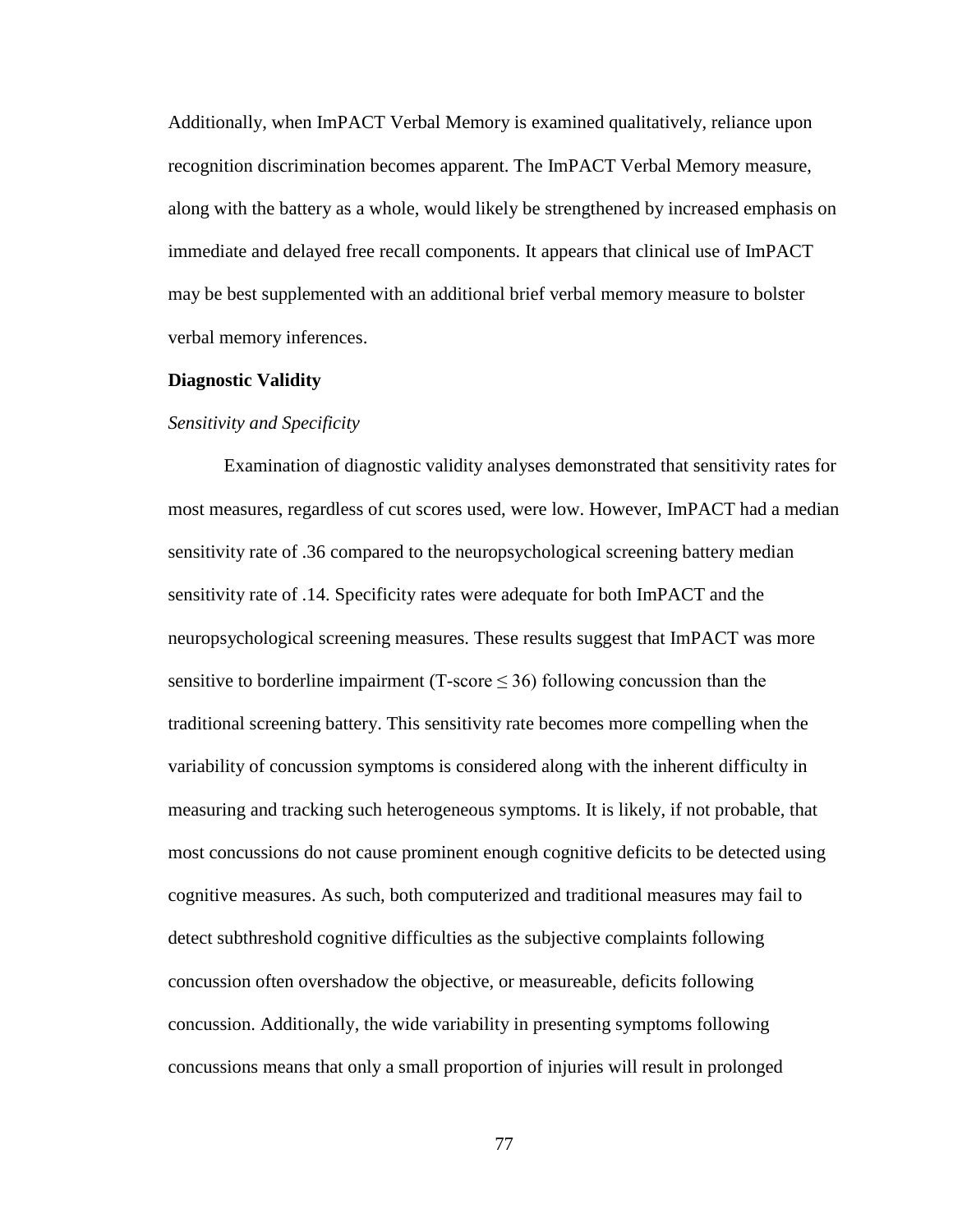cognitive difficulties. Scientifically, this may be good news for athletes sustaining concussions in that most cognitive difficulties are not likely to reach a clinically significant level of impairment. If this is the case, cognitive testing may simply reinforce the likelihood of a good outcome and educate individuals with concussion, namely that in most cases the brain remains healthy and capable of processing information, attending to information, encoding new information, and retrieving information over time. However, it some cases cognitive symptoms may be more profound and warrant additional attention. In such cases, it appears that ImPACT may be an appropriate screening tool and/or baseline tracking tool to help determine whether perceived cognitive deficits warrant additional testing.

#### *Classification Accuracy*

When test scores were examined to determine clinical diagnostic validity through categorical assignment, the ImPACT domains demonstrated adequate ability to correctly classify healthy athletes as defined by the absence of any borderline impaired test scores  $(T \leq 36)$ . However, only slightly more than half of the concussed athletes were correctly categorized by the ImPACT domains at this cut score. When the threshold for diagnostic classification was more rigidly defined by the presence of impaired test scores ( $T \le 29$ ), ImPACT correctly classified almost all of the healthy athletes while less than a third of concussed athletes were correctly classified. In contrast, the neuropsychological screening battery correctly classified a larger proportion of concussed athletes at  $T \leq 36$ than ImPACT.

Potential explanations exist for the discrepancies in athlete categorization between tests. It is possible that the screening battery both detected more deficits at a borderline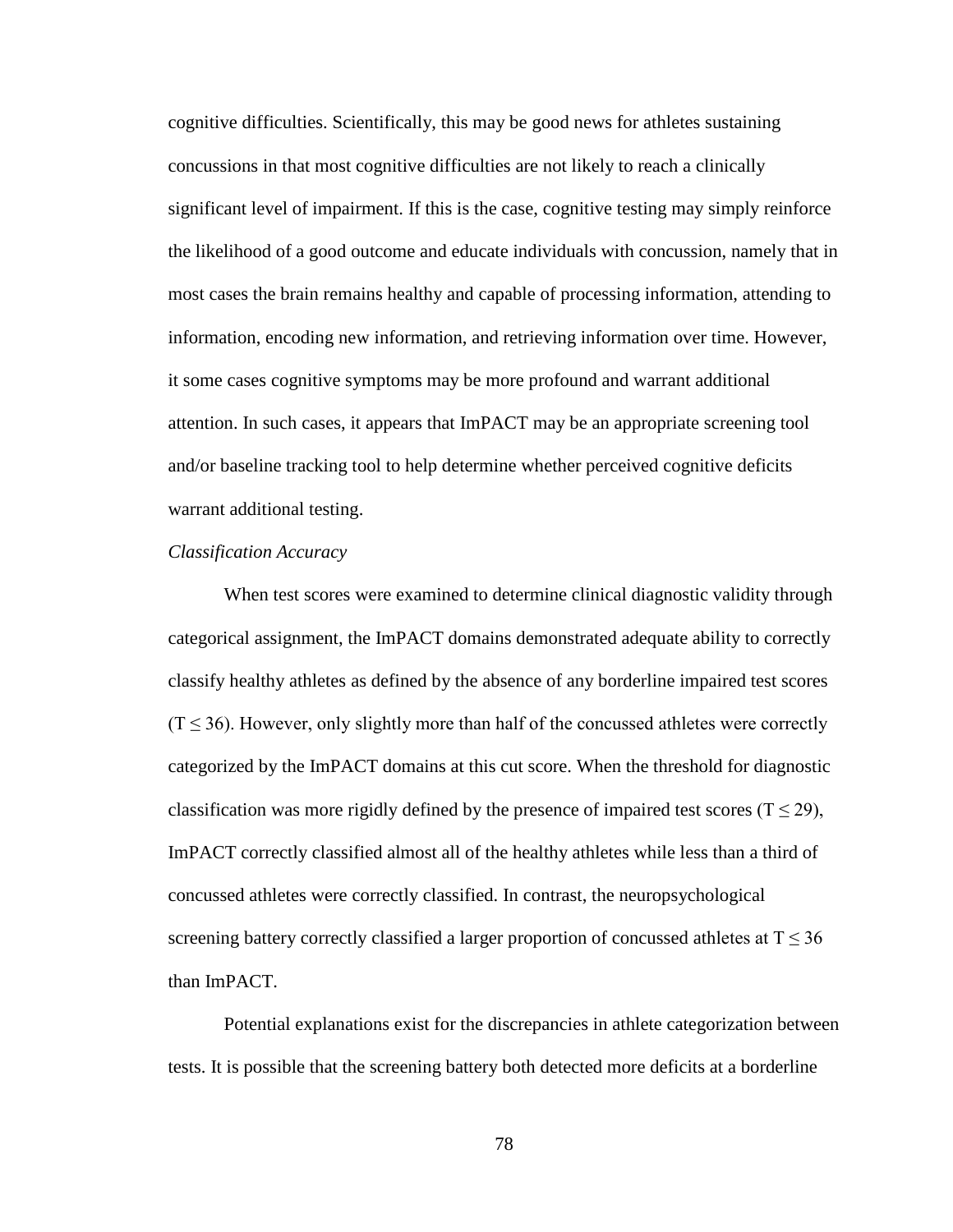impaired threshold and misclassified healthy athletes as the result of a Type I error. Namely, because the screening battery had several additional domains there were more opportunities for impaired scores and implied deficits through chance alone. However, it is also possible that the screening battery's inclusion of domains not addressed by the ImPACT battery led to the detection of true deficits that might be missed by the ImPACT domains. In order to address possible concerns related to both batteries independently, the ImPACT scores and the screening battery were combined to provide a fuller neuropsychological battery. When these domains were combined, the majority of concussed athletes were classified correctly at a cut score of 36T or lower. At 29T or lower, fewer than half of the concussed athletes were correctly classified. While the 36T cut score resulted in more false positives with a large proportion of healthy athletes misdiagnosed as concussed, the number of deficits correctly detected indicates that there may be benefits in using a fuller neuropsychological battery that includes both computerized and traditional measures. This is especially true in cases where an initial screening battery, such as ImPACT, indicates cognitive deficits that may warrant further assessment by a neuropsychologist.

As noted earlier, significant post-concussive cognitive changes are less common than other symptom complaints. However, current results indicate that ImPACT does appear to adequately detect the presence of cognitive change post-concussion as evidenced by ability to differentiate between healthy and concussed athletes and sensitivity to the detection of borderline impaired cognitive scores. Using such a screening tool is essential in creating an algorithmic approach for assessing potential cognitive symptoms post-concussion. This approach includes a baseline screening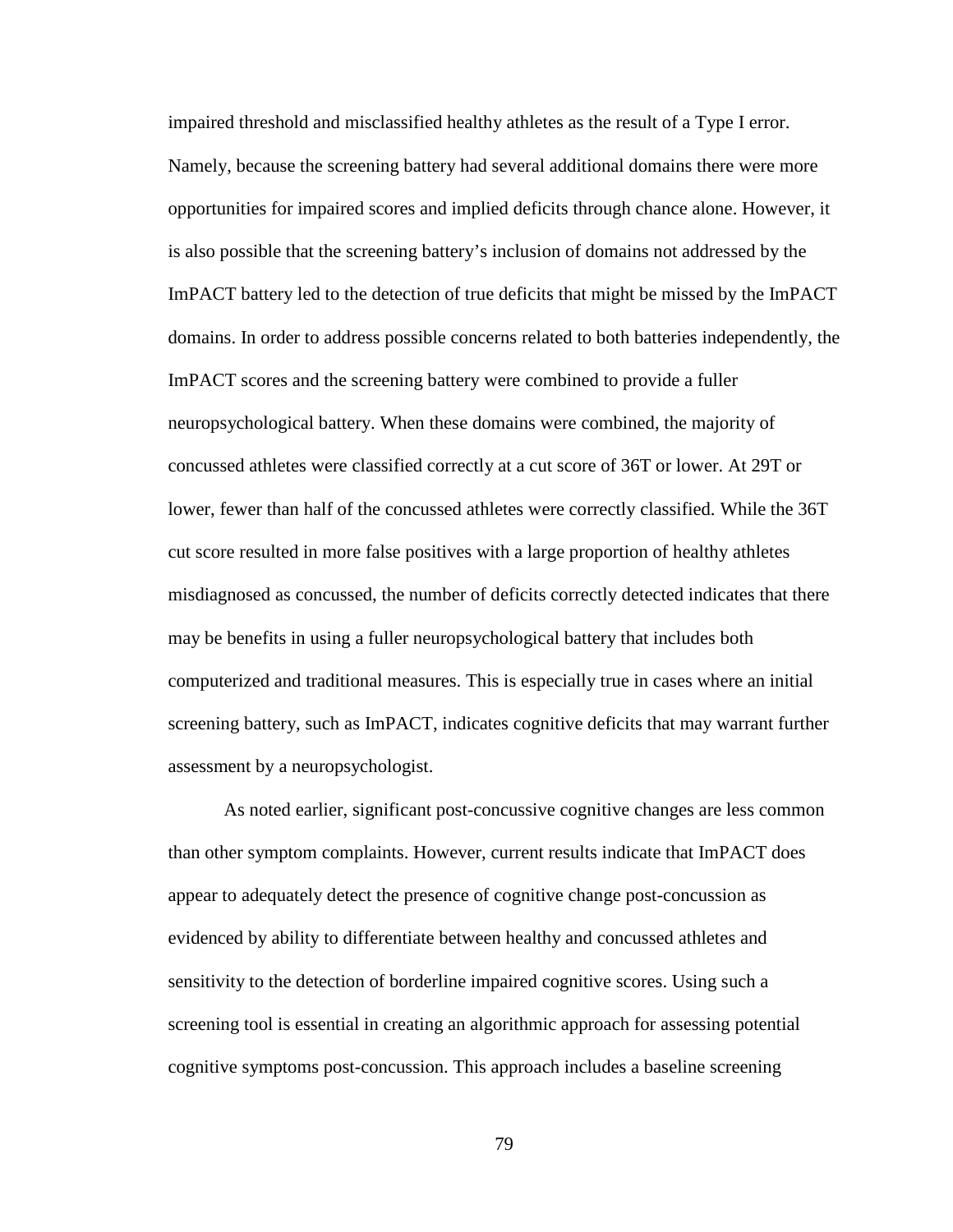followed by more complete post-concussion testing if necessary, ensuring that athletes who exhibit cognitive changes are more likely to be detected, tracked, and assisted with return to cognitive baseline. Such testing is consistent with Echemendia et al.'s (2011) position paper on the role of neuropsychologists in evaluation and management of sports concussions and will further complement the sports physician's prescription of return-toplay decisions.

## **Limitations**

Significant group differences in the areas of reading skill/premorbid estimate of intelligence and sport at time of evaluation limit the ability to generalize results from the current study. As noted earlier, the control group demonstrated significantly higher WRAT-4 Reading scores, indicating a potentially higher premorbid level of intelligence. This difference may generalize to overall superior academic achievement and test-taking skills in the healthy athlete controls. If the control group is indeed more intelligent and/or academically skilled, participant selection bias may have contributed to this group difference. The controls represent a self-selected sample that likely attracted a small subset of parents and athletes concerned about sports concussion. Method of selection occurred through flyers circulated via participating club teams, local gyms, and private email listservs. Such recruitment methods may have attracted parents and participants of a higher socioeconomic status who had access to the flyers through club teams and the means and ability to travel to the University of Kentucky for assessment. However, an alternative possibility may account for the reading/premorbid estimate group differences. It is possible that the group differences noted in this study are representative of true cohort differences between healthy athletes and athletes who have the propensity to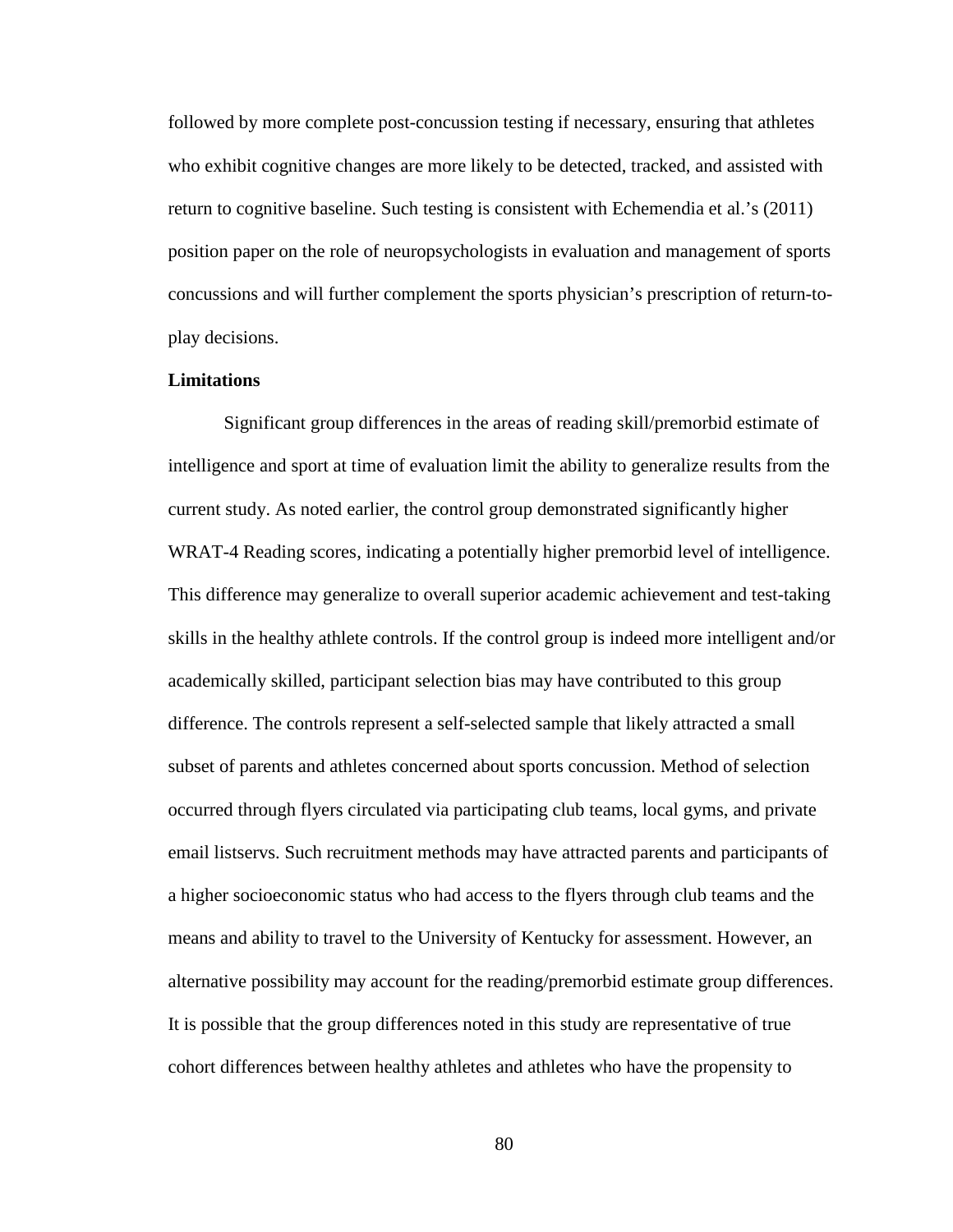experience persistent concussion symptoms. As noted previously, premorbid factors play a large contributing role in concussion outcomes. Additionally, research (e.g., Stavinoha, Butcher, & Spurgin, 2011) indicates that intact brain reserve capacity contributes to a healthy, full recovery following brain injury. As such, it is possible that premorbid intelligence and the resulting brain reserve capacity are protective factors for concussions. If present in the control group, such protective factors may have minimized the extent of damage during cranial contact resulting a higher threshold for experiencing concussion symptoms (i.e., less likely to experience concussion with same blunt force trauma). The higher premorbid intelligence estimates for the control athletes may indicate a higher baseline cognitive reserve that protects the brain's cognitive and functional capacities when compared to the concussion group. Further, as noted previously Moser, Schatz, & Jordan (2005) indicated that concussions in younger athletes may affect overall cognitive ability, including intelligence. In their research, asymptomatic athletes who had recovered from two or more concussions demonstrated similar performances to currently concussed (i.e., symptomatic) peers on neuropsychological tests; the athletes with cumulative concussions also demonstrated lower grade-point averages than their singleconcussion and non-concussed peers (Moser, Schatz, & Jordan, 2005). Of note, more participants in SPORT had experienced concussions prior to the index concussion, with a modal experience of one prior concussion, further supporting the possibility that multiple concussions may impact intelligence in younger athletes.

Qualitative group differences in sport played at time of evaluation were also noted. However, groups were evaluated for differences between current sport at the time of evaluation only. Information regarding additional sports was not available for the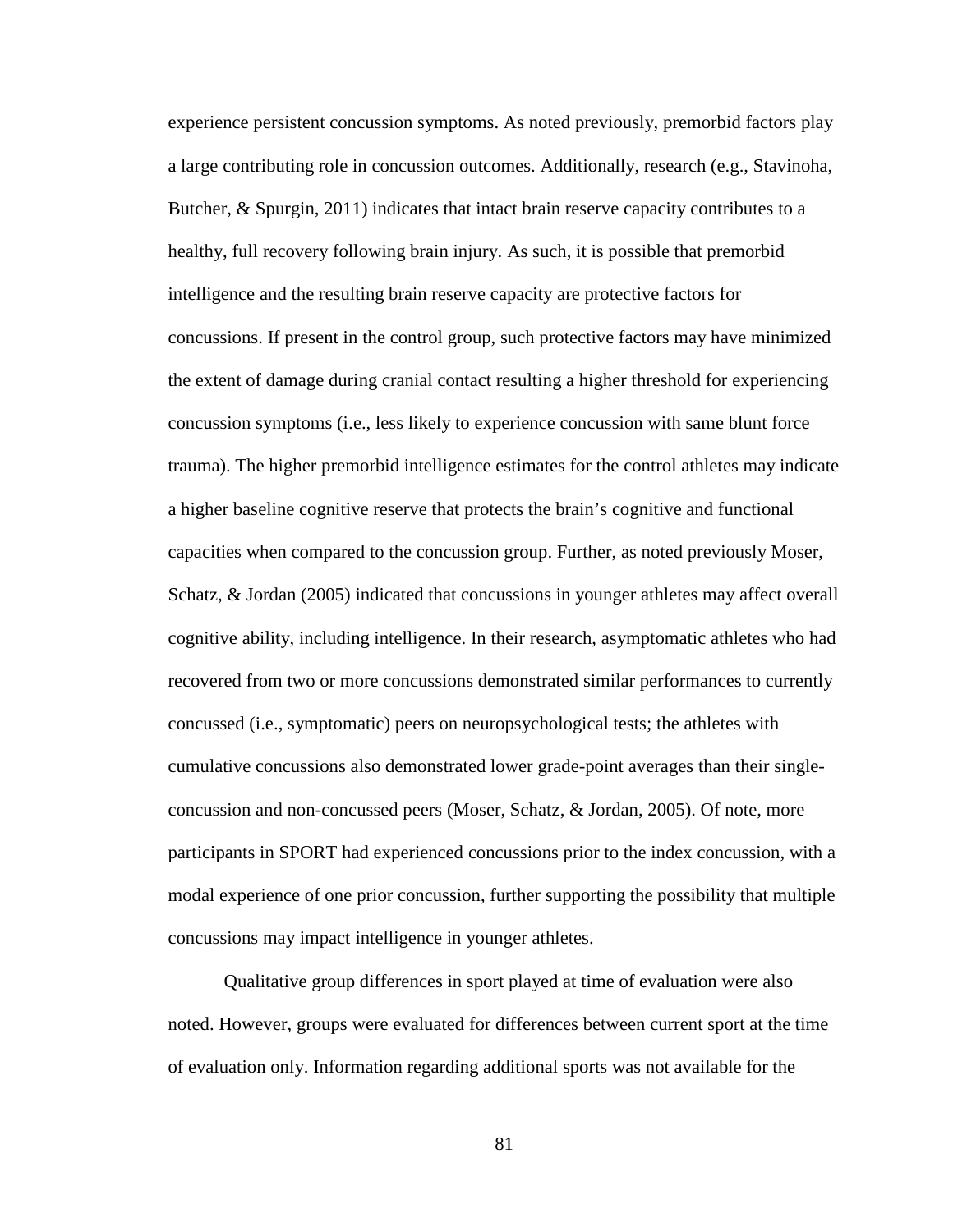complete sample; it is likely that athletes in the middle school and high school age ranges play multiple sports that vary depending upon the season. As such, seasonal group differences may not reflect true group differences between athletes in various contact sports.

Another issue is that the current study did not utilize performance validity measures. Lack of performance validity measures is generally comparable to real-world concussion baseline testing sessions, in which healthy athletes generally do not exhibit test results lower than normal limit ranges (i.e., baseline results are often low average or higher). However, research (e.g., Iverson, G.L. & Schatz, 2015; Schatz & Glatts, 2013) has suggested the possibility that athletes may "sandbag" preseason testing to produce under-representative test scores and indirectly facilitate later return-to-play decisions. While Schatz and Glatts (2013) demonstrate that sandbagging may be detectable using ImPACT, the possibility remains that athletes may intentionally under-represent their cognitive capacity during baseline testing. These lower test scores may allow for quicker return-to-play decisions if cognitive declines are not demonstrated through testing. Increased awareness of possible underestimation of baseline cognitive results is necessary, and may require the inclusion of brief performance validity assessments in those measures designed for baseline testing and serial testing following concussion.

Additionally, small sample sizes may diminish external generalizability and potentially limited appropriate analyses. For instance, a factor analysis indicative of underlying constructs within the testing battery was not possible due to limited sample sizes. However, achieved power analyses indicated adequate ability to detect group differences for the neurocognitive measures. Additionally, many of the effect sizes found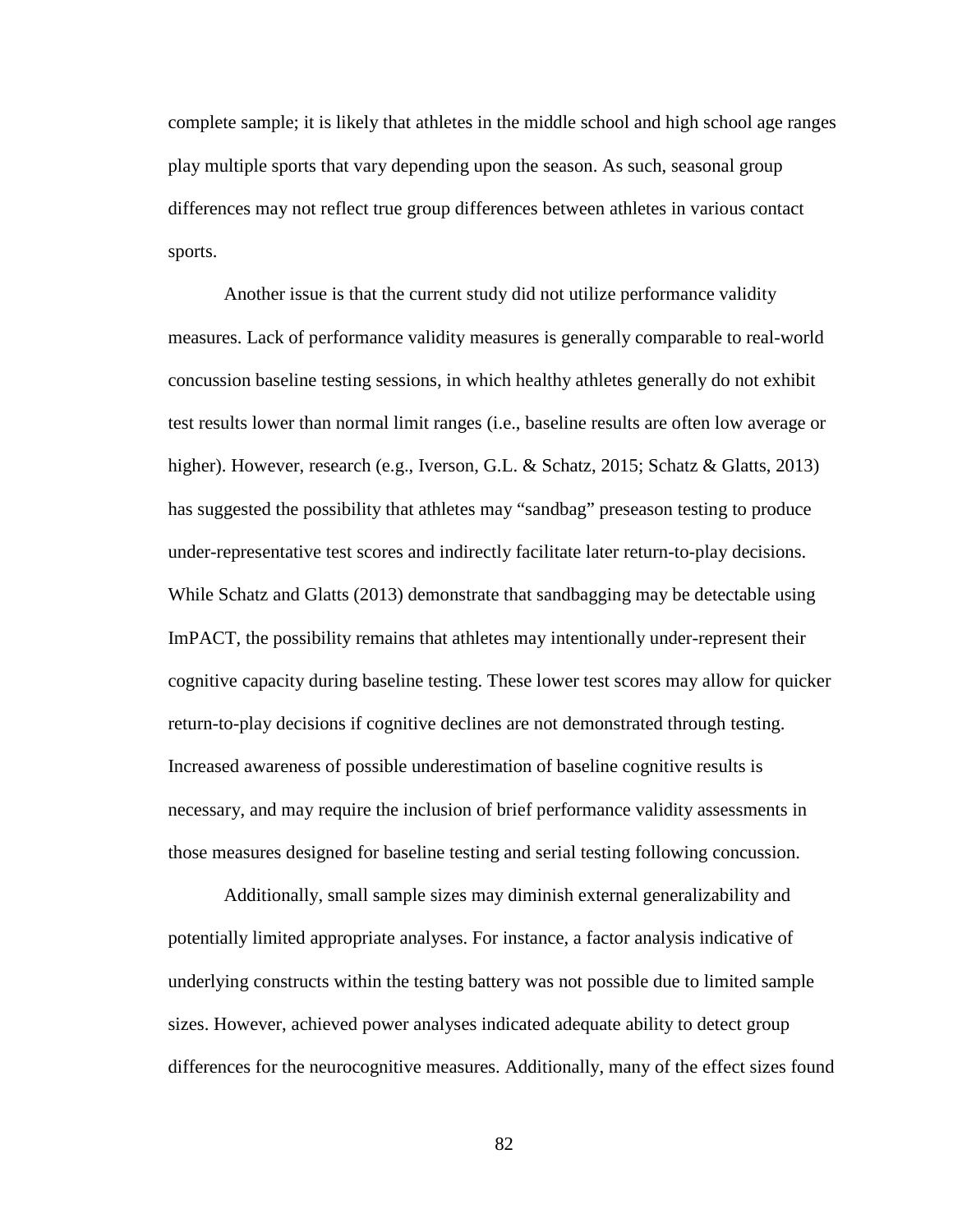were large. Future research should attempt to replicate these findings in order to substantiate findings from the current study.

Given the use of a pre-selected clinical battery, convergent and discriminant measures were not selected specifically for the current study. Use of an archival clinical group with a previously selected battery dictated matched tests for the control group. While additional memory, processing speed, and reaction time measures would have increased the findings' strength, many findings remain robust. For instance, the interrelationship between ImPACT domains was clearly not affected by comparison test selection and instead offers evidence for method variance within the ImPACT battery. Further, findings from the current study are consistent with Maerlender et al. (2010), who demonstrated ImPACT's generally adequate convergent validity in comparing ImPACT's factor loadings to that of a traditional paper-and-pencil battery. Maerlender et al.'s (2010) research demonstrated convergent validity for three of the four constructs. Similar to the current study, Maerlender et al. (2010) recognized that ImPACT is a useful screening tool, but suggested that other sources of data are necessary to detect and manage concussions.

Finally, the current study was limited to chronic post-concussion symptoms. Thus, current results are generalizable only to adolescents with similar presentations. The current results are not intended to assess ImPACT's validity for use as an immediate assessment.

#### **Implications**

This study demonstrates appropriateness of ImPACT assessment following concussion, as results indicate that each domain is able to differentiate between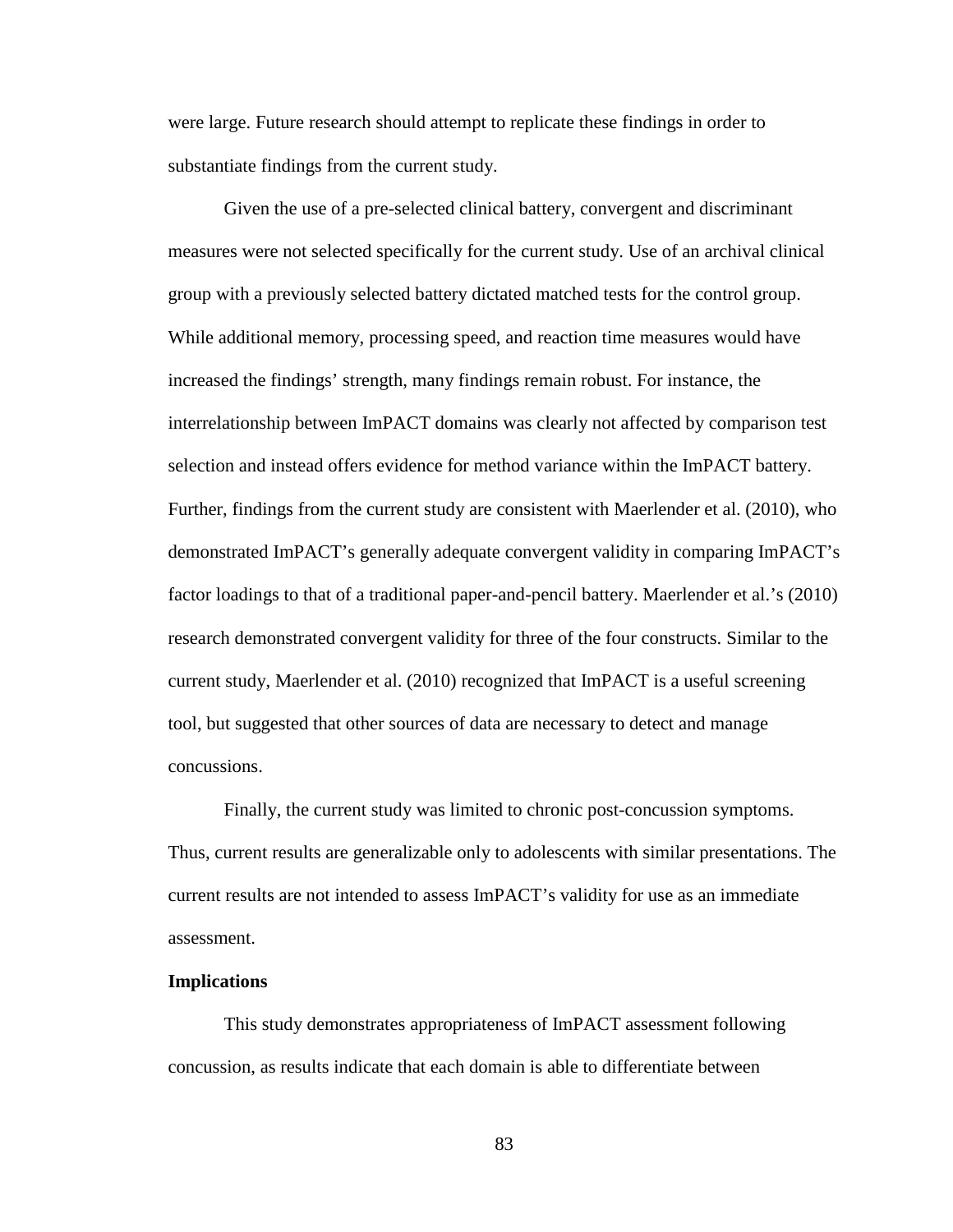concussed and healthy athletes. Additionally, all domains except ImPACT Verbal Memory indicate appropriate convergent validity. At present, ImPACT does appear to be appropriate for use as an initial screening tool. ImPACT has the potential for further utility if the Verbal Memory domain is strengthened in future versions by adding/strengthening immediate and delayed verbal memory domains. Overall, the widespread use of ImPACT highlights a contemporarily relevant issue in the field of neuropsychology. As ImPACT and other computerized measures gain popularity, they represent a trend towards adoption of computerized cognitive testing. Not only is computerized testing becoming popular in neuropsychology, but it has also increased in use for achievement and standardized tests. Adolescents and children are a particularly relevant group in this testing paradigm shift, as they are becoming increasingly adept with computerized learning and testing in academic settings from a very young age. This routine use of technology in childhood and adolescence further indicates the necessity of fully validating newly developed tests. While these measures may have less utility in older populations, more research is needed to determine the appropriateness of increased computerized neurocognitive test options, especially for use with children and adolescents.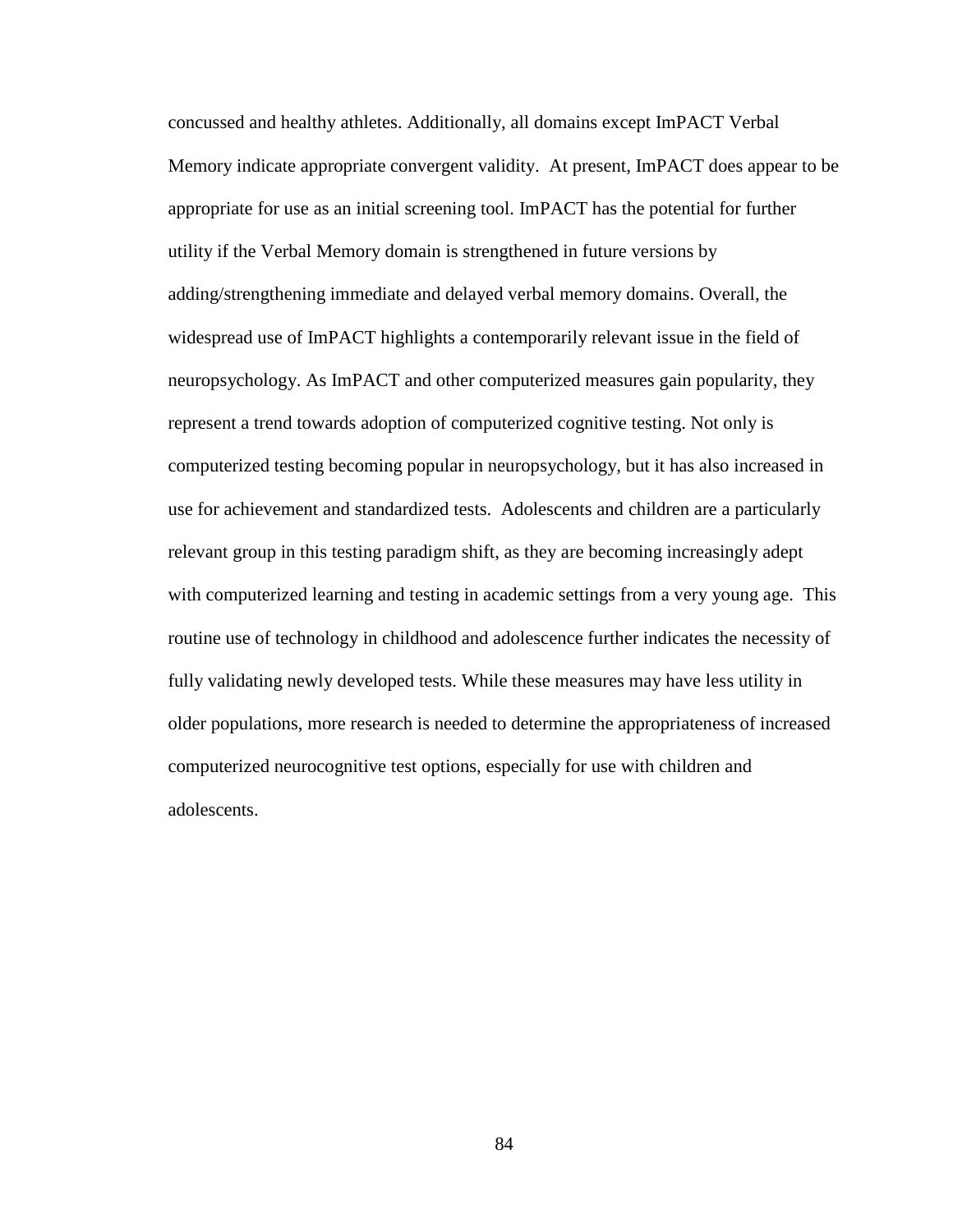## APPENDICES

Appendix A. Telephone Screener

Validity of Immediate Post-Concussion Assessment and Cognitive Testing (ImPACT): Construct validity and Diagnostic Validity in a Sports Concussion Sample

Athlete Name: \_\_\_\_\_\_\_\_\_\_\_\_\_\_\_\_\_\_\_\_\_\_\_\_\_\_\_\_\_\_

Parent Name: \_\_\_\_\_\_\_\_\_\_\_\_\_\_\_\_\_\_\_\_\_\_\_\_\_\_\_\_\_\_\_

Date of screener:

We are conducting a research study about thinking problems following sports concussion. Eligible participants include athletes who play a contact sport, such as football, soccer, lacrosse, rugby, among others, who are between the ages of 12 and 16. Eligible athletes have not experienced a concussion in the past year. If your child is eligible for the study, the two of you will attend one 2-3 hour testing session at the University of Kentucky. Following testing, we can mail you a copy of results that may be used as pre-season testing for your child's sport. If your child should sustain a concussion, these results will be useful to present to the attending physician. Today, I will be asking some voluntary screening questions regarding mental health and medical history to determine if your child is eligible. Do you have time to answer these question? (Y/N) *If yes…* As a voluntary participant, I would like to briefly review your rights. All the information you provide is strictly confidential and is accessible only to research team members and individuals who may audit our work for integrity purposes. There are no foreseen risks or benefits to participating in this study. As a voluntary participant, you can choose to revoke your consent at any point. Finally, if you have any questions or concerns I can provide contact information for the Office of Research Integrity at UK (859-257-1639). Do you have any questions before we begin?

- 1. How old is your child? \_\_\_\_\_\_\_\_\_\_
- 2. What is their sex?
- 3. What grade is your child in?

\_\_\_\_\_\_\_\_\_\_\_\_\_\_\_\_\_\_\_\_\_\_\_\_\_\_\_\_\_\_\_

- 4. Have they ever skipped or repeated a grade?
- 5. Has your child ever attended special education classes or had an individualized education plan put into place?
- 6. What type of grades does your child make in school (i.e., A's, B's C's)?
- 7. Has your child ever been diagnosed with a concussion? (Potential follow-up: Has your child ever hit his or her or head hard enough to see stars or been knocked unconscious?)  $\_$  If yes, when? $\_$
- 8. Does your child have any psychological diagnoses, including depression, anxiety, or ADHD? \_\_\_\_\_\_\_\_\_\_\_\_\_\_\_
- 9. Has your child ever been diagnosed with a neurological disorder?\_\_\_\_\_\_\_\_\_\_

If your child is eligible for the study, what is the best phone number and time to reach you?

What days and times typically work best for you and your child to come to the University of Kentucky for a 2.5 to 3 hour assessment?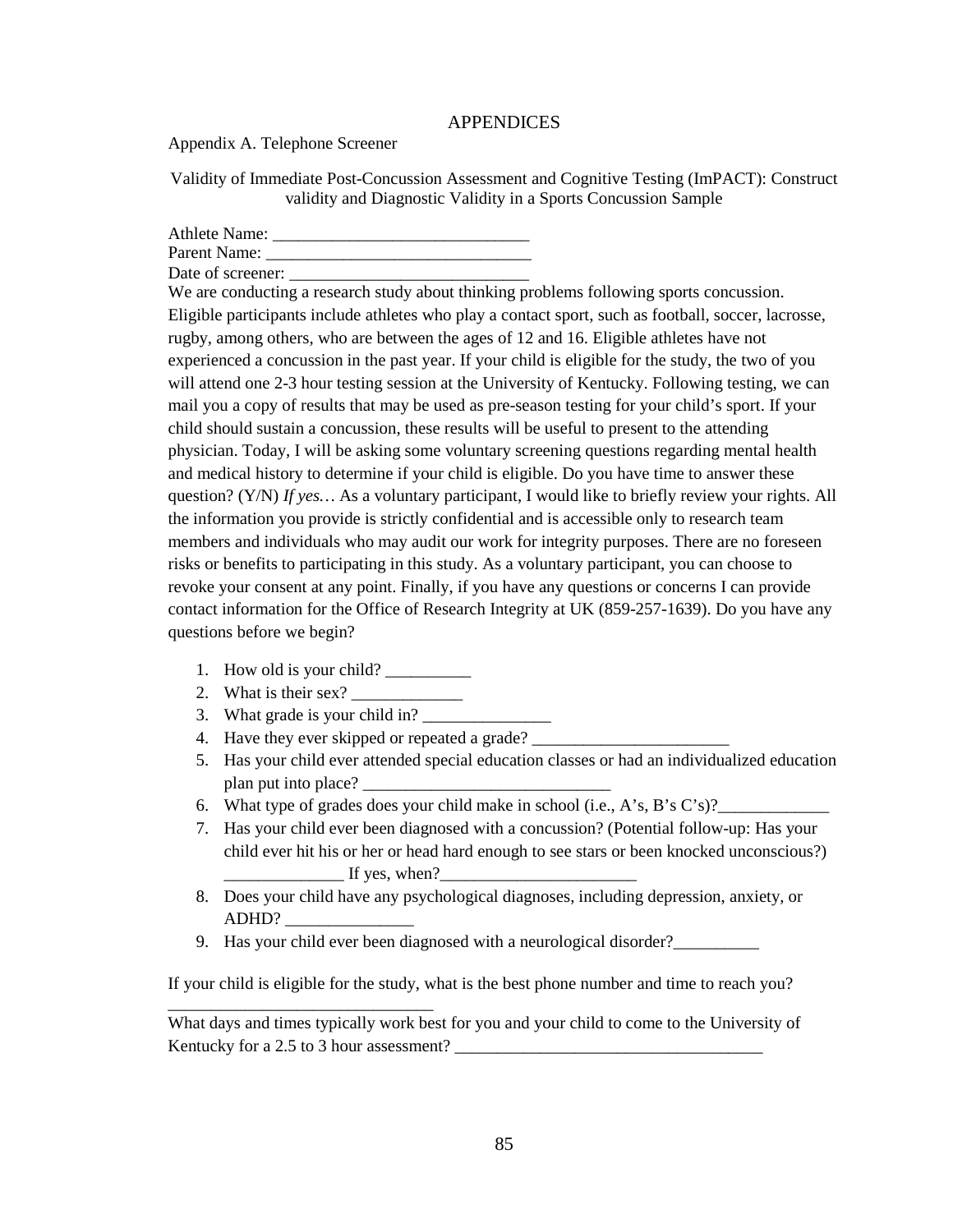Appendix B. CONT Demographics Form

ID: \_\_\_\_\_\_\_\_\_\_\_\_\_\_\_\_\_\_\_\_\_\_\_\_\_\_\_

Date:

- 1. Age: \_\_\_\_\_\_\_\_\_\_
- 2. Sex: M/F
- 3. Race/ethnicity: \_\_\_\_\_\_\_\_\_\_\_\_\_\_\_

 $\overline{\phantom{a}}$ 

- 4. Current Year/Grade in school:
- 5. Handedness: \_\_\_ Right \_\_\_\_ Left familial? Y/N
- 6. Skipped or repeated a grade?  $Y/N$  Specify:  $\_\_$
- 7. Special education classes or individualized education plan? Y/N *(If yes, discontinue)*
- 8. Grades in school (i.e., A's, B's C's)?
- 9. Concussion history? Y/N Date: \_\_\_\_\_\_\_\_\_\_\_\_\_
	- a. In past year? Y/N *(If yes, discontinue)*
	- b. Details: (Loss of consciousness? Duration of symptoms? Medical attention?)

\_\_\_\_\_\_\_\_\_\_\_\_\_\_\_\_\_\_\_\_\_\_\_\_\_\_\_\_\_\_\_\_\_\_\_\_\_\_\_\_\_\_\_\_\_\_\_\_\_\_\_\_\_\_\_\_\_\_\_\_\_\_\_\_\_ \_\_\_\_\_\_\_\_\_\_\_\_\_\_\_\_\_\_\_\_\_\_\_\_\_\_\_\_\_\_\_\_\_\_\_\_\_\_\_\_\_\_\_\_\_\_\_\_\_\_\_\_\_\_\_\_\_\_\_\_\_\_\_\_\_

- 10. Participant psychological history (diagnosed with depression, anxiety, ADHD, etc.)? Y/N *(If yes, discontinue)*
- 11. Participant neurological history? Y/N *(If yes, discontinue)*
- 12. Family psychiatric history: Y/N Specify:
- 13. Family neurological history: Y/N Specify:\_\_\_\_\_\_\_\_\_\_\_\_\_\_\_\_\_\_\_\_\_\_
- 14. Sport(s) played and experience length (i.e., years or seasons):

\_\_\_\_\_\_\_\_\_\_\_\_\_\_\_\_\_\_\_\_\_\_\_\_\_\_\_\_\_\_\_\_\_\_\_\_\_\_\_\_\_\_\_\_\_\_\_\_\_\_\_\_\_\_\_\_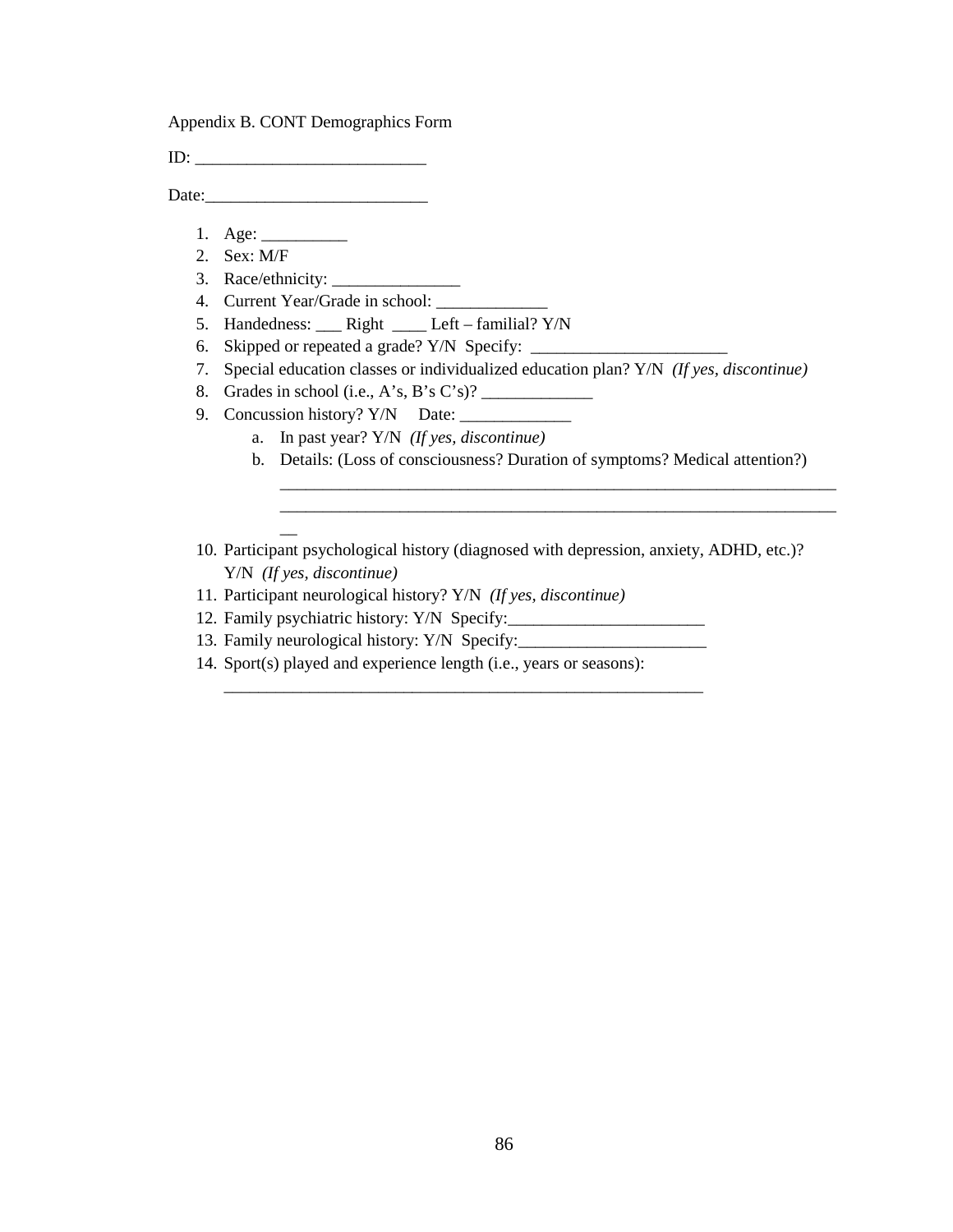## REFERENCES

- Allen, B.J., & Gfeller, J.D. (2011). The Immediate Post-Concussion Assessment and Cognitive Testing battery and traditional neuropsychological measures: A construct and concurrent validity study. *Brain Injury, 25(2),* 179-191.
- Allen, D.N., Haderlie, M., Kazakov, D., & Mayfield, J. (2009). Construct and criterion validity of the Comprehensive Trail Making Test in children and adolescents wit traumatic brain injury. *Child Neuropsychology, 15,* 543-553.
- Alves, W., Macciocchi, S.N., & Barth, J.T. (1993). Postconcussive symptoms after uncomplicated mild head injury. *Journal of Head Trauma Rehabilitation, 8(3),*  48-59.
- American Psychiatric Association (2000). *Diagnostic and Statistical Manual of Mental Disorders,* (Fourth ed., Text Revision). Washington, DC.
- American Psychiatric Association (2013). *Diagnostic and Statistical Manual of Mental Disorders* (5th ed.) Washington, DC.
- Army Individual Test Battery (1944). *Manual of Directions and Scoring.* Washington, DC: War Department, Adjutant General's Office.
- Aylward, E.H., & Schmidt, S. (1986). An examination of three tests of visualmotor integration. *Journal of Learning Disabilities, 19,* 328-330.
- Beck, J.S., Beck, A.T., & Jolly, J.B. (2005). *Beck Youth Inventory- Second Edition (BYI-II).* Location: PsychCorp.
- Beery, K.E., Beery, N.A., & Buktenica, N.A. (2010). *Beery-Buktenica Developmental Test of Visual-Motor Integration- Sixth Edition (Beery VMI).* San Antonio, TX: Pearson Assessments.
- Benedict, (2010). *Veterans Health Initiative: Traumatic brain injury.* Department of Veterans Affairs Employee Education System. Retrieved November, 2015 from publichealth.va.gov/docs/vhi/traumatic-brain-injury.
- Benton, A.L. (1968). Differential behavioural effects of frontal lobe disease. *Neuropsychologica, 6,* 53-60.
- Bohnen, N. & Jolles, J. (1992). Neurobehavioral aspects of postconcussive symptoms after mild head injury. *Journal of Nervous and Mental Disease, 180,* 683-692.
- Bohnen, N., Jolles, J., & Twijnstra, A. (1992). Neuropsychological deficits in patients with persistent symptoms six months after mild head injury. *Neurosurgery, 30,*  692-696.
- Brown, N.J., Mannix, R.C., O'Brien, M.J., Gostine, D., Collins, M.W., & Meehan, W.P. (2014). Effect of cognitive activity level on duration of post-concussion symptoms. *Pediatrics, 133(2),* 299-304.
- Cantu, R.C., & Voy, R. (1995). Second impact syndrome: A risk in any contact sport. *Physician and Sports Medicine, 23(6),* 27-34.
- Centers for Disease Control (CDC) (2007). National Center for Injury Prevention and Control: Traumatic brain injury. Retrieved November, 2015 from http://www.cdc.gov/ncipc/factsheets/tbi.htm.
- Cohen, M. (1997). *Children's Memory Scales.* San Antonio, TX: The Psychological Corporation.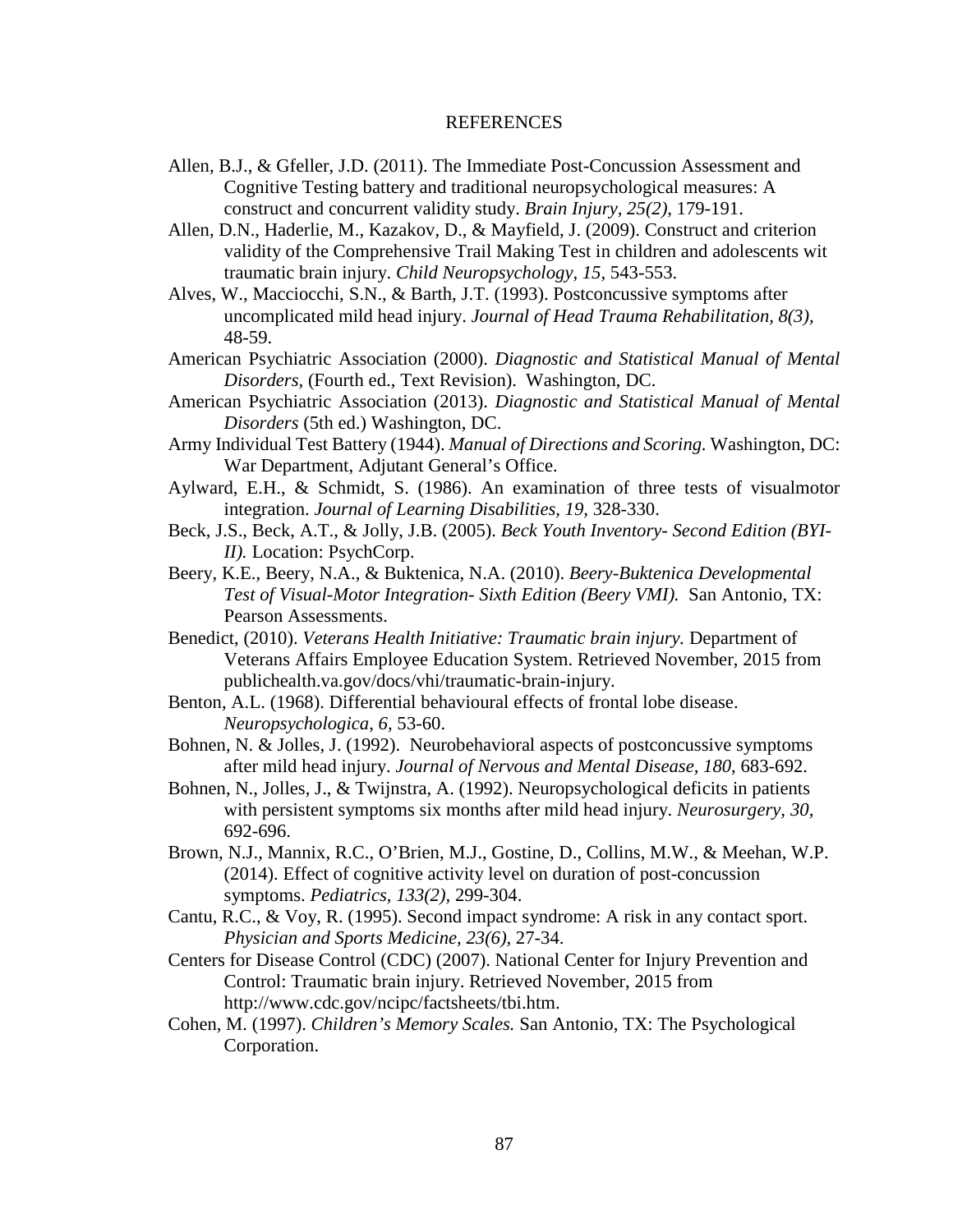- Collins, M.W., Lovell, M.R., Iverson, G.L., Cantu, R.C., Maroon, J.C., & Field, M. (2002). Cumulative effects of concussion in high school athletes. *Neurosurgery, 51(5),* 1175-1181.
- Comper, P., Hutchinson, M., Magrys, S., Mainwaring, L., & Richards, D. (2010). Evaluating the methodological quality of sports neuropsychology concussion research: A systematic review. *Brain Injury, 24(11),* 1257-1271.
- Delis, D.C., Kaplan, E., & Kramer, J.H. (2001). *Delis-Kaplan executive function system.*  San Antonio, TX: The Psychological Corporation.
- Delis, D.C., Kramer, J.H., Kaplan, E., & Holdnack, J. (2004). Reliability and validity of the Delis-Kaplan Executive Function System: An update. *Journal of the International Neuropsychological Society, 10,* 301-303.
- Echemendia, R.J., Iverson, G.L., Mcrea, M., Broshek, D.K., Gioia, G.A., Sautter, S.W., Macciocchi, S.N., & Barr, W.B. (2011). Role of neuropsychologists in the evaluation and management of sport-related concussion: An inter-organization position statement. *The Clinical Neuropsychologist, 25(8),* 1289-1294.
- Eddy, C.M., Rizzo, R., & Cavanna, A.E. (2009). Neuropsychological aspects of Tourette syndrome: A review. *Journal of Psychomatic Research, 67, 503-513.*
- Field, M., Collins, M.W., Lovell, M.R., & Maroon, J. (2003). Does age play a role in recovery from sports-related concussion? A comparison of high school and collegiate athletes. *The Journal of Pediatrics, 142(5)*, 546-553.
- Garden, N., & Sullivan, K.A. (2010). An examination of the base rates of postconcussion symptoms: The influence of demographics and depression. *Applied Neuropsychology, 17,* 1-7.
- Greene, R.E.A., Melo, B., Christensen, B., Ngo, L., Monette, G., & Bradbury, C. (2008). Measuring premorbid IQ in traumatic brain injury: An examination of the validity of the Wechsler Test of Adult Reading (WTAR). *Journal of Clinical and Experimental Neuropsychology, 30,* 163-172.
- Grindel, S.H., Lovell, M.R., & Collins, M.W. (2001). The assessment of sport-related concussion: The evidence behind neuropsychological testing and management. *Clinical Journal of Sport Medicine, 11,* 134-143.
- Guskiewicz, K.M. (2003). Assessment of postural stability following sport-related concussion. *Current Sports Medicine Report,* 2, 24-30.
- Halstead, M.E., Walter, K.D., & The Council on Sports Medicine and Fitness (2010). Clinical report: Sport-related concussion in children and adolescents. *Pediatrics, 126,* 597-615.
- Harrison, J.E., Buxton, P., Husain, M., & Wise, R. (2000). Short test of semantic and phonological fluency: Normal performance, validity, and test-retest reliability.
- Hinton-Bayre, A.D., Geffen, G.M., McFarland, K.A., & Friis, P. (1999). Concussion in contact sports: Reliable change indices of impairment and recovery. *Journal of Clinical and Experimental Neuropsychology, 21,* 70-86.
- ImPACT, Applications Inc. (2013). Overview and features of the ImPACT test. Retrieved from http://impacttest.com/about/background.
- Iverson, G.L., Brooks, Brooks, B.L., Collins, M.W., & Lovell, M.R. (2006). Tracking neuropsychological recovery following concussion in sport. *Brain Injury*. *20*, 245- 252.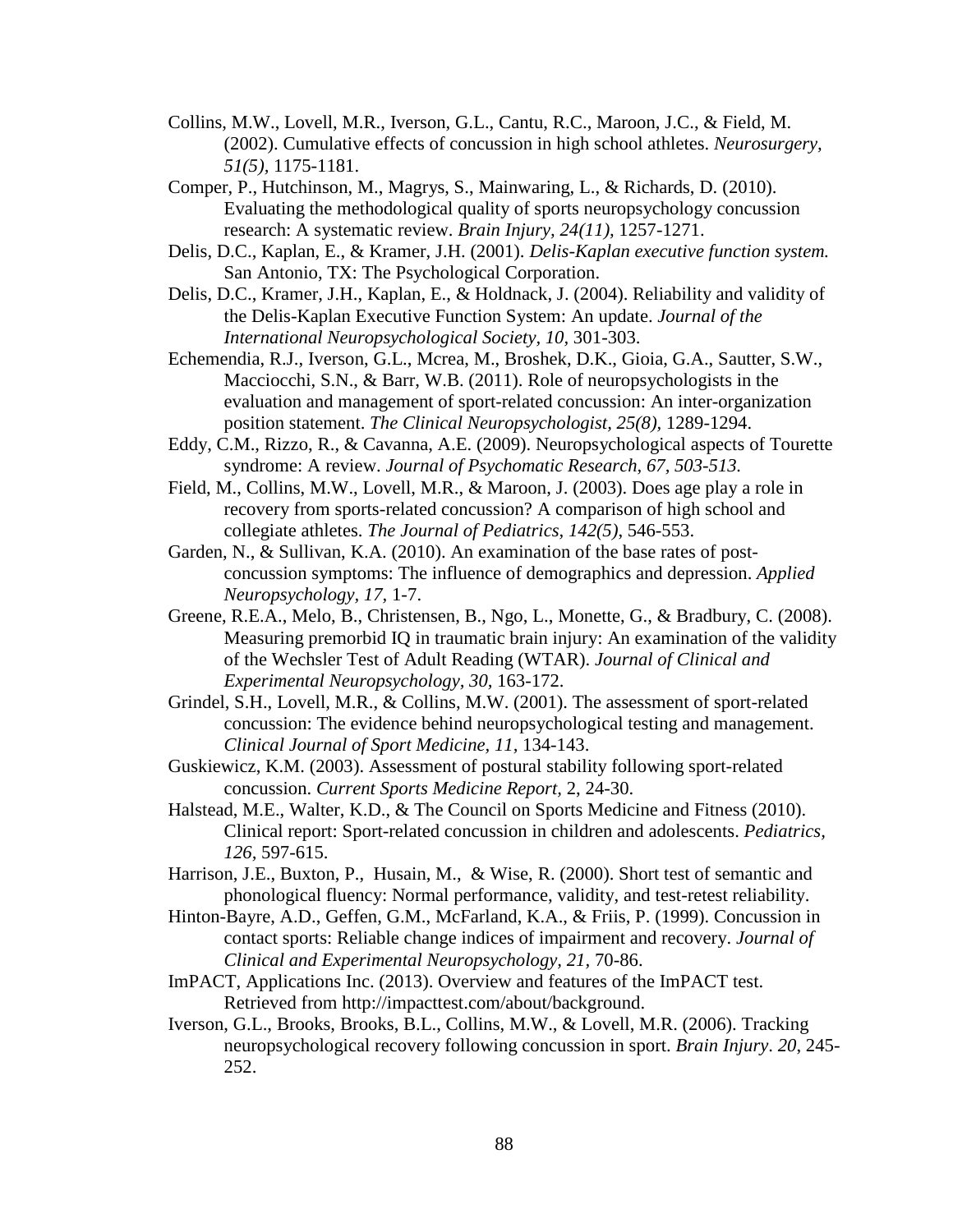- Iverson, G.L., Gaetz, M., Lovell, M.R., & Collins, M.W. (2004). Cumulative effects of concussion in amateur athletes. *Brain Injury, 18,* 433-443.
- Iverson, G.L, Lovell, M.R., & Collins, M.W. (2003). Normative data: For Foxpro (Original Platform) Version of ImPACT. Retrieved from http://impacttest.com/publications /normative.
- Iverson, G.L., Lovell, M.R., & Collins, M.W. (2005). Validity of ImPACT for measuring processing speed following sports-related concussion. *Journal of Clinical and Experimental Neuropsychology, 27,* 683-689.
- Iverson, G.L., & Schatz, P. (2015). Advanced topics in neuropsychological assessment following sport-related concussion. *Brain Injury, 29(2), 263-275.*
- Johnstone, B., Callahan, C.D., Kapila, C.J., & Bouman, D.E. (1996). The comparability of the WRAT-R Reading Test and NAART as estimates in premorbid intelligence in neurologically impaired patients. *Archives of Clinical Neuropsychology, 11,*  513-519.
- Karzmark, P., Hall, K., & Englander, J. (1995). Late-onset post-concussion symptoms after mild brain injury; The role of premorbid, injury-related, environmental, and personality factors. *Brain Injury, 9,* 21-26.
- Kelly, J.P., Nichols, J.S., Filley, C.M, Lillehei, K.O., Rubinstein, D., & Kleinschmidt-DeMasters, B.K. (1991). Concussion in sports: Guidelines for the prevention of catastrophic outcome. *Journal of the American Medical Association, 266 (20),* 2867-2869.
- Kibby, M.Y., & Cohen, M.J. (2008). Memory functioning in children with disabilities and/or attention-deficit hyperactivity disorder: A clinical investigation of their working memory and long-term memory functioning. *Child Neuropsychology, 14,*  525-546.
- Langlois, J.A., Ruthland-Brown, W., & Thomas, K.E. (2004). *Traumatic brain injury in the United States: Emergency department visits, hospitalizations, and deaths.*  Atlanta, GA" Centers for Disease Control and Prevention, Nation Center for Injury Prevention and Control.
- Langlois, J.A., Rutland-Brown, W., & Wald, M.M. (2006). The epidemiology and impact of traumatic brain injury: A brief overview. *Journal of Head Trauma and Rehabilitation, 21*, 375-378.
- Lovell, M.R., Collins, M.W., Podell, K., Powell, J., & Maroon, J. (2005). *ImPACT: Immediate post-concussion assessment and cognitive testing. Pittsburgh, PA:* NeuroHealth Systems, LLC.
- Macciocchi, S.N., Barth, J.T., Alves, W., Rimel, R.W., & Jane, J.A. (1996). Neuropsychological functioning and recovery after mild head injury in collegiate athletes. *Neurosurgery, 39,* 510-514.
- Maddocks, D.L., Dicker, G.D., & Saling, M.M. (1995). The assessment of orientation following concussion in athletes. *Clinical Journal of Sports Medicine, 5,* 32-35.
- Maerlender, A., Flashman, L., Kessler, A., Kumbhani, S., Greenwald, R., Tosteson, T., & McAllister, T. (2010). Examination of the construct validity of ImPACT computerized test, traditional, and experimental neuropsychological measures. *The Clinical Neuropsychologist, 24*, 1309-1325.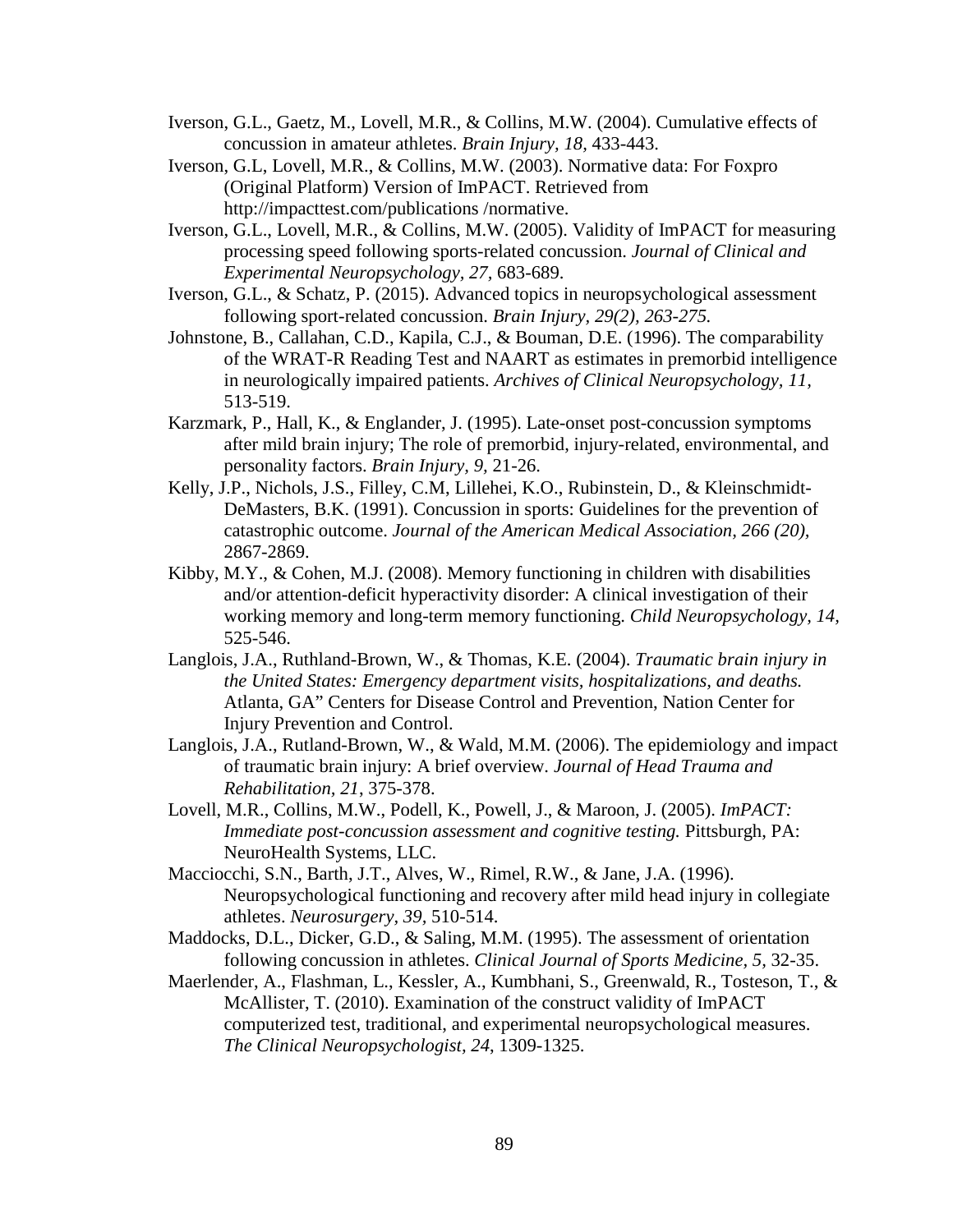- Maerlender, A., Flashman, L., Kessler, A., Kumbhani, S., Greenwald, R., Tosteson, T., & McAllister, T. (2013). Discriminant construct validity of ImPACT: A companion study. *The Clinical Neuropsychologist, 27*, 290-299.
- Majerske, C.W., Mihalik, J.P., Ren., D., Collins, M.W., Reddy, C.C., Lovell, M.R., & Wagner, A.K. (2008). Concussion in sports: Postconcussive activity levels, symptoms, and neurocognitive performance. *Journal of Athletic Training, 43(3),* 922-926.
- Maroon, J.C., Lovell, M.R., Norwig, J.A., Podell, K., Powell, J.W., & Hartl, R. (2000). Cerebral concussion in athletes: Evaluation and neuropsychological testing. *Neurosurgery, 47(3),* 659-672.
- McCrea, M., Kelly, J.P., Randolph, C., Cisler, R., & Berger, L. (2002). Immediate neurocognitive effects of concussion. *Neurosurgery, 50,* 1032-1040.
- McCrea, M., Kelly, J.P., Randolph, C., et al. (1998). Standardized Assessment of Concussion (SAC): On-site mental status evaluation of the athlete. *Journal of Head Trauma Rehabilitation, 13(2),* 27-35.
- McCrory, P., Meeuwisse, W., Johnston, K., et al. (2009). Consensus statement on concussion in sport 3rd International Conference on Concussion in Sport held in Zurich, November 2008. *Clinical Journal of Sports Medicine, 19(3),* 185-200.
- McCrory, P., Meeuwisse, W., Johnston, K., et al. (2012). Consensus statement on concussion in sport 4th International Conference on Concussion in Sport held in Zurich, November 2012. *British Journal of Sports Medicine, 47,* 250-258.
- Meehan, W.P., d'Hemecourt, P., & Comstock, R.D. (2010). High school concussions in the 2008-2009 academic year: Mechanisms, symptoms, and management. *The American Journal of Sports Medicine, 38,* 2405-2409.
- Miller, E. (1984). Verbal fluency as a function of a measure of verbal intelligence and in relation to different types of cerebral pathology. *British Journal of Clinical Psychology, 23,* 53-57.
- Miller, L.S., & Rohling, M.L. (2001). A statistical interpretive method for neuropsychological test data. *Neuropsychology Review, 11(3),* 143-169.
- Mittenberg, W., DiGulio, D.V., Perrin, S., & Bass, A.E. (1992). Symptoms following mild head injury: Expectation as aetiology. *Journal of Neurology, Neurosurgery, and Physiatry, 55*, 200-204.
- Moser, R.S., Glatts, C., & Schatz, P. (2012). Efficacy of immediate and delayed cognitive and physical rest for treatment of sports-related concussion. *The Journal of Pediatrics, 161(5),* 922-926.
- Moser, R.S., Schatz, P., & Jordan, B.D. (2005). Prolonged effects of concussion in high school athletes. *Neurosurgery, 57(2),* 300-306.
- Mullen, C.M., & Fouty, H.E. (2014). Comparison of the WRAT4 Reading subtest and the WTAR for estimating premorbid ability level. *Applied Neuropsychology: Adult, 21,* 69-72.
- National Center for Injury Prevention and Control (2003). Report to Congress on mild traumatic brain injury in the United States: Steps to prevent a serious public health problem. Atlanta, GA: Centers for Disease Control and Prevention.
- National Institute of Neurological Disorders and Stroke (2013). NINDS traumatic brain injury page. Retrieved from http://www.ninds.nih.gov/disorders/tbi/tbi.htm.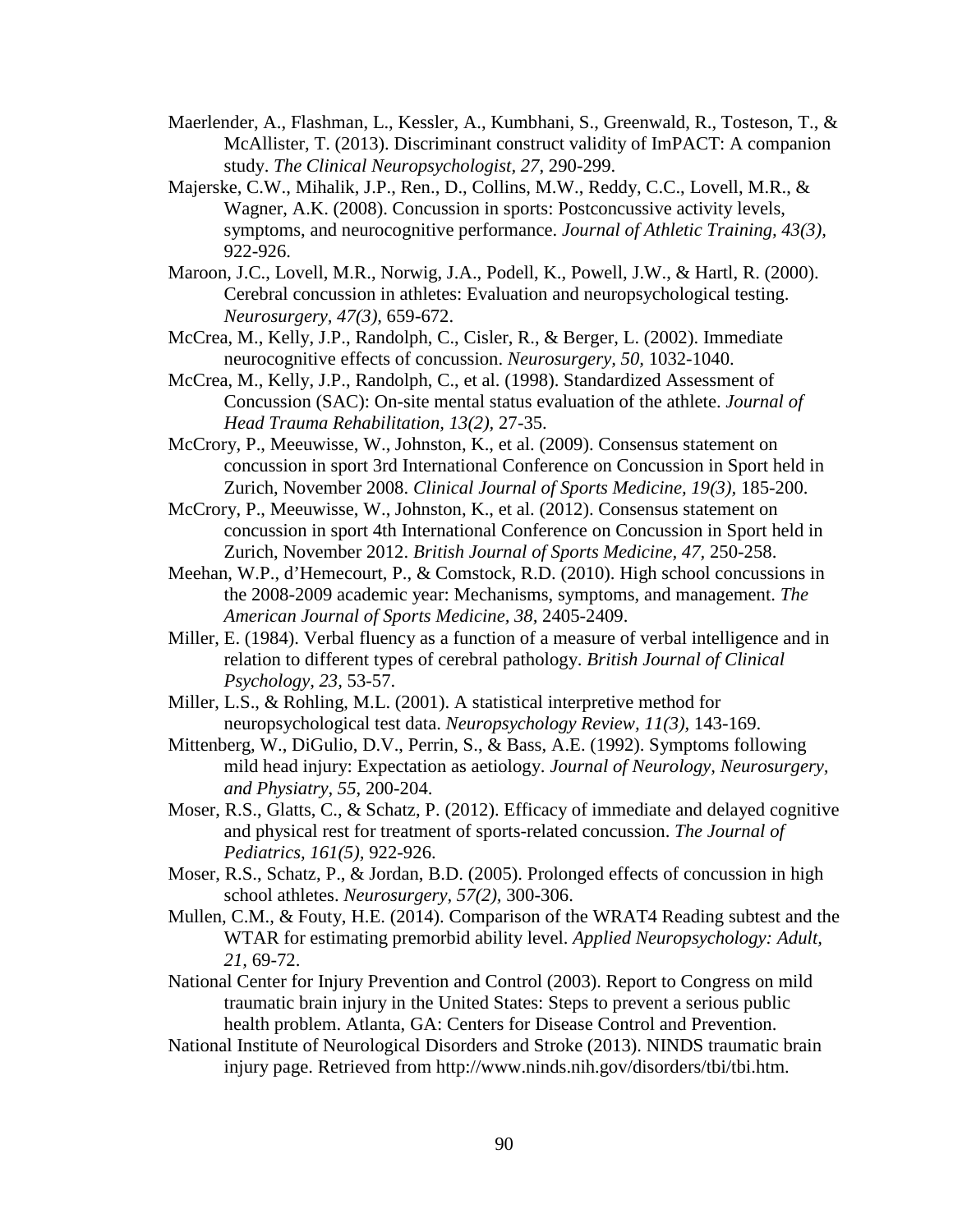- O'Neil-Pirozzi, T.M., Goldstein, R., Strangman, G.E., & Glenn, M.B. (2012). Test-re-test reliability of the Hopkins Verbal Learning Test- Revised in individuals with traumatic brain injury. *Brain Injury, 26(12),* 1425-1430.
- Orme, D.R., Johnstone, B., Hanks, R., & Novack, T. (2004). The WRAT-3 Reading subtest as a measure of premorbid intelligence among person with brain injury. *Rehabilitation Psychology, 49,* 250-253.
- Pavawalla, S.P., Salazar, R., Cimino, C., Belanger, H.G., & Vanderploeg, R.D. (2013). An exploration of diagnosis threat and group identification following concussion injury. *Journal of the International Neuropsychological Society, 19, 305-313.*
- Pearson Assessment (2012). Children's Memory Scale. Retrieved from http:// pearsonassess.ca/haiweb/Cultures/en-CA/Products/Product+Detail.htm?CS\_ ProductID=015-8038-002&CS\_Category=psychologicalmemory & CS Catalog=TPC-CACatalog.
- Periáñez, J.A., Ríos-Lago, M., Rodríguez-Sánchez, J.M., Adrover-Roig, D., Sánchez-Cubillo, I., schizophrenia, and normal aging: Sample comparisons and normative data. *Archives in Clinical Neuropsychology, 22,* 433-447.
- Proto, D.A., Musso, M.W., Barker, A.A., & Gouvier, W.D. (2012). Using the NAART to estimate WRAT-4 Reading grade level in a predominantly African American sample. *Applied Neuropsychology: Adult, 19,* 257-262.
- Reitan, R.M. (1955). The relation of the Trail Making Test to organic brain damage. *Journal of Consulting Psychology, 19,* 393-394.
- Reitan, R.M. (1958). Validity of the Trail Making Test as an indicator of organic brain damage. *Perceptual and Motor Skills, 8,* 271-276.
- Reitan, R.M. (1971). Trail Making Test Results for normal and brain-damaged children. *Perceptual and Motor Skills, 33,* 575-581.
- Reitan, R.M., Wolfson, D. (1985). *The Halstead-Retain Neuropsychological Test Battery: Therapy and Clinical Interpretation.* Tucson, AZ: Neuropsychological Press.
- Reitan, R.M., & Wolfson, D. (2004). The Trail Making Test as an initial screening procedure for neuropsychological impairments in older children. *Archives of Clinical Neuropsychology, 19,* 281-288.
- Rosenbaum, S.B., & Lipton, M.L. (2012). Embracing chaos: The scope and importance of clinical and pathological heterogeneity in mTBI. *Brain Imaging and Behavior, 6,* 255-282.
- Schatz, P., & Glatts, C. (2013). "Sandbagging" baseline test performance on ImPACT, without detection, is more difficult than it appears. *Archives of Clinical Neuropsychology, 28(3),* 236-244.
- Schatz, P., Pardini, J.E., Lovell, M.R., Collins, M.W., & Podell, K. (2006). Sensitivity and specificity of the ImPACT Test Battery for concussion in athletes. *Archives of Clinical Neuropsychology, 21,* 91-99.
- Stavinoha, P.L., Butcher, B., & Spurgin, A.A. (2011) Premorbid functional considerations in pediatric concussion. In J.N. Apps and K.D. Walter (Eds.), *Pediatric and Adolescent Concussion,* (135-149). New York: Springer.
- Thomas, D.G., Apps, J.N., Hoffman, R.G., McCrea, M., & Hammeke, T. (2015). Benefits of strict rest after acute concussion: A randomized controlled trial. *Pediatrics, 135(2),* 213-223.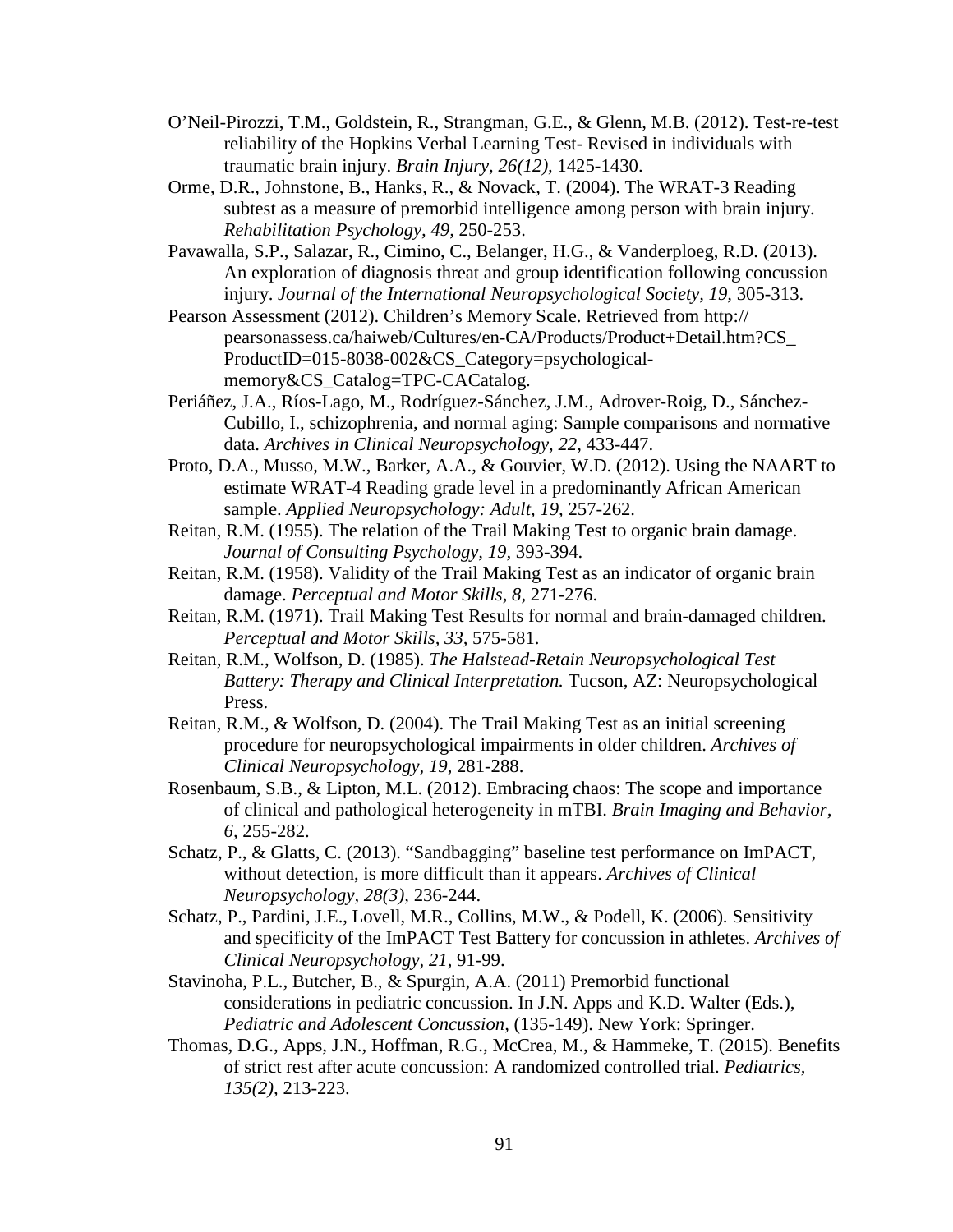- Tombaugh, T.N. (2004). Trail Making Test A and B: Normative data stratified by age and education. *Archives of Clinical Neuropsychology, 19(2),* 203-214.
- Tombaugh, T.N., Kozak, J., & Rees, L. (1999). Normative data stratified by age and education for two measures of verbal fluency: FAS and Animal Naming. *Archives of Clinical Neuropsychology, 14(2),* 167-177.
- Wechsler, D. (1997). *Wechsler Memory Scale–Third Edition*. San Antonio, TX: The Psychological Corporation.
- Wilkinson, G.S., & Robertson, G.J. (2006). *Wide Range Achievement Test Fourth Edition (WRAT 4): Professional Manual.* Lutz, FL: PAR.
- Williams, J., Zolten, A.J., Rickert, V.I., Spence, G.T., & Ashcraft, E.W. (1993). Use of nonverbal tests to screen for writing dysfluency in school-age children. *Perceptual Motor Skills, 76,* 803-809.
- Winston, C.N., Noel, A., Neustadtl, A., Parsadanian, M., Barton, D.J., Chellappa, D., Wilkins, T.E., Alikhani, A.D., Zapple, D.N., Villapol, S., Planel, D., & Burns, M.P. (2016). Dendritic spine loss and chronic white matter inflammation in a mouse model of highly repetitive head trauma. *The American Journal of Pathology, 186(3),* 552-567.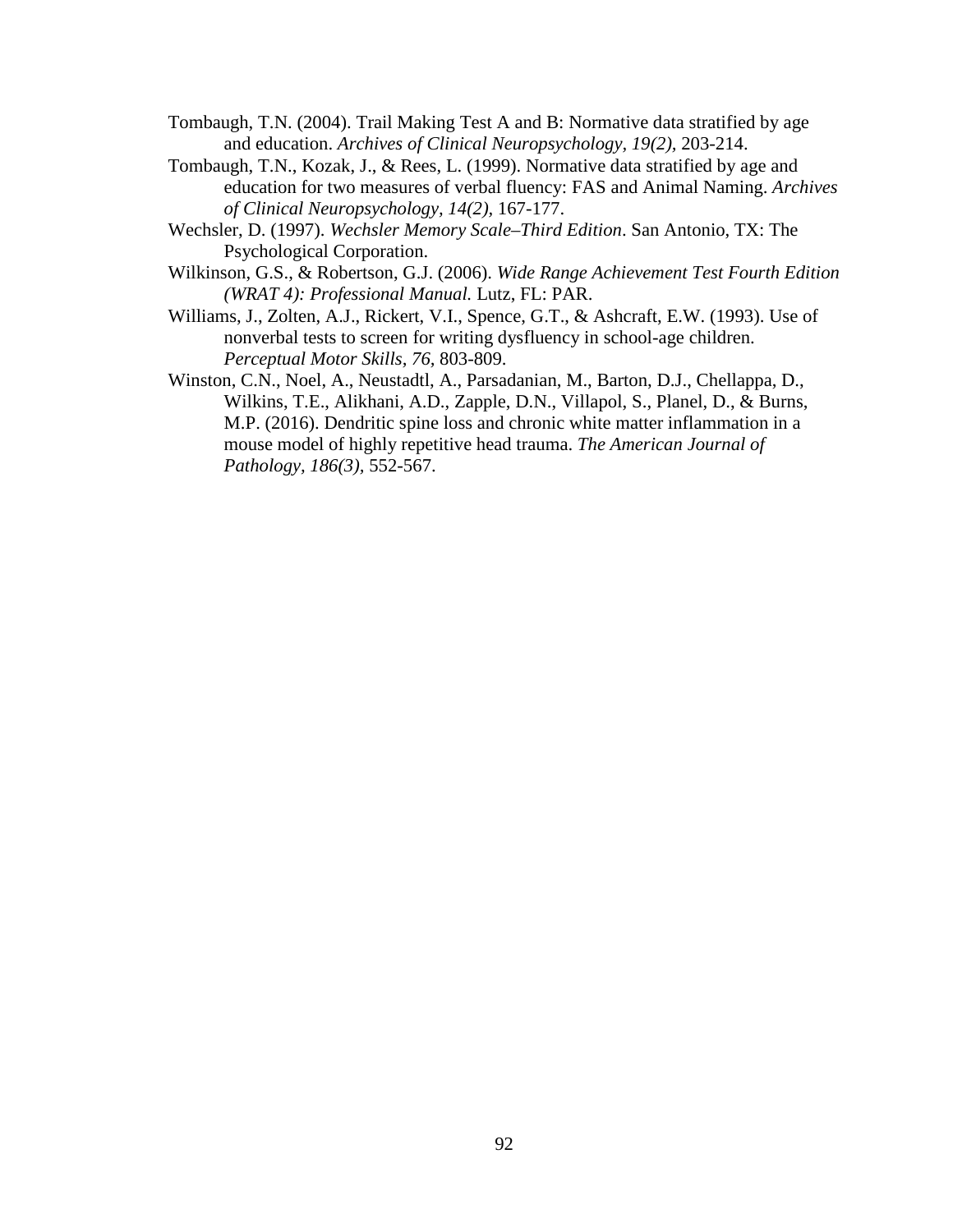Educational Institutions

University of Montana (2009): Bachelor of Arts Degree in Psychology University of Kentucky (2011): Master of Science Degree in Clinical Psychology

Professional Positions

- St. Louis Veterans Affairs Medical Center (2015-2016): Pre-doctoral Intern in Psychology
- Eastern State Hospital (2014-2015): Graduate Practicum Student in Psychology
- Jesse G. Harris Psychological Services Center (2013-2014): Assistant Director University of Kentucky Department of Neurology (2012-2013): Graduate
- Practicum Student in Psychology
- University of Kentucky Physical Medicine and Rehabilitation (2011-2012): Graduate Practicum Student in Psychology
- Cardinal Hill Rehabilitation Hospital (2010-2011): Graduate Practicum Student in Psychology

Scholastic and Professional Honors

- Jesse G. Harris Scientist-Practitioner Award (2015)
- Pre-Doctoral Research Award, University of Kentucky Psychology Department (2013)
- Paul Hager Graduate Research Award, Kentucky Psychological Association Foundation (2012)
- Daniel R. Reedy Quality Achievement Fellowship, University of Kentucky (2009-2012)
- Outstanding Psychology Student Award, University of Montana Psychology Department (2009)

Professional Publications

- Berry, D.T.R., Harp, J.P., **Koehl, L.M.** & Combs, H.L. (in press). Applying diagnostic standards to performance validity tests and the individual case. In S.C. Bowden (Ed.) *Neuropsychological assessment in the area of evidence-based practice: Diagnostic and treatment evaluations.* New York: Oxford University Press.
- Edmundson, M.S., Berry, D.T.R., High, W.M., Shandera-Ochsner, A.L., Harp, J.P. & **Koehl, L.M**. (in press). A meta-analytic review of Minnesota Multiphasic Personality Inventory - 2nd Edition (MMPI-2) profile elevations following Traumatic Brain Injury. *Psychological Injury and Law.*
- Williamson, K.D., Combs, H.L., Berry, D.T.R., Harp, J.P., **Mason, L.H.,** & Edmundson, M. (2014). Discriminating among pure ADHD, ADHD with a comorbid psychological disorder and malingered ADHD in a college sample. *The Clinical Neuropsychologist*, *28(7)*, 1182-1196.
- **Mason, L.H.,** Harp, J.P., & Han, D.Y. (2014). Pb neurotoxicity: Neuropsychological effects of lead toxicity, *BioMed Research International 2014,* 1-8.